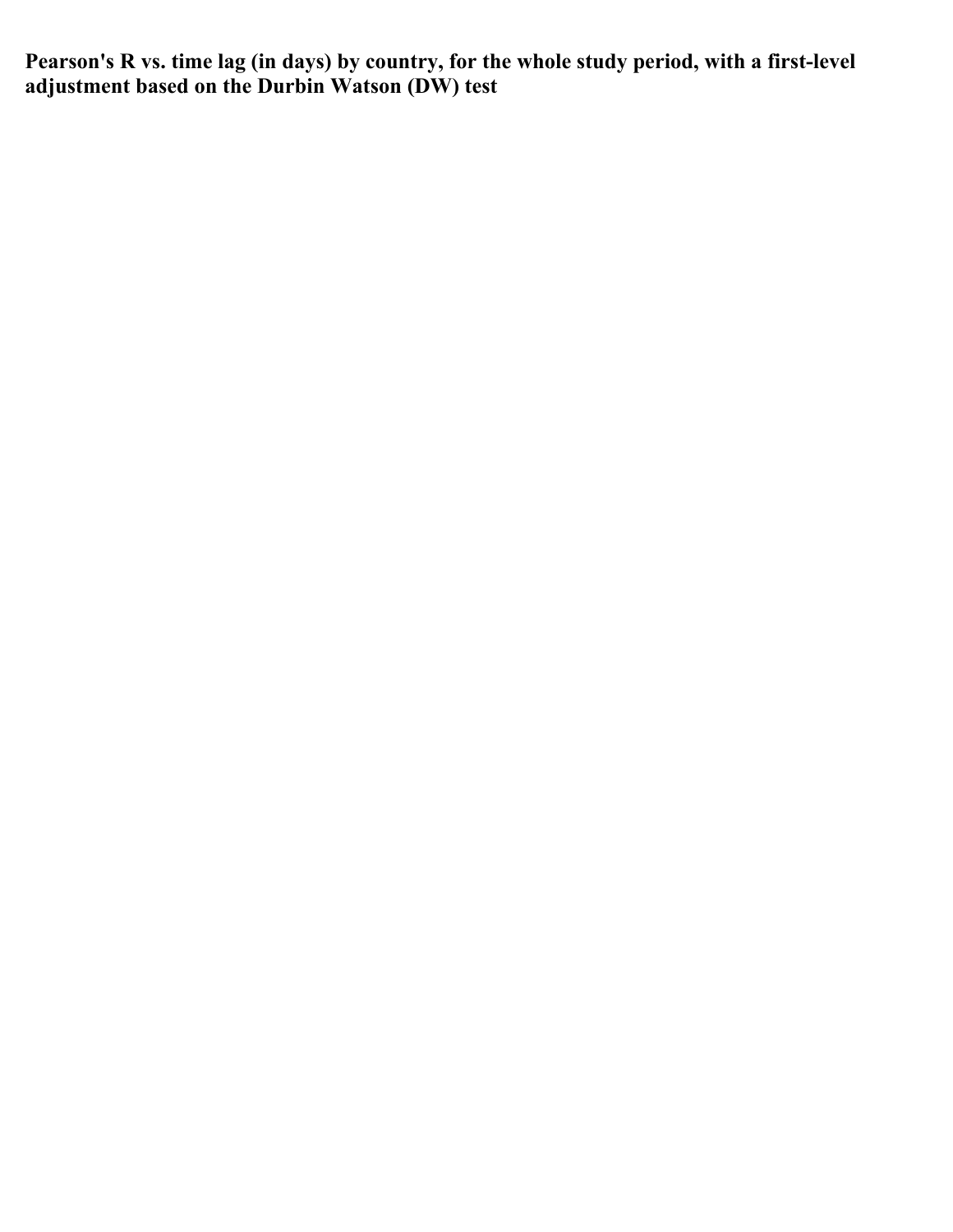## **United Arab Emirates 20.02.20 to 31.12.20**



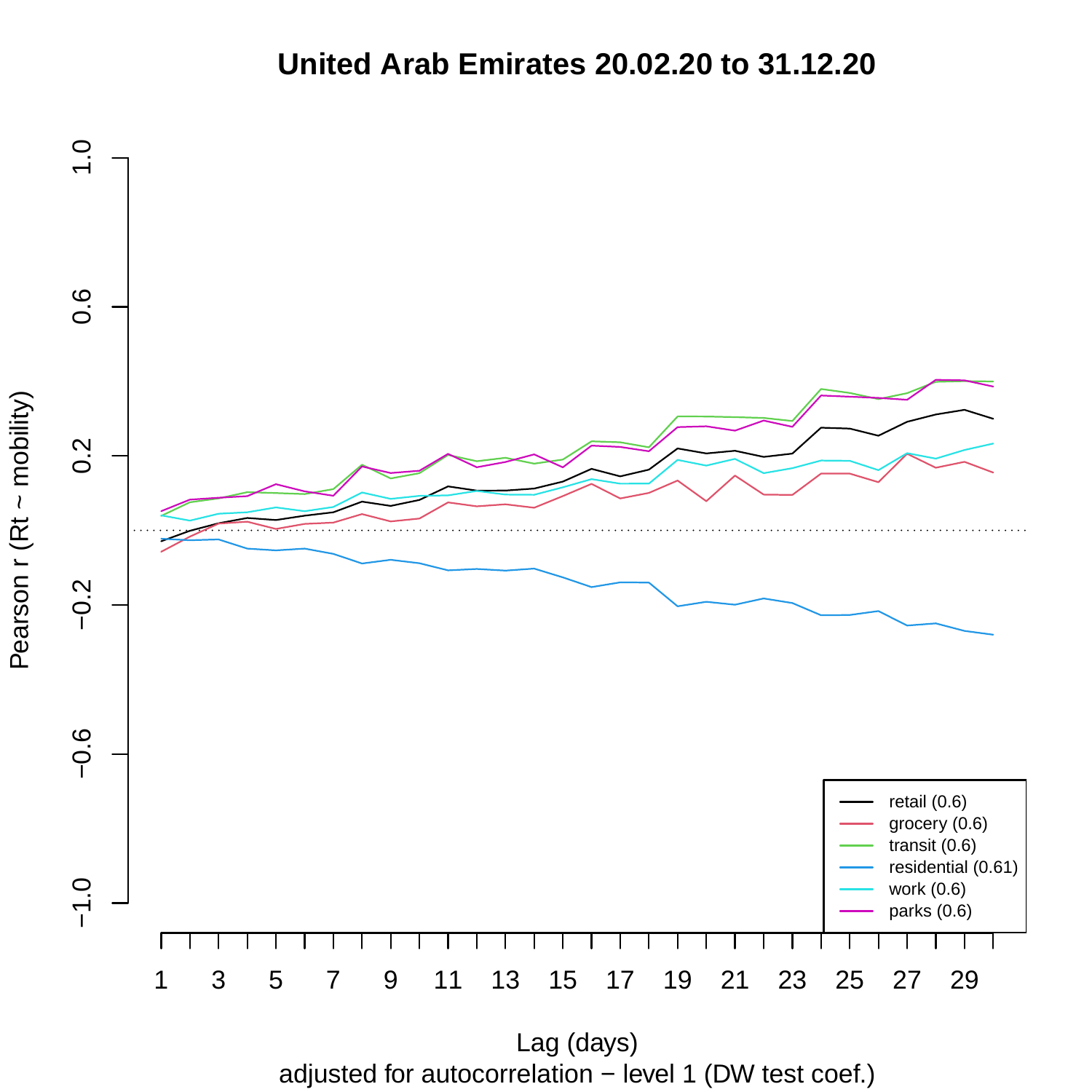**Afghanistan 20.02.20 to 31.12.20**

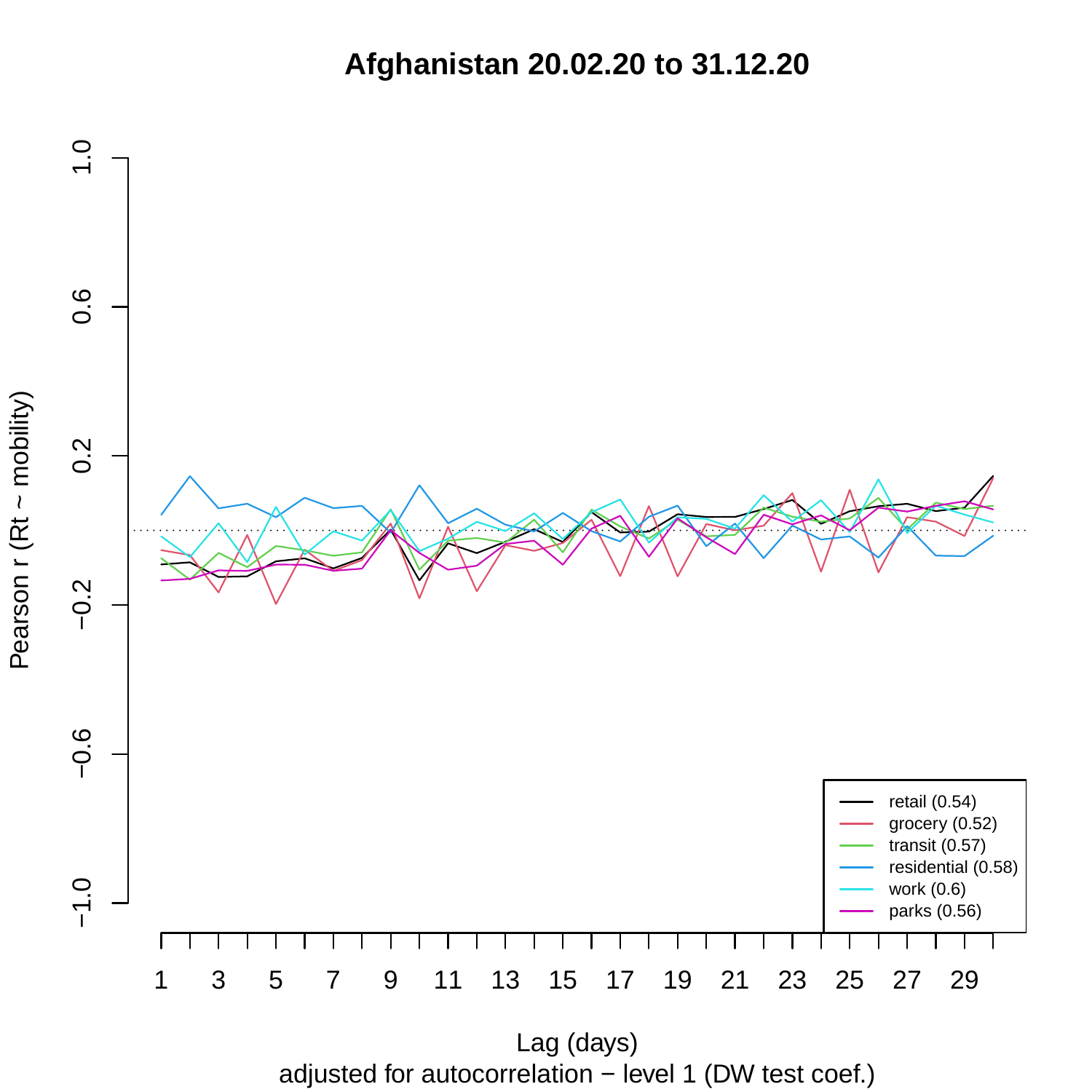**Angola 20.02.20 to 31.12.20**

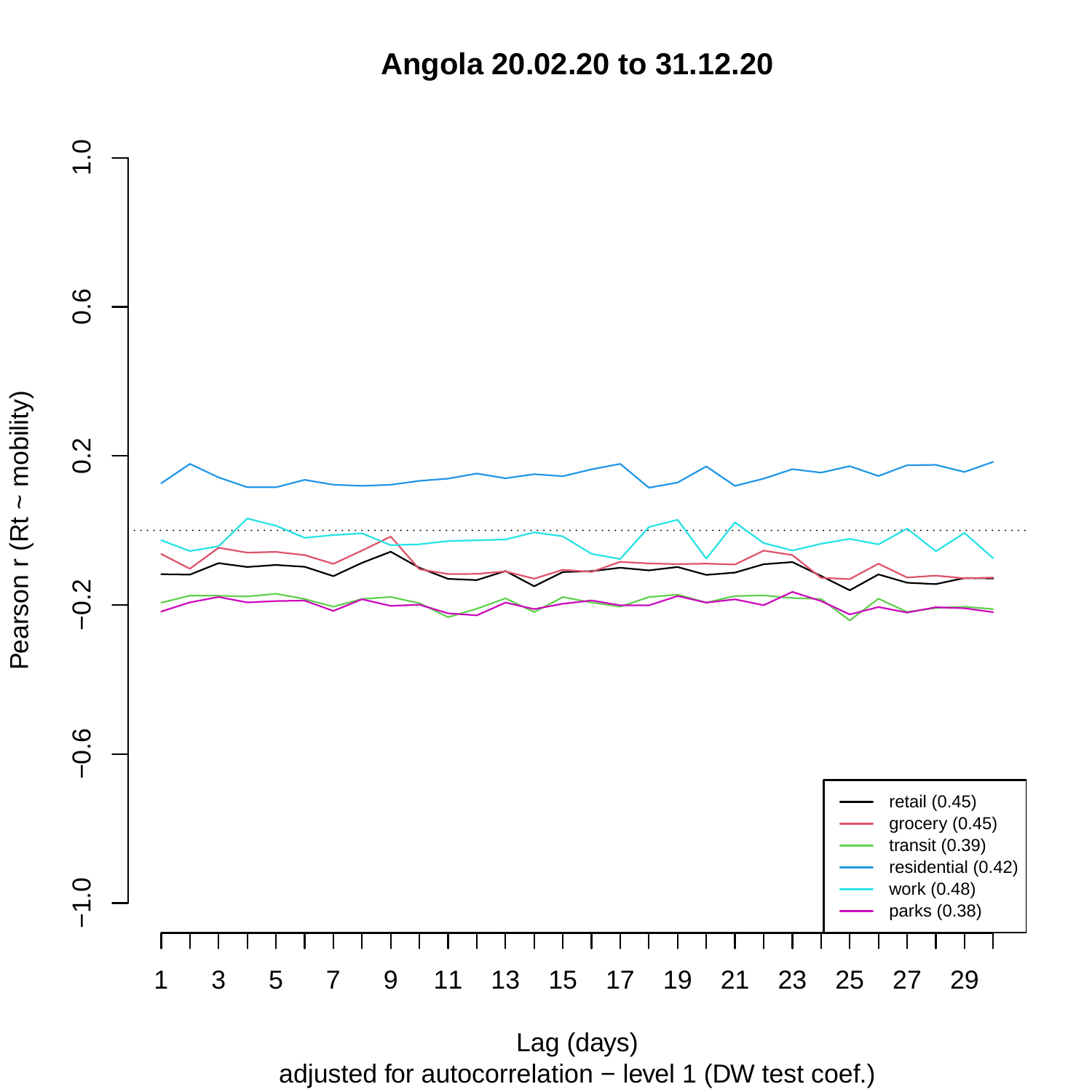**Argentina 20.02.20 to 31.12.20**



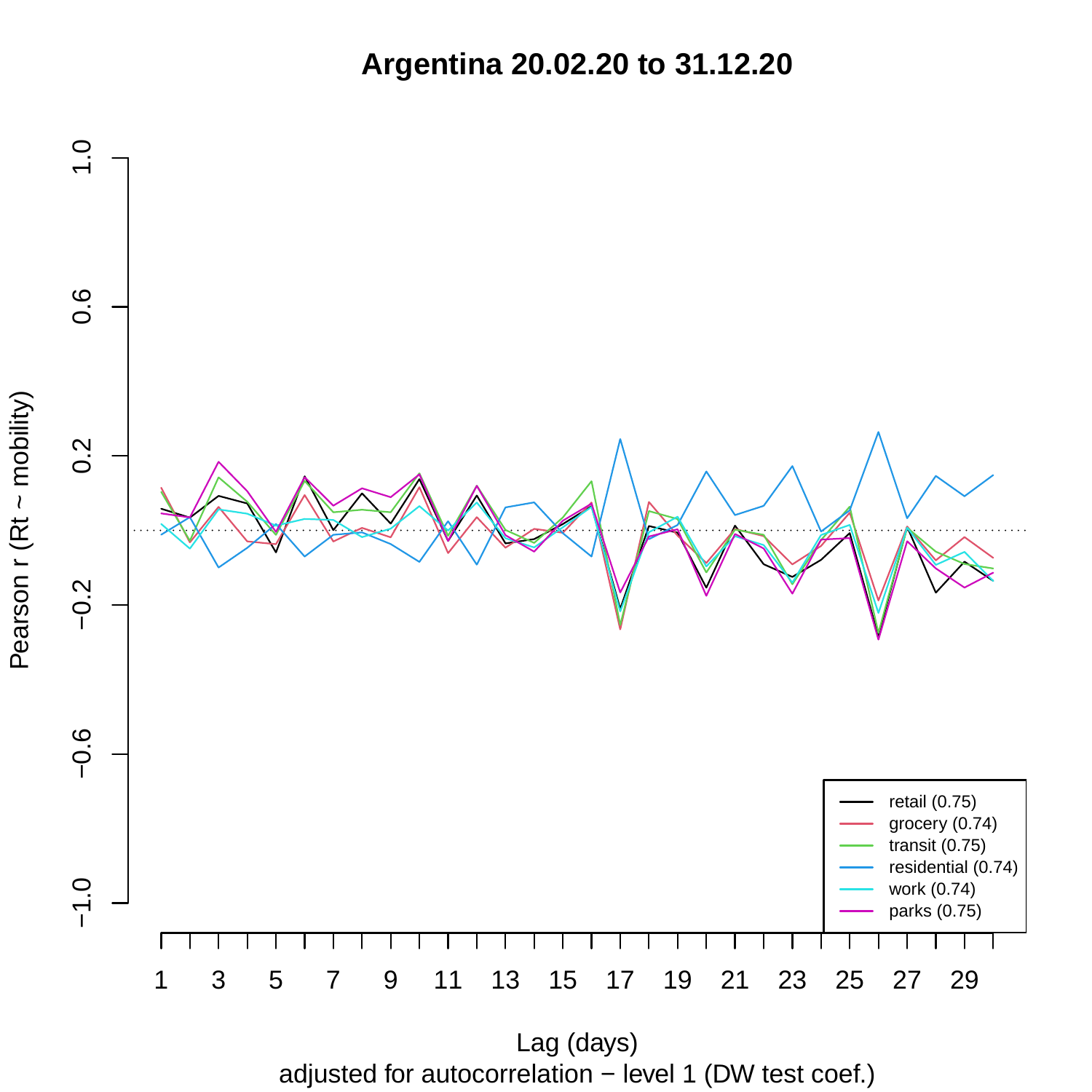**Austria 20.02.20 to 31.12.20**



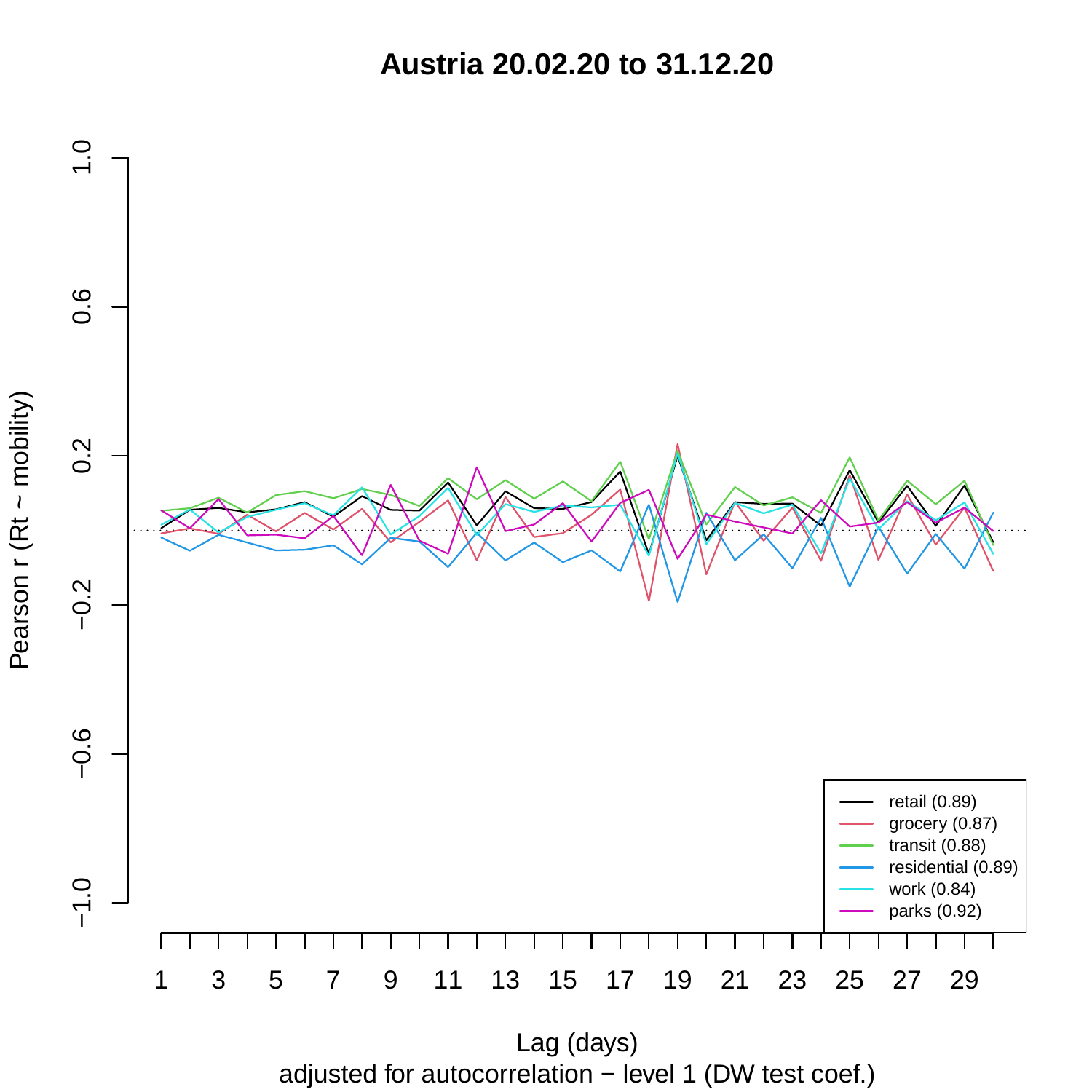**Australia 20.02.20 to 31.12.20**



adjusted for autocorrelation − level 1 (DW test coef.) Lag (days)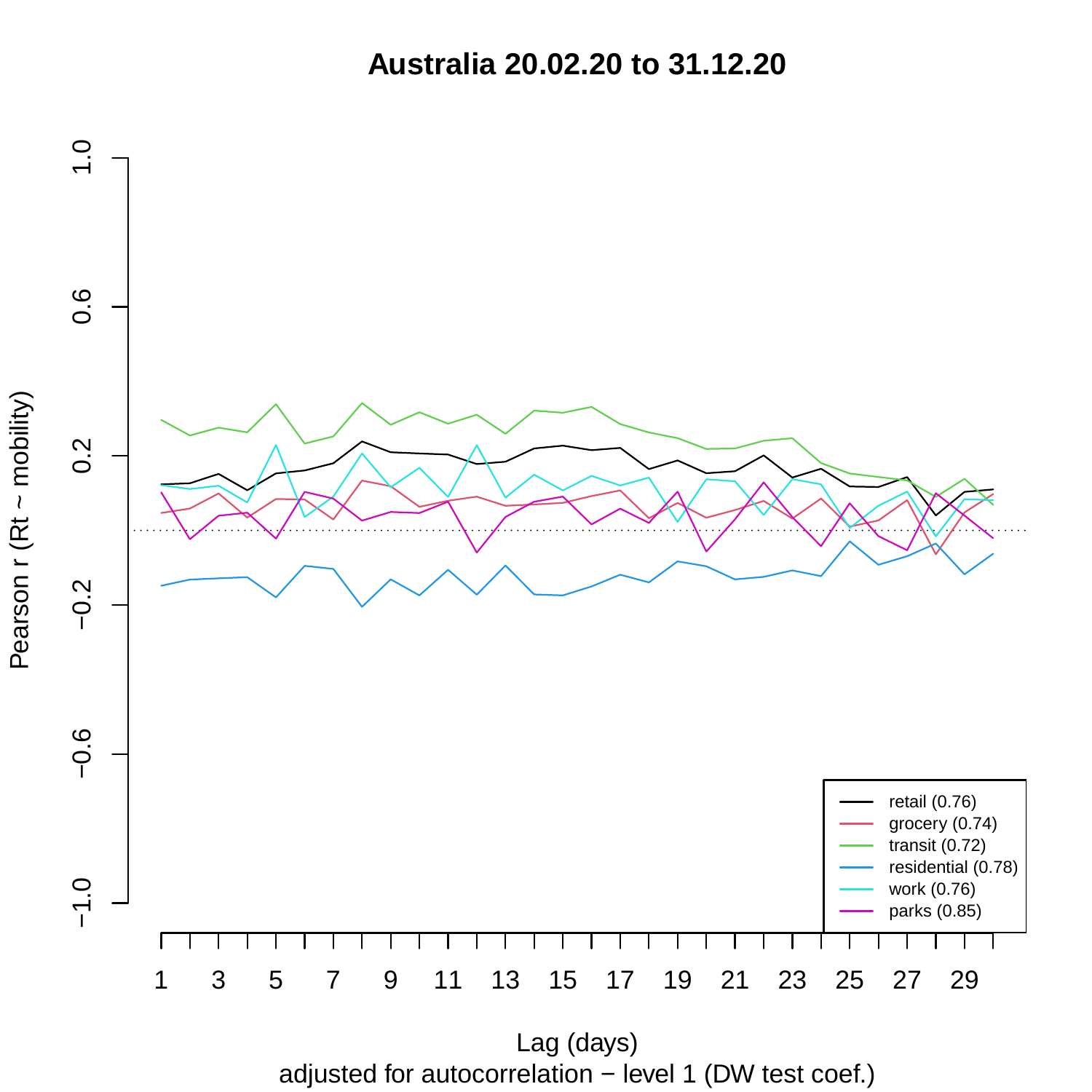## **Bosnia and Herzegovina 20.02.20 to 31.12.20**



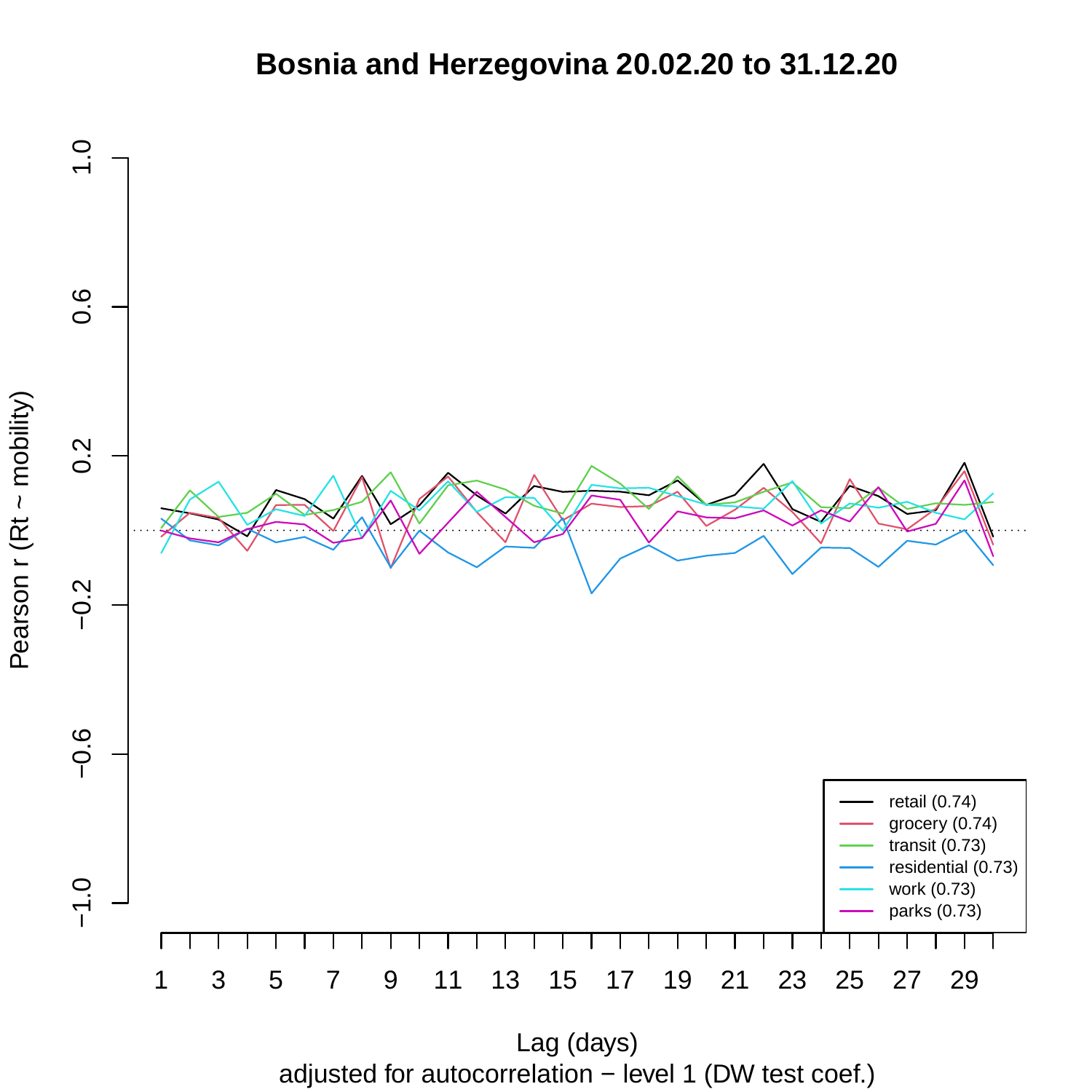**Barbados 20.02.20 to 31.12.20**

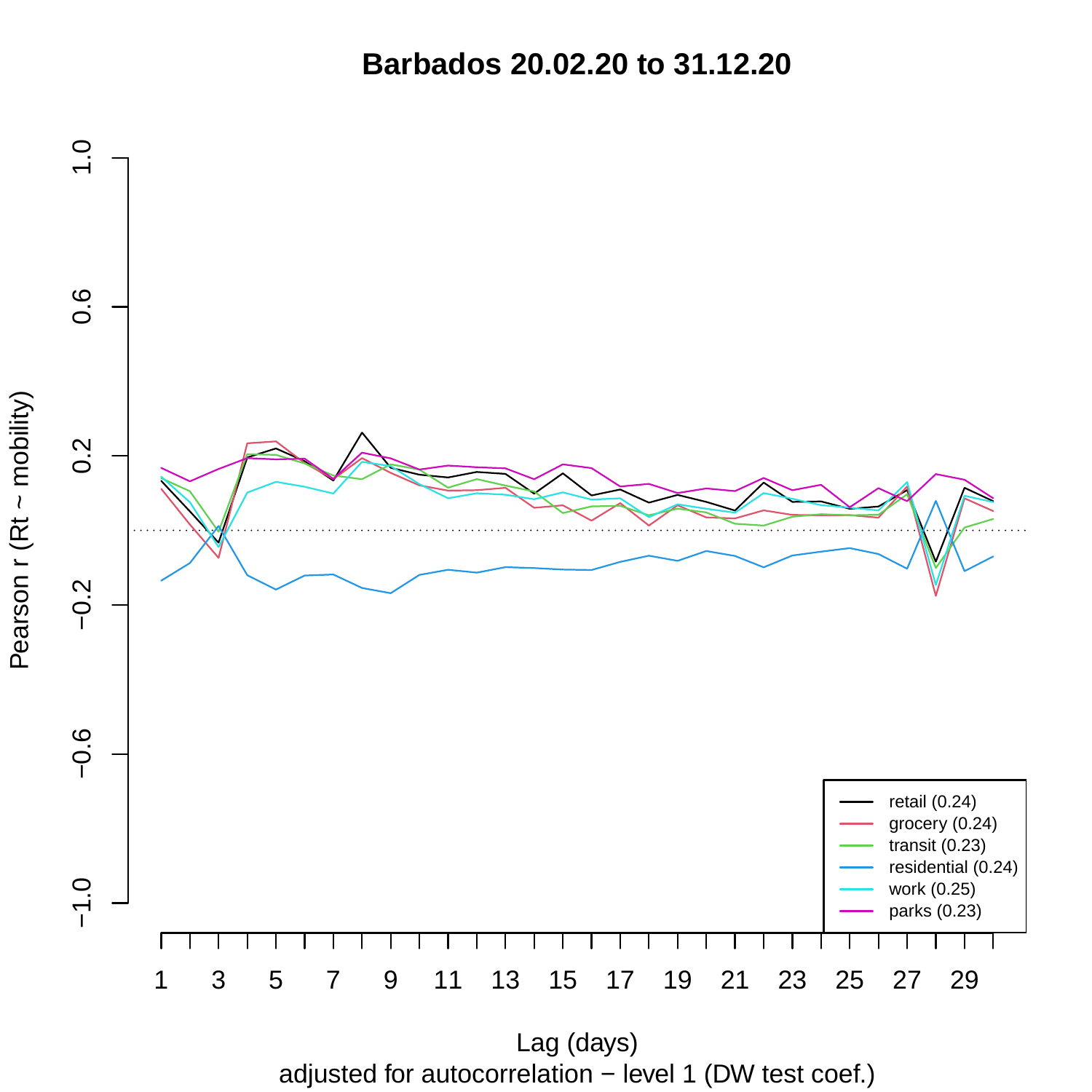**Bangladesh 20.02.20 to 31.12.20**



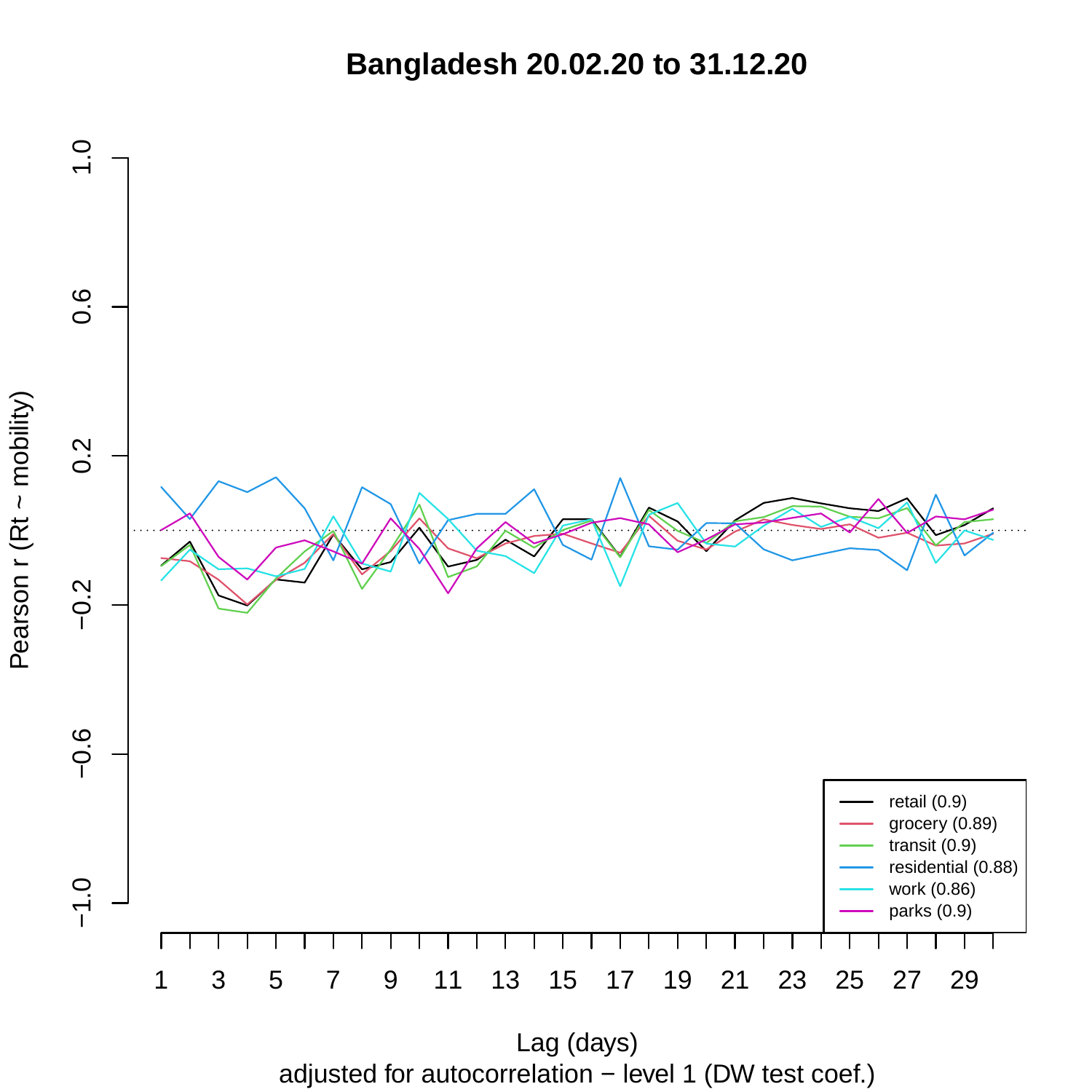**Belgium 20.02.20 to 31.12.20**



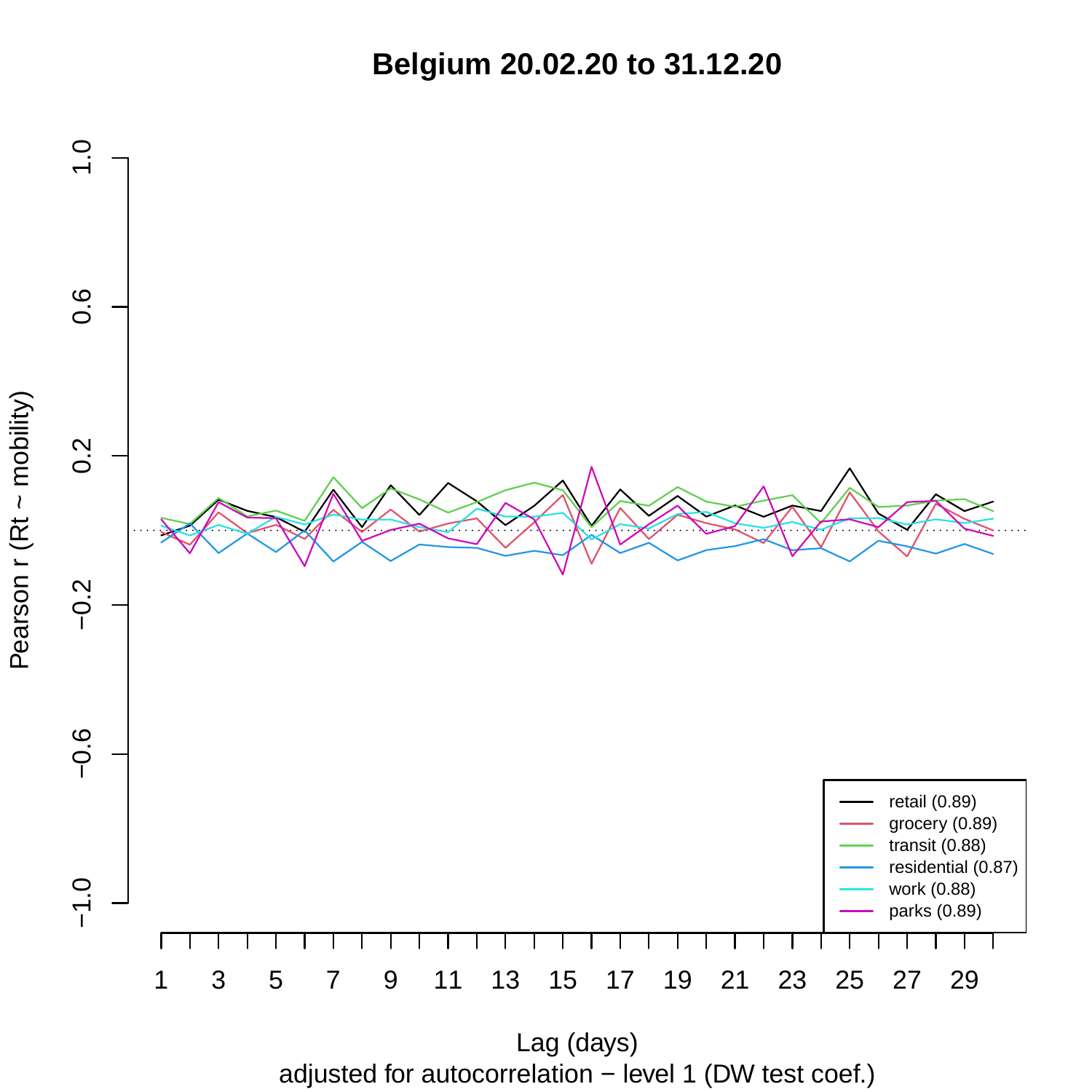**Burkina Faso 20.02.20 to 31.12.20**



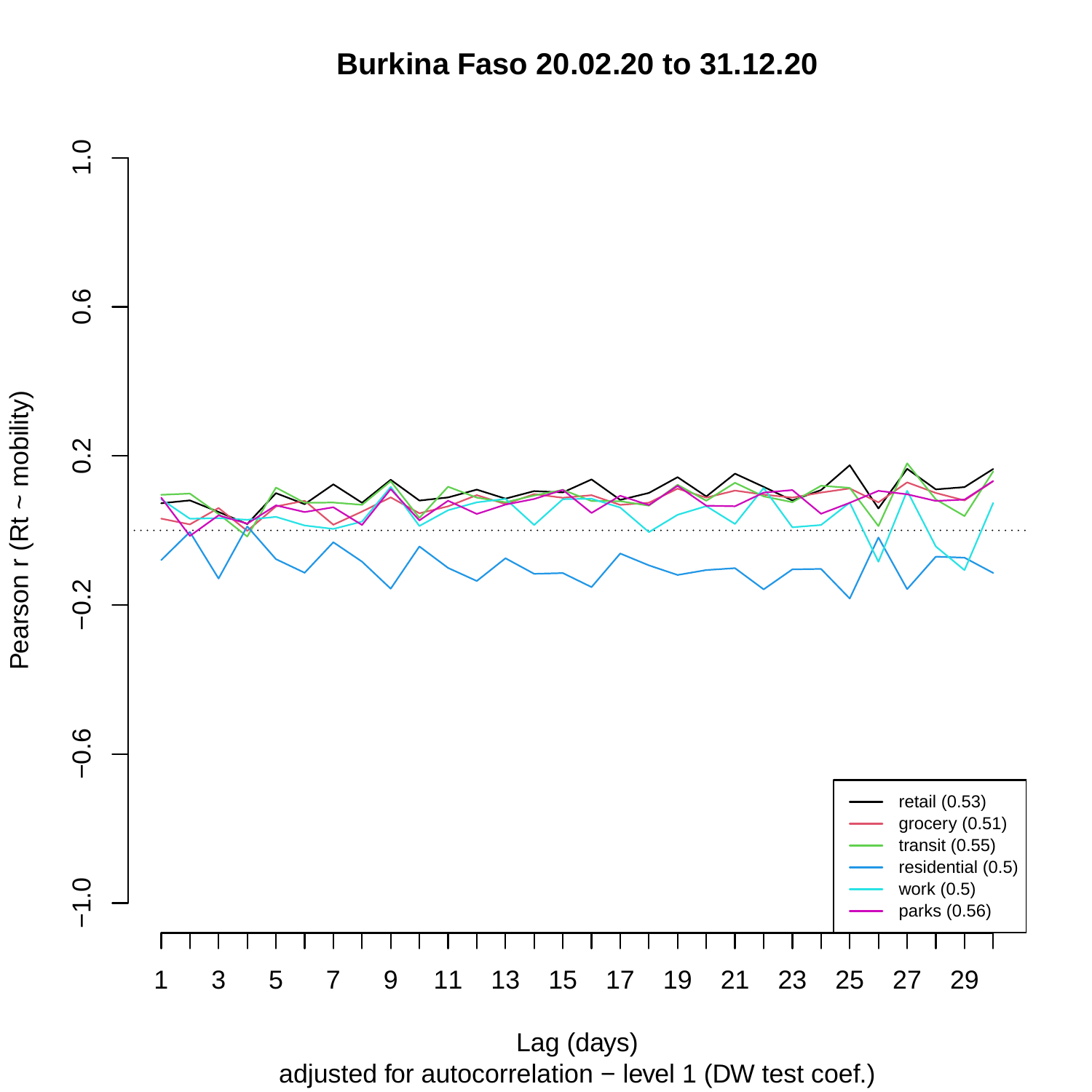**Bulgaria 20.02.20 to 31.12.20**



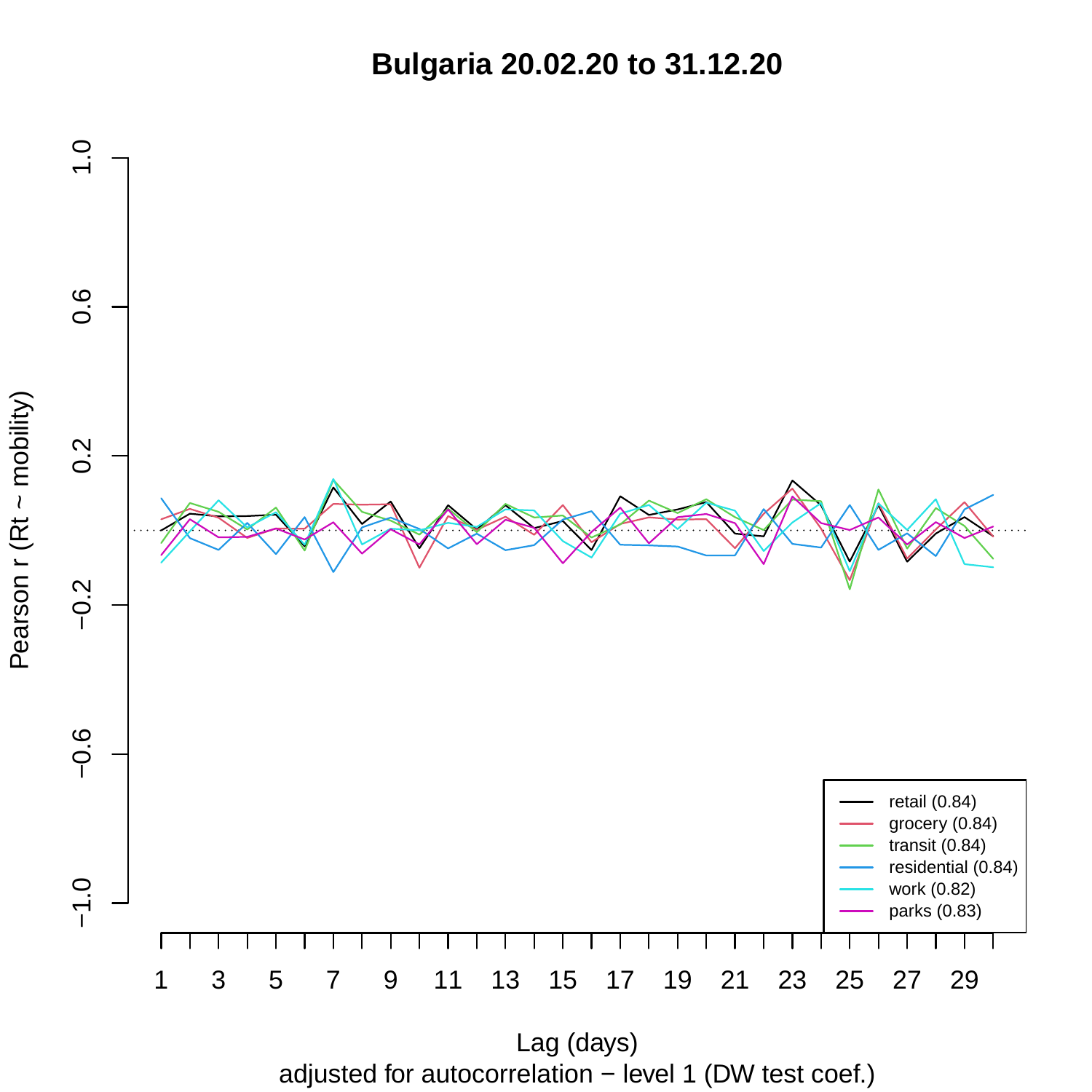**Bahrain 20.02.20 to 31.12.20**



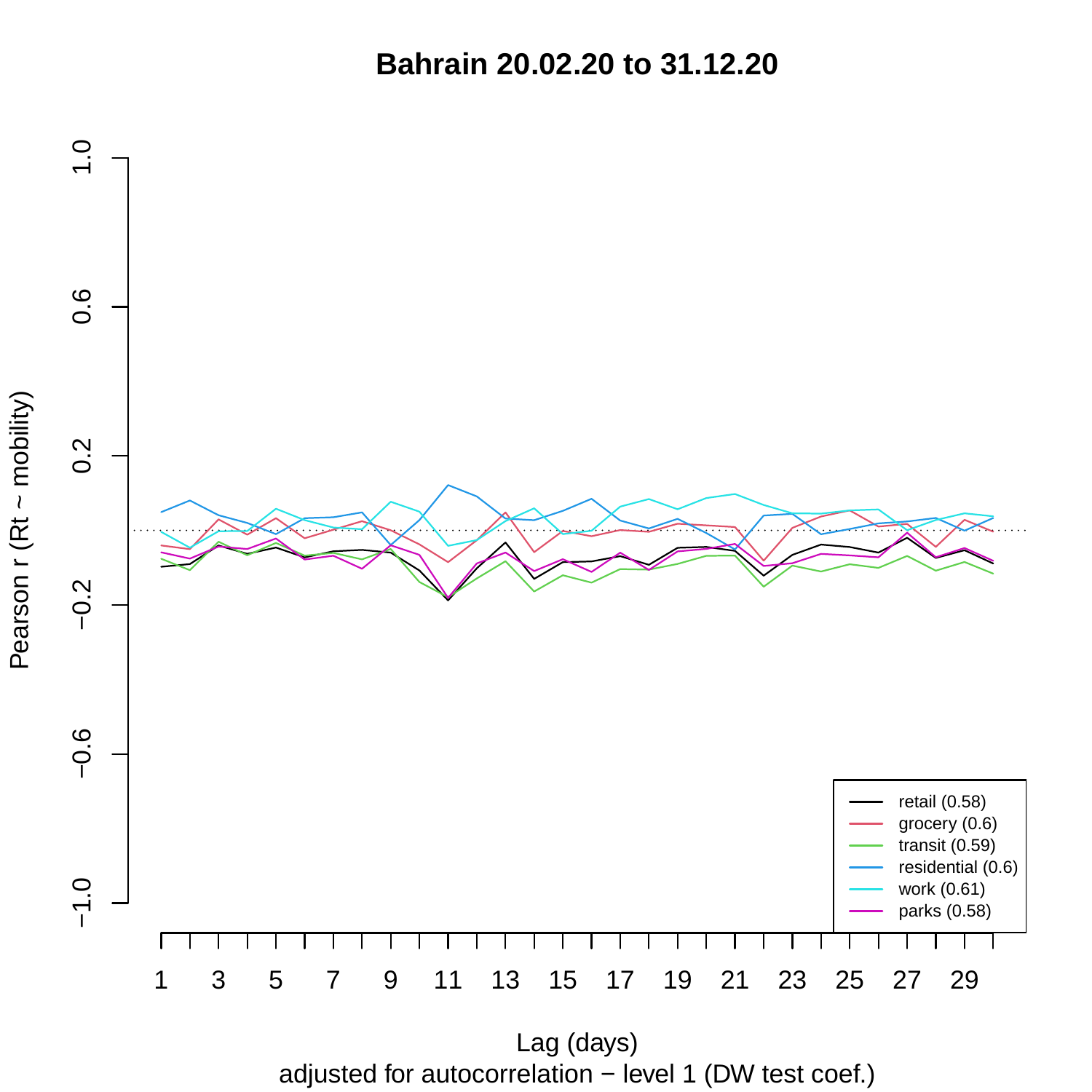**Benin 20.02.20 to 31.12.20**



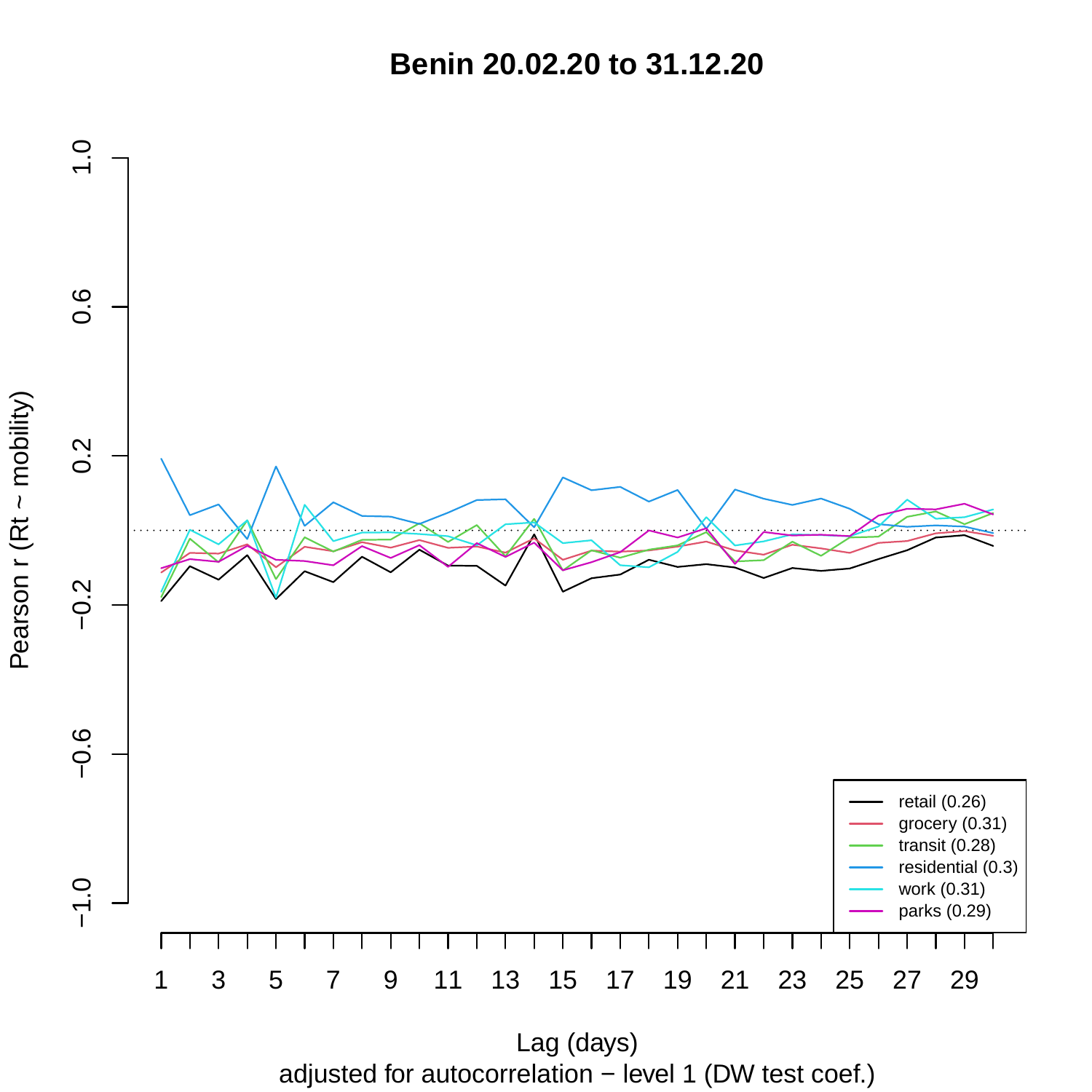**Bolivia 20.02.20 to 31.12.20**



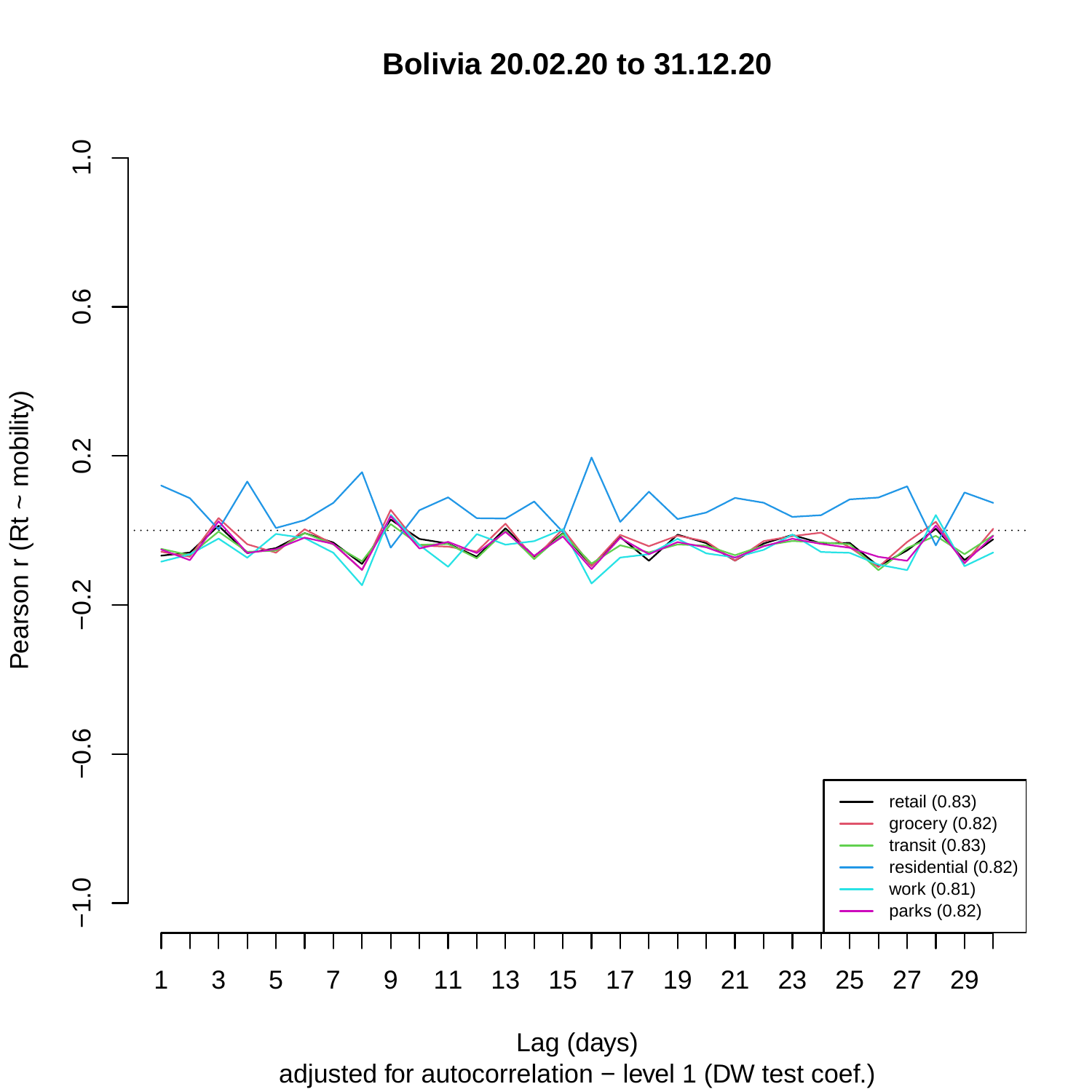**Brazil 20.02.20 to 31.12.20**



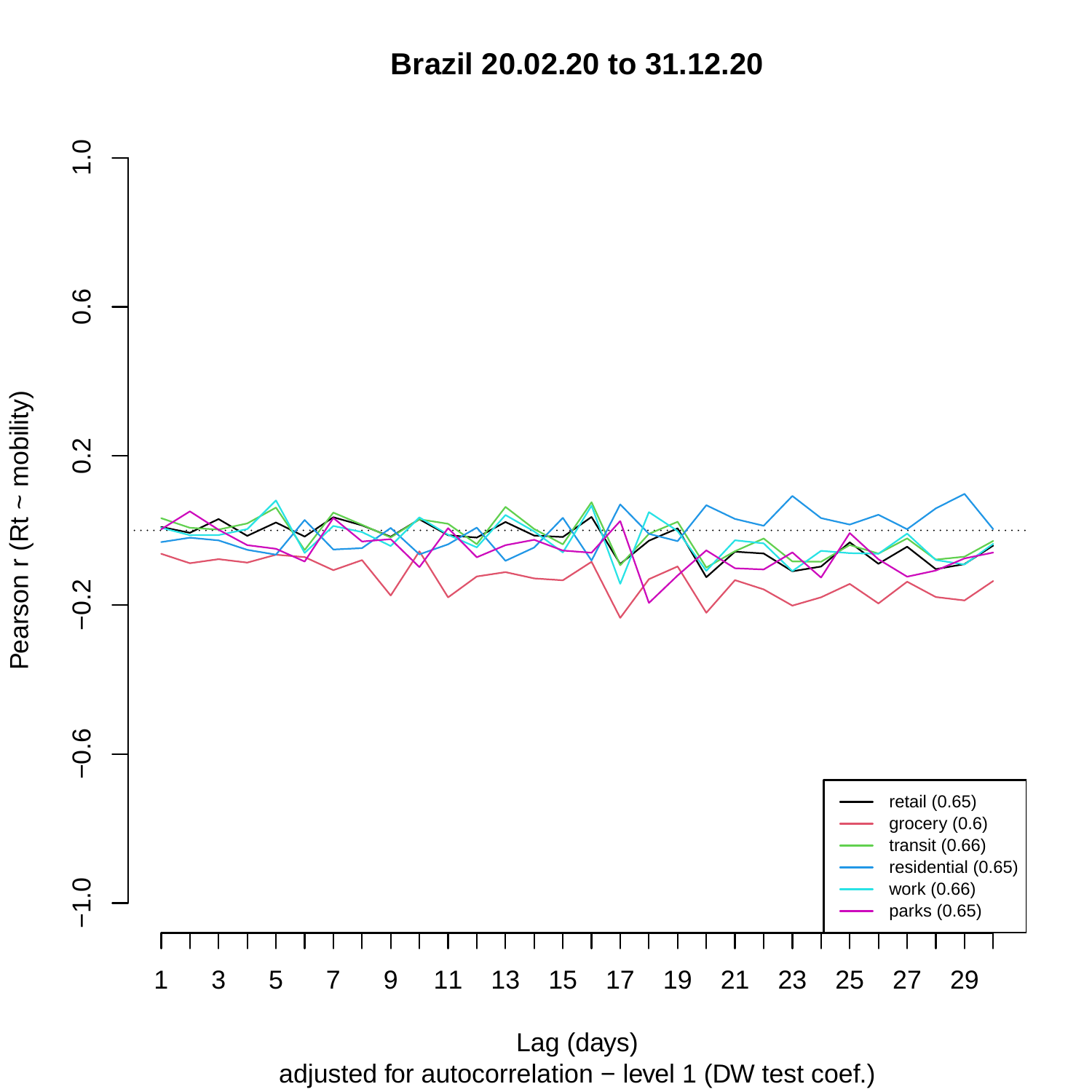**Botswana 20.02.20 to 31.12.20**



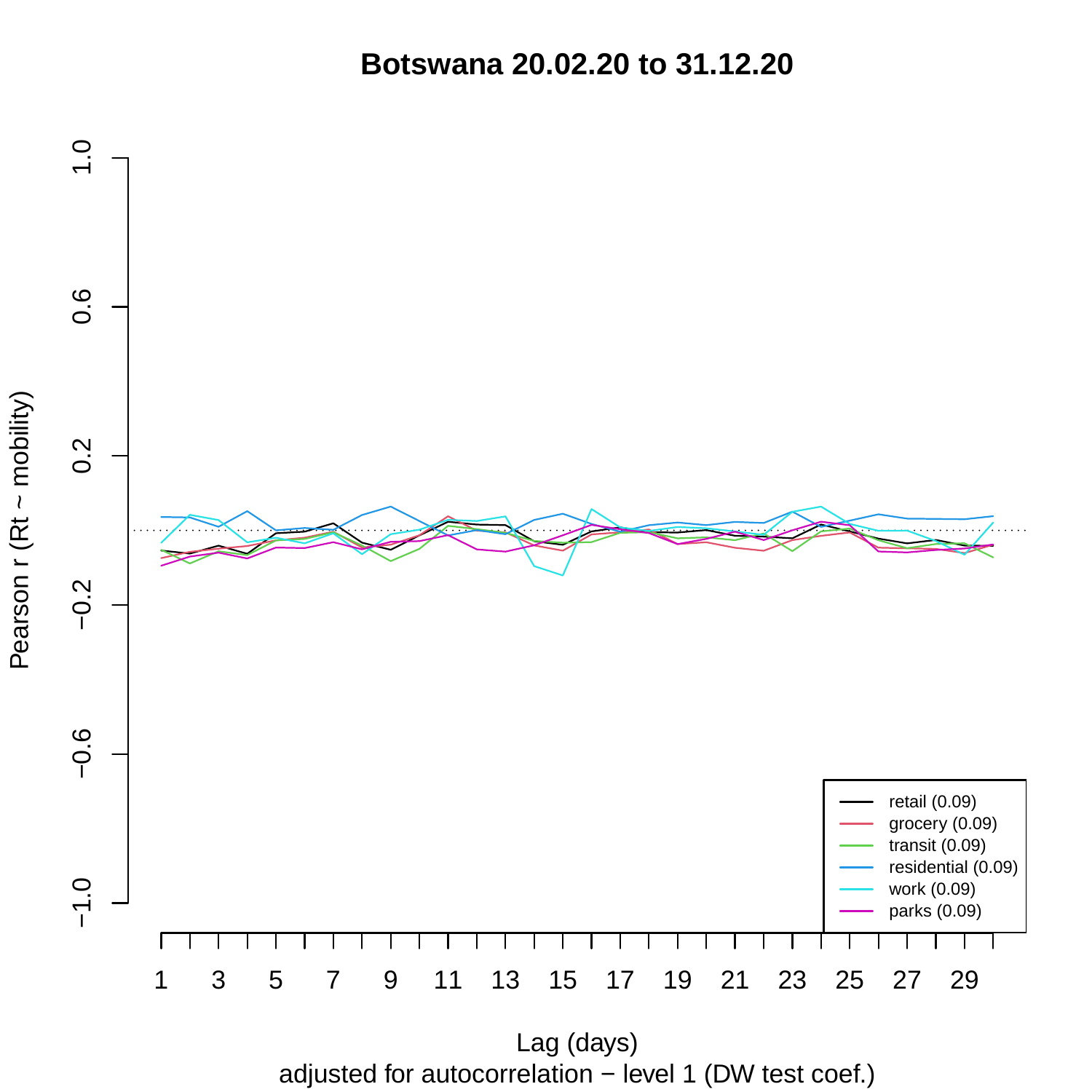**Belarus 20.02.20 to 31.12.20**



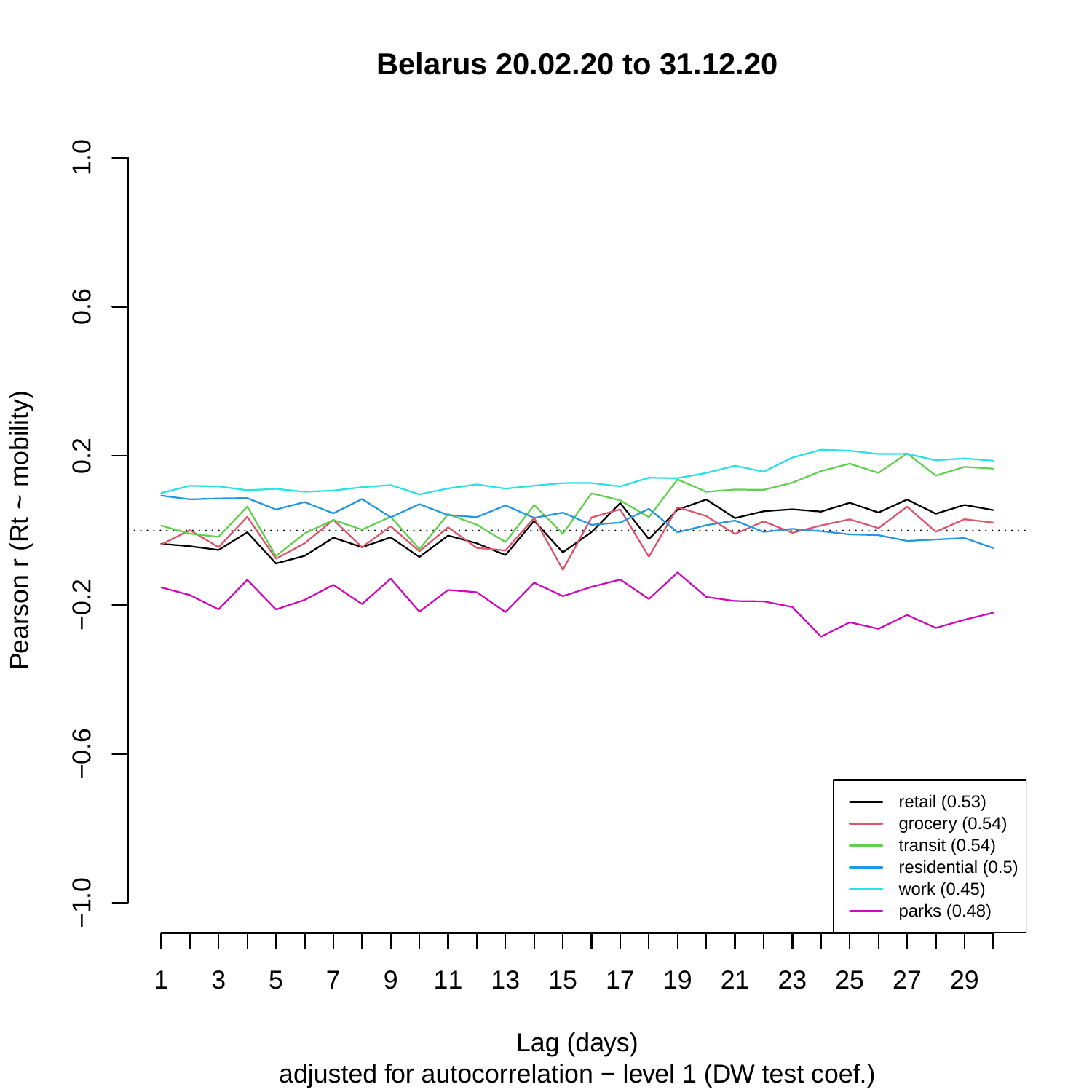**Belize 20.02.20 to 31.12.20**



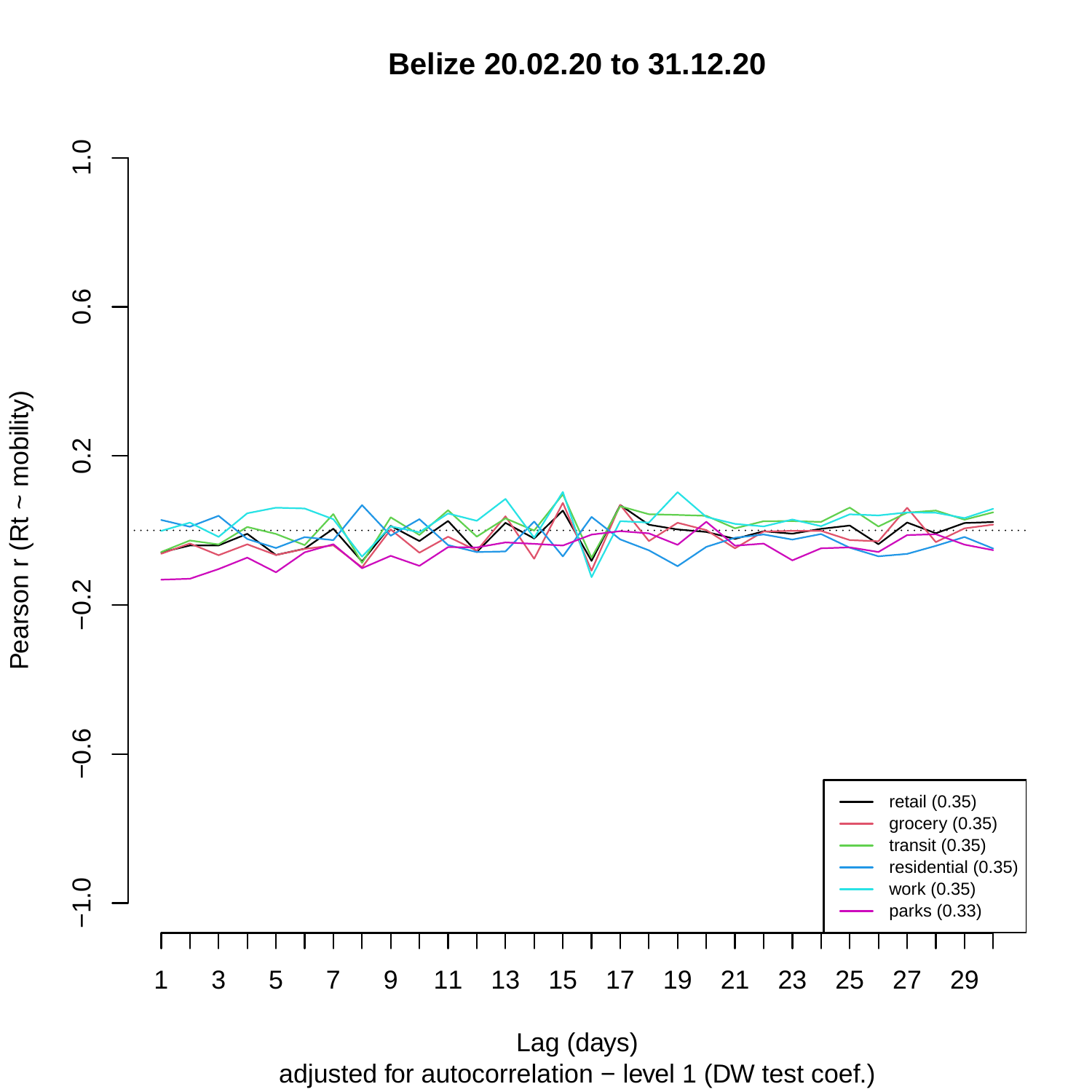**Canada 20.02.20 to 31.12.20**



Pearson r (Rt ~ mobility)

adjusted for autocorrelation − level 1 (DW test coef.) Lag (days)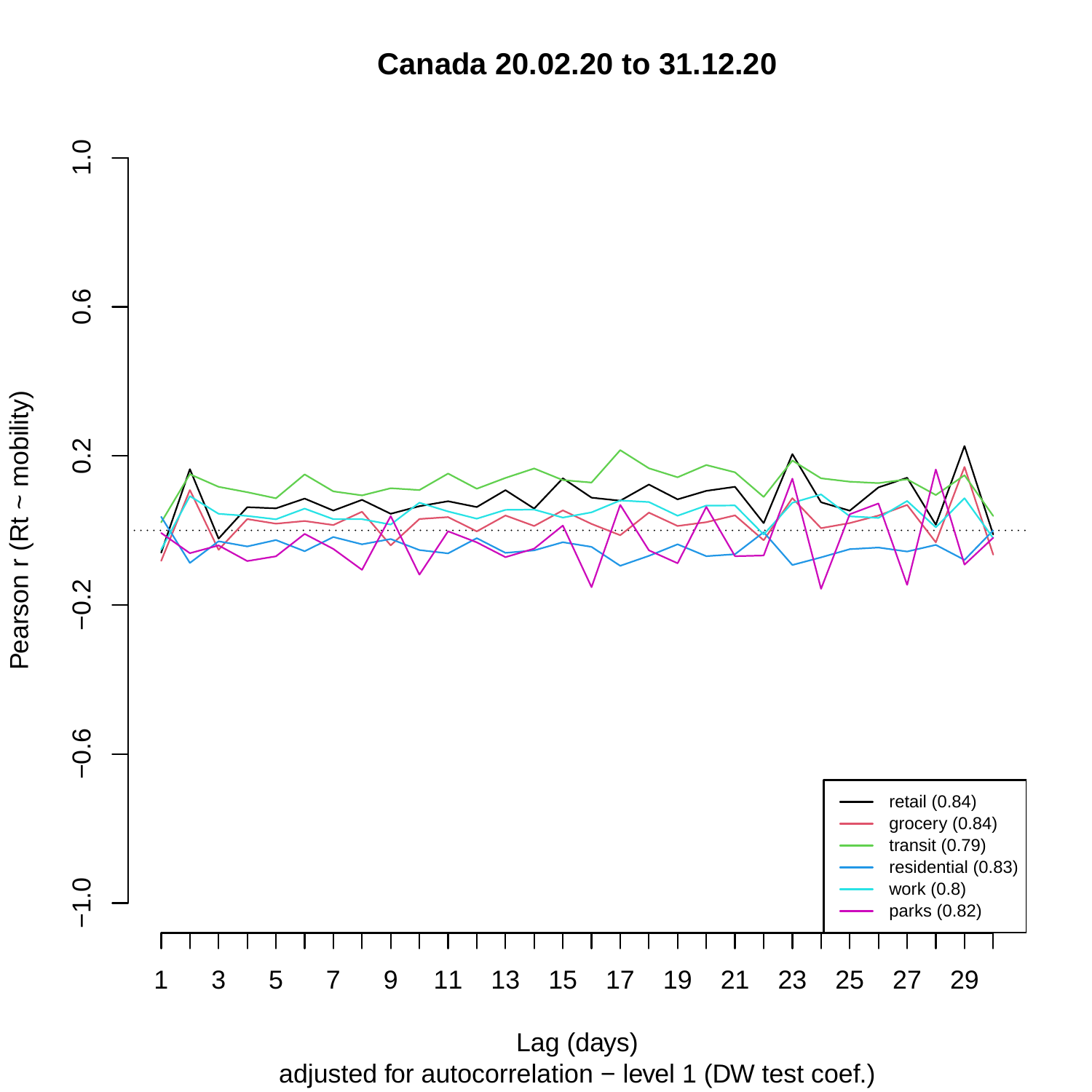**Switzerland 20.02.20 to 31.12.20**



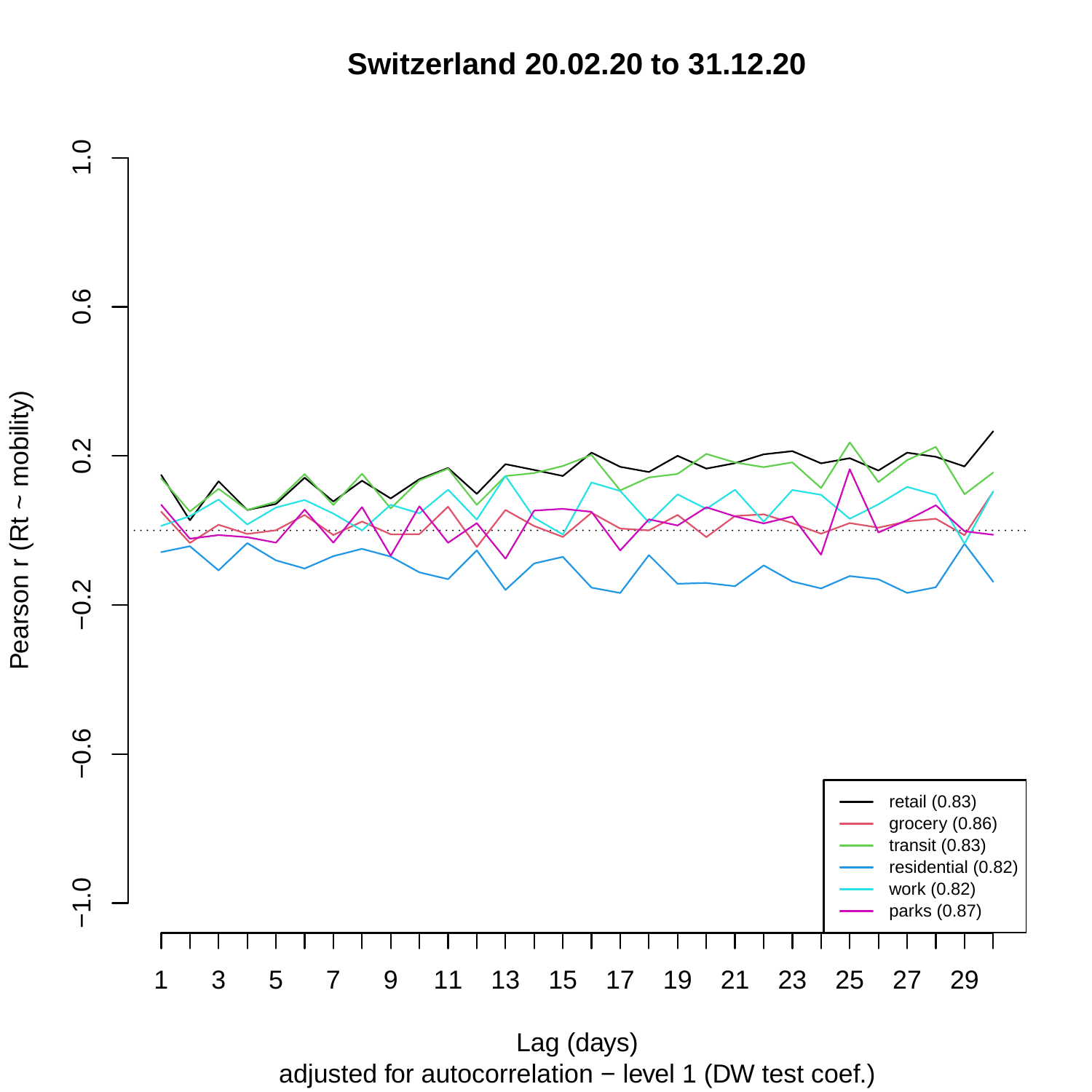**Cote d'Ivoire 20.02.20 to 31.12.20**



adjusted for autocorrelation − level 1 (DW test coef.) Lag (days)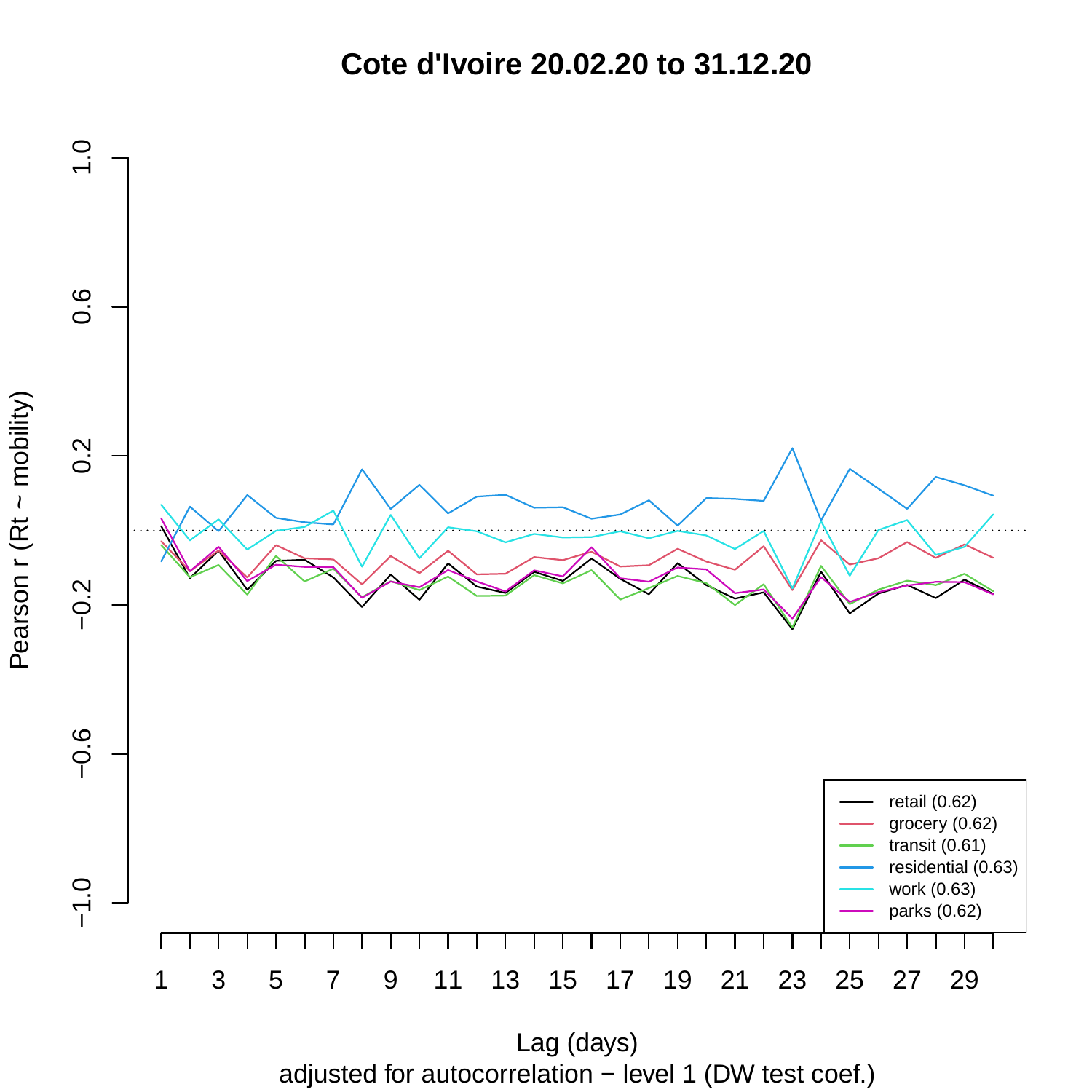**Chile 20.02.20 to 31.12.20**



adjusted for autocorrelation − level 1 (DW test coef.)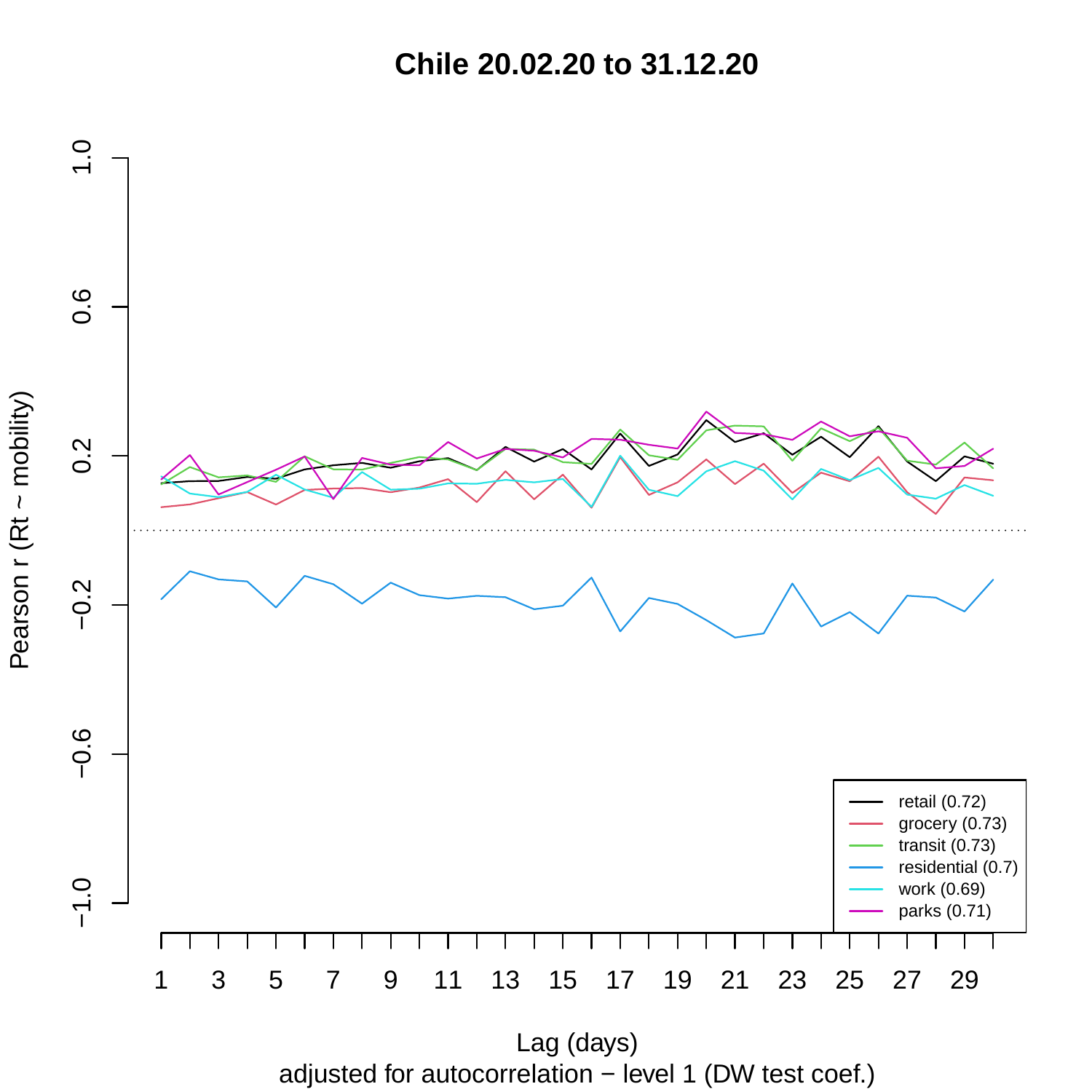**Cameroon 20.02.20 to 31.12.20**



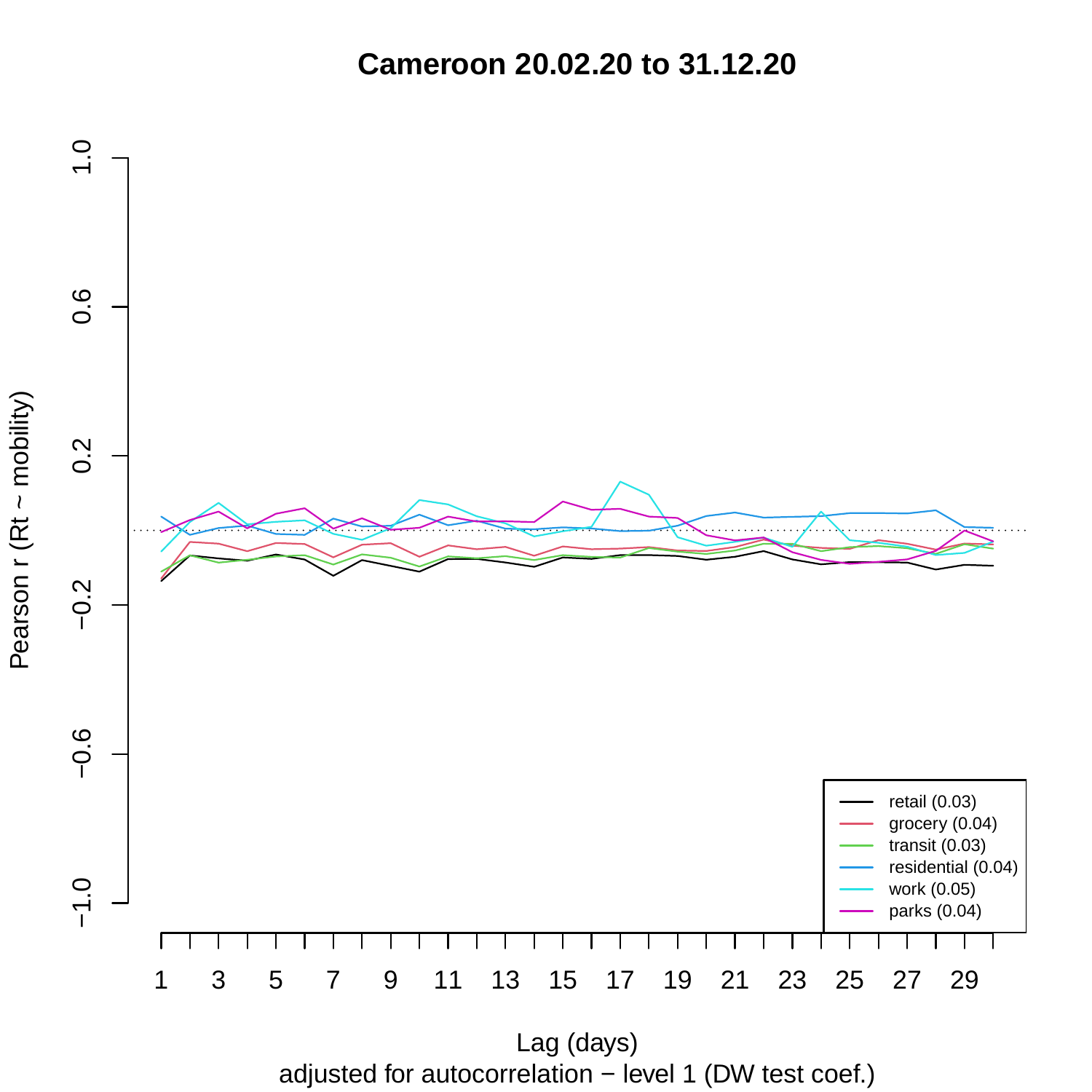**Colombia 20.02.20 to 31.12.20**



adjusted for autocorrelation − level 1 (DW test coef.) Lag (days)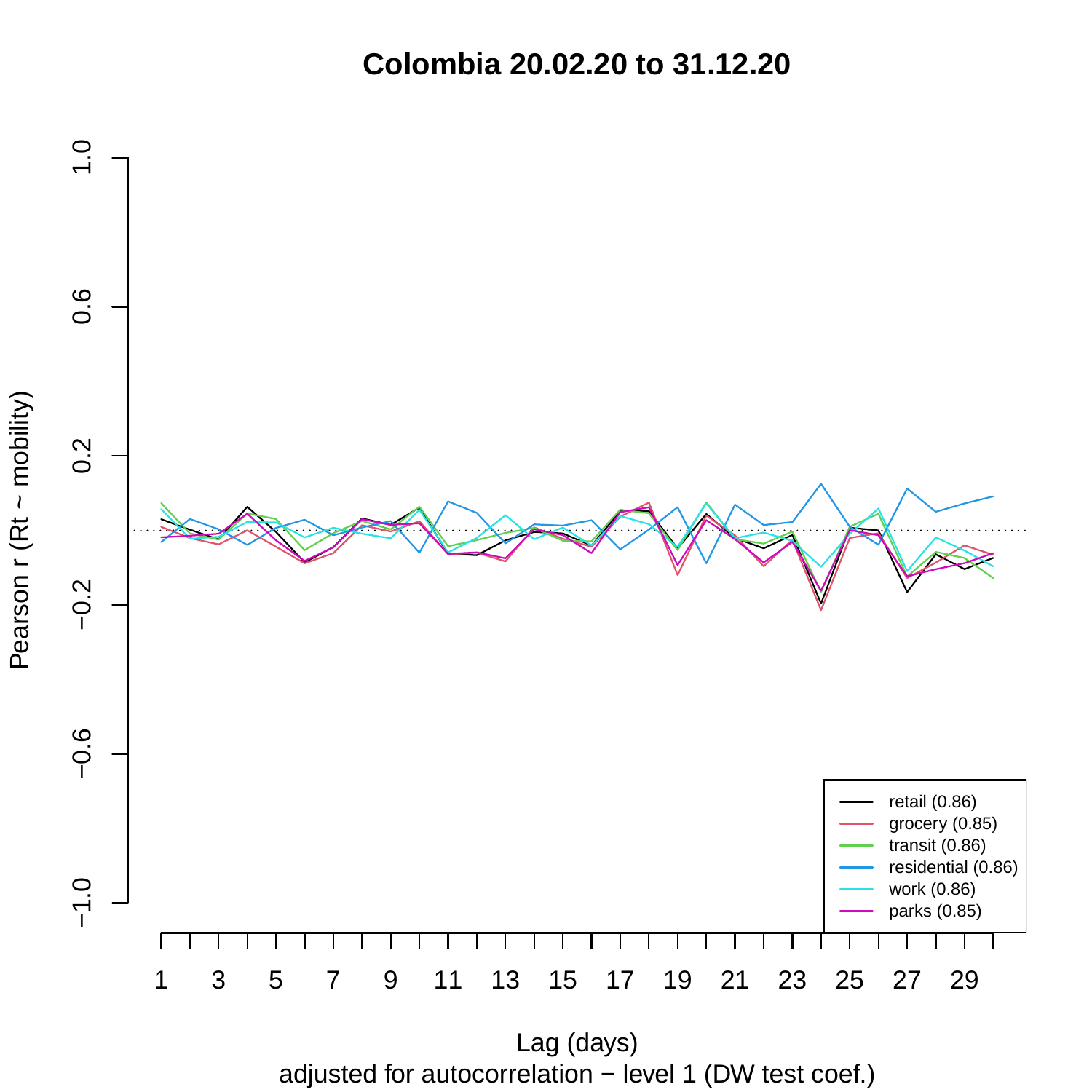**Costa Rica 20.02.20 to 31.12.20**



Pearson r (Rt ~ mobility)

adjusted for autocorrelation − level 1 (DW test coef.)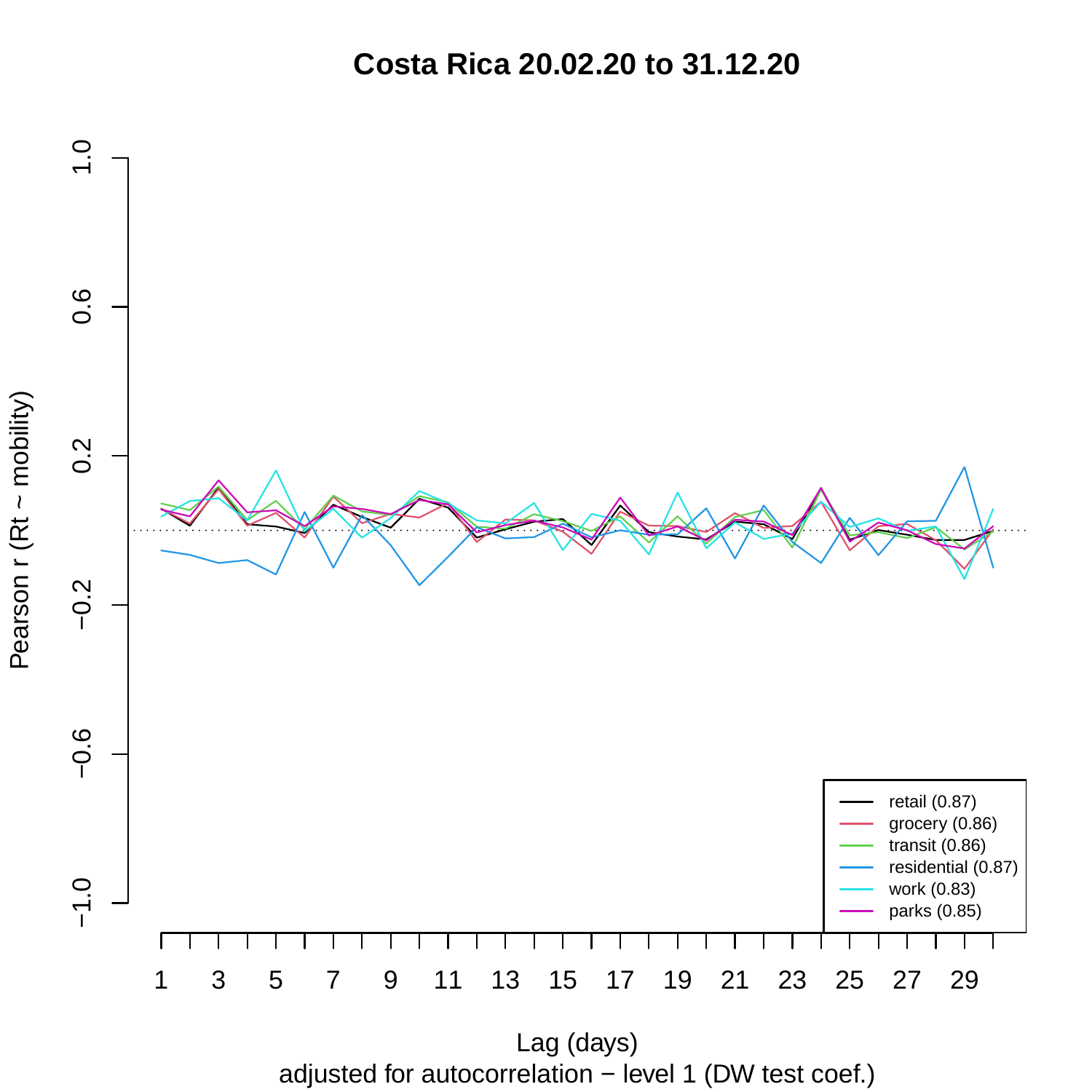**Cabo Verde 20.02.20 to 31.12.20**

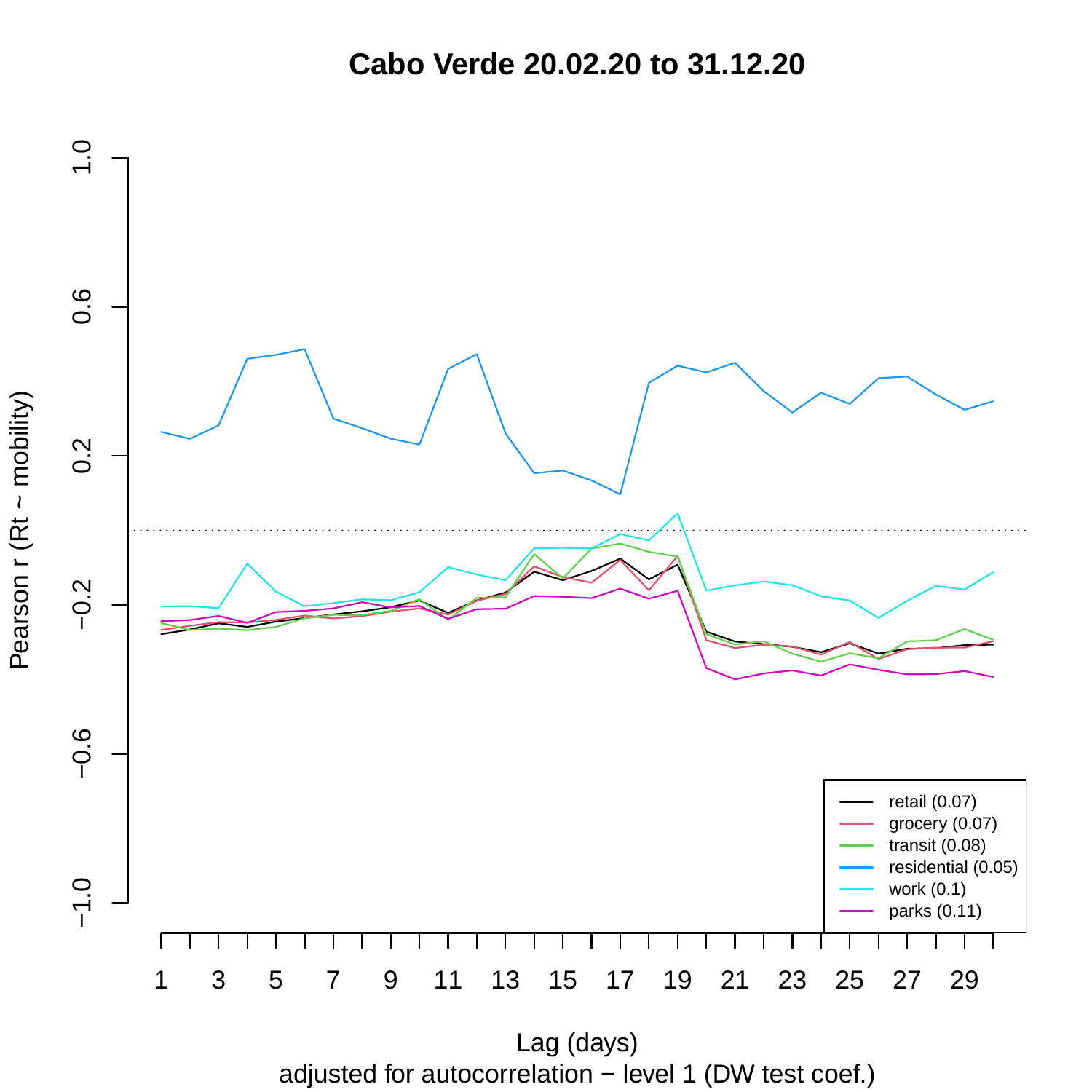**Czechia 20.02.20 to 31.12.20**



adjusted for autocorrelation − level 1 (DW test coef.) Lag (days)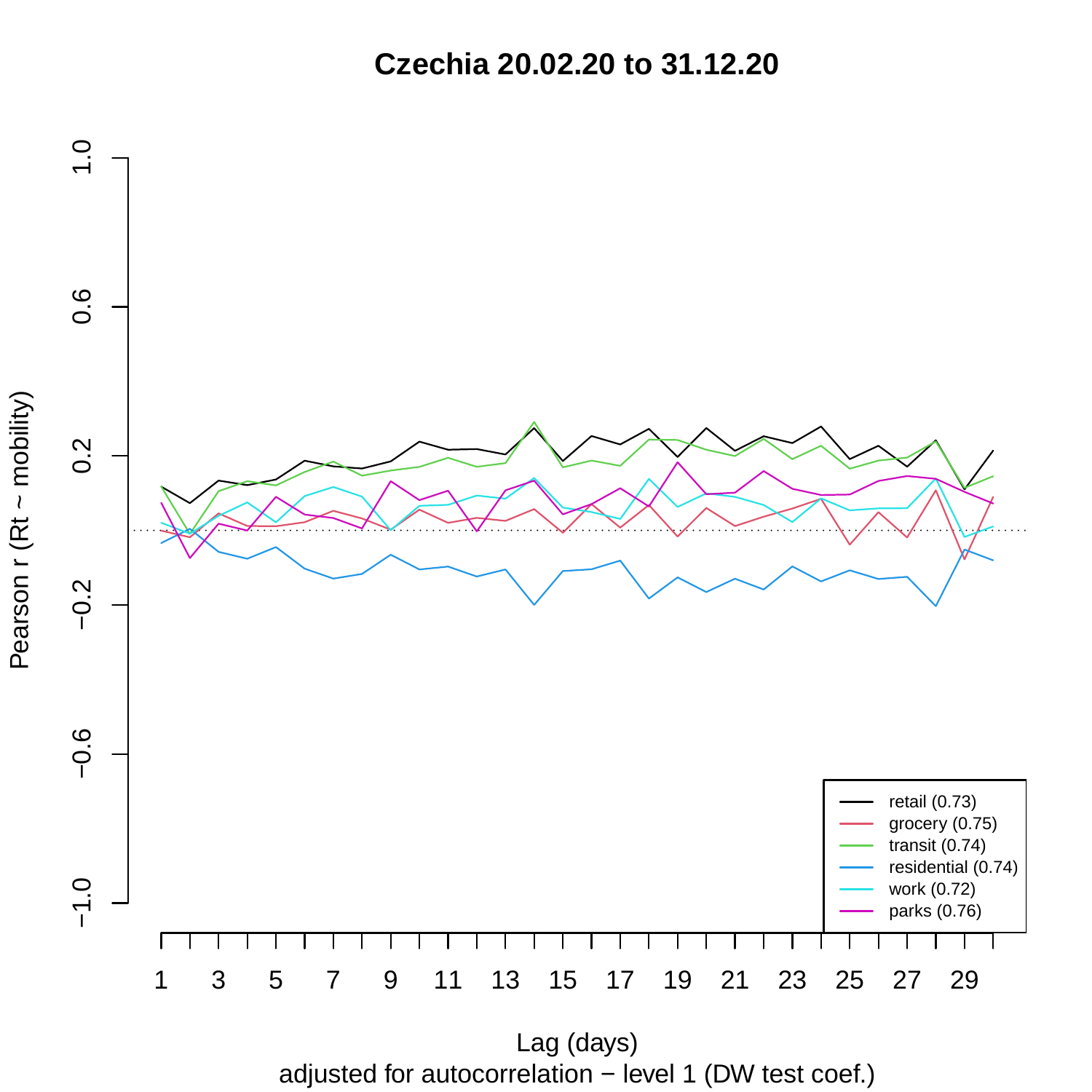**Germany 20.02.20 to 31.12.20**



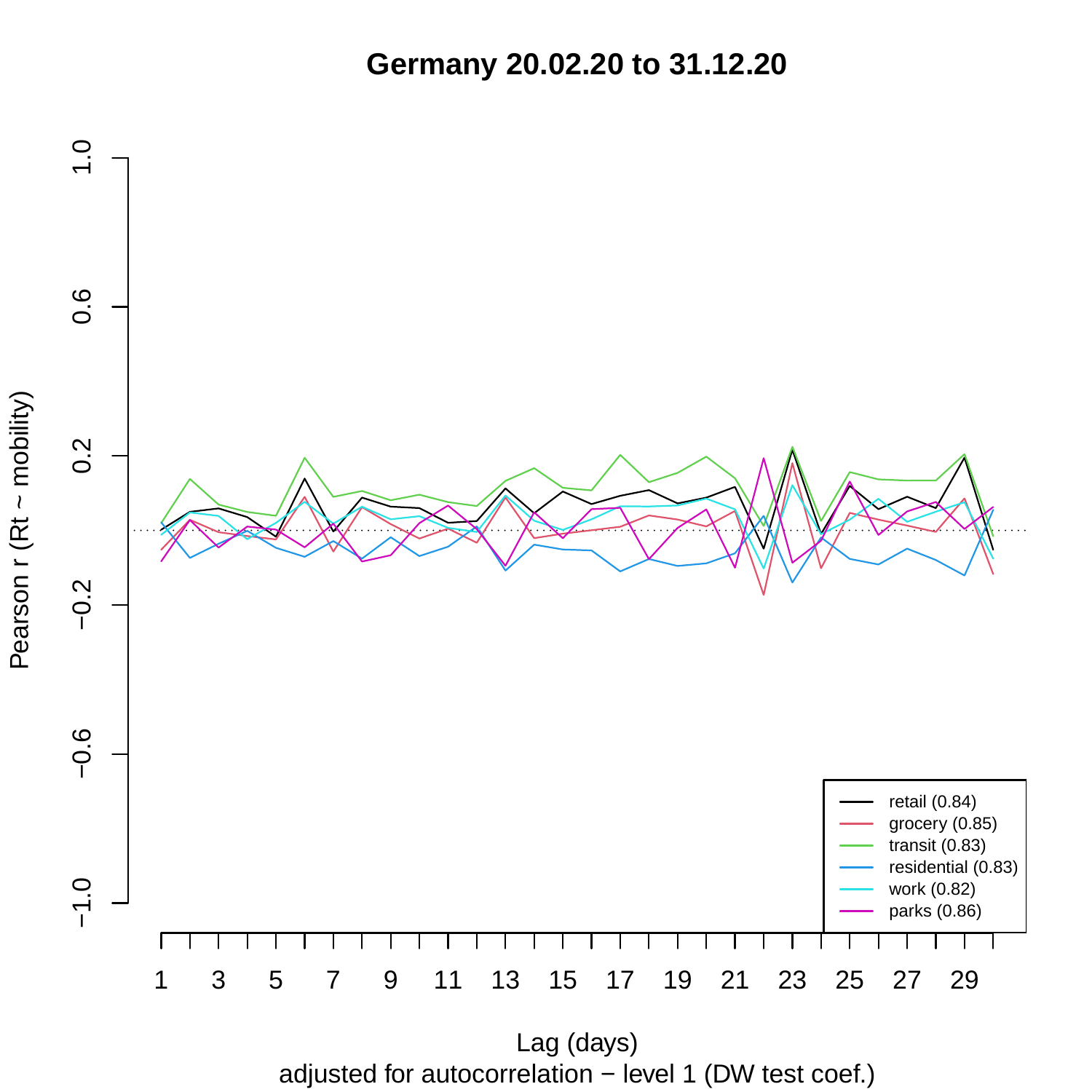**Denmark 20.02.20 to 31.12.20**

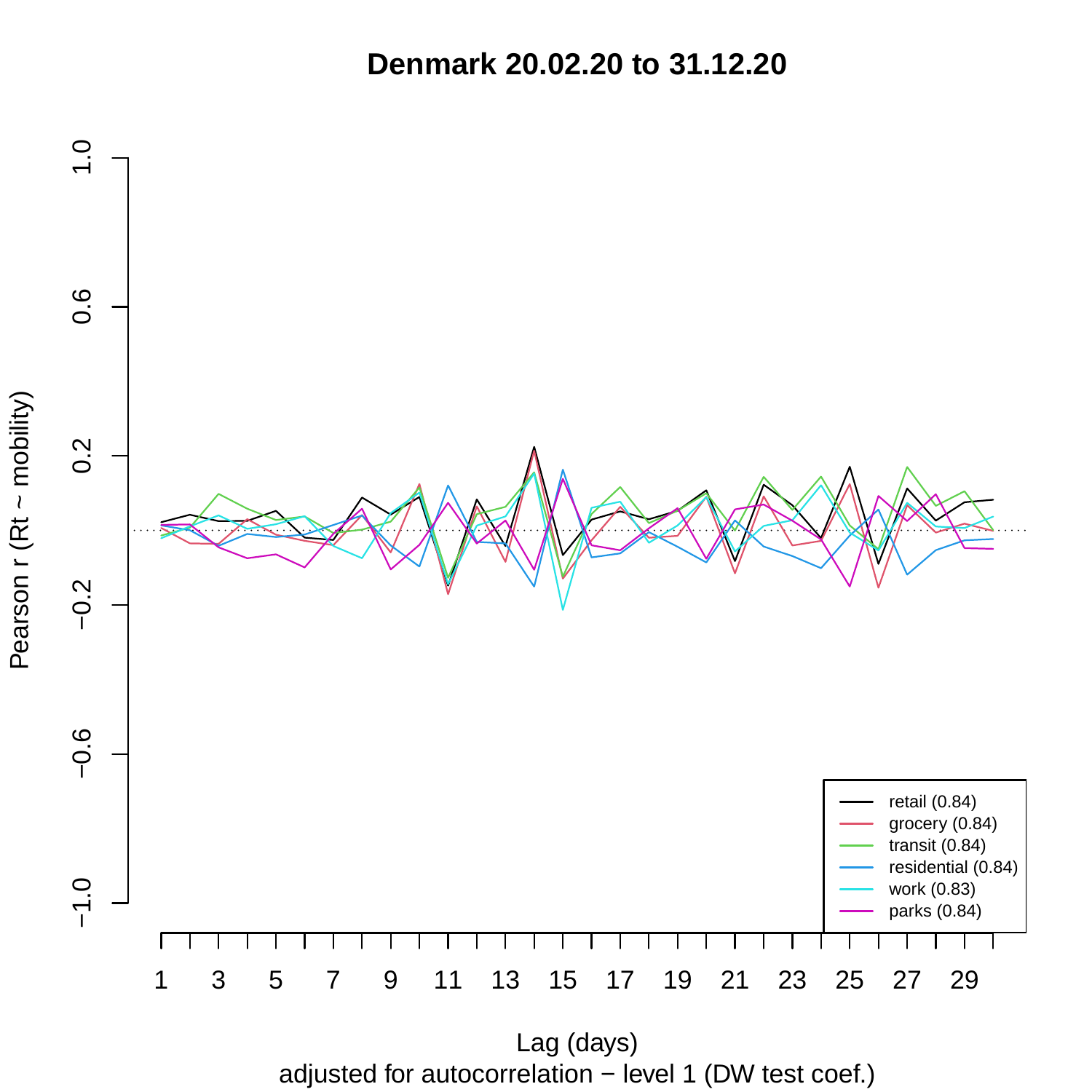## **Dominican Republic 20.02.20 to 31.12.20**

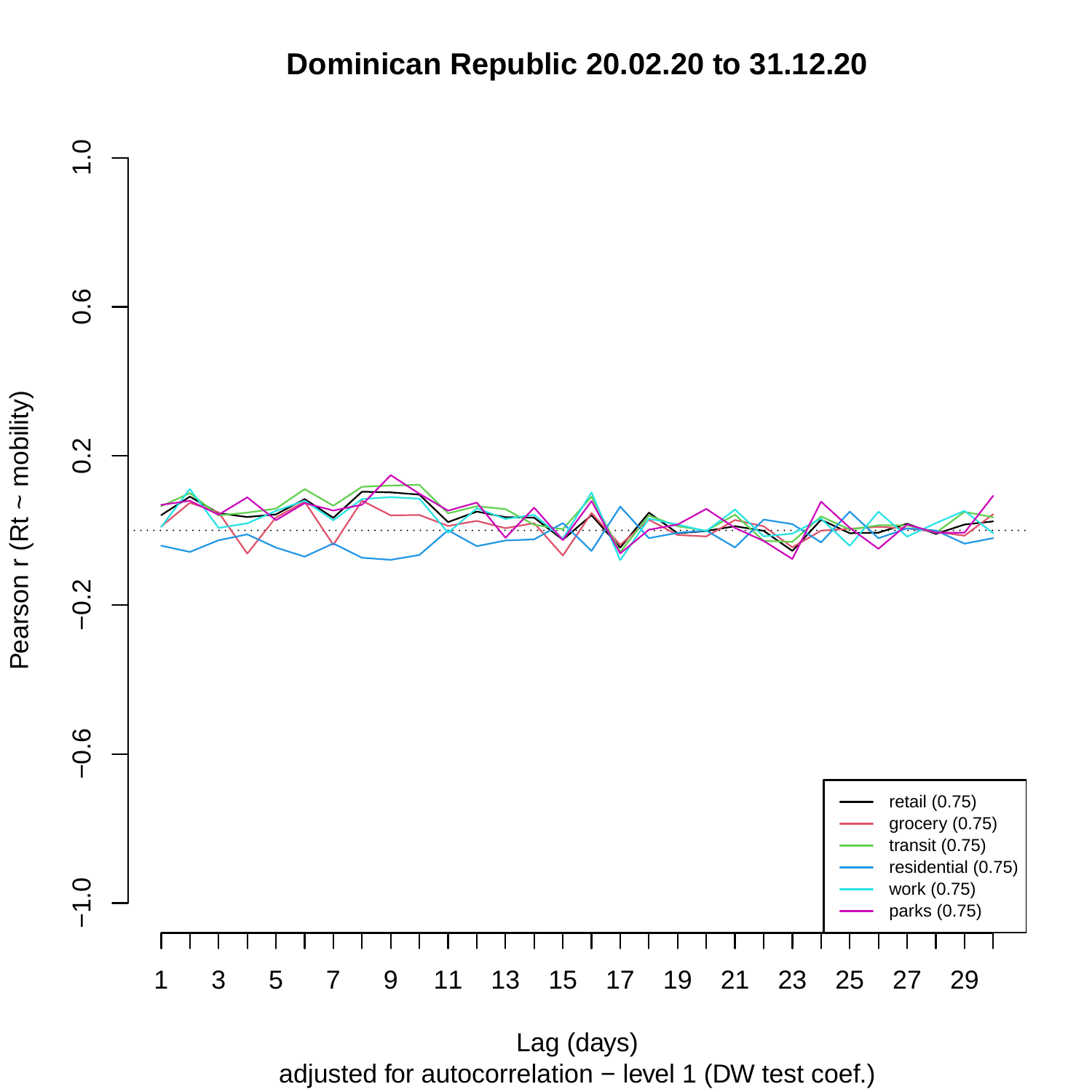**Ecuador 20.02.20 to 31.12.20**



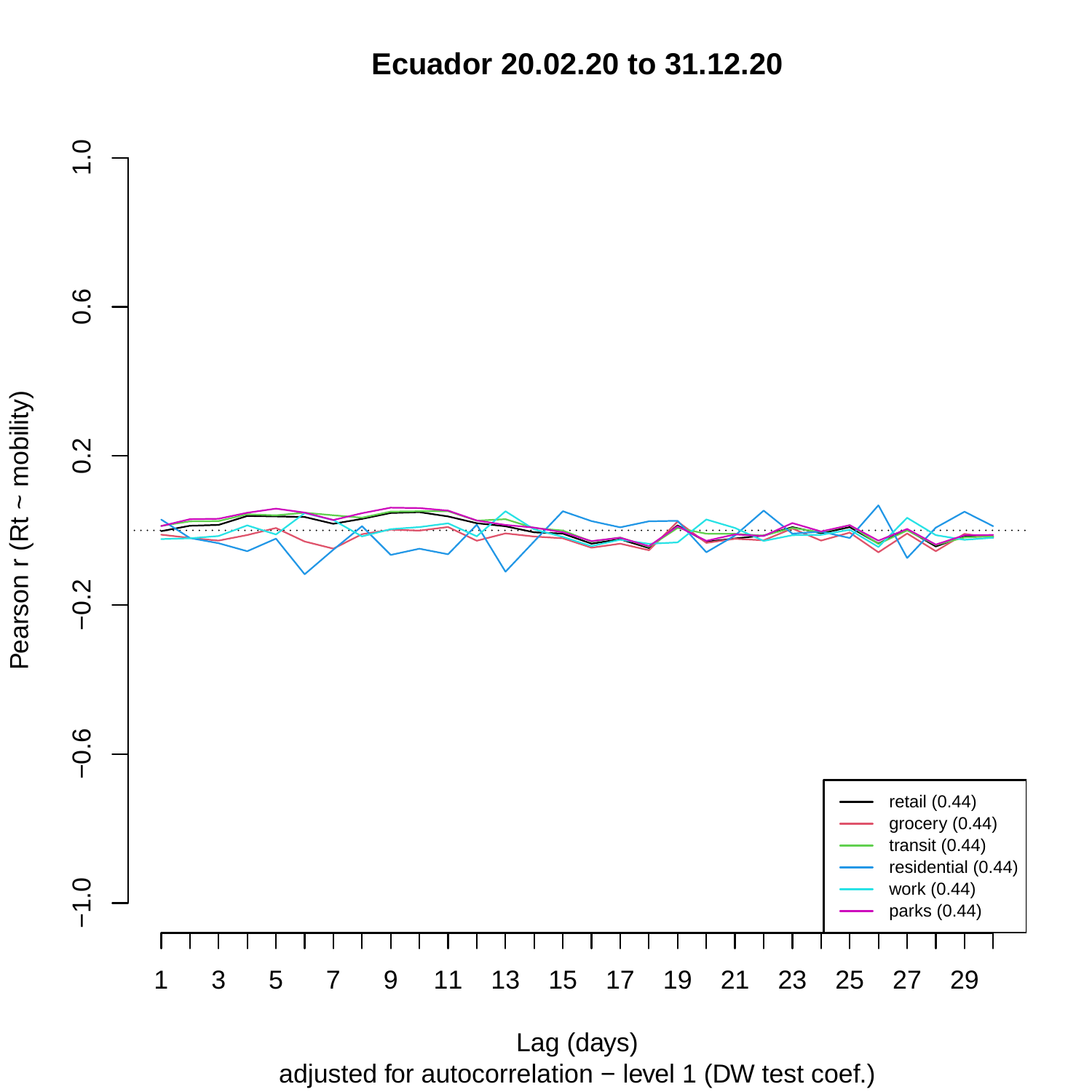**Estonia 20.02.20 to 31.12.20**



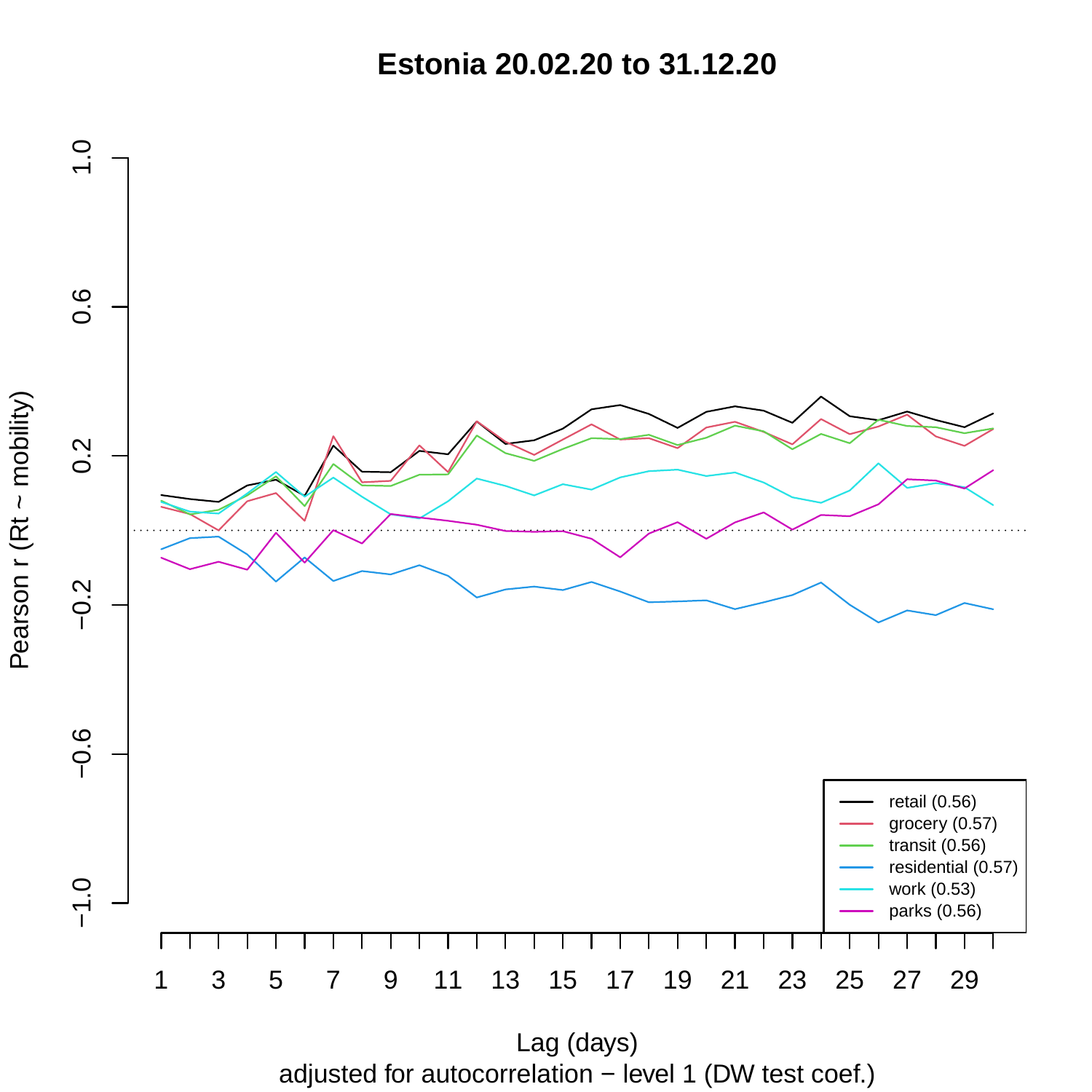**Egypt 20.02.20 to 31.12.20**



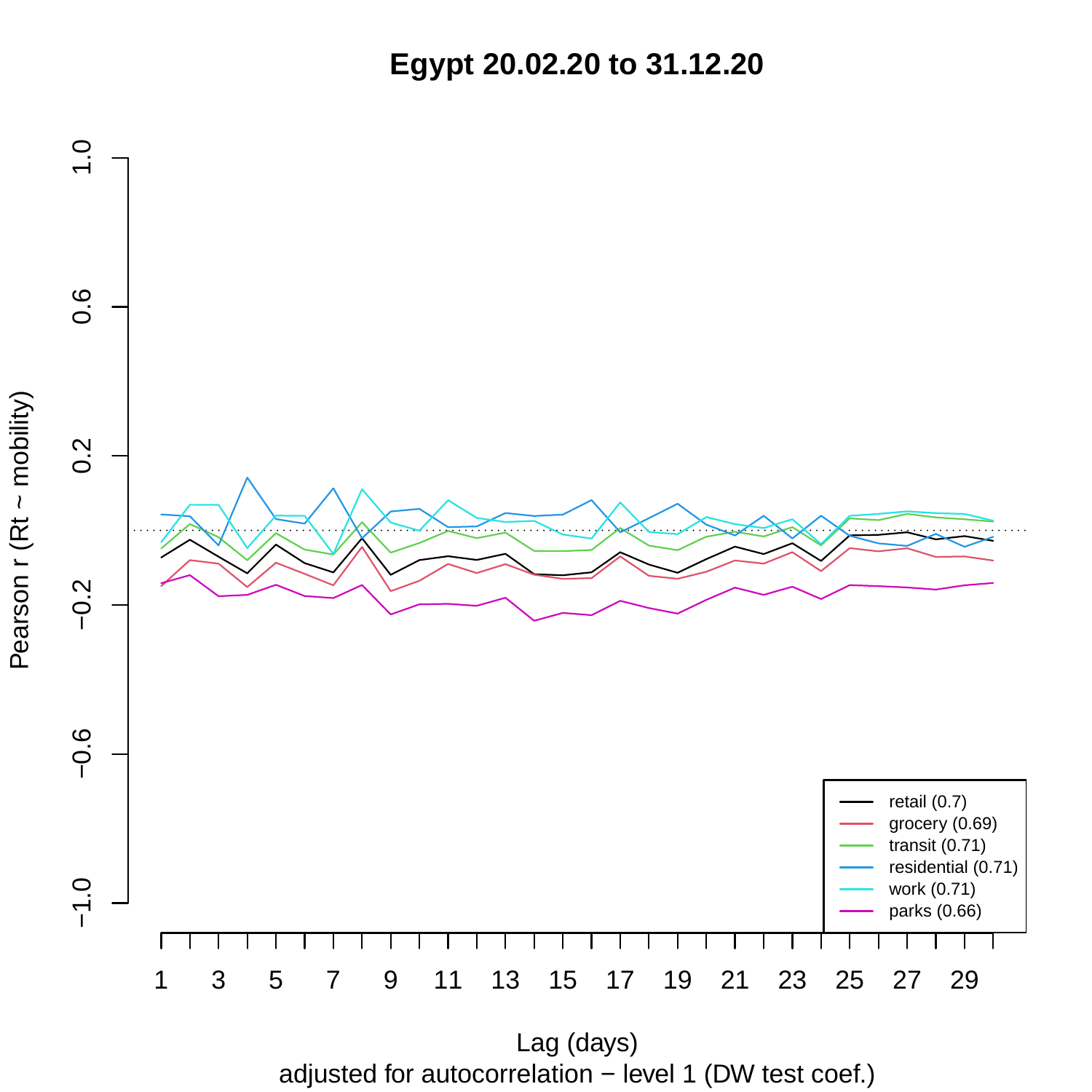**Spain 20.02.20 to 31.12.20**



adjusted for autocorrelation − level 1 (DW test coef.) Lag (days)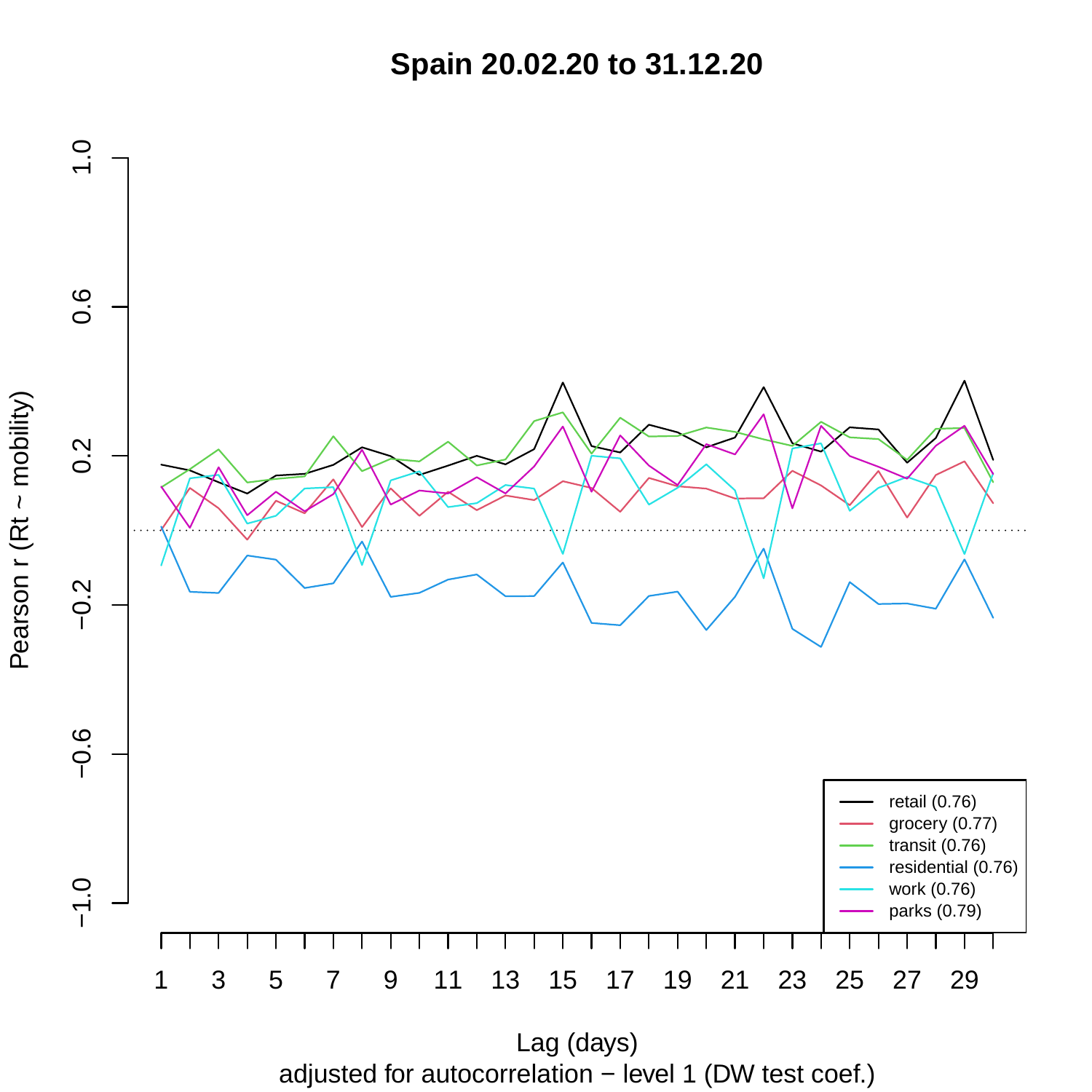**Finland 20.02.20 to 31.12.20**



Pearson r (Rt ~ mobility)

adjusted for autocorrelation − level 1 (DW test coef.) Lag (days)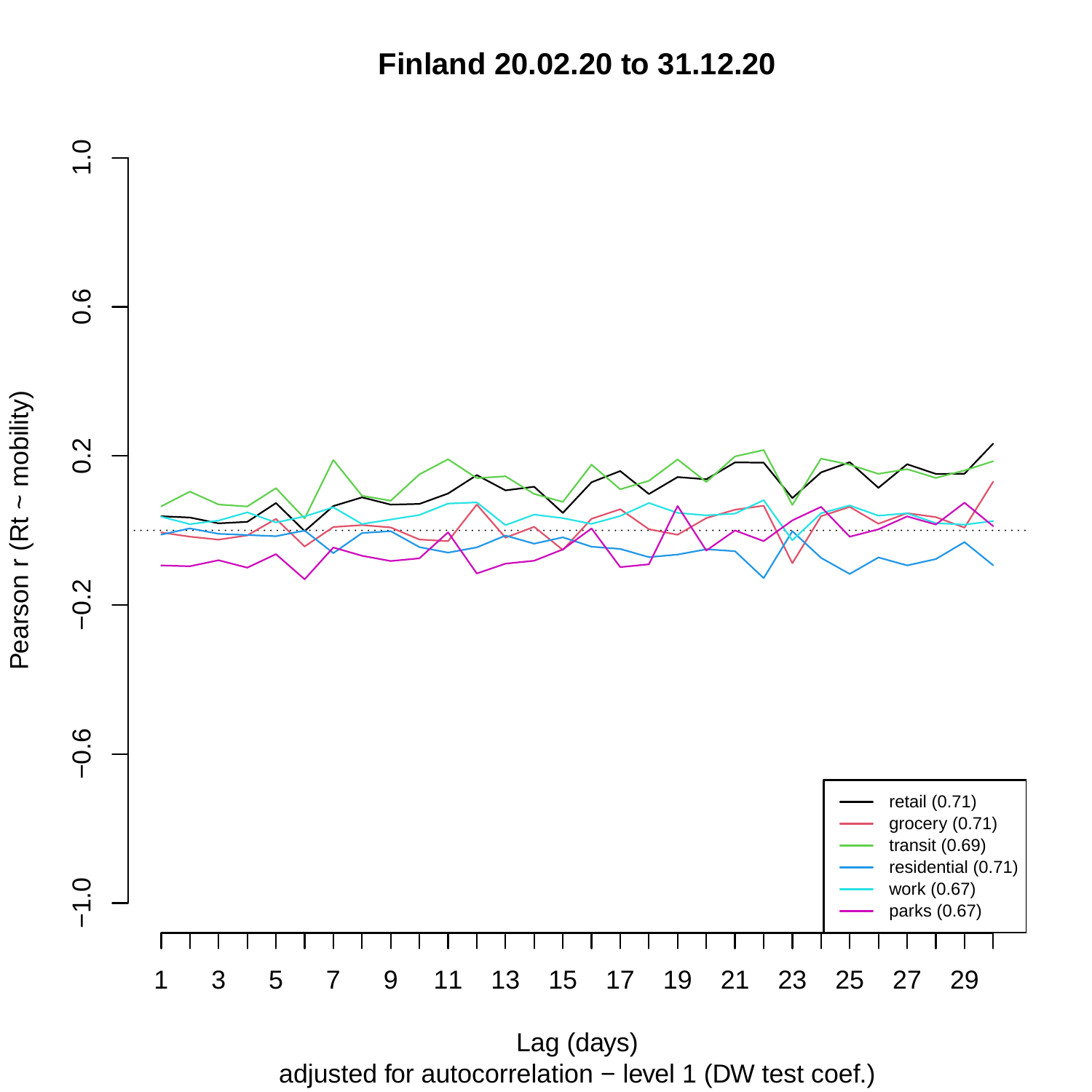**Fiji 20.02.20 to 31.12.20**



adjusted for autocorrelation − level 1 (DW test coef.)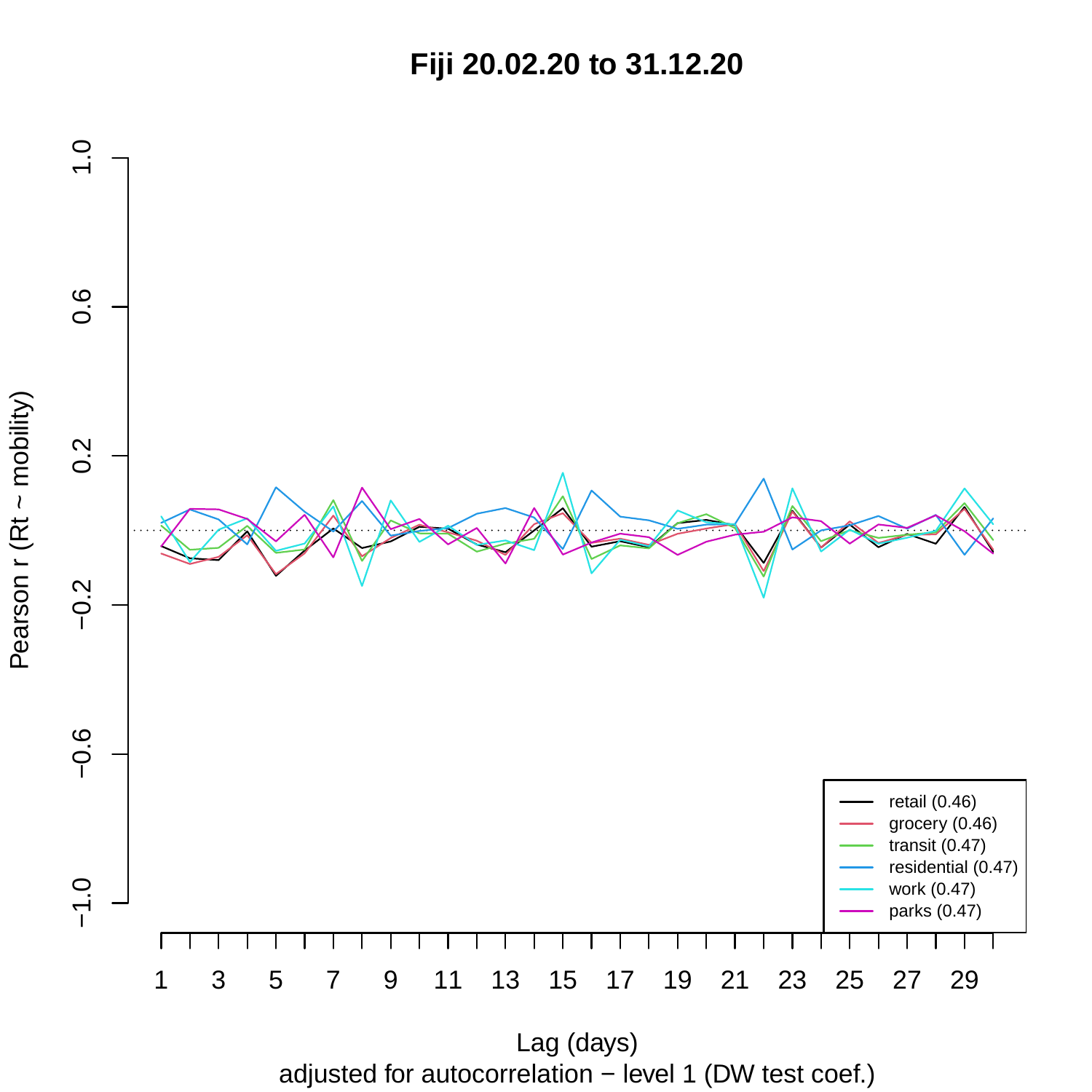**France 20.02.20 to 31.12.20**



adjusted for autocorrelation − level 1 (DW test coef.)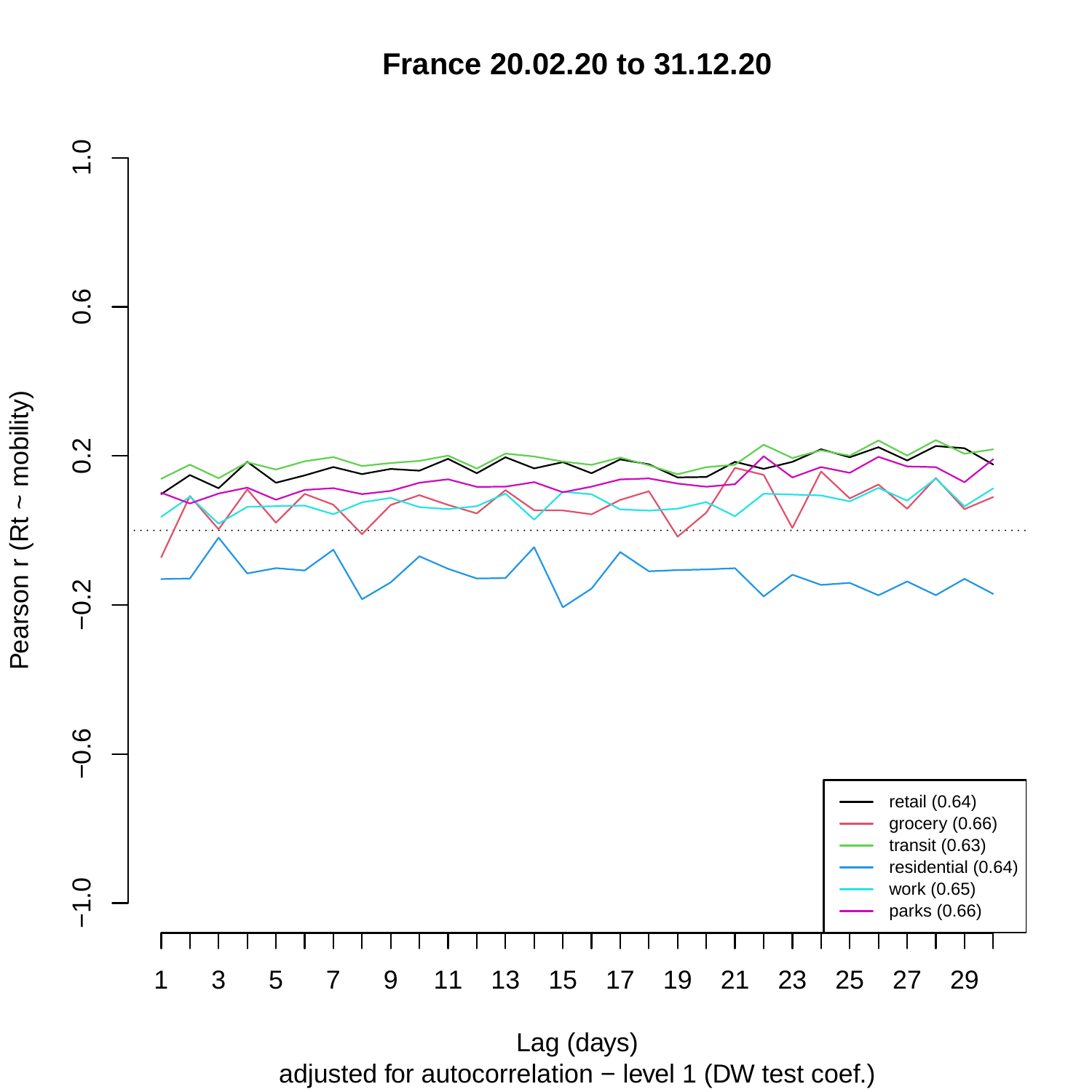**Gabon 20.02.20 to 31.12.20**



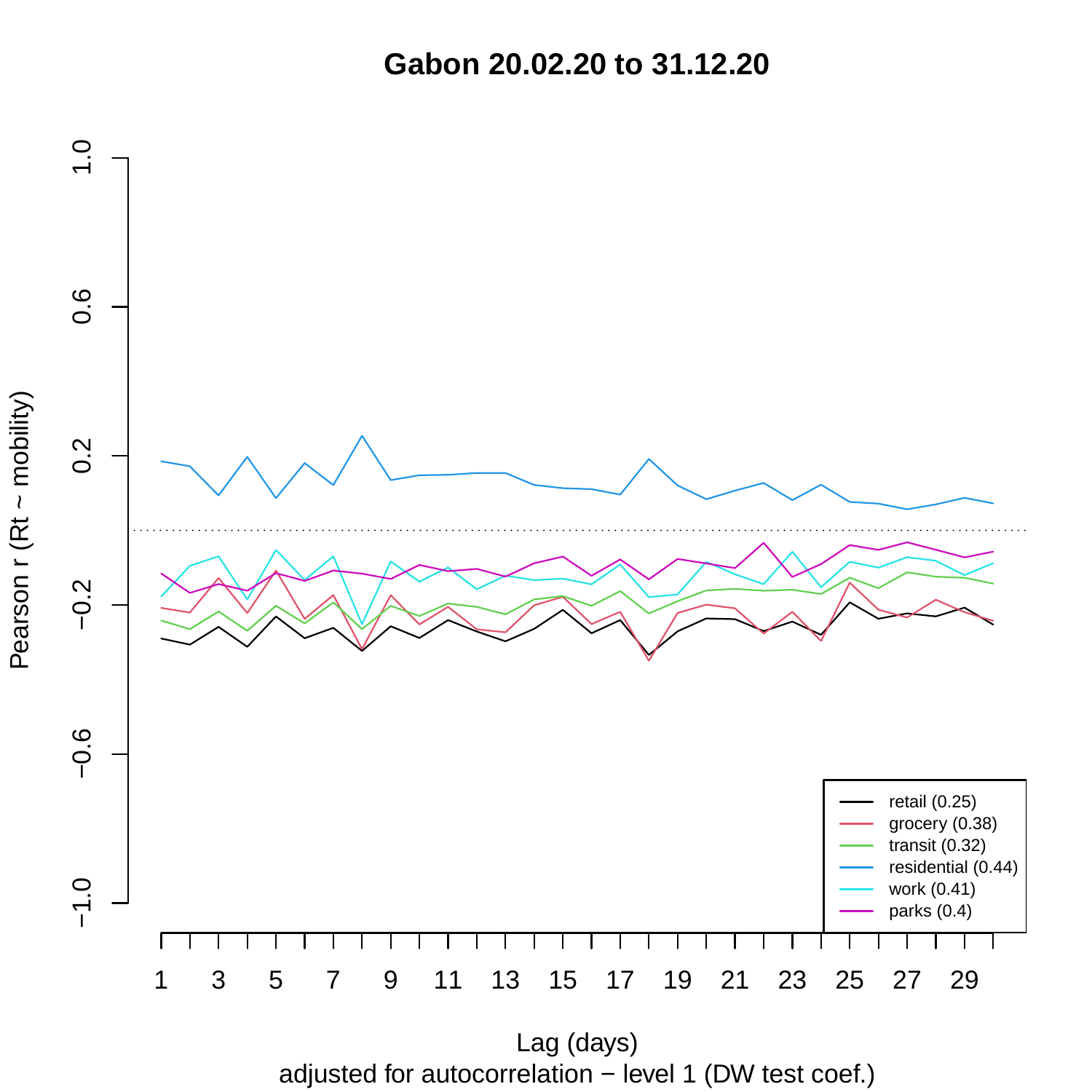**United Kingdom 20.02.20 to 31.12.20**



adjusted for autocorrelation − level 1 (DW test coef.)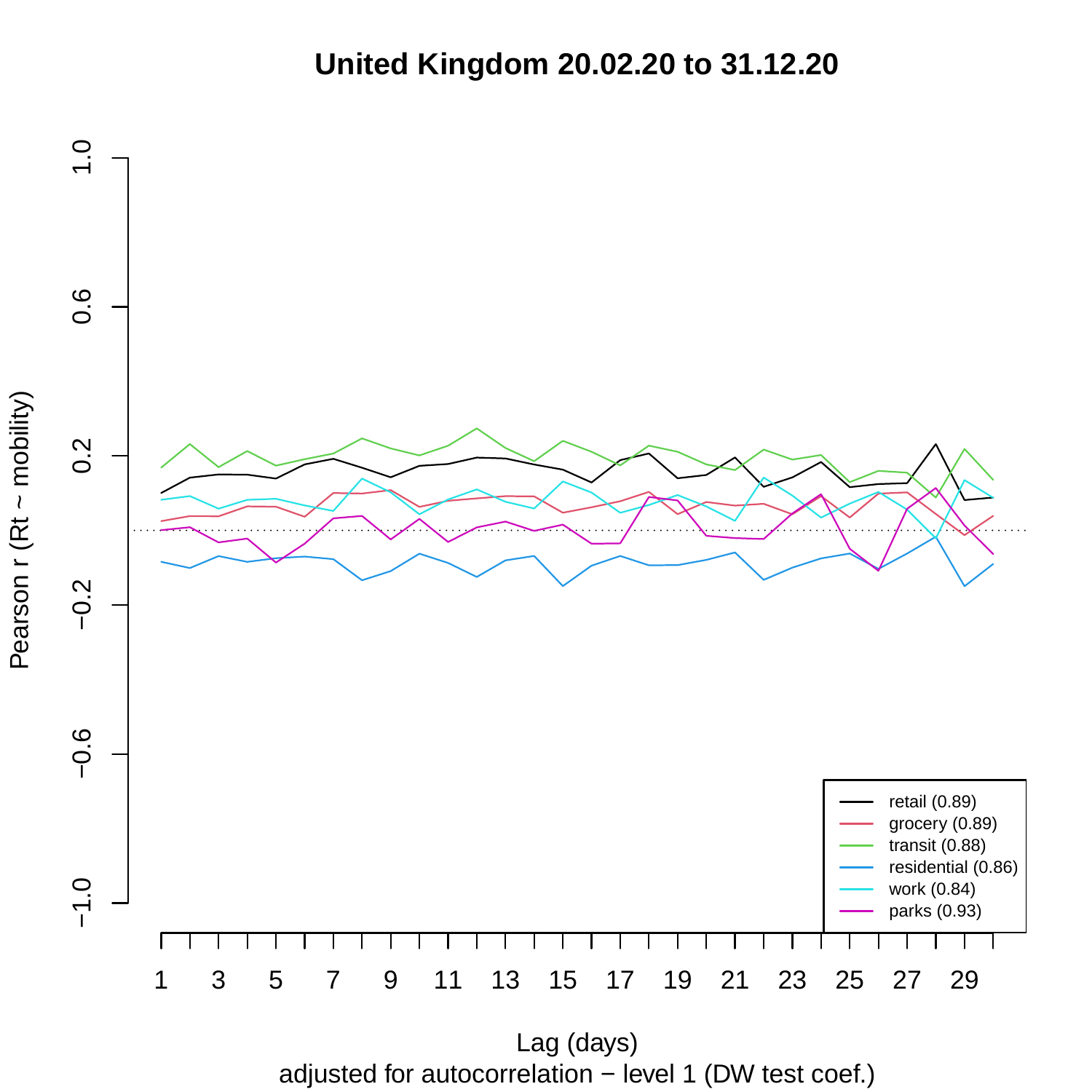**Georgia 20.02.20 to 31.12.20**



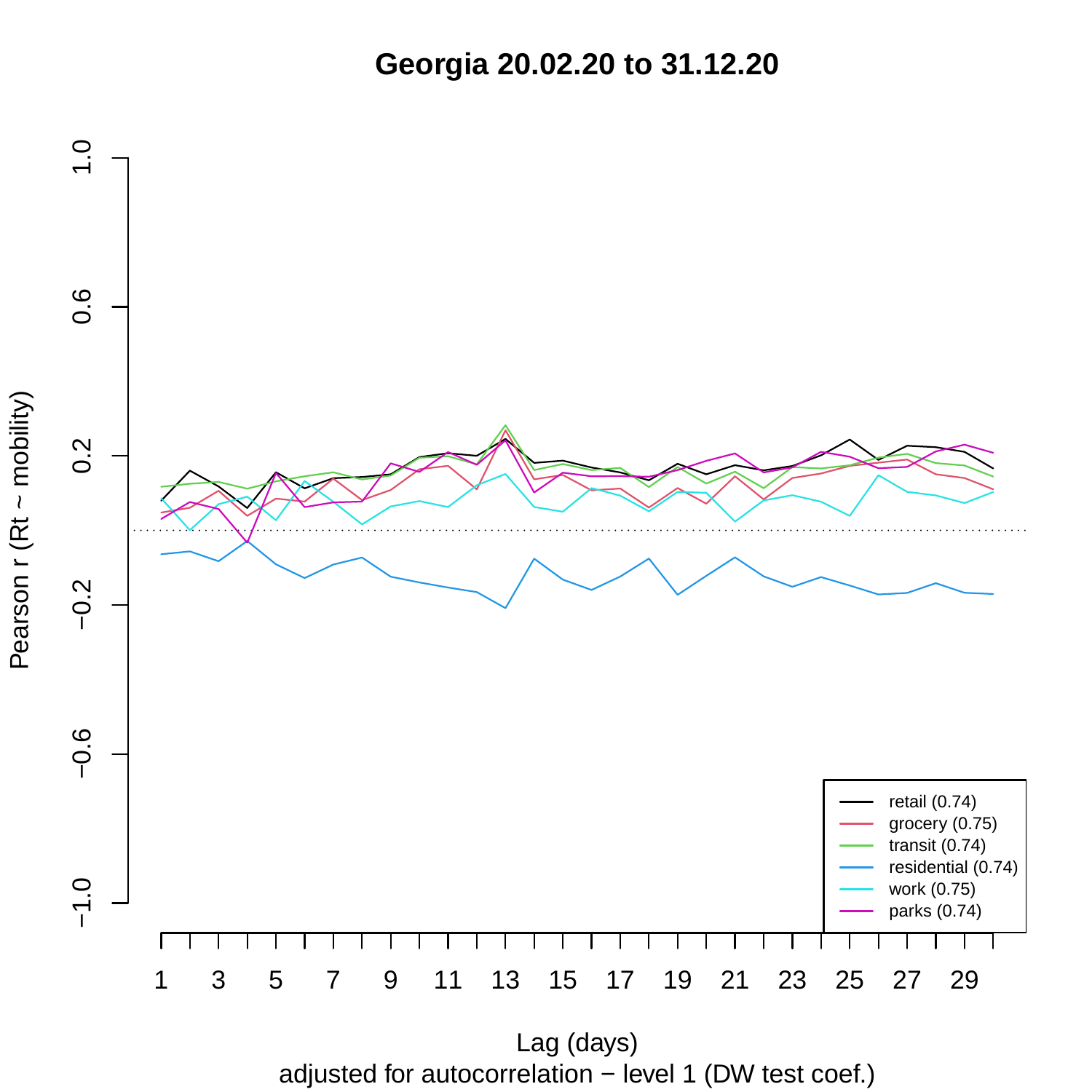**Ghana 20.02.20 to 31.12.20**



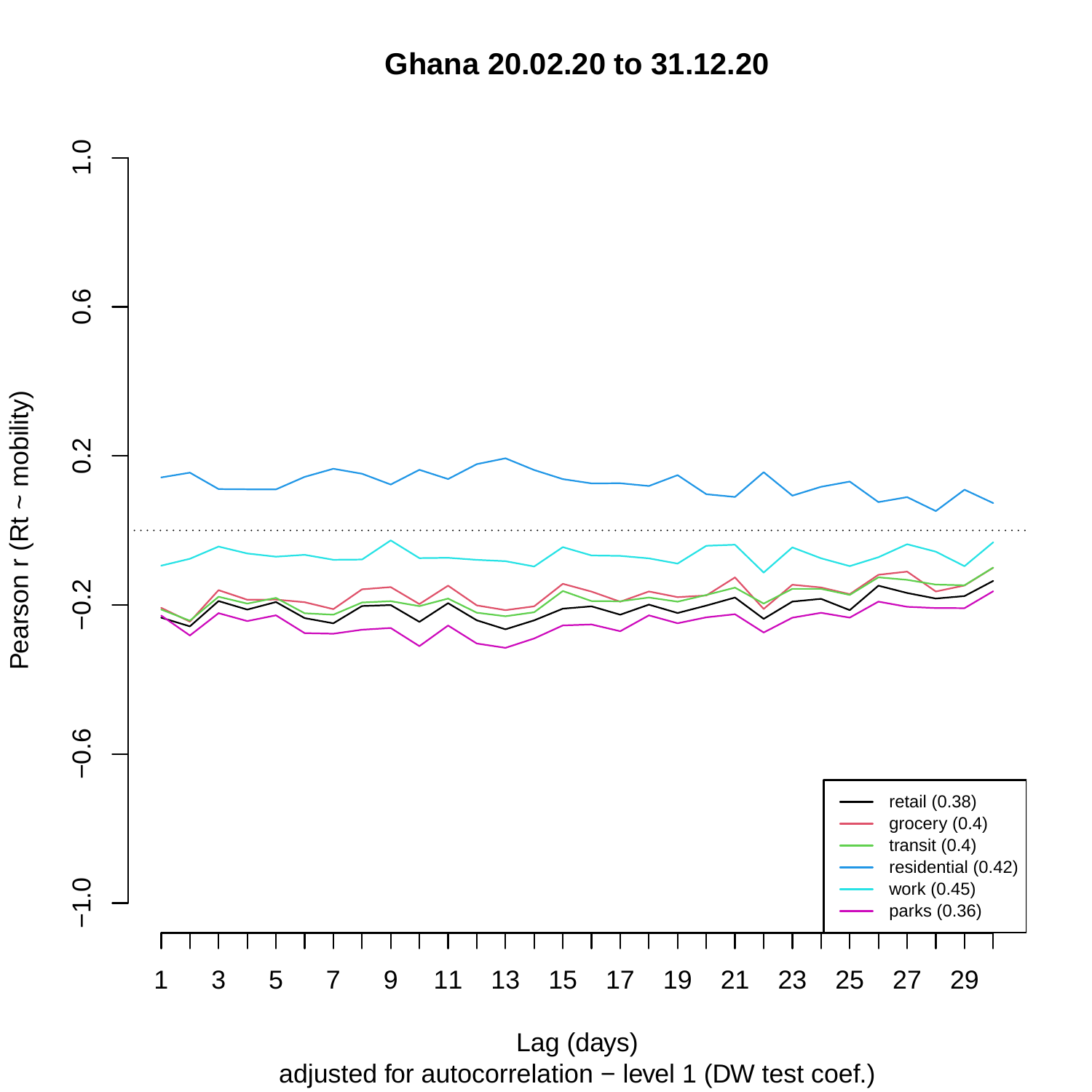**Greece 20.02.20 to 31.12.20**



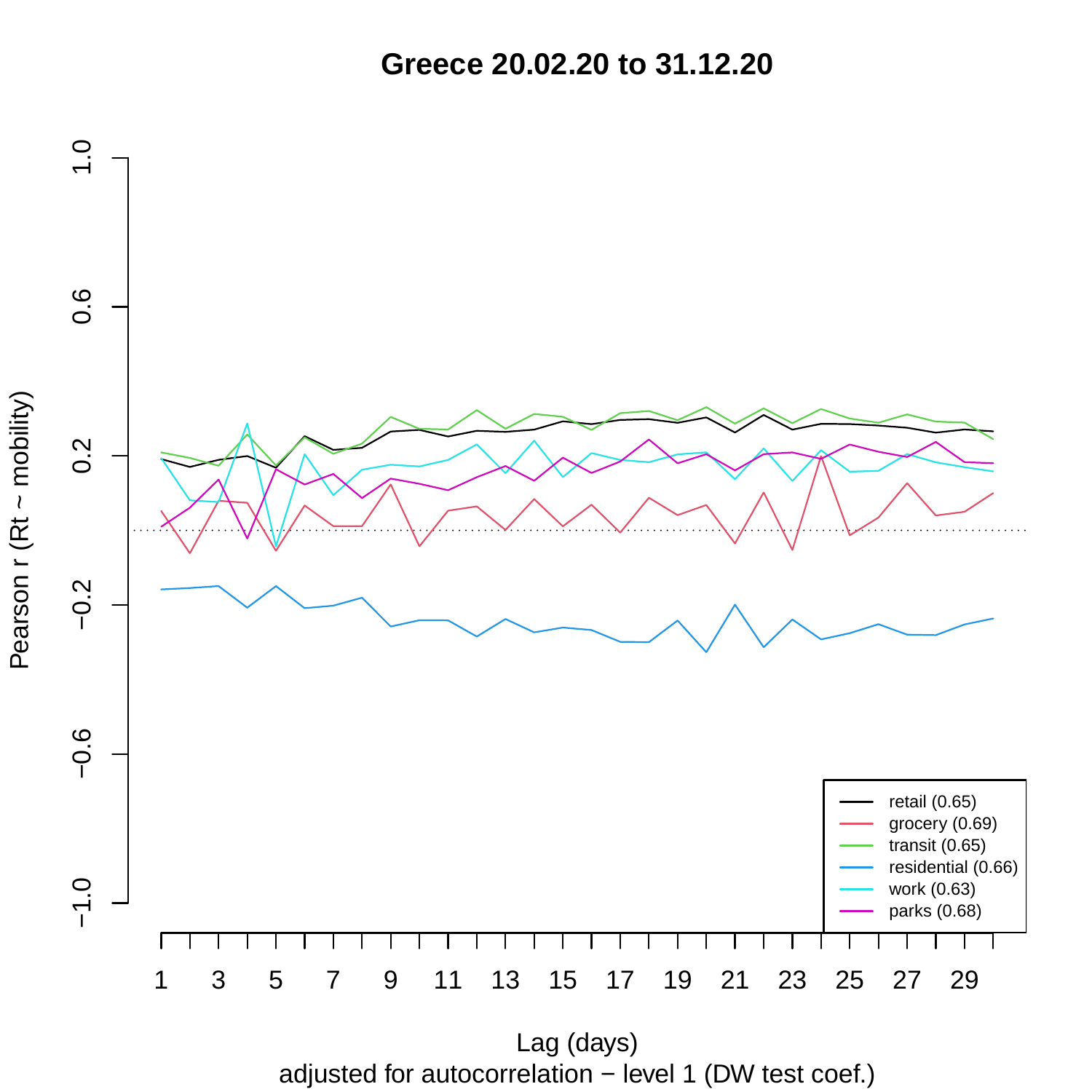**Guatemala 20.02.20 to 31.12.20**



adjusted for autocorrelation − level 1 (DW test coef.) Lag (days)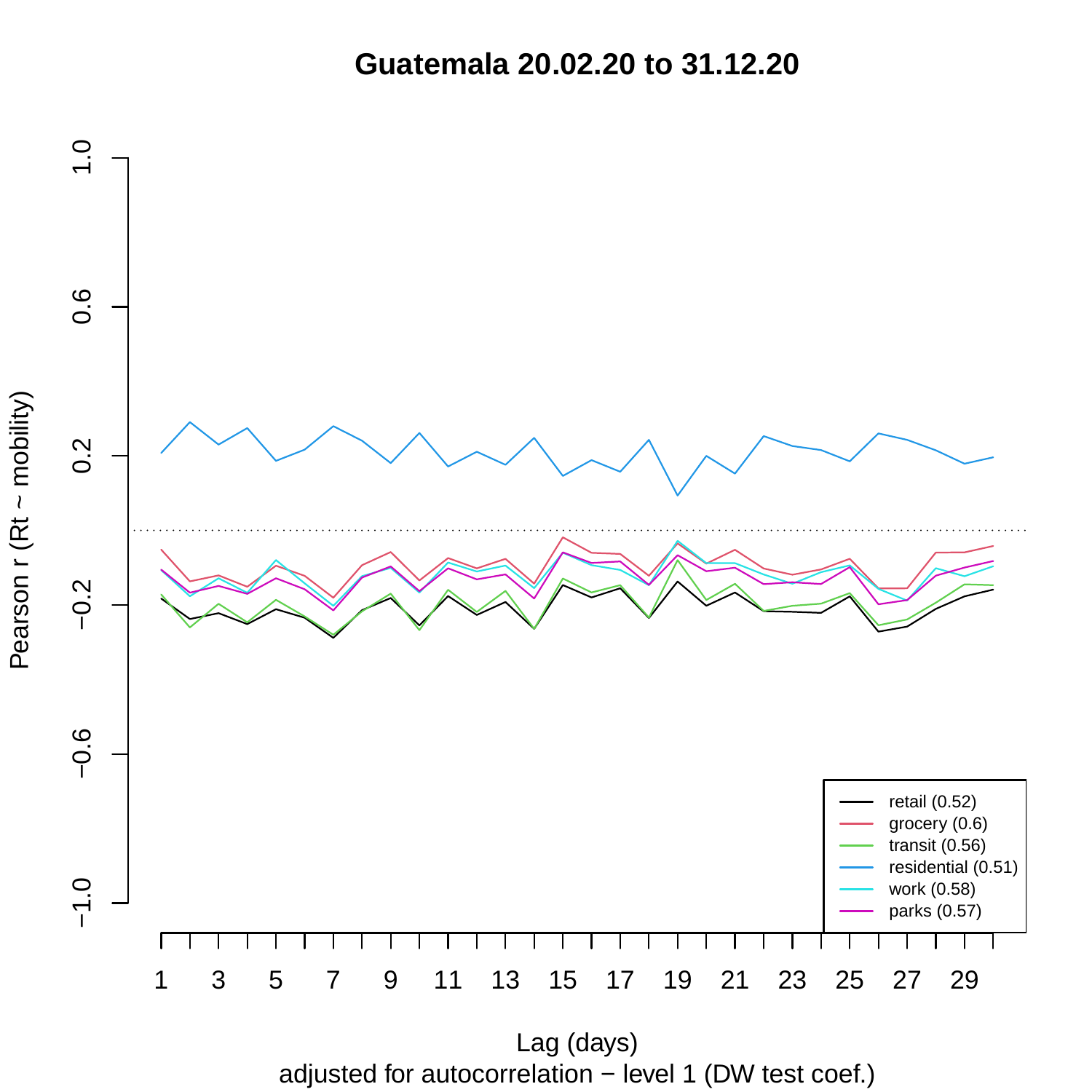**Honduras 20.02.20 to 31.12.20**



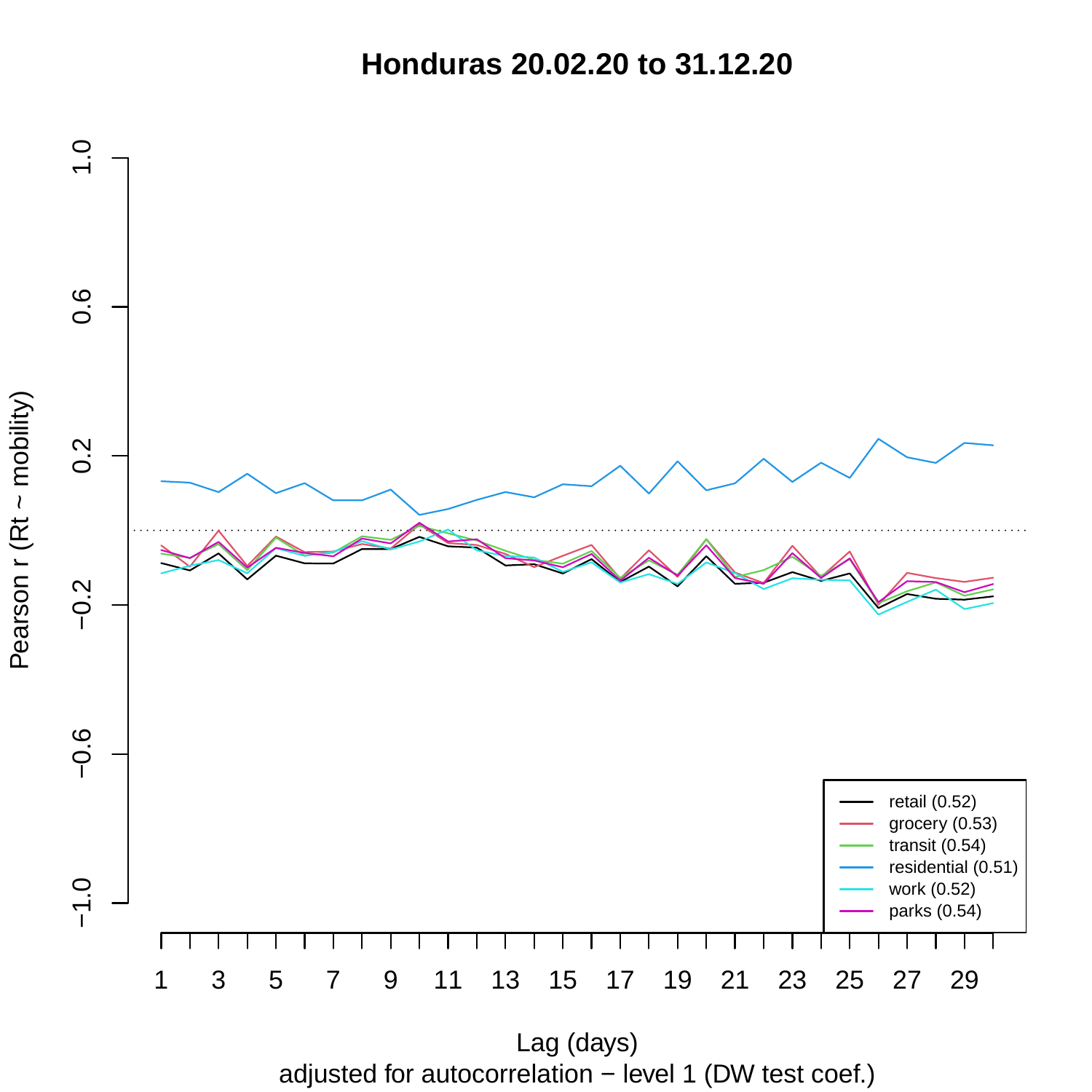**Croatia 20.02.20 to 31.12.20**



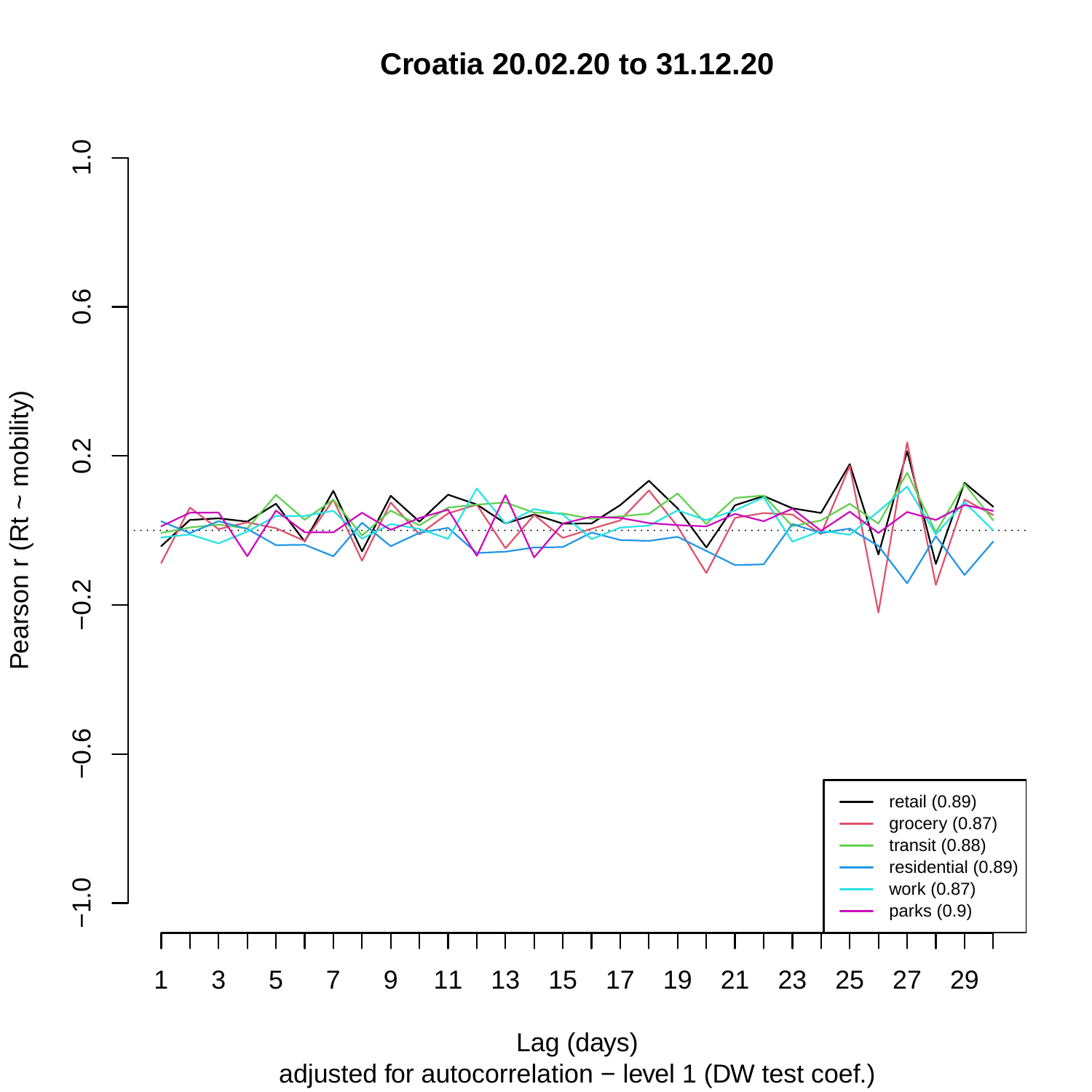**Haiti 20.02.20 to 31.12.20**



adjusted for autocorrelation − level 1 (DW test coef.) Lag (days)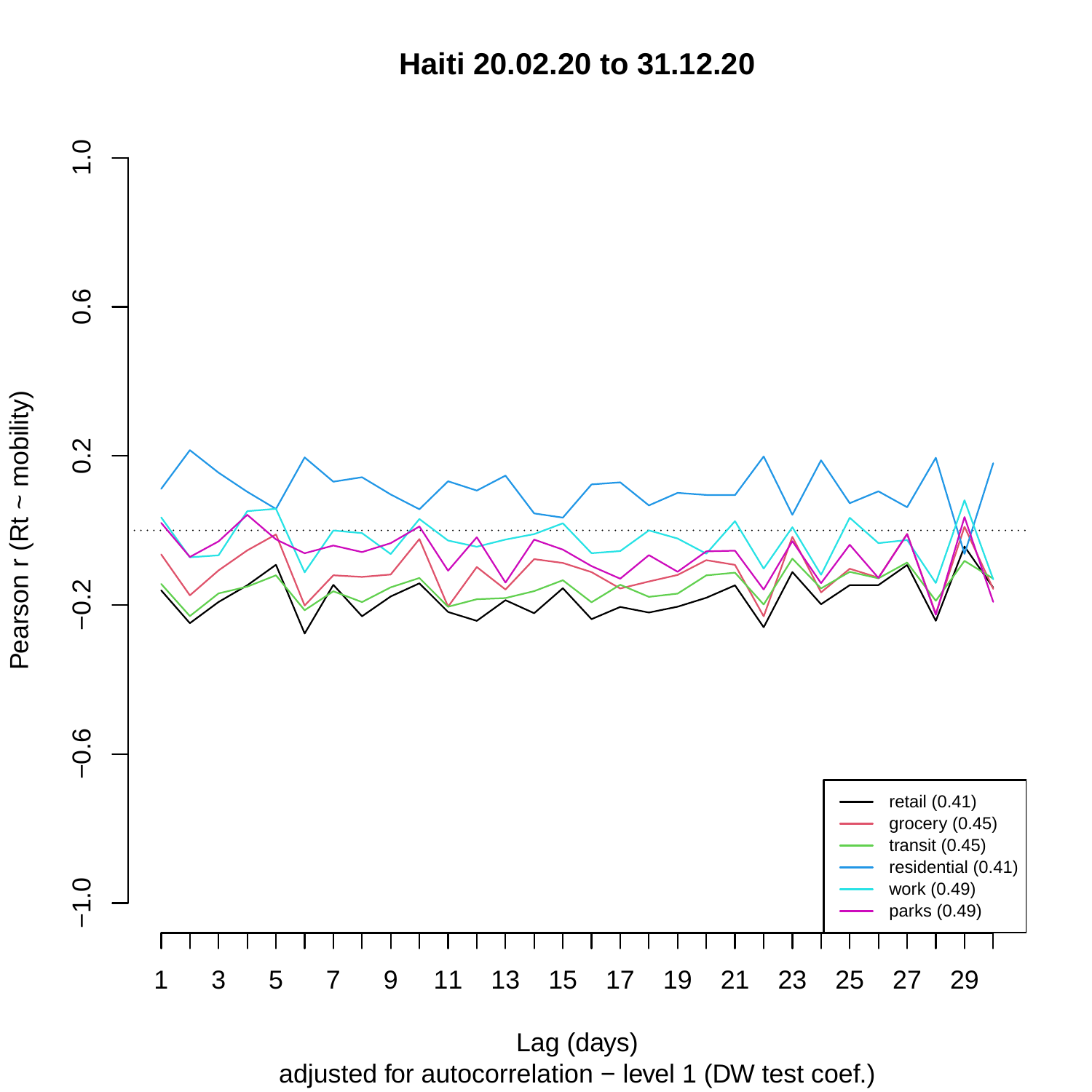**Hungary 20.02.20 to 31.12.20**



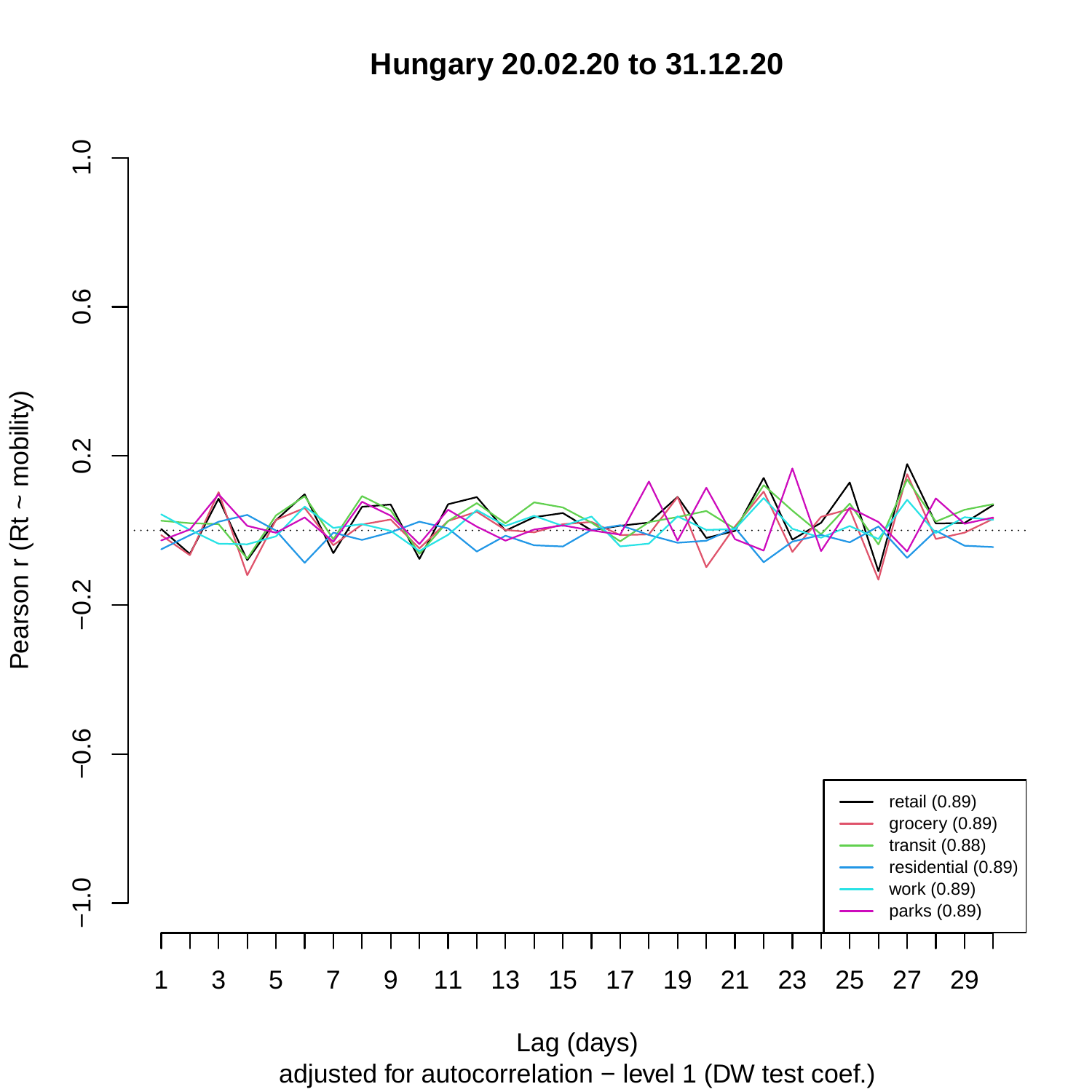**Indonesia 20.02.20 to 31.12.20**



adjusted for autocorrelation − level 1 (DW test coef.) Lag (days)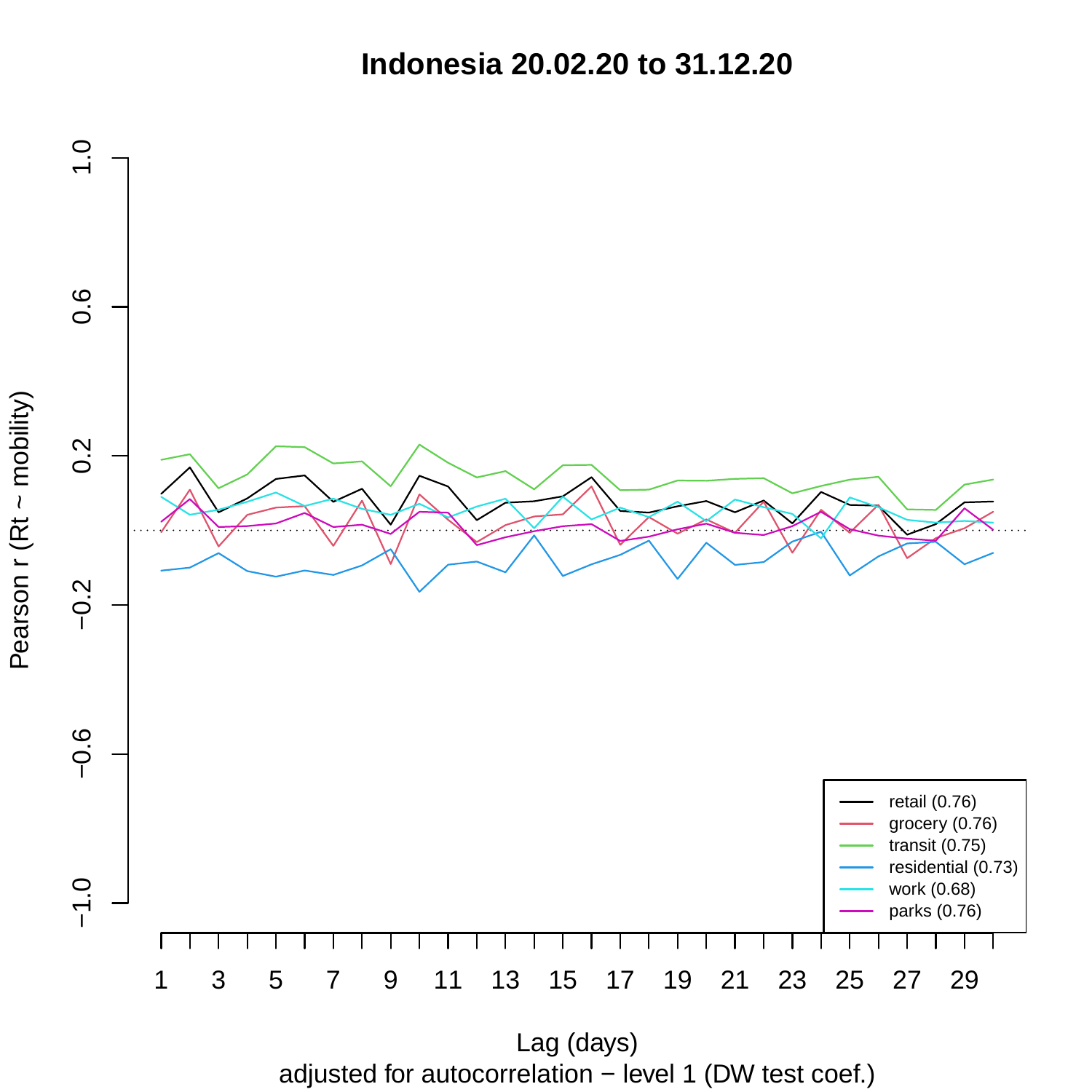**Ireland 20.02.20 to 31.12.20**



adjusted for autocorrelation − level 1 (DW test coef.)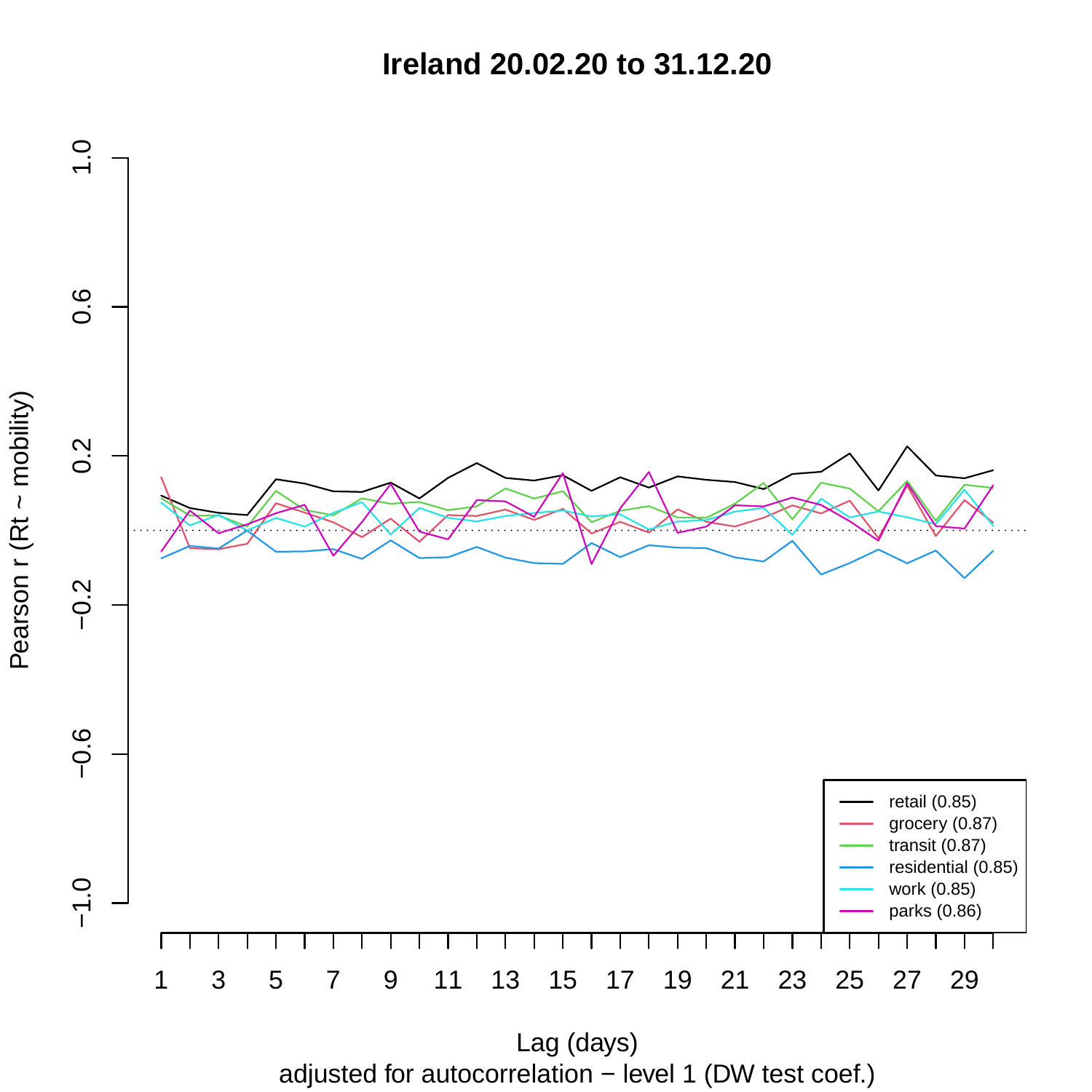**Israel 20.02.20 to 31.12.20**



adjusted for autocorrelation − level 1 (DW test coef.) Lag (days)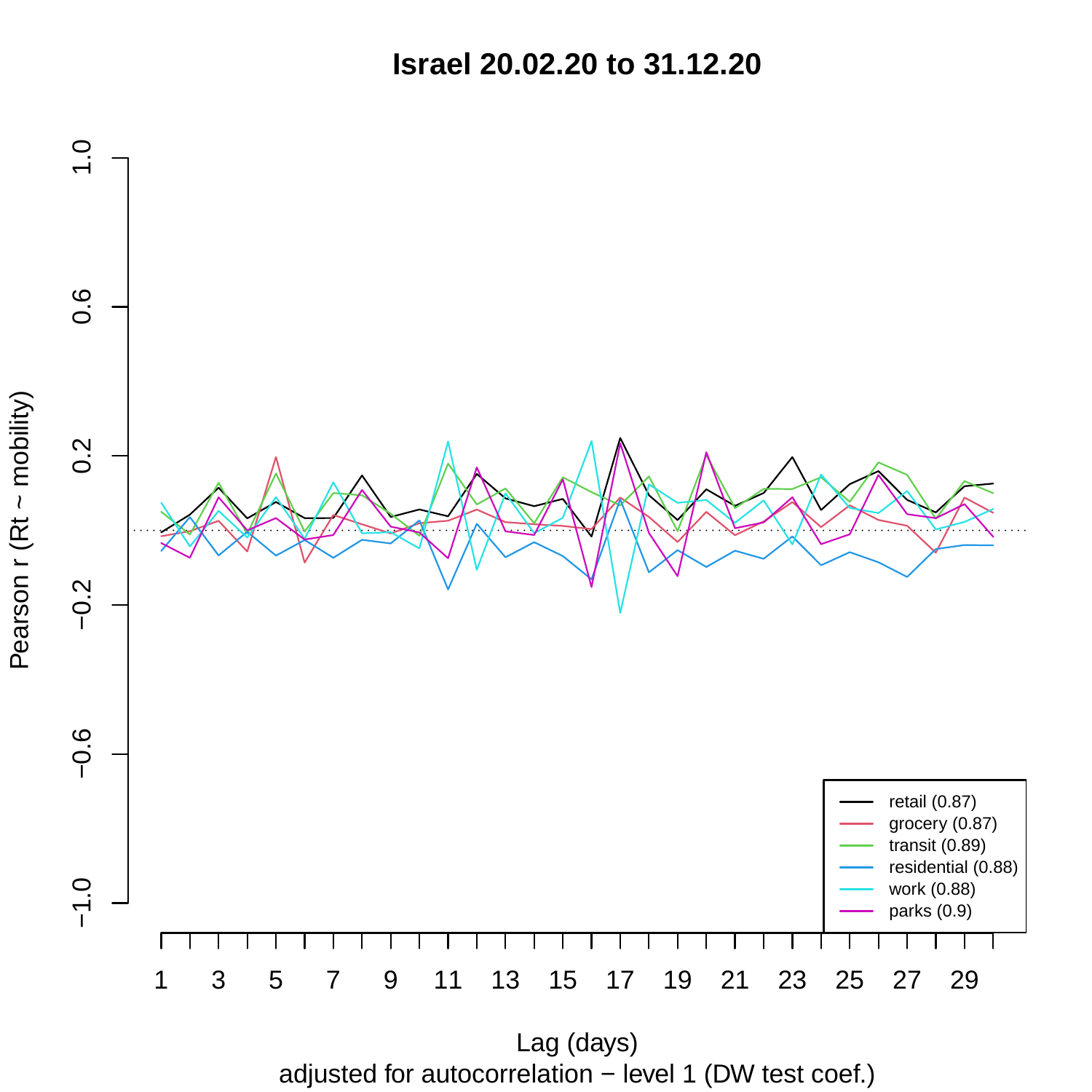**India 20.02.20 to 31.12.20**



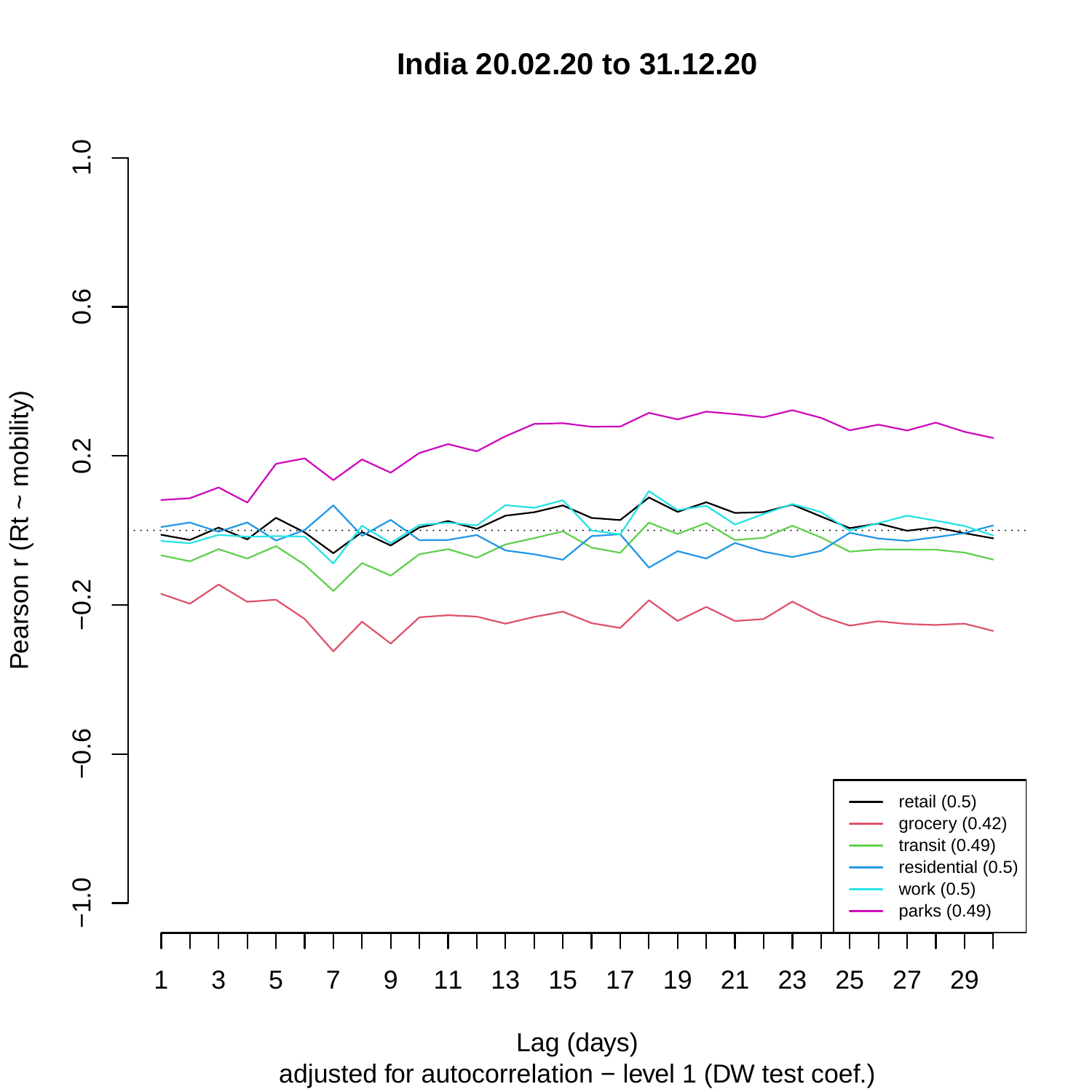**Iraq 20.02.20 to 31.12.20**



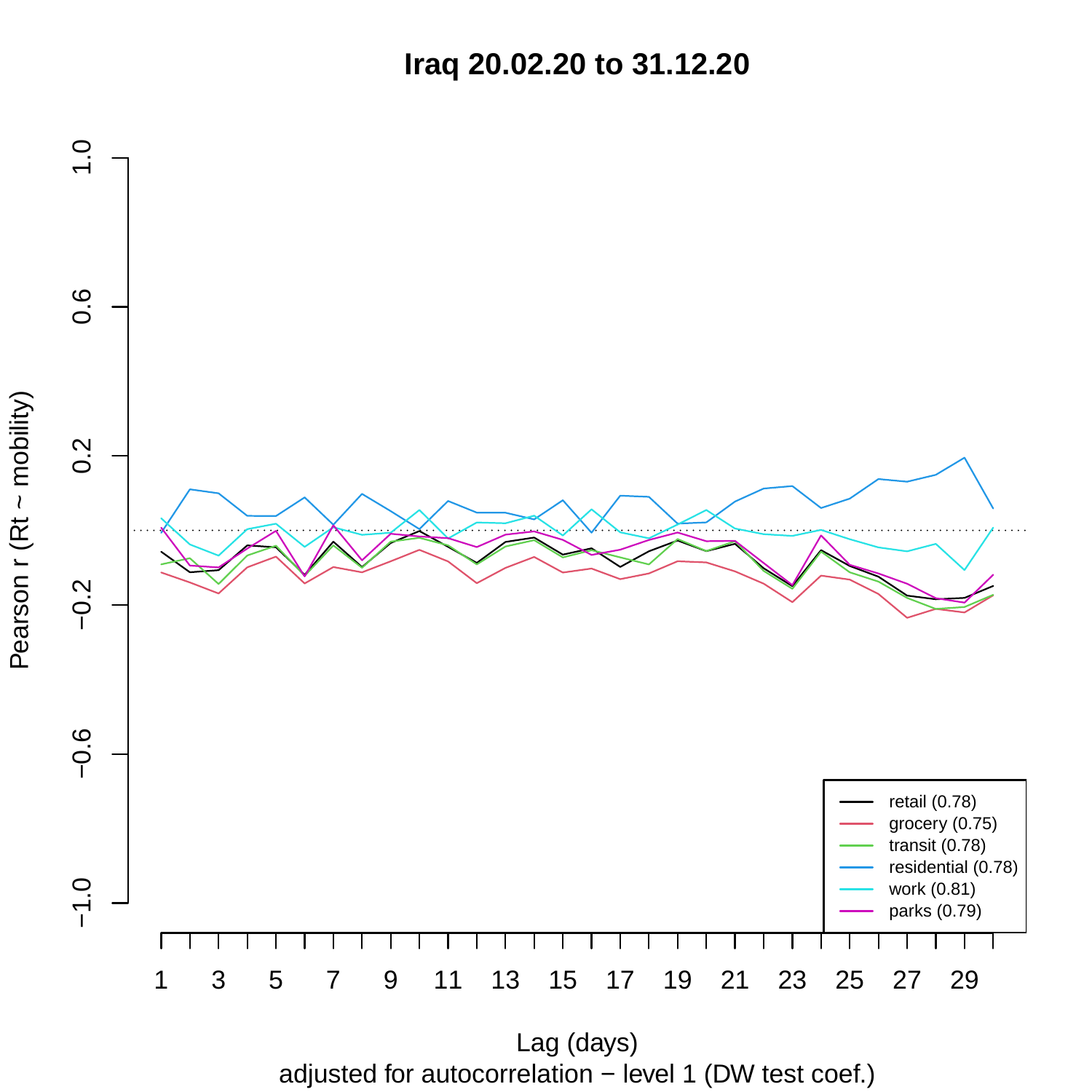**Italy 20.02.20 to 31.12.20**



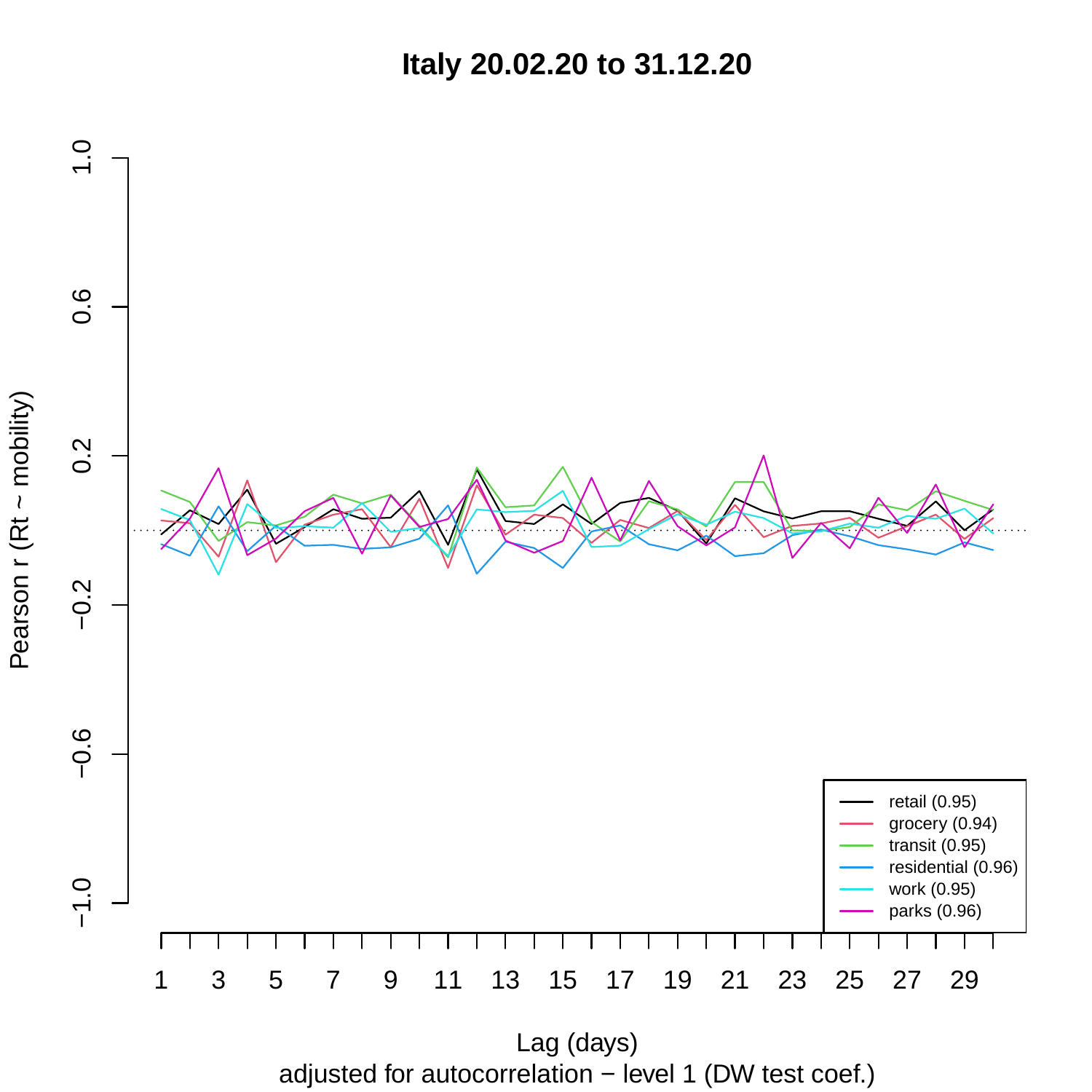**Jamaica 20.02.20 to 31.12.20**



adjusted for autocorrelation − level 1 (DW test coef.)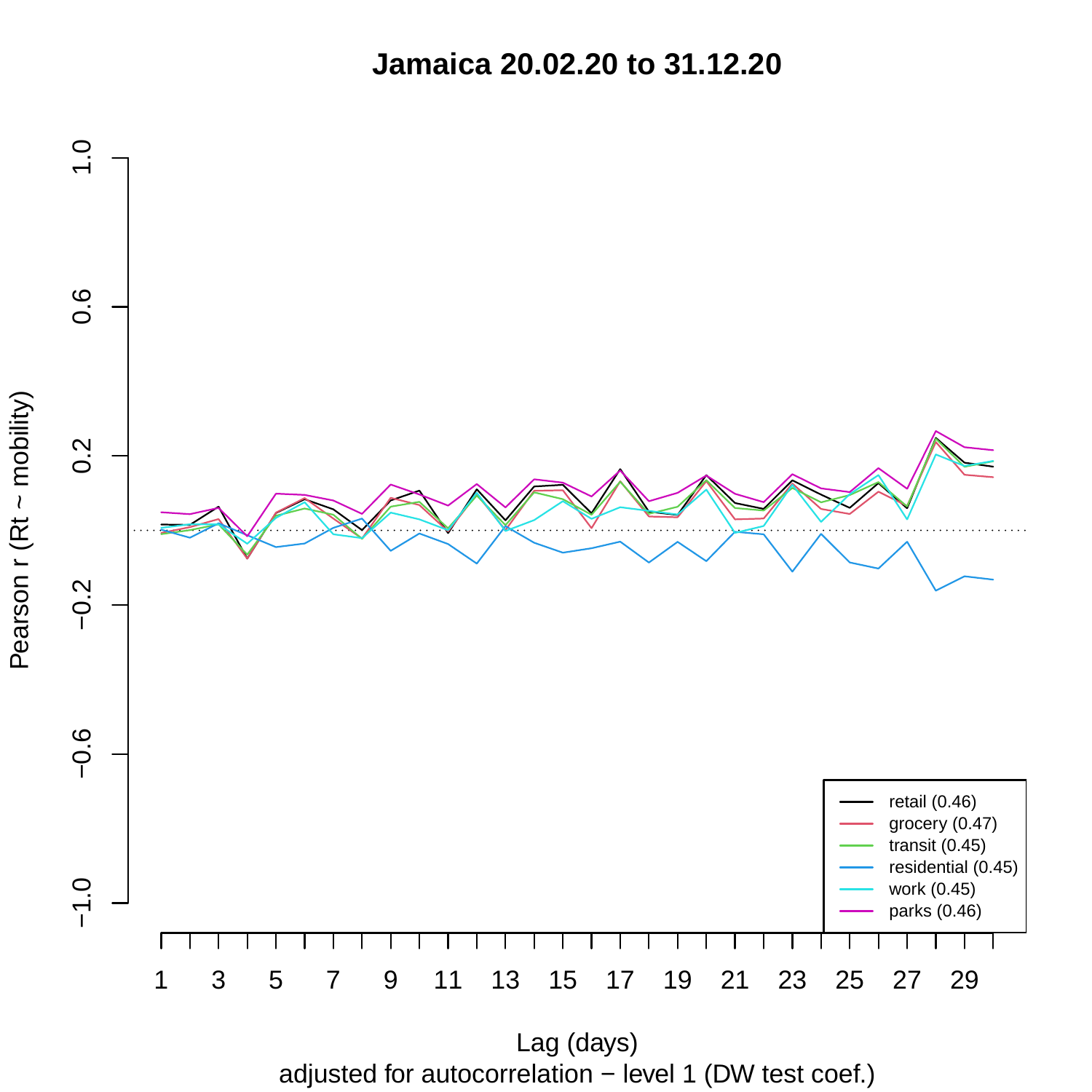**Jordan 20.02.20 to 31.12.20**



Pearson r (Rt ~ mobility)

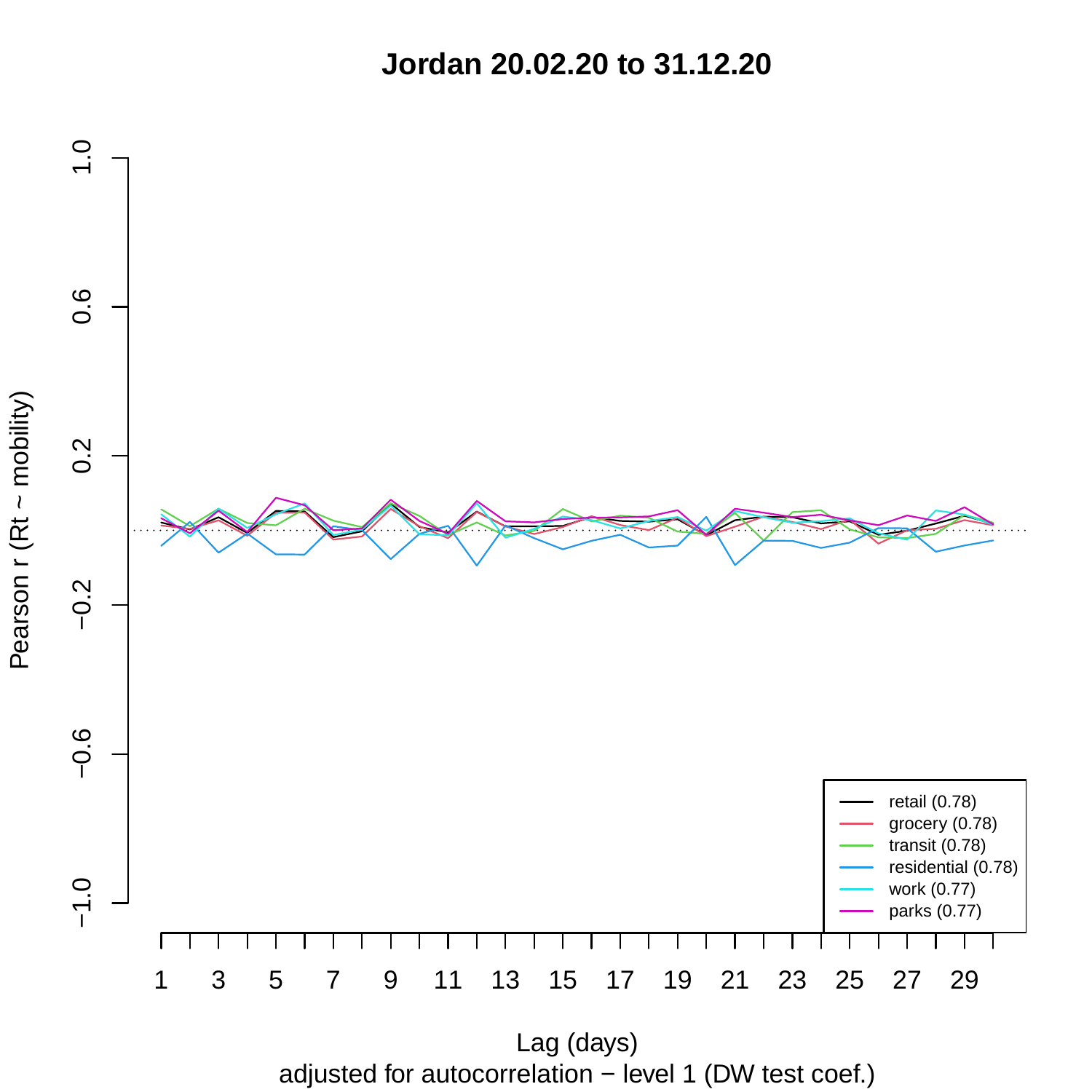**Japan 20.02.20 to 31.12.20**



adjusted for autocorrelation − level 1 (DW test coef.)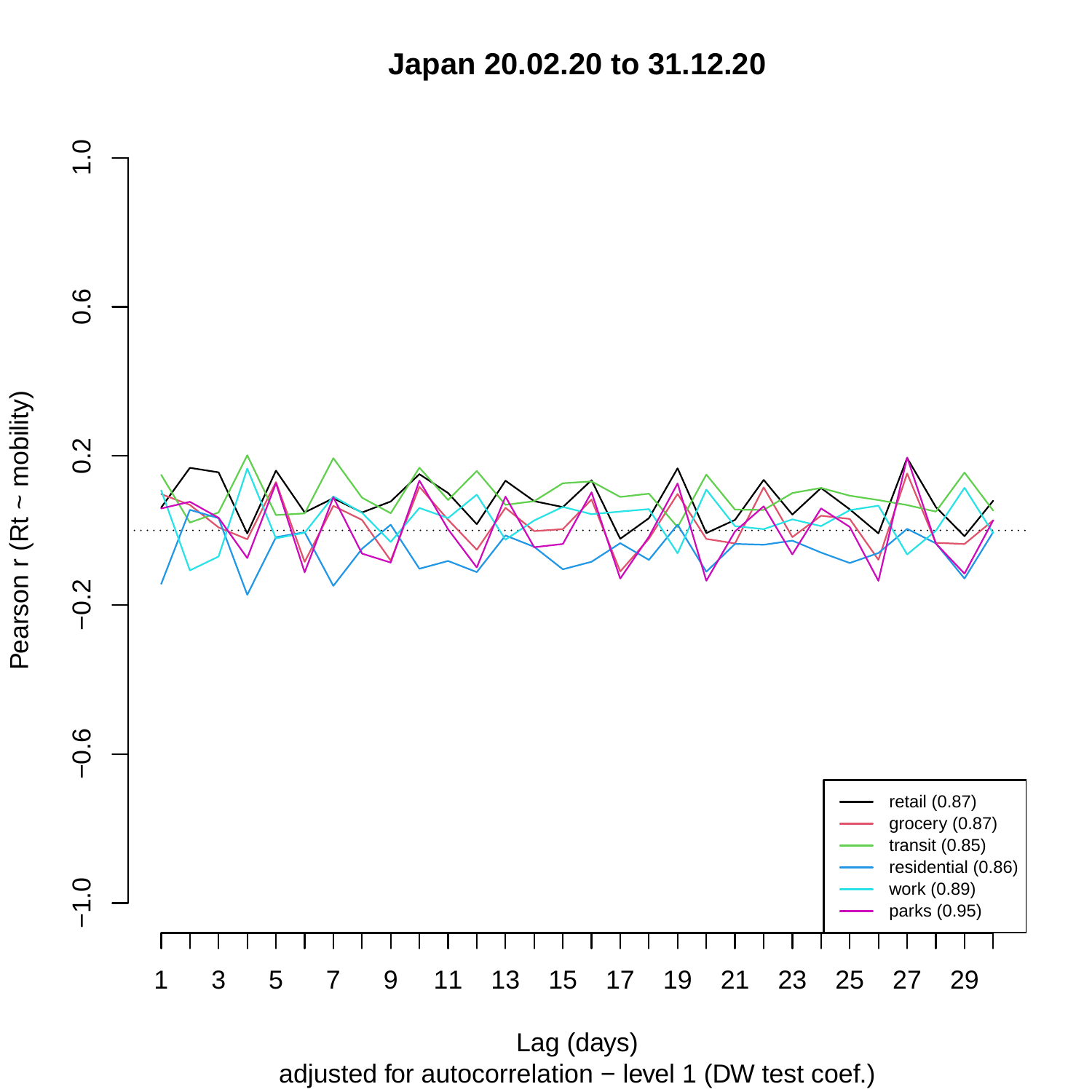**Kenya 20.02.20 to 31.12.20**



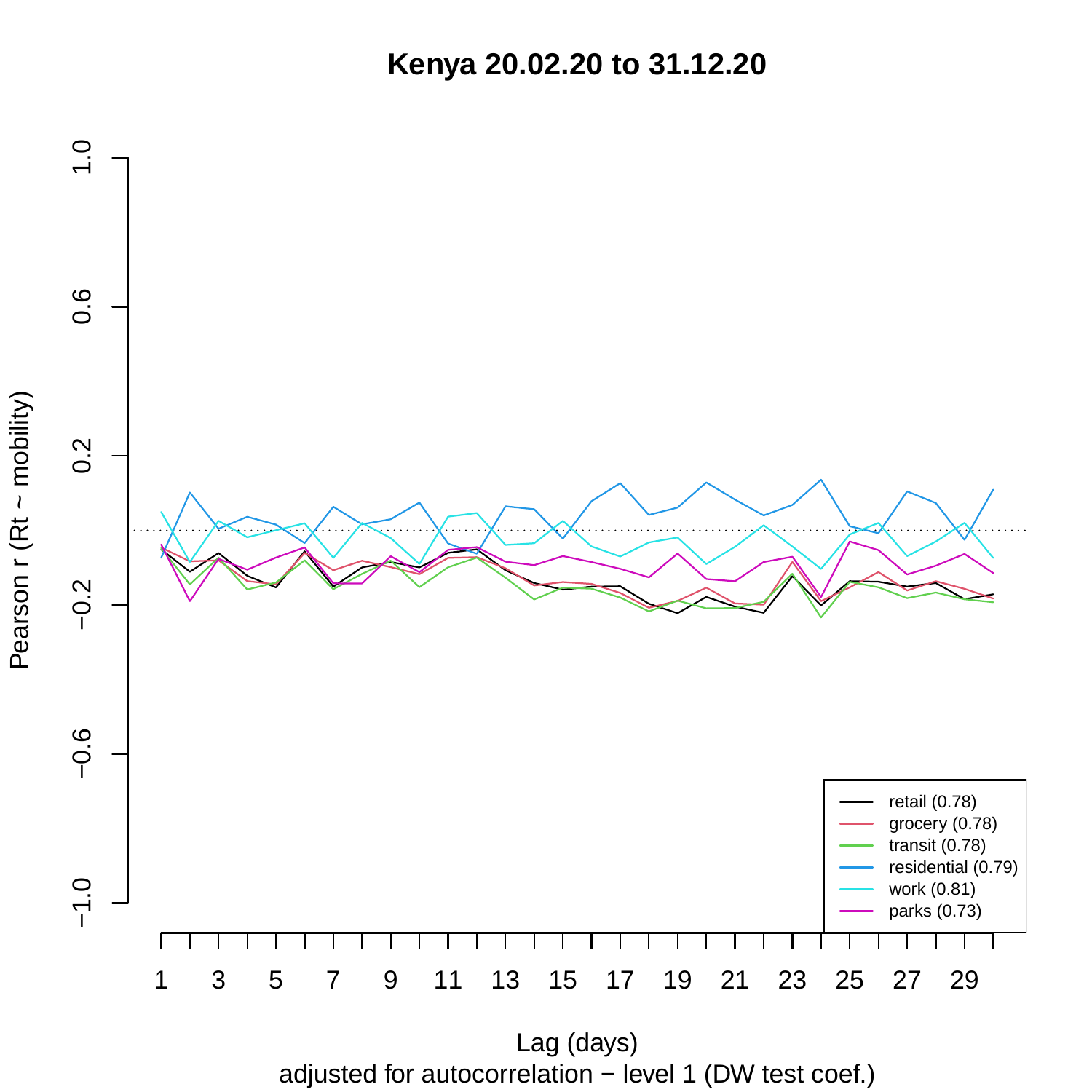**Kyrgyzstan 20.02.20 to 31.12.20**



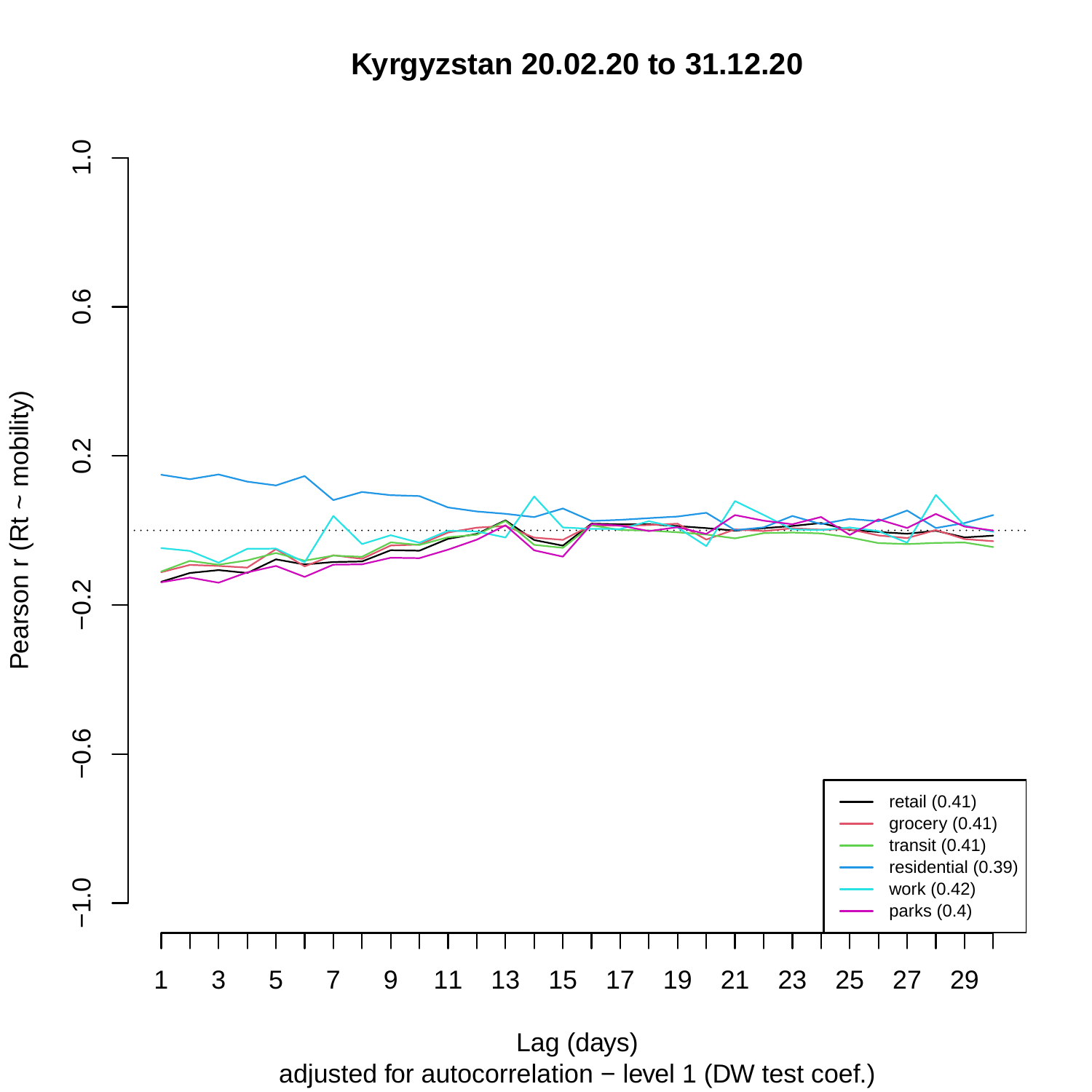**Cambodia 20.02.20 to 31.12.20**



Pearson r (Rt ~ mobility)

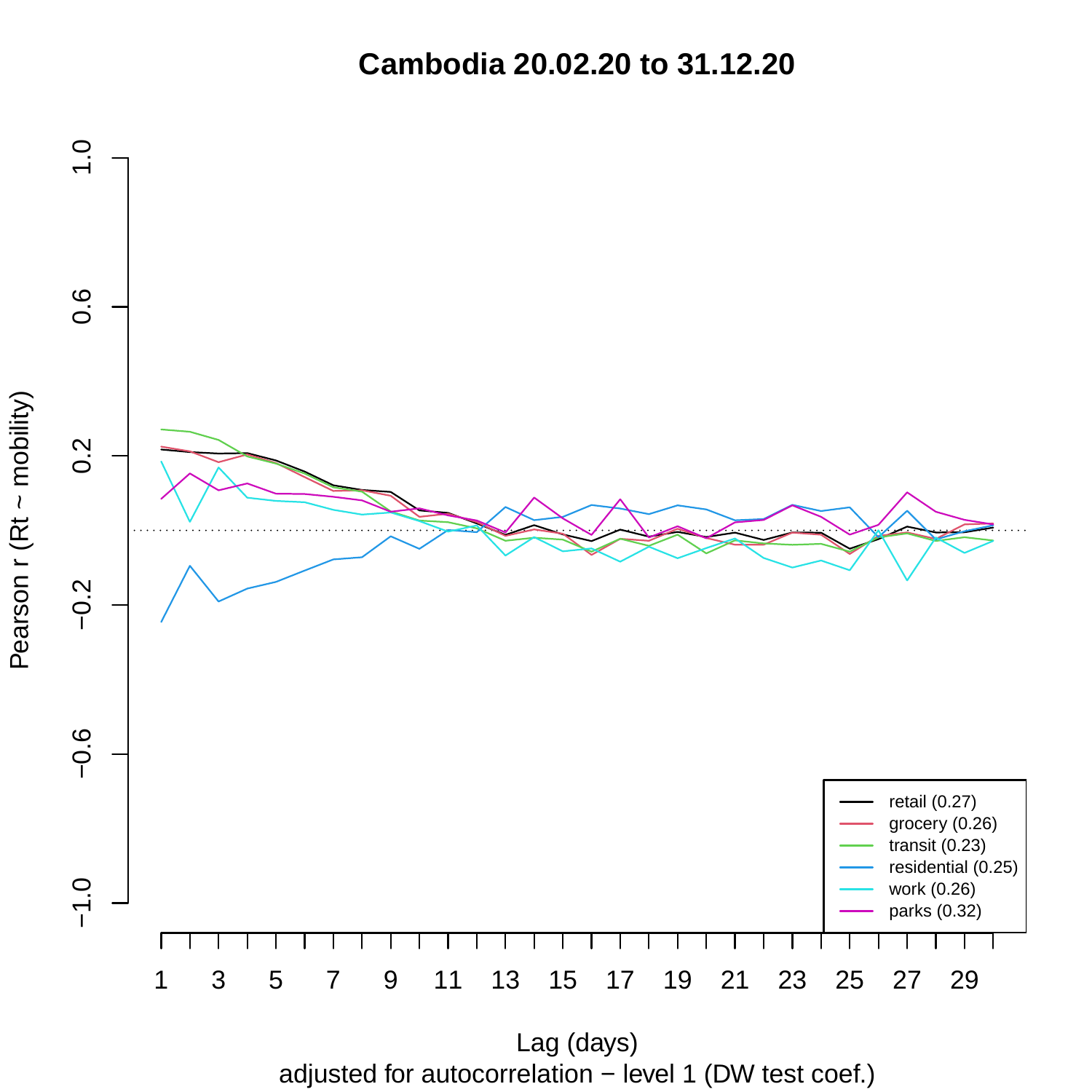**Korea, South 20.02.20 to 31.12.20**



adjusted for autocorrelation − level 1 (DW test coef.)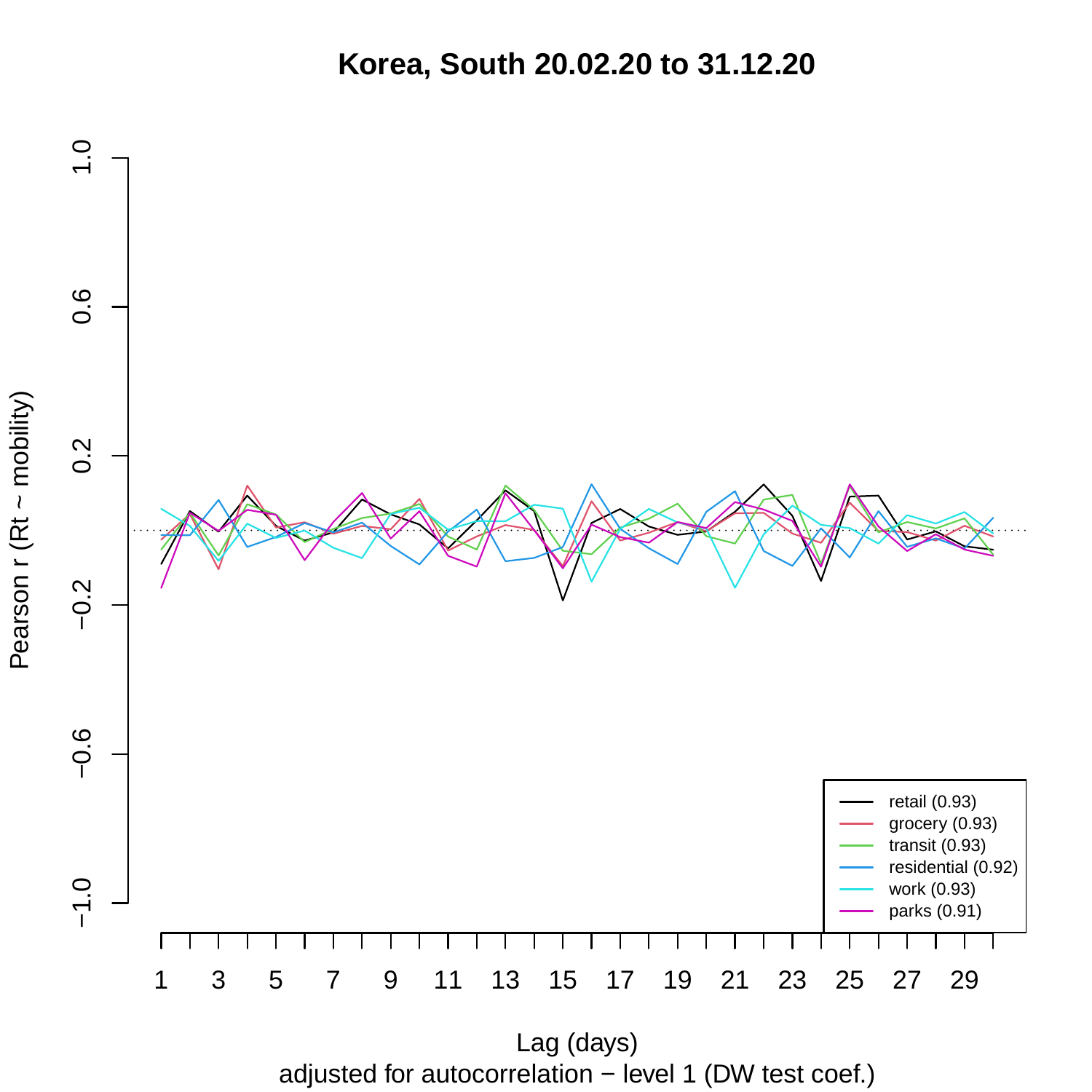**Kuwait 20.02.20 to 31.12.20**



adjusted for autocorrelation − level 1 (DW test coef.)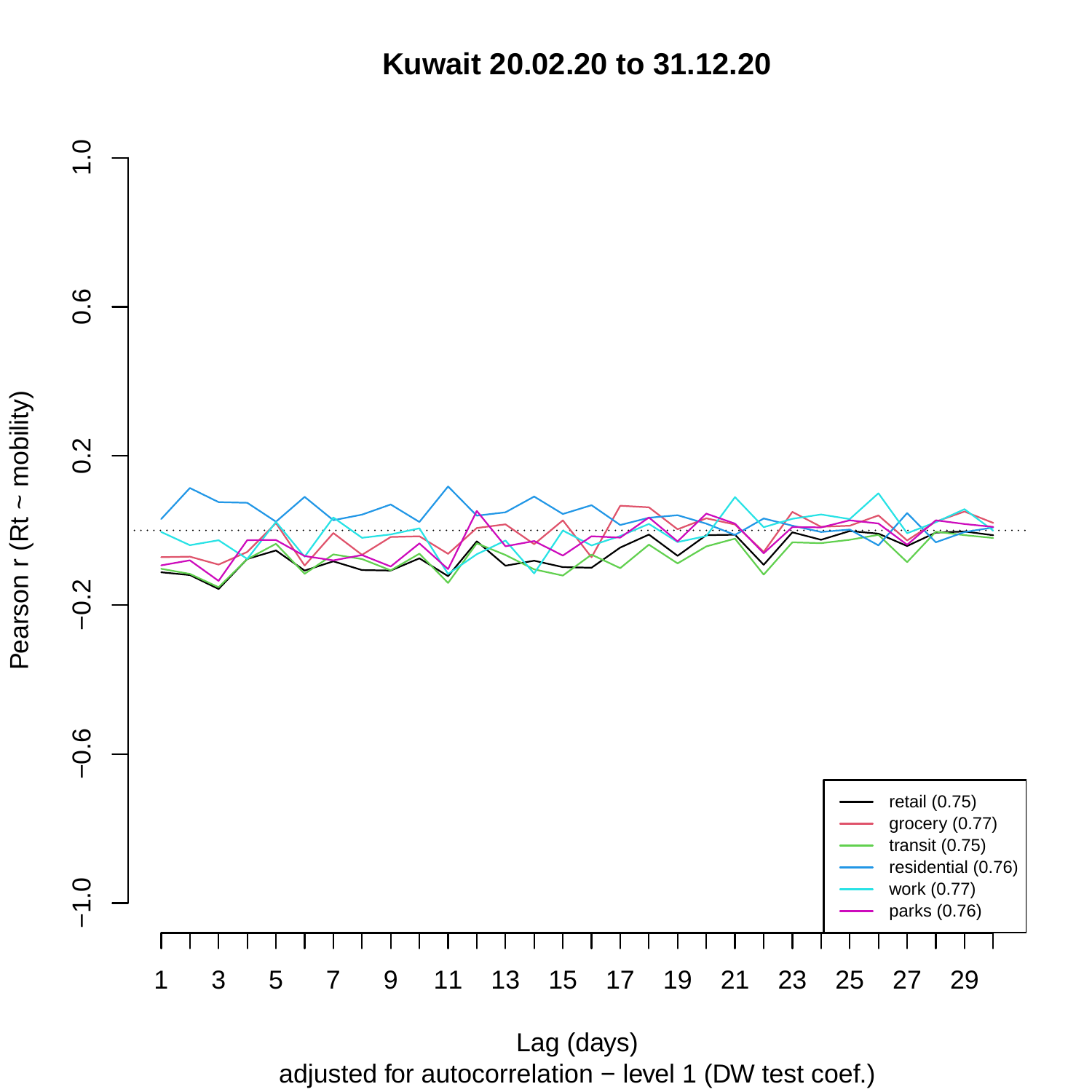**Kazakhstan 20.02.20 to 31.12.20**



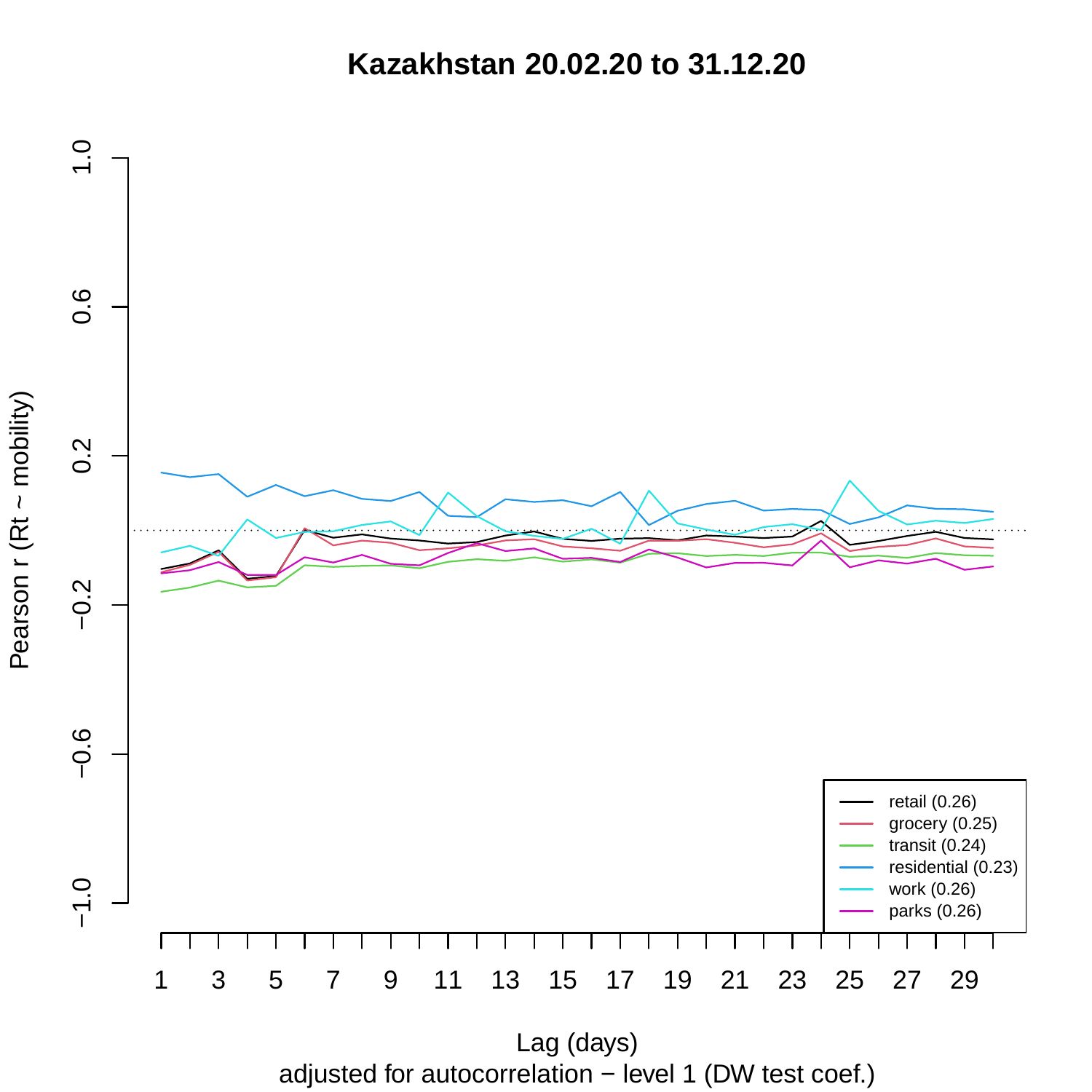**Laos 20.02.20 to 31.12.20**



adjusted for autocorrelation − level 1 (DW test coef.)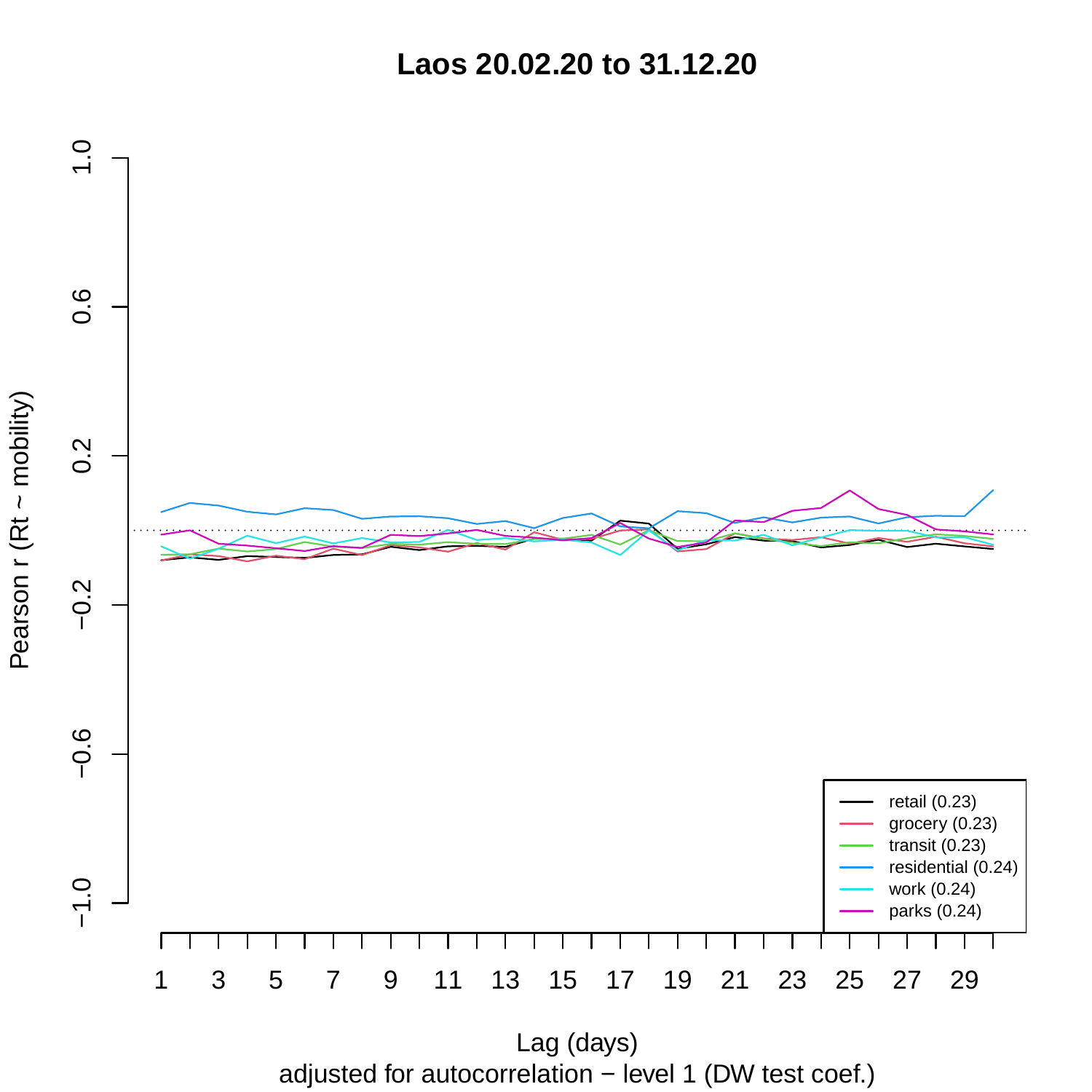**Lebanon 20.02.20 to 31.12.20**



adjusted for autocorrelation − level 1 (DW test coef.) Lag (days)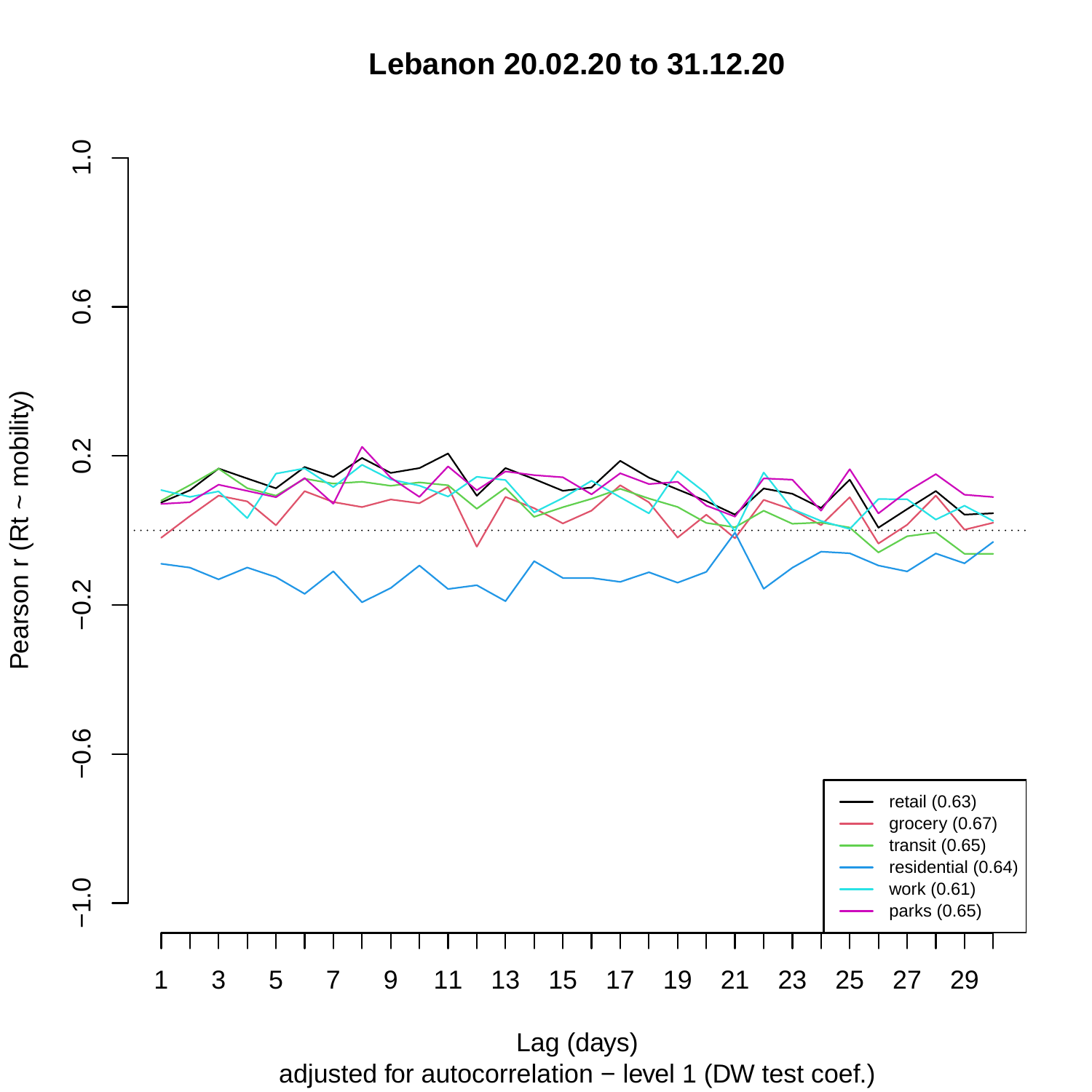**Sri Lanka 20.02.20 to 31.12.20**



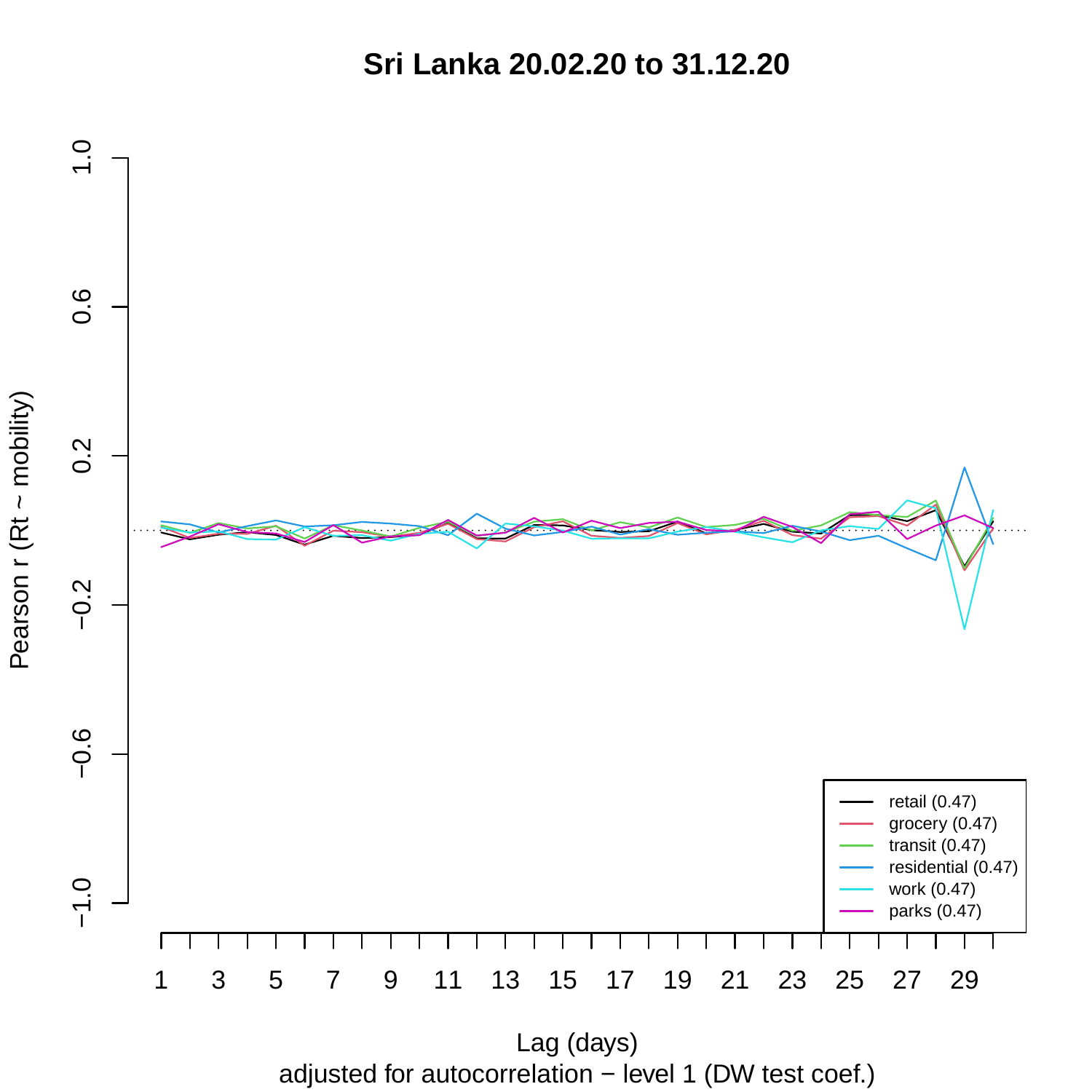**Lithuania 20.02.20 to 31.12.20**



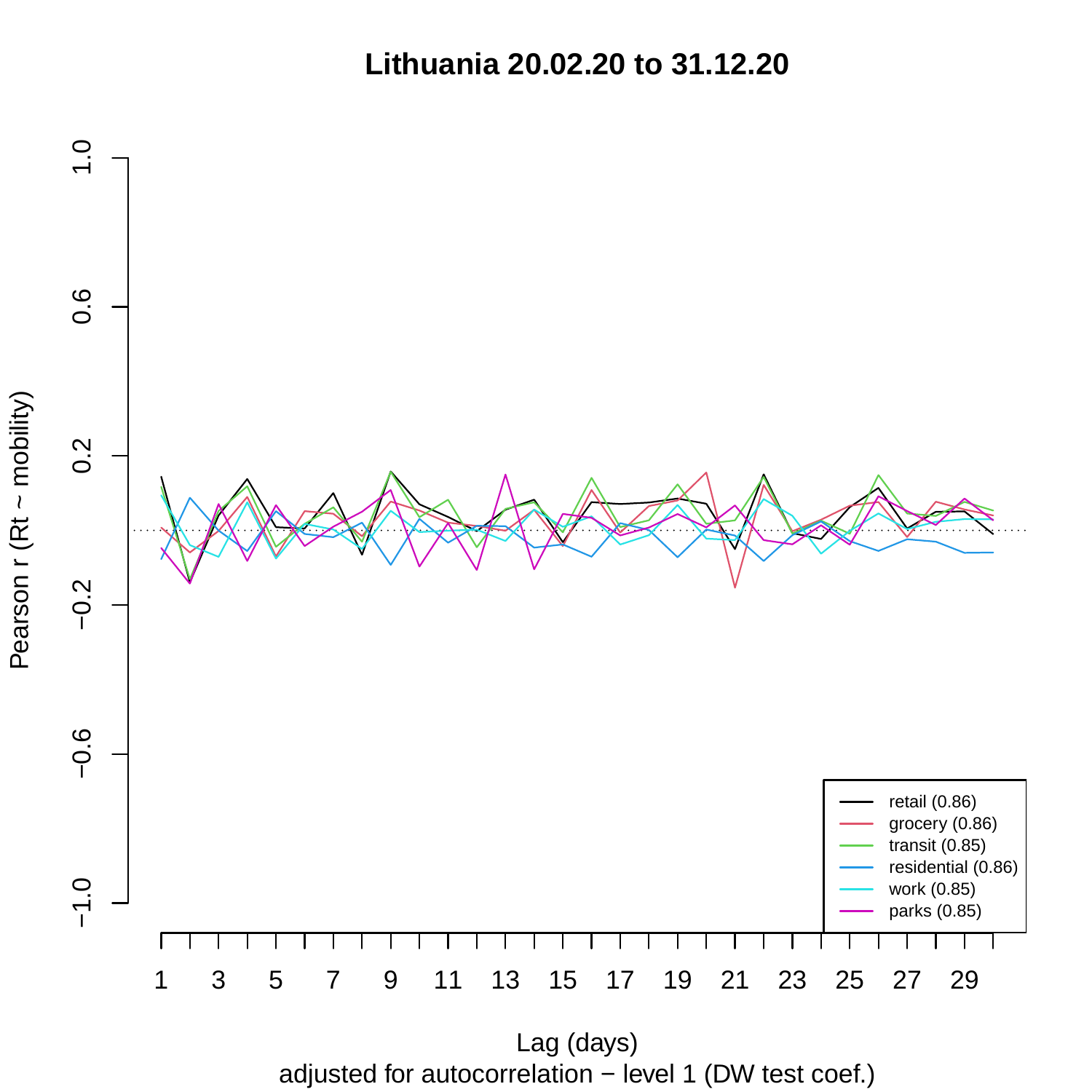**Luxembourg 20.02.20 to 31.12.20**



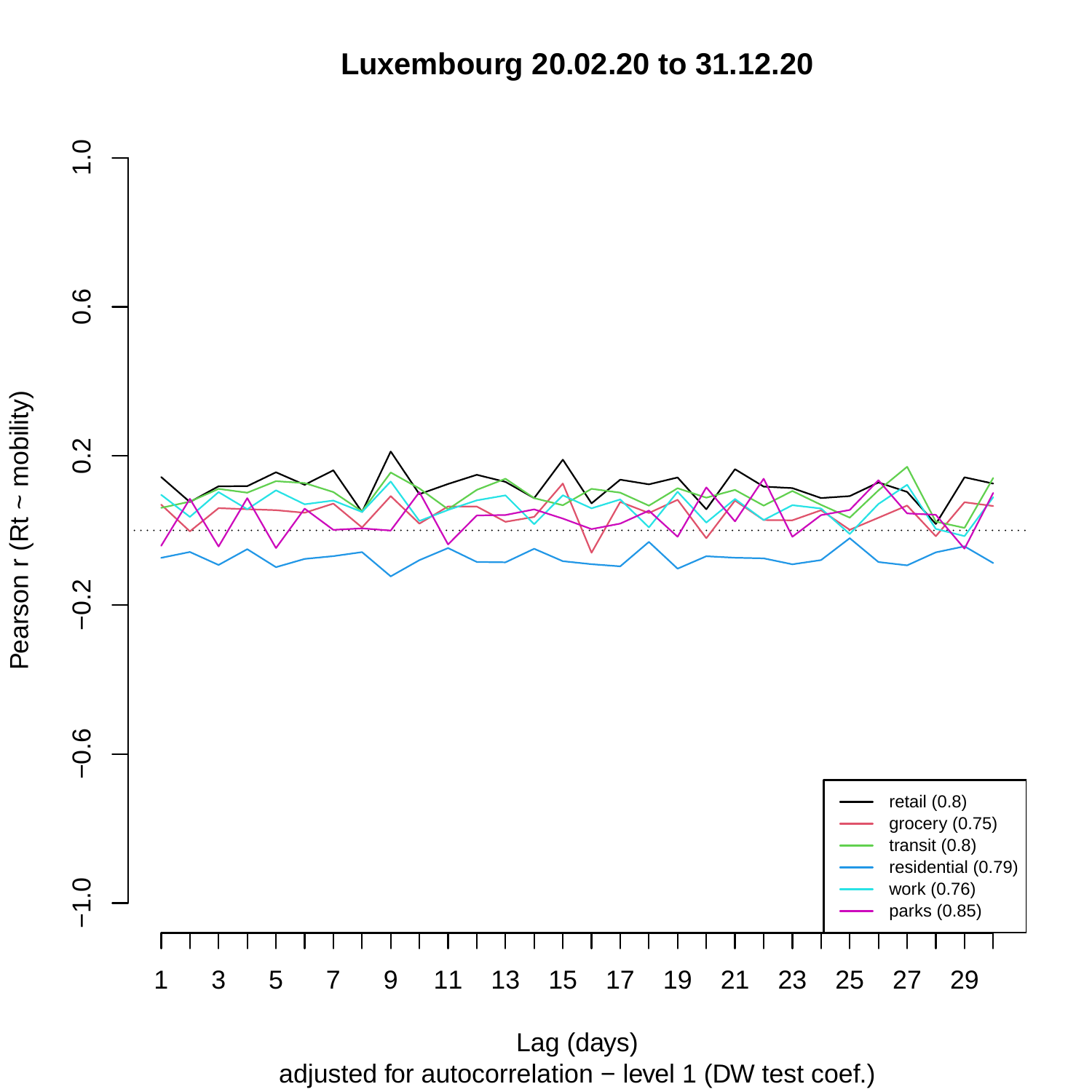**Latvia 20.02.20 to 31.12.20**



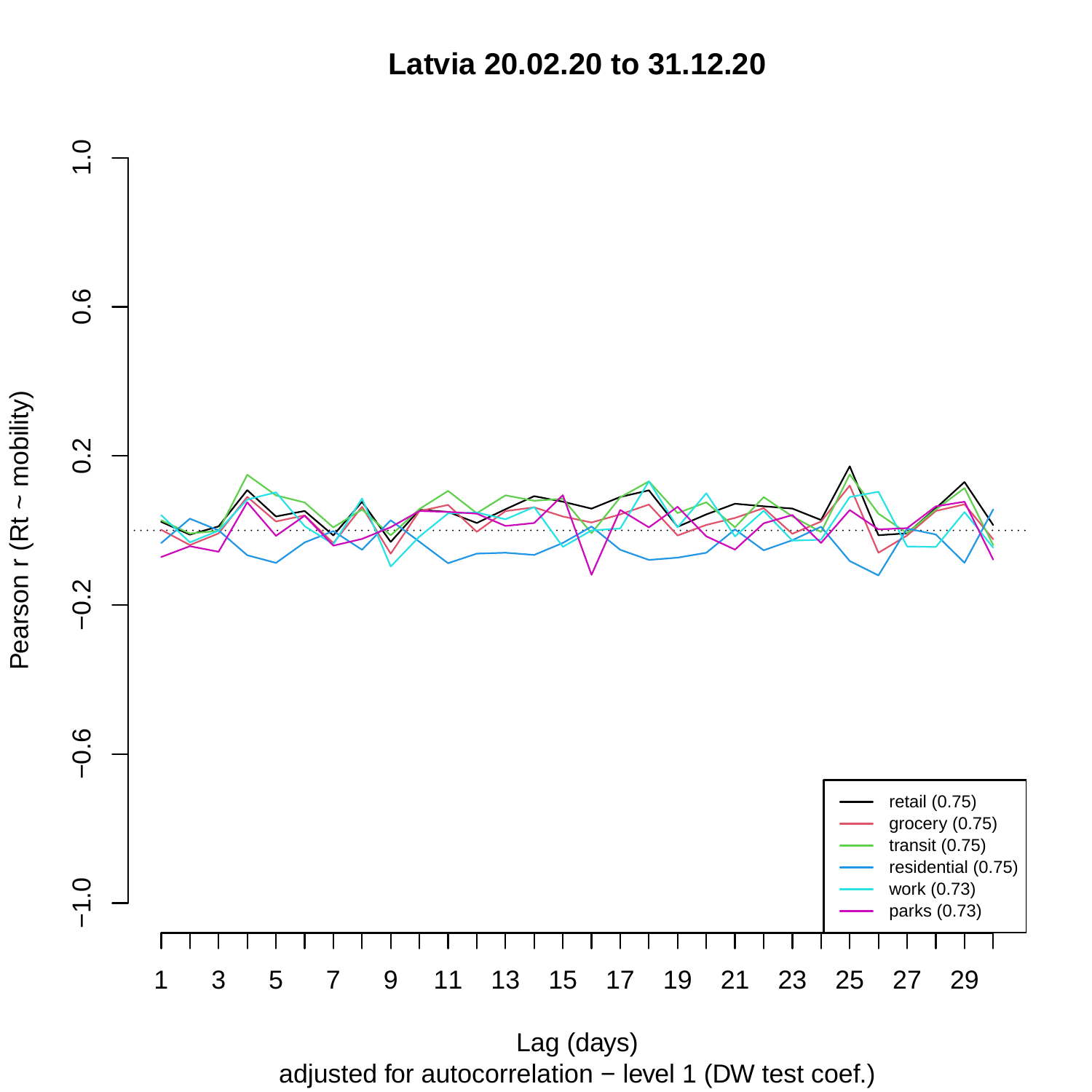**Libya 20.02.20 to 31.12.20**



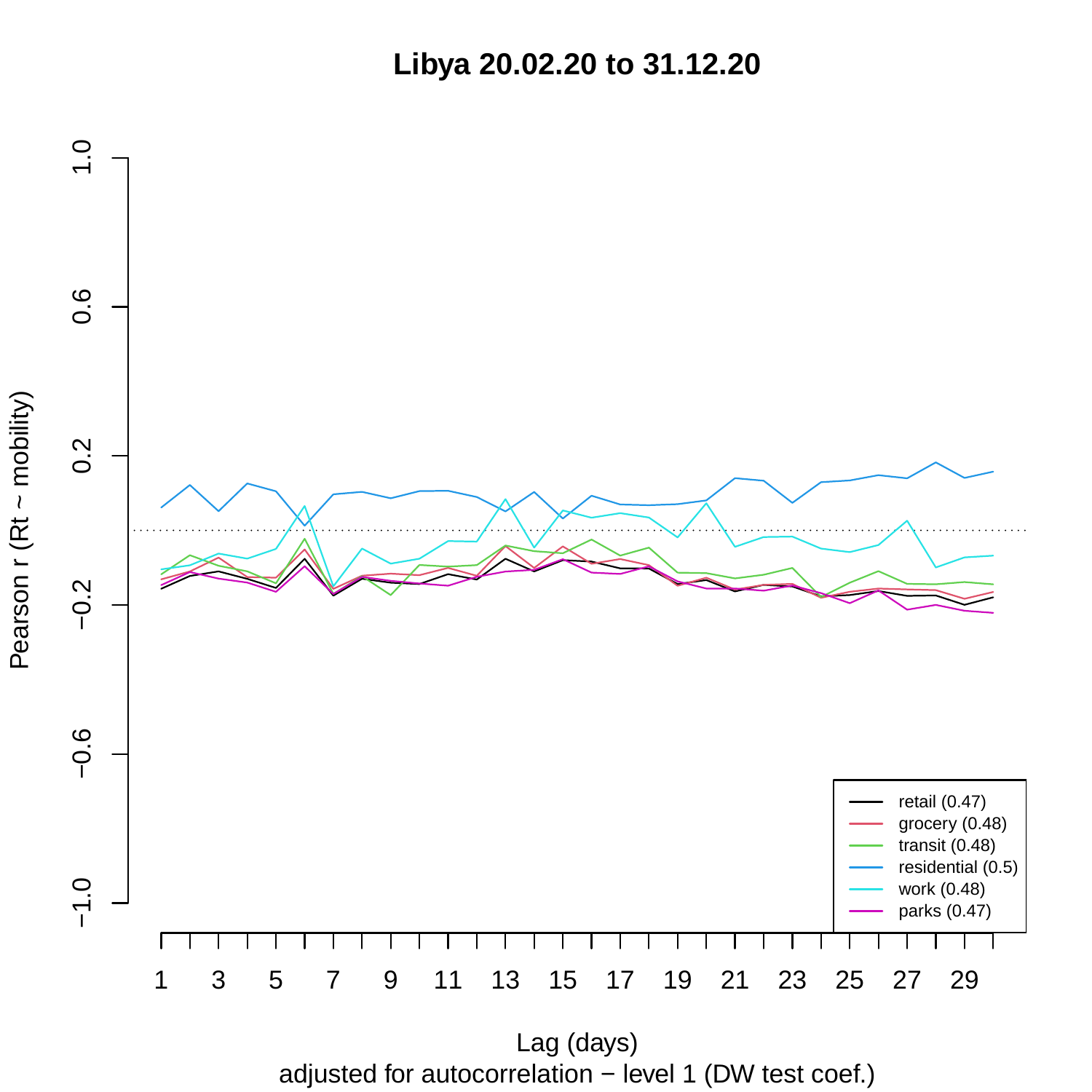**Morocco 20.02.20 to 31.12.20**



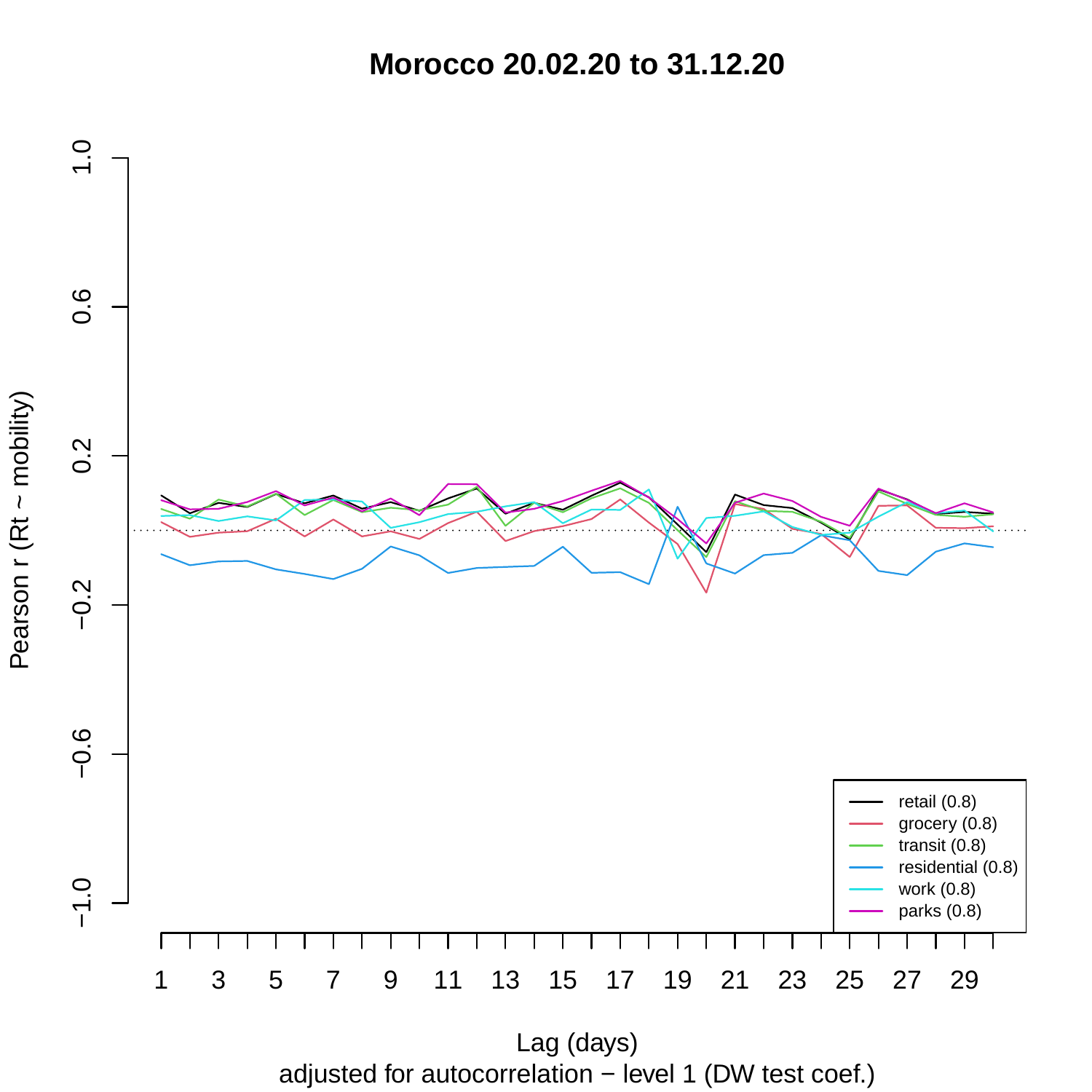**Moldova 20.02.20 to 31.12.20**



adjusted for autocorrelation − level 1 (DW test coef.)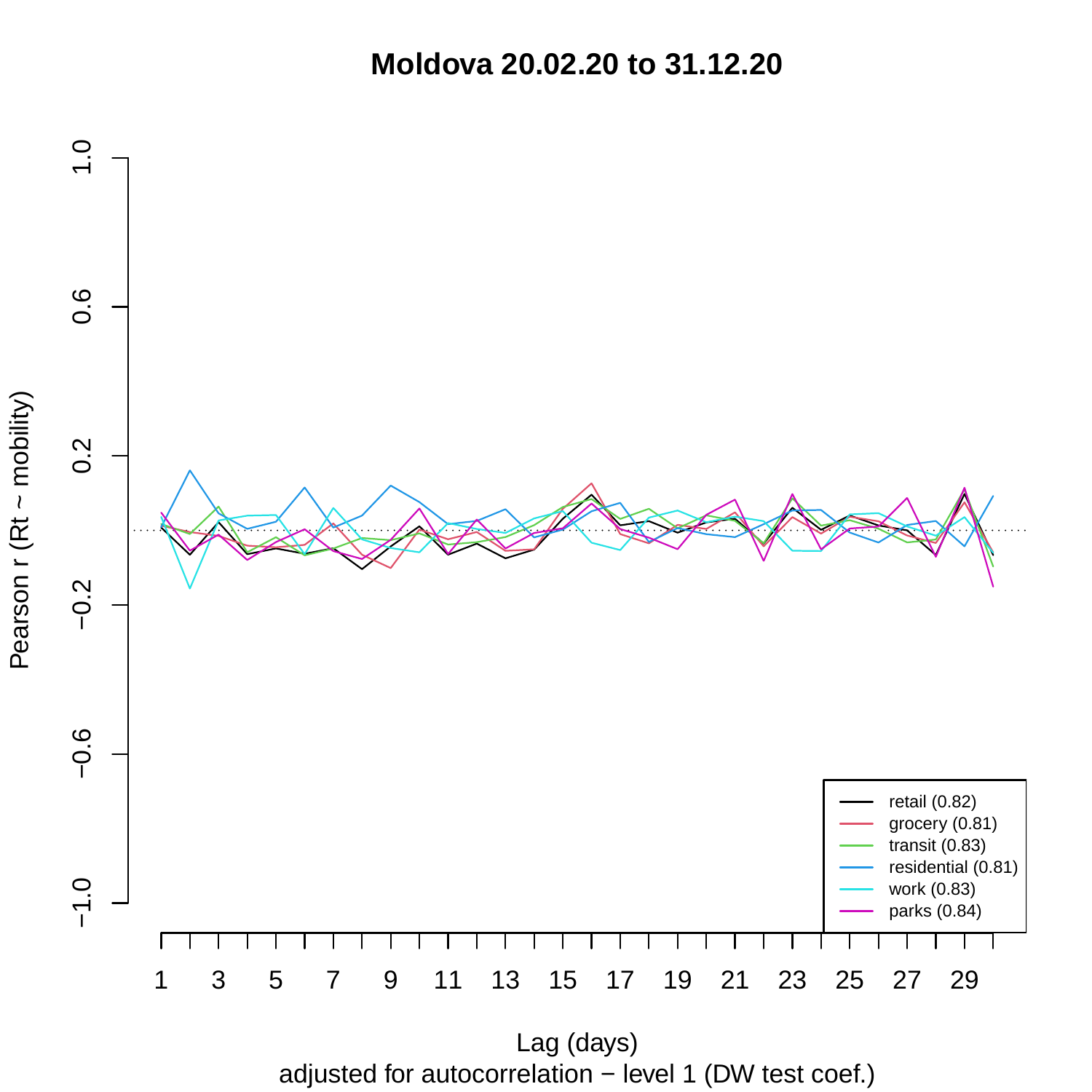**Mali 20.02.20 to 31.12.20**



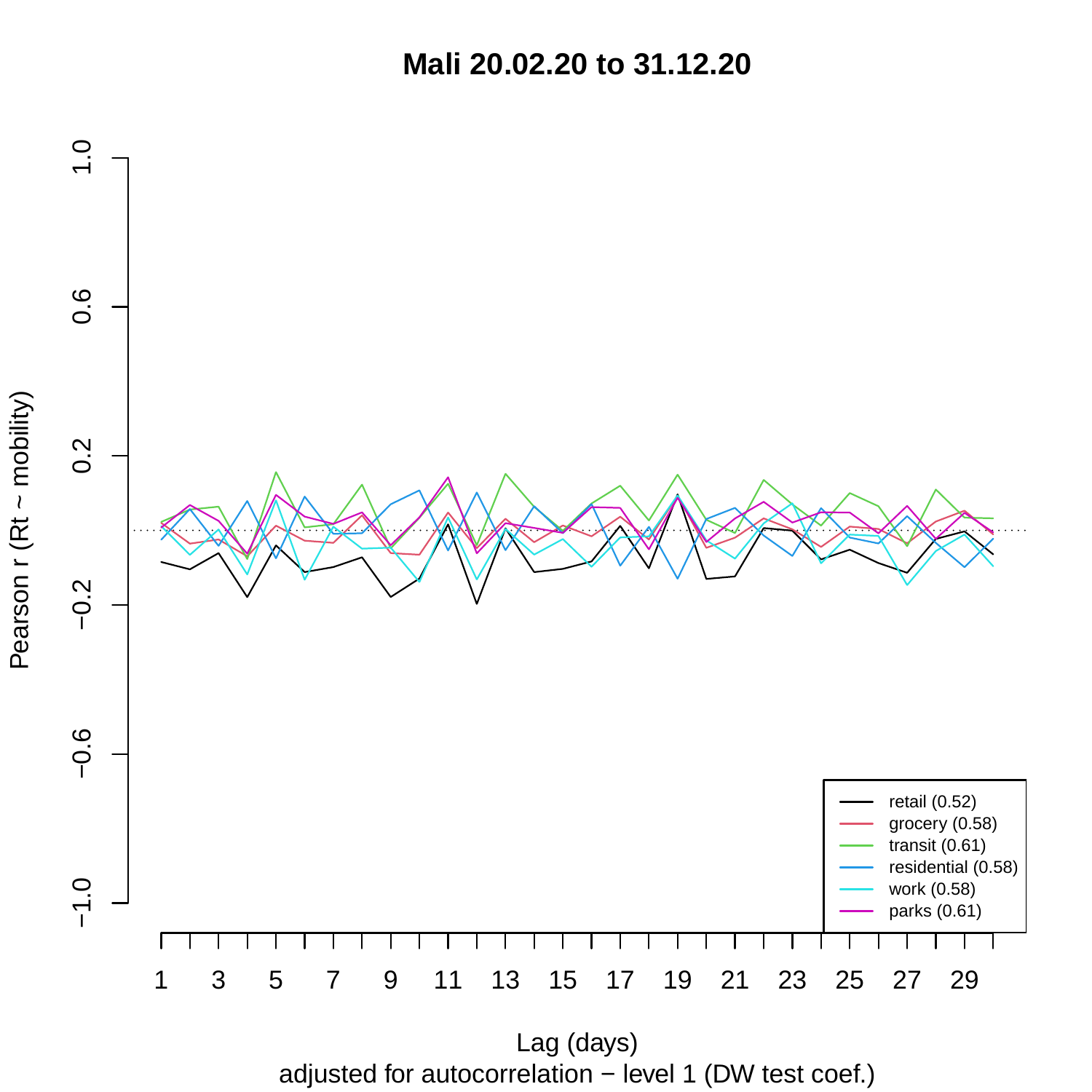**Burma 20.02.20 to 31.12.20**



adjusted for autocorrelation − level 1 (DW test coef.) Lag (days)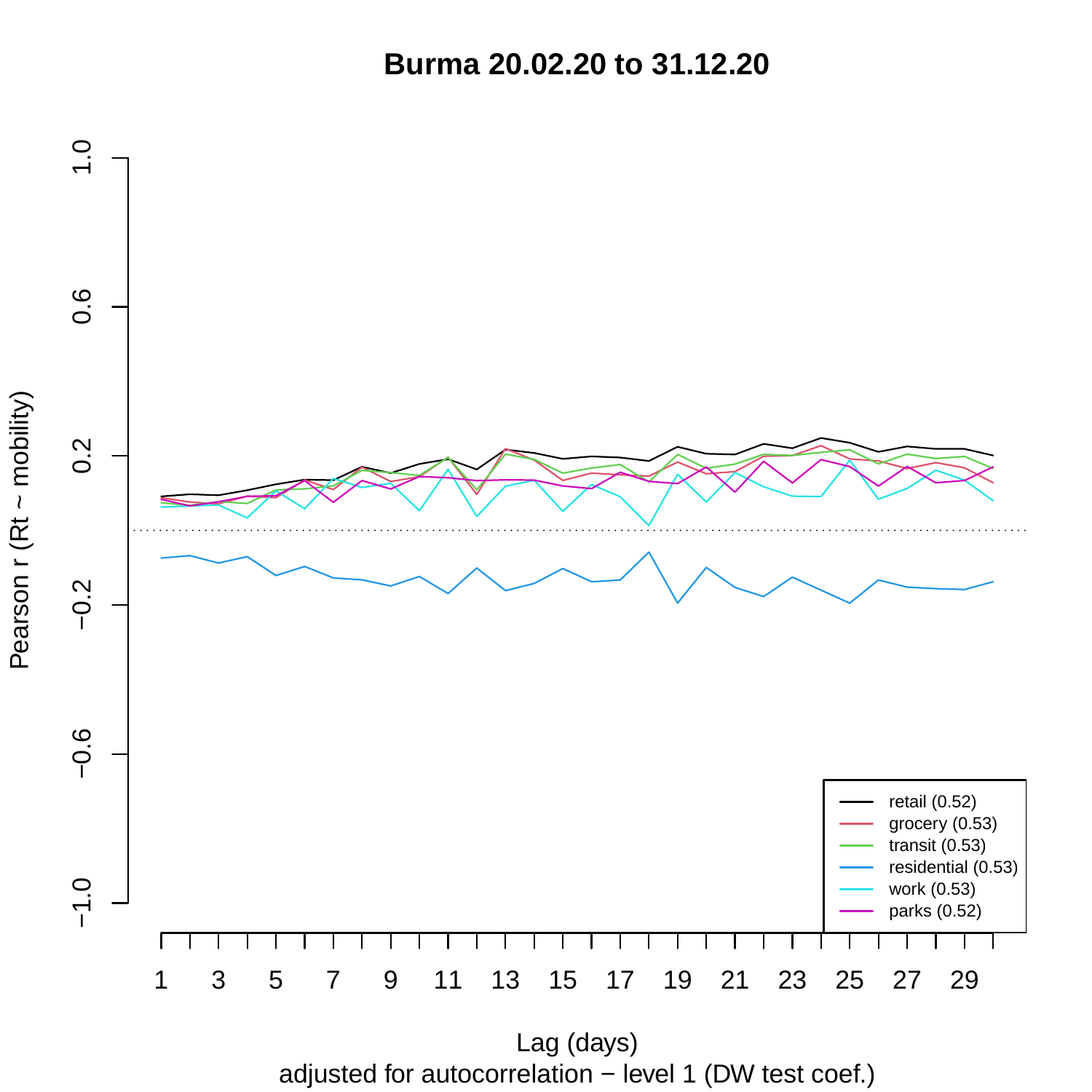**Mongolia 20.02.20 to 31.12.20**



adjusted for autocorrelation − level 1 (DW test coef.)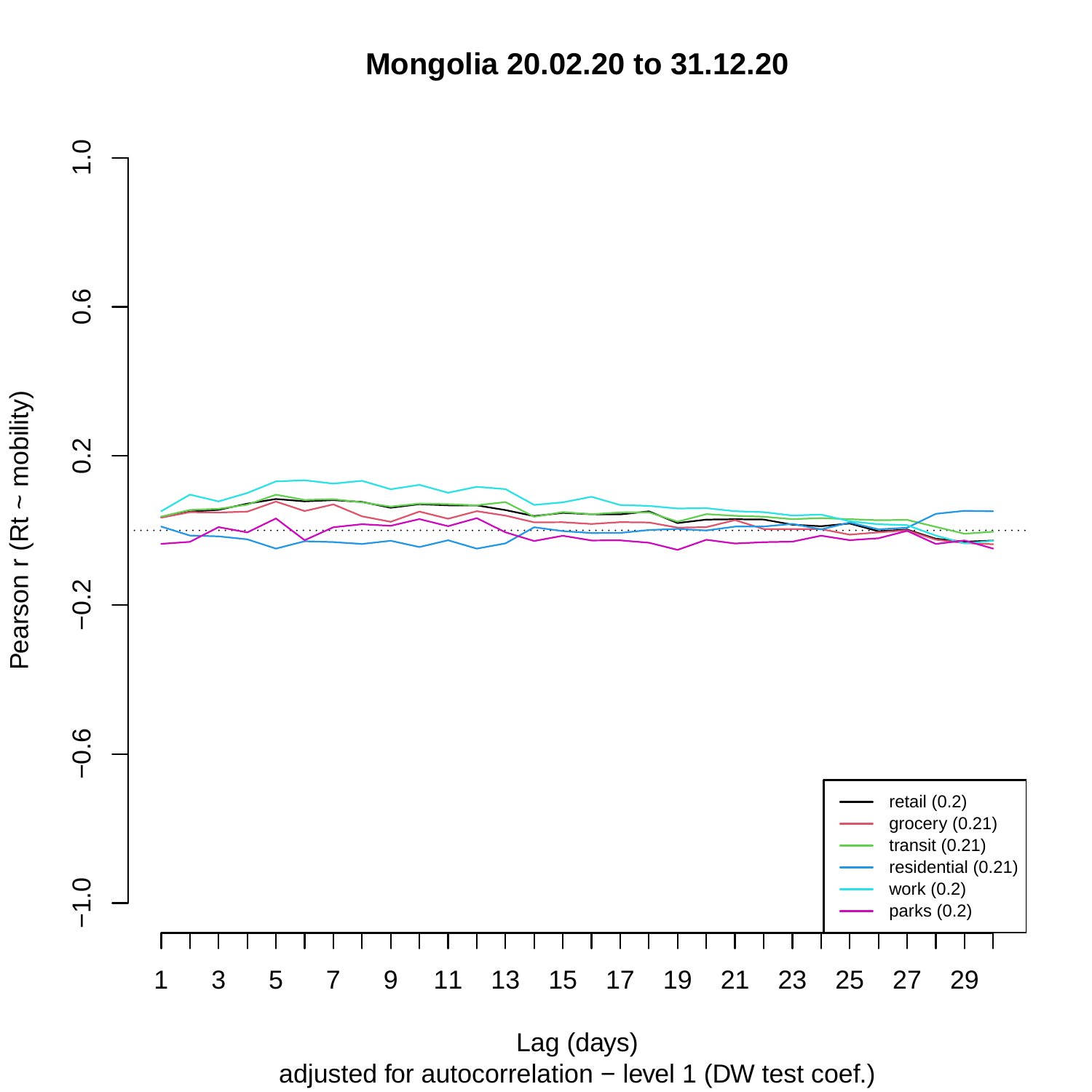**Mauritius 20.02.20 to 31.12.20**



adjusted for autocorrelation − level 1 (DW test coef.)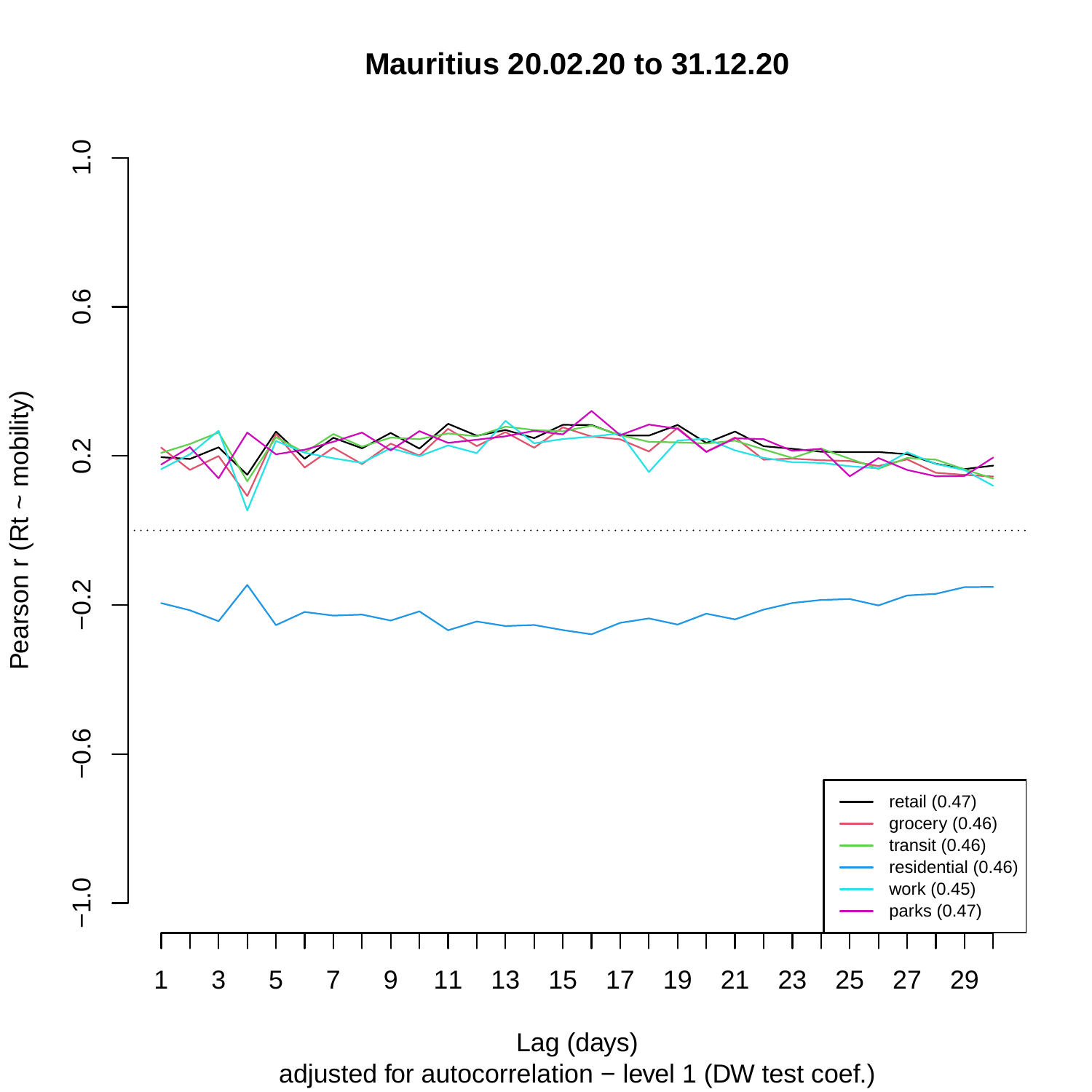**Mexico 20.02.20 to 31.12.20**



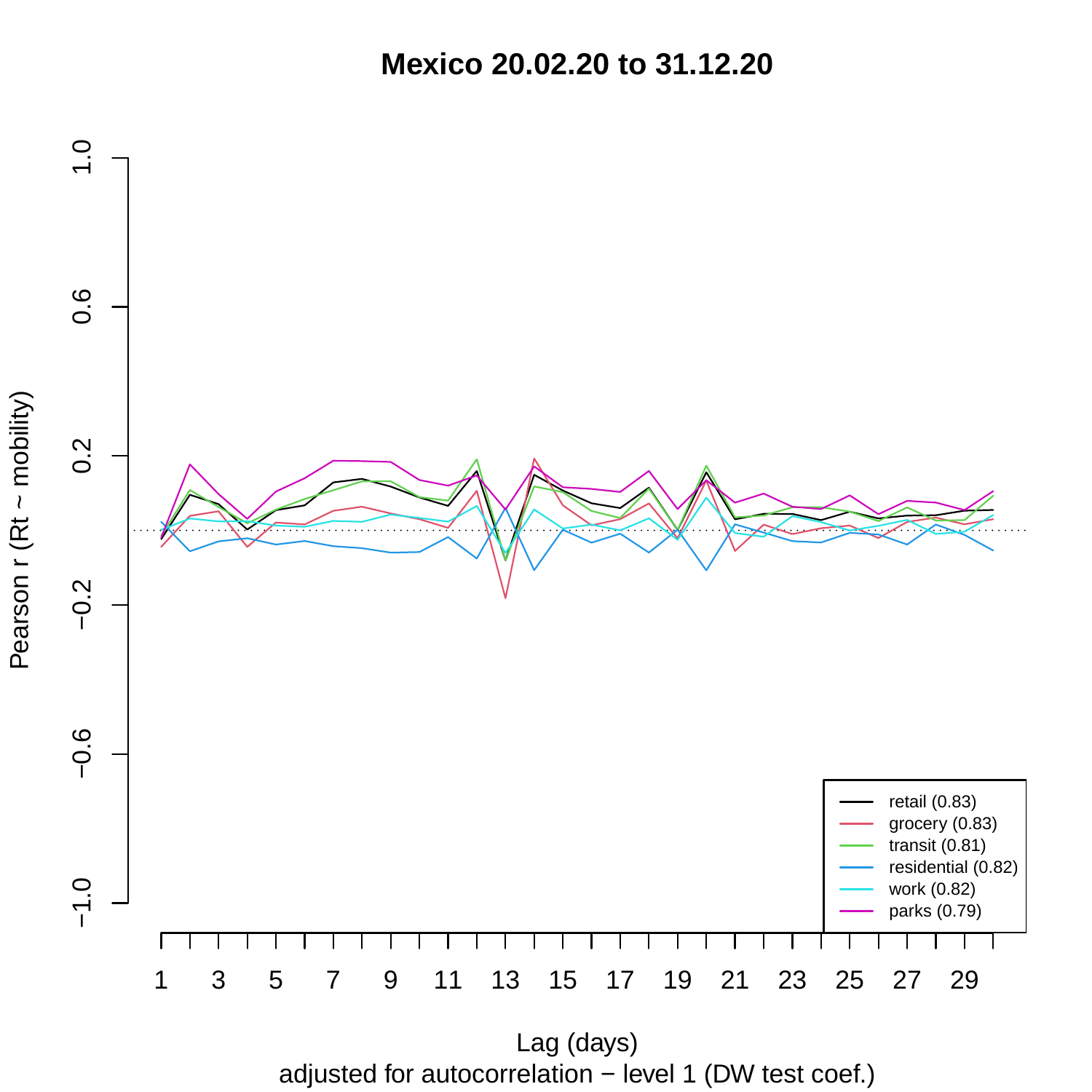**Malaysia 20.02.20 to 31.12.20**



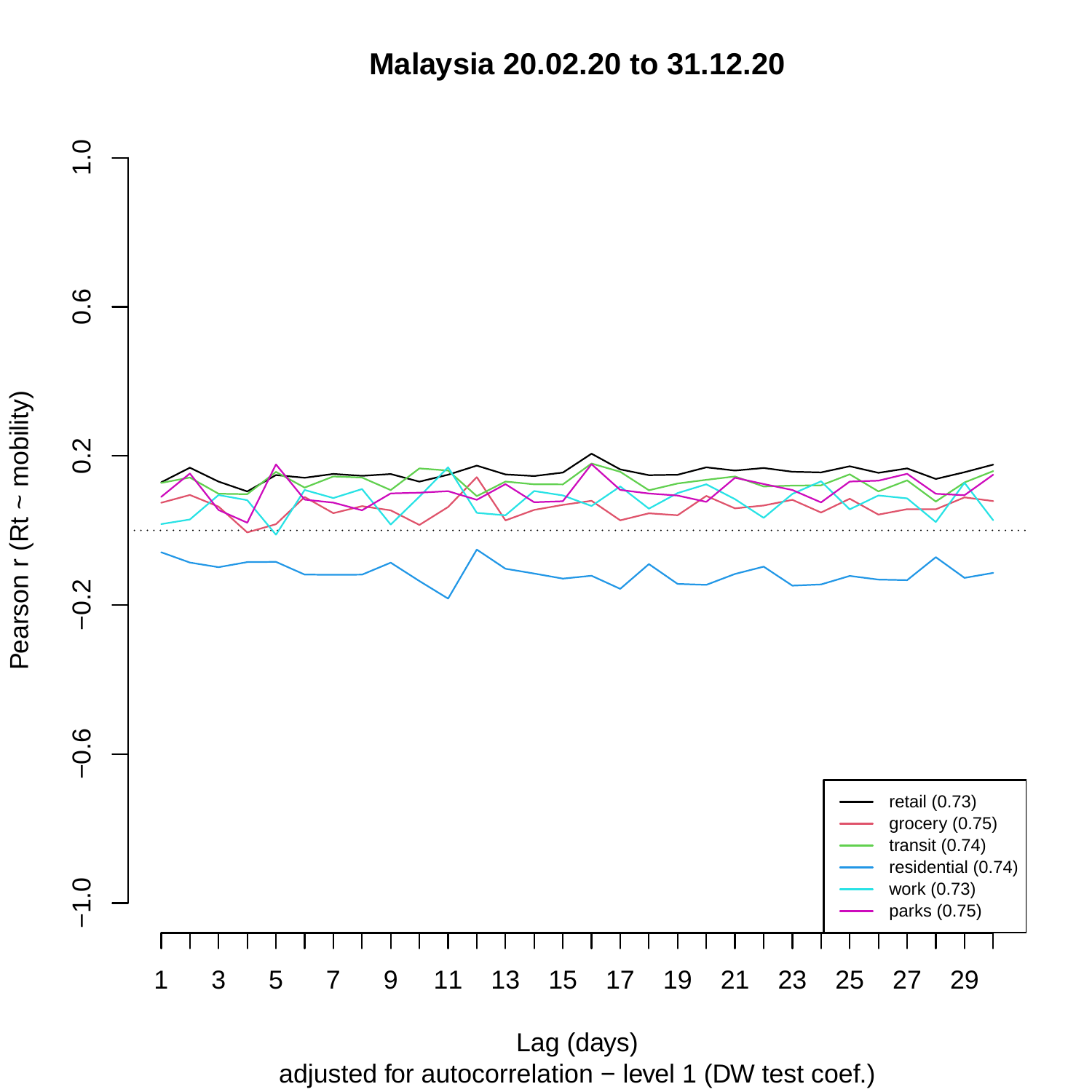**Mozambique 20.02.20 to 31.12.20**



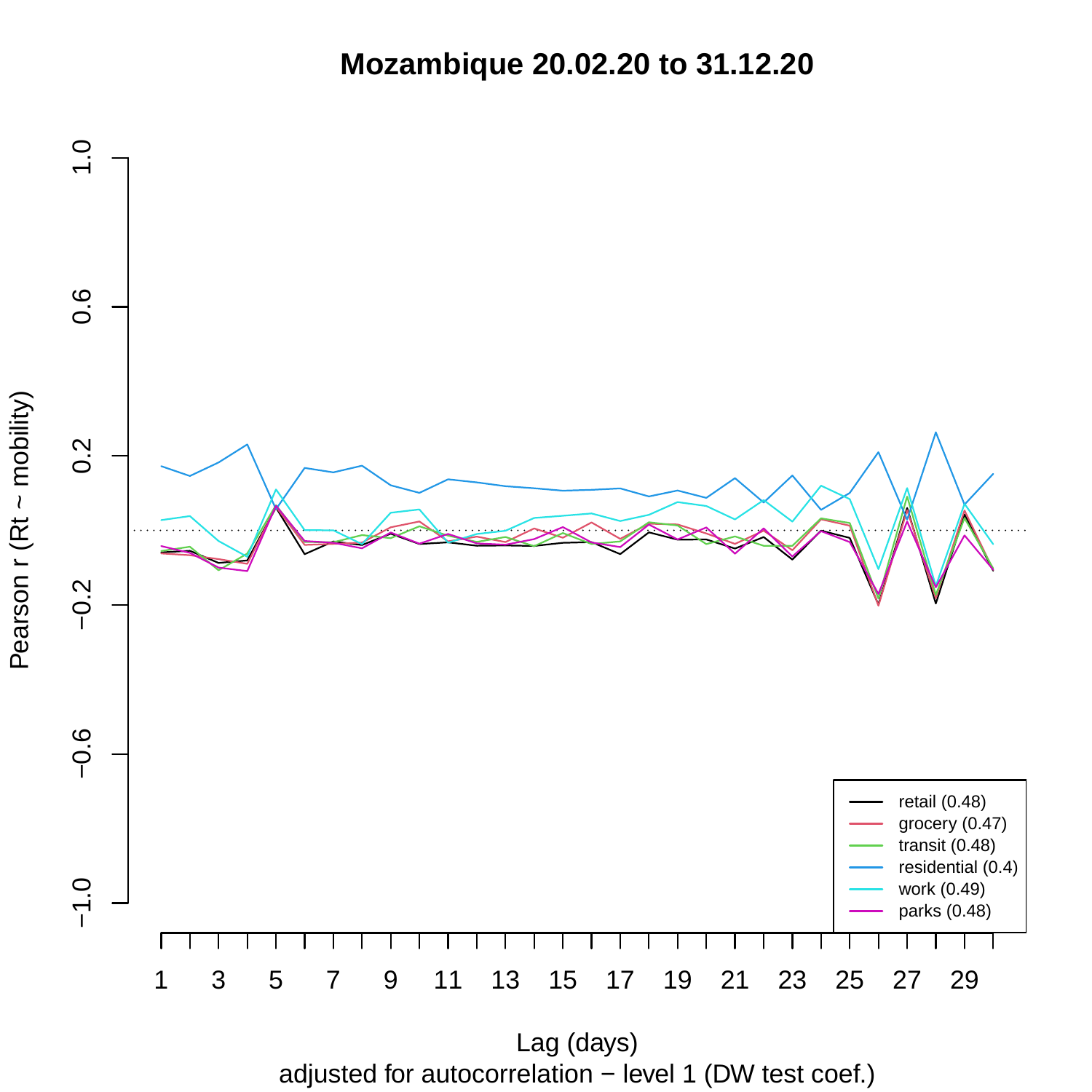**Namibia 20.02.20 to 31.12.20**



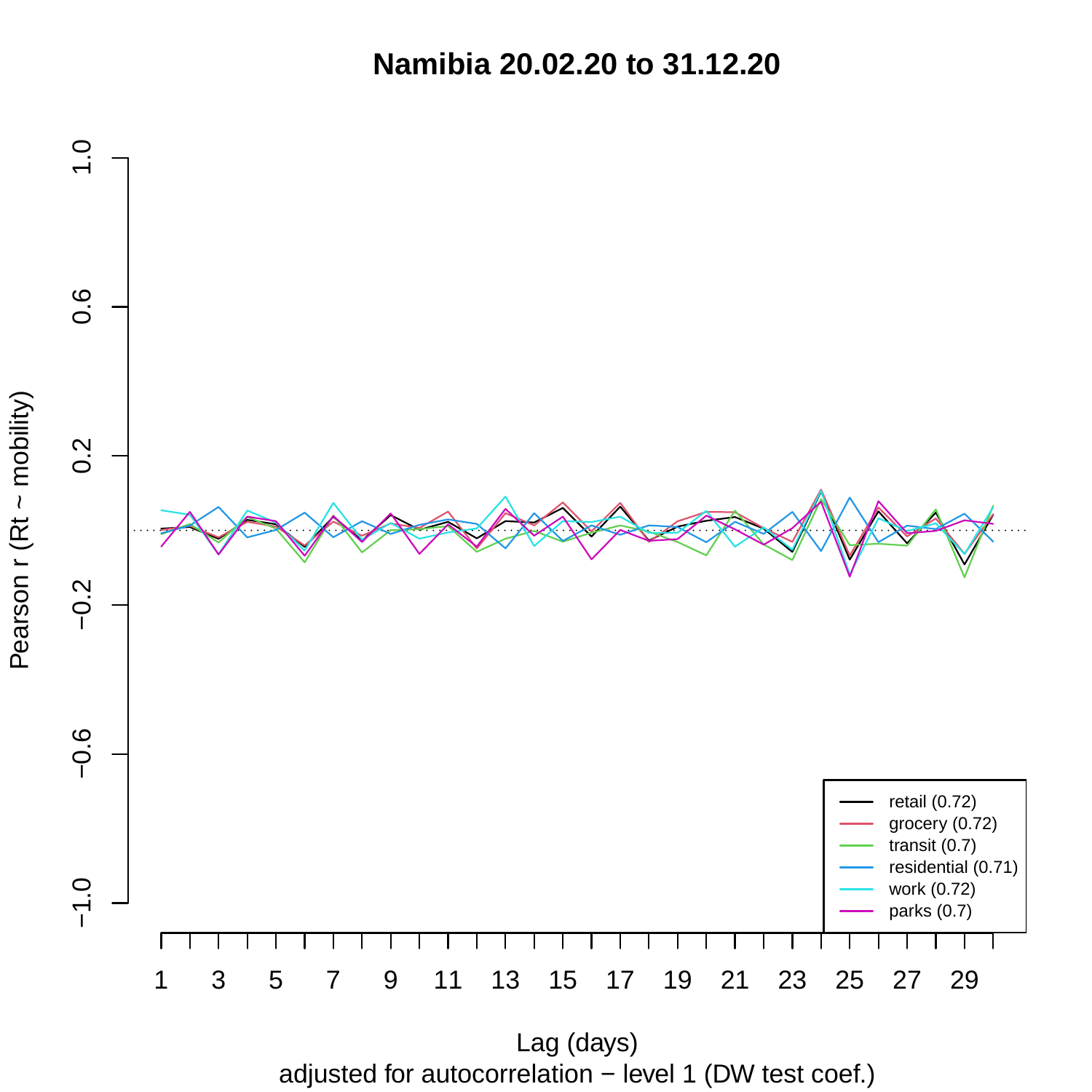**Niger 20.02.20 to 31.12.20**



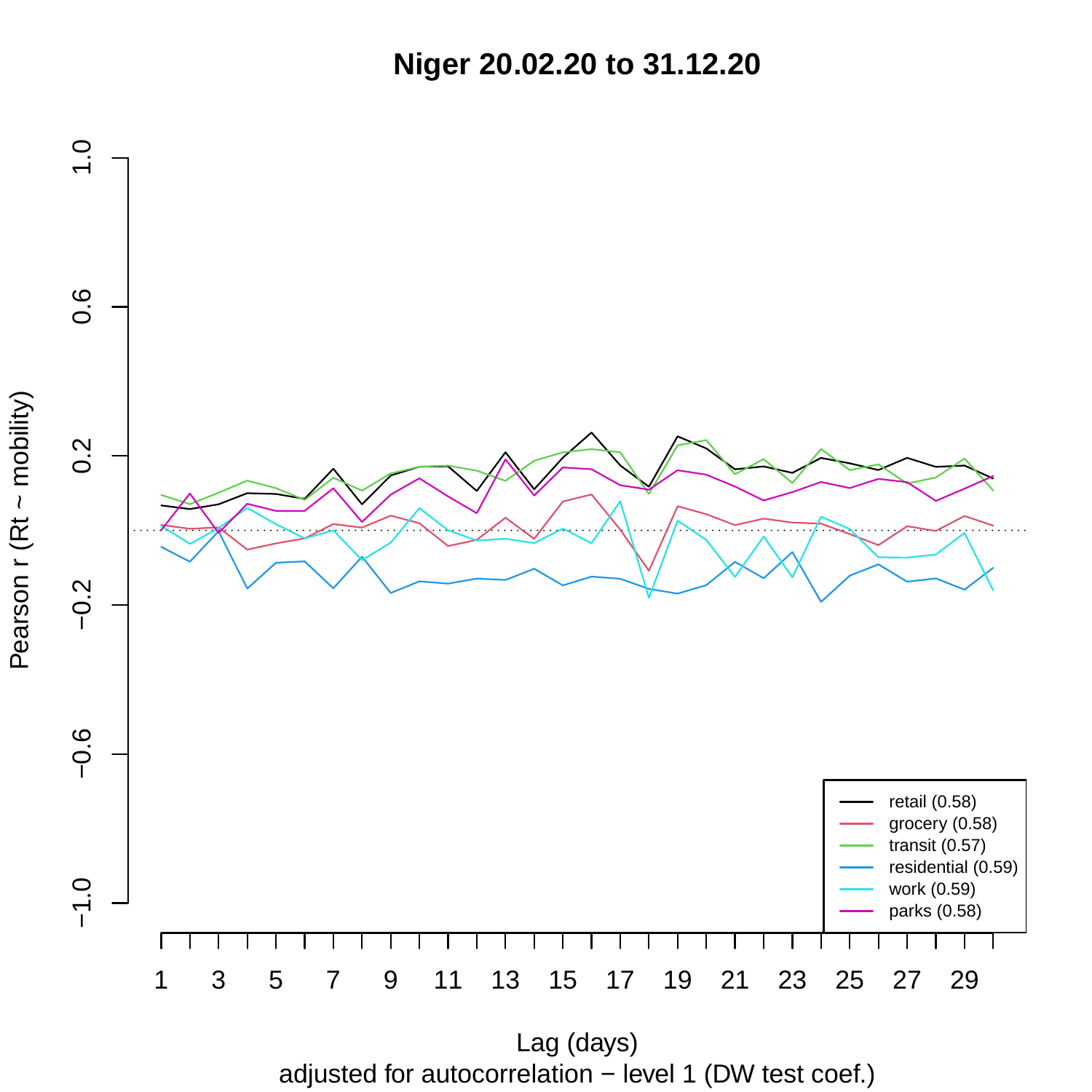**Nigeria 20.02.20 to 31.12.20**



adjusted for autocorrelation − level 1 (DW test coef.) Lag (days)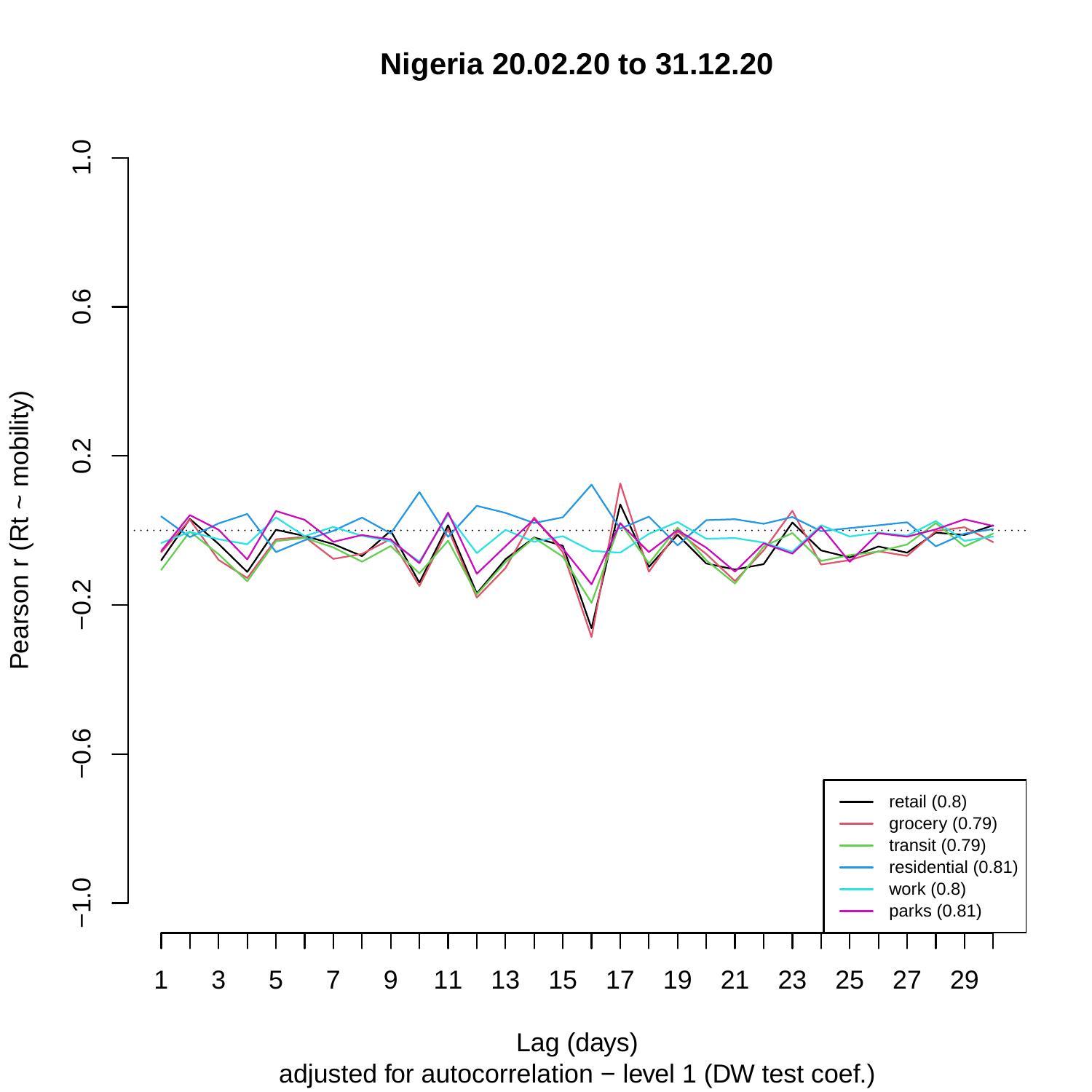**Nicaragua 20.02.20 to 31.12.20**



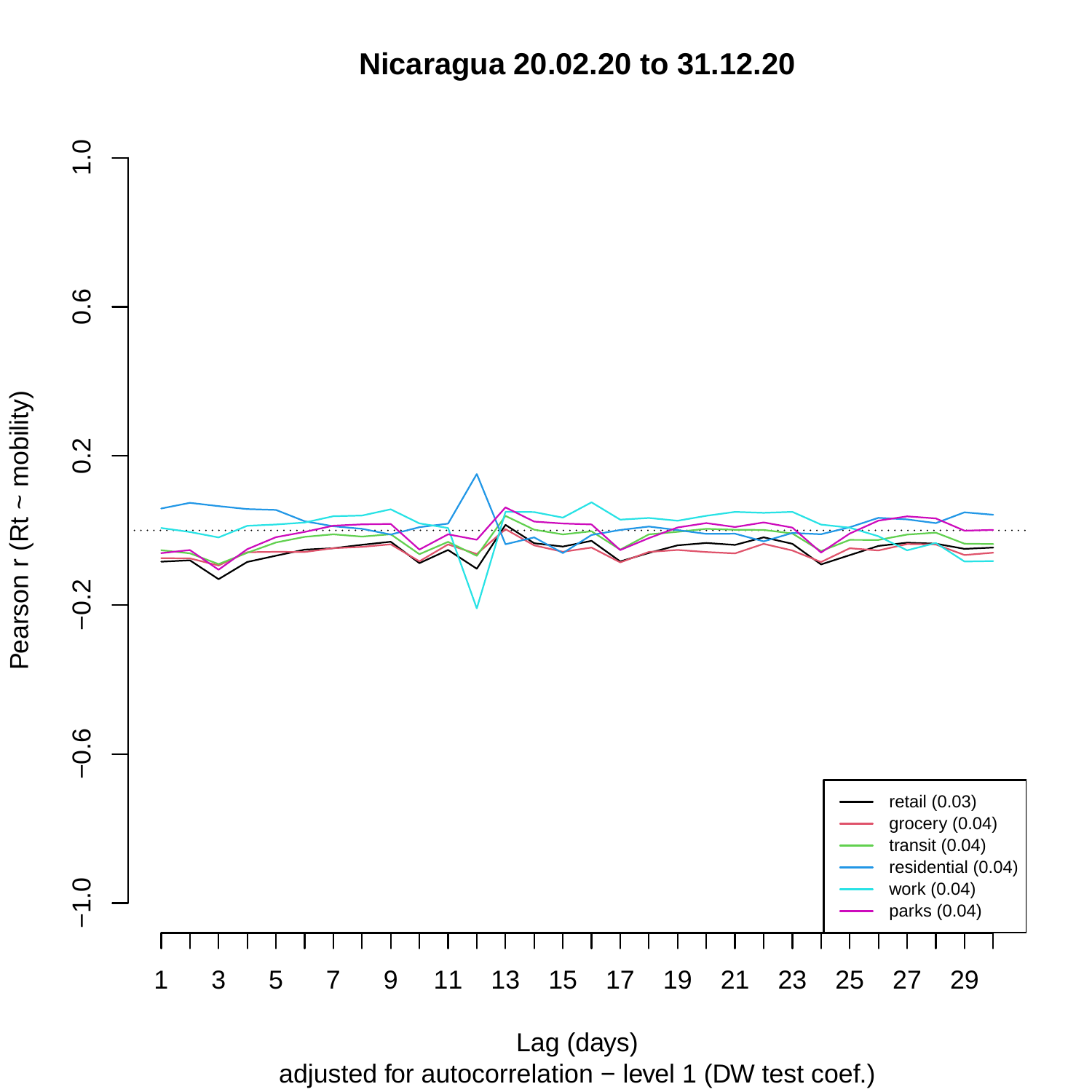**Netherlands 20.02.20 to 31.12.20**



adjusted for autocorrelation − level 1 (DW test coef.)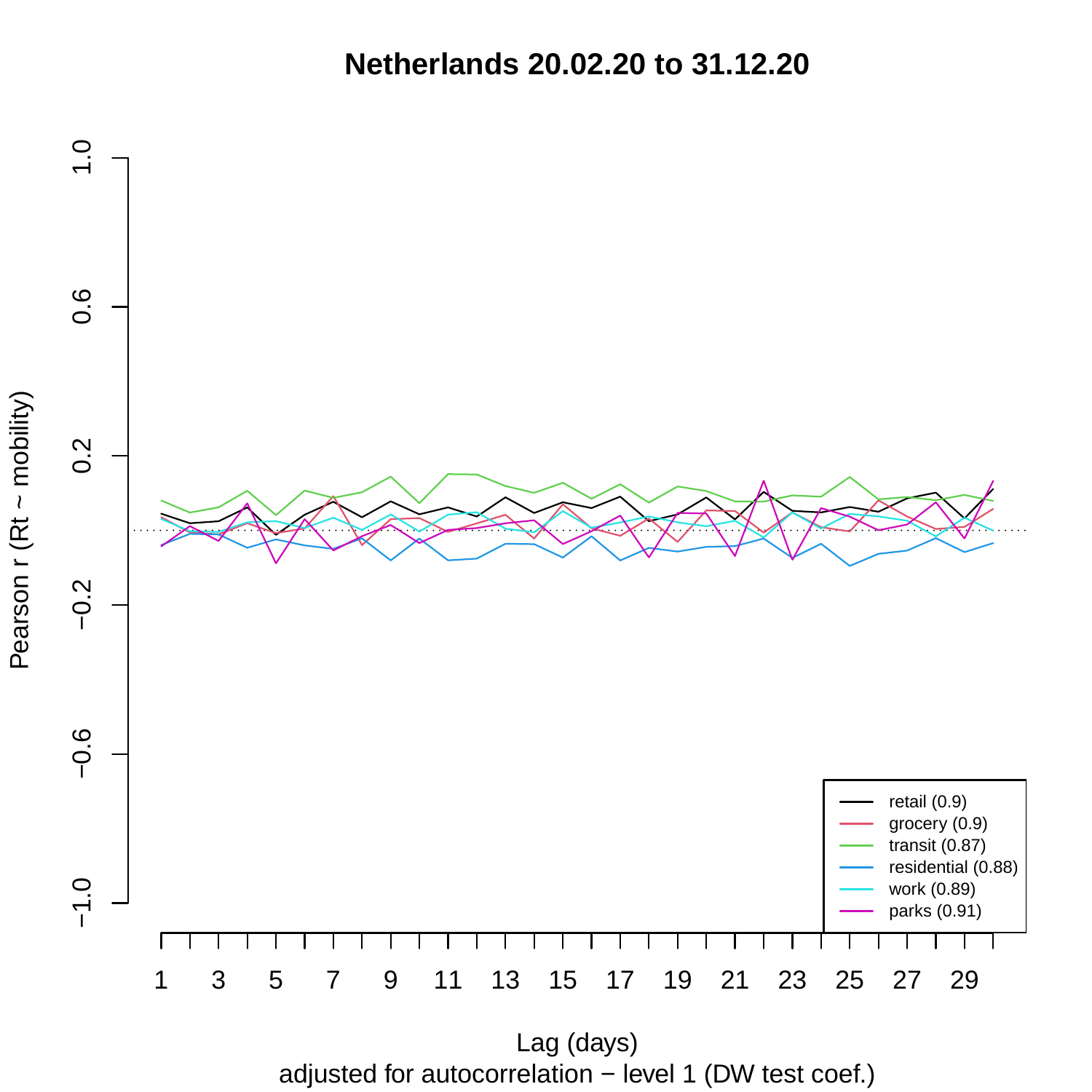**Norway 20.02.20 to 31.12.20**



adjusted for autocorrelation − level 1 (DW test coef.) Lag (days)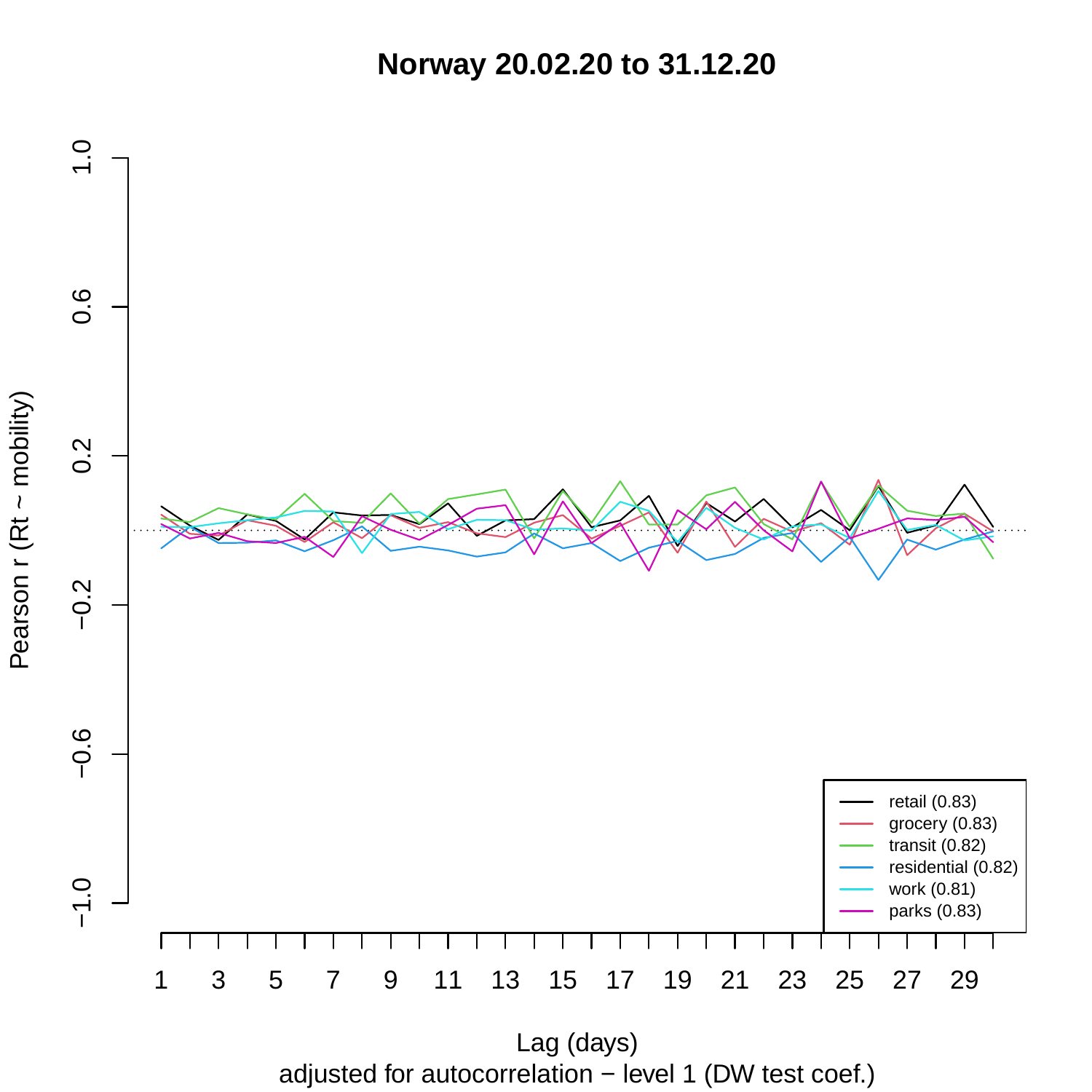**Nepal 20.02.20 to 31.12.20**



adjusted for autocorrelation − level 1 (DW test coef.) Lag (days)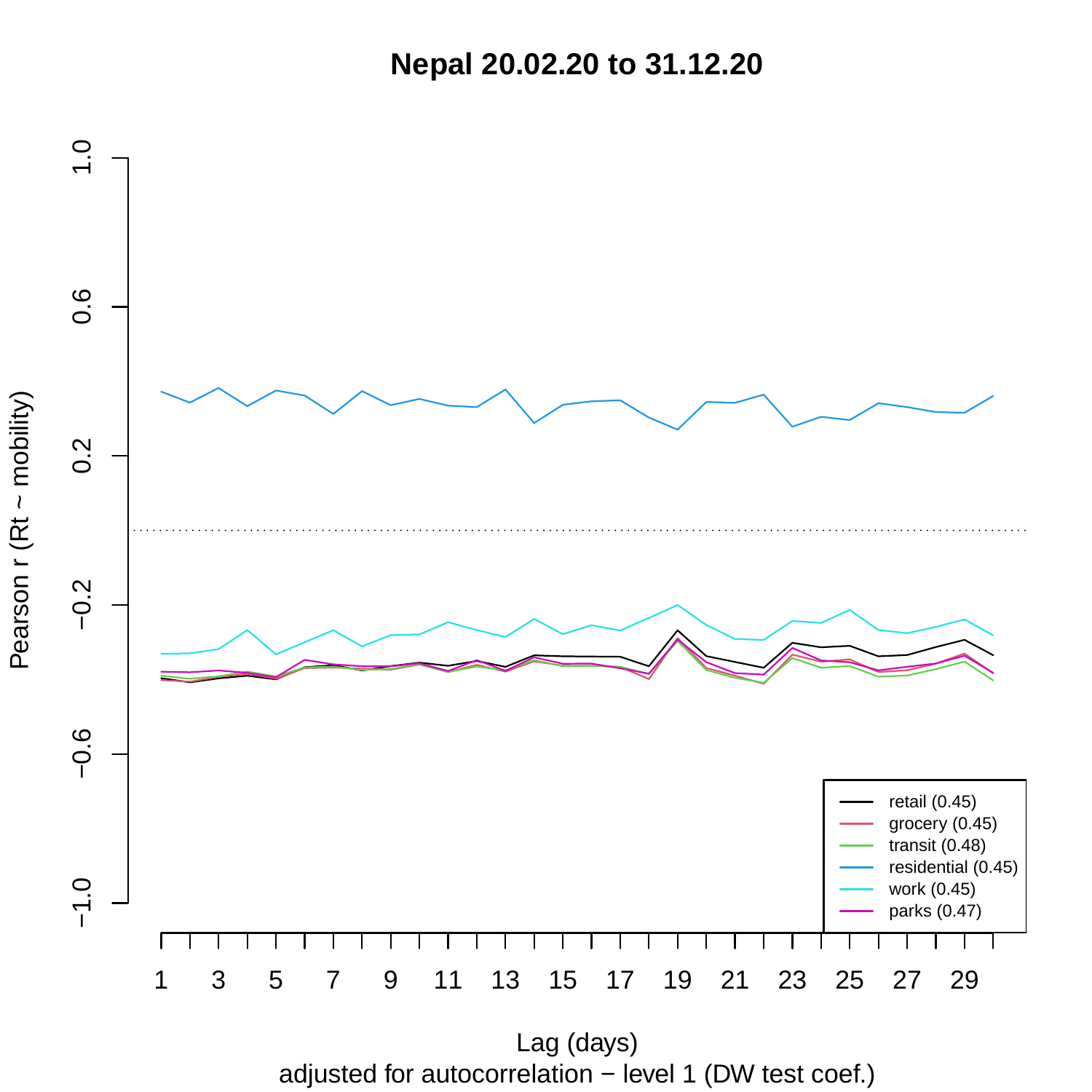**New Zealand 20.02.20 to 31.12.20**



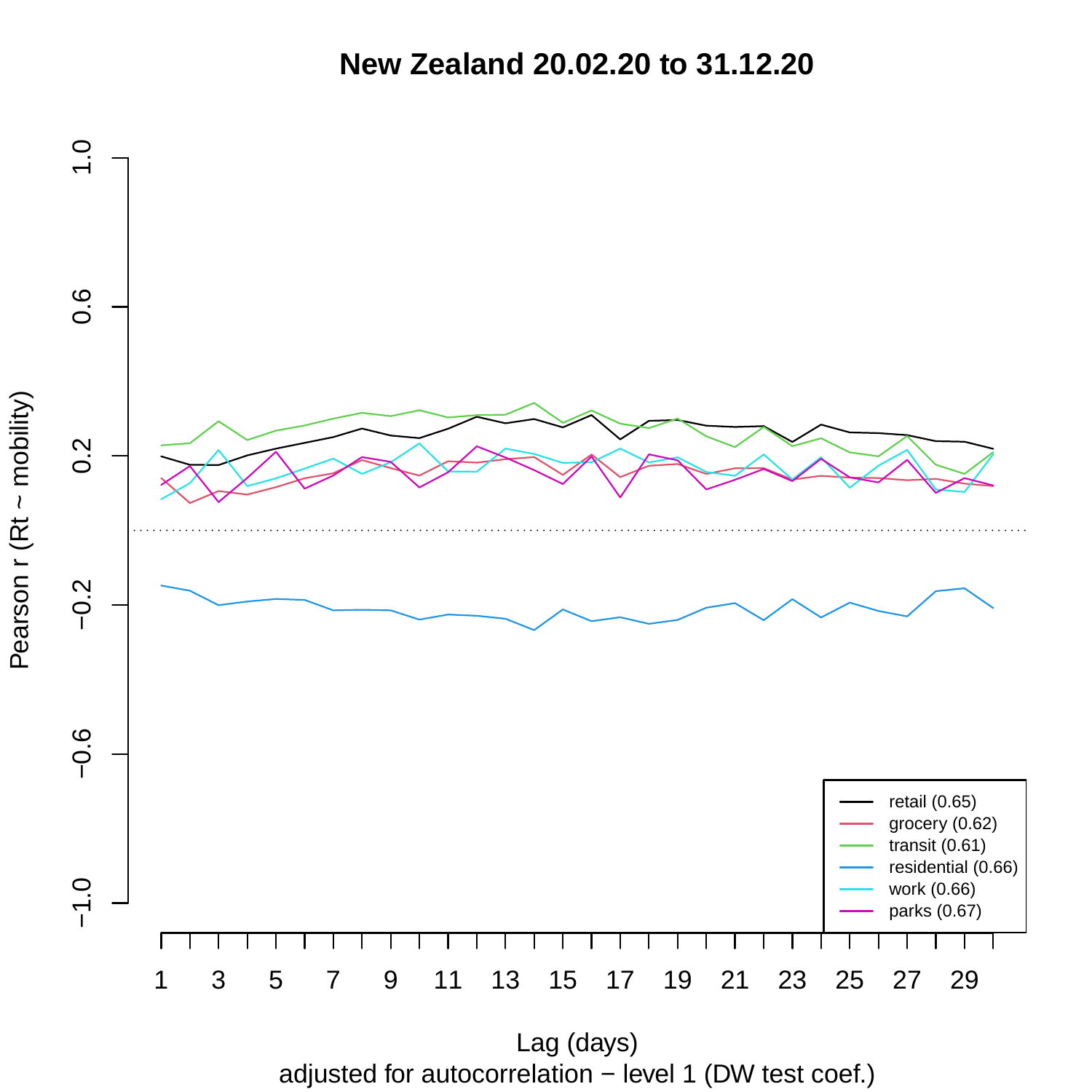**Oman 20.02.20 to 31.12.20**



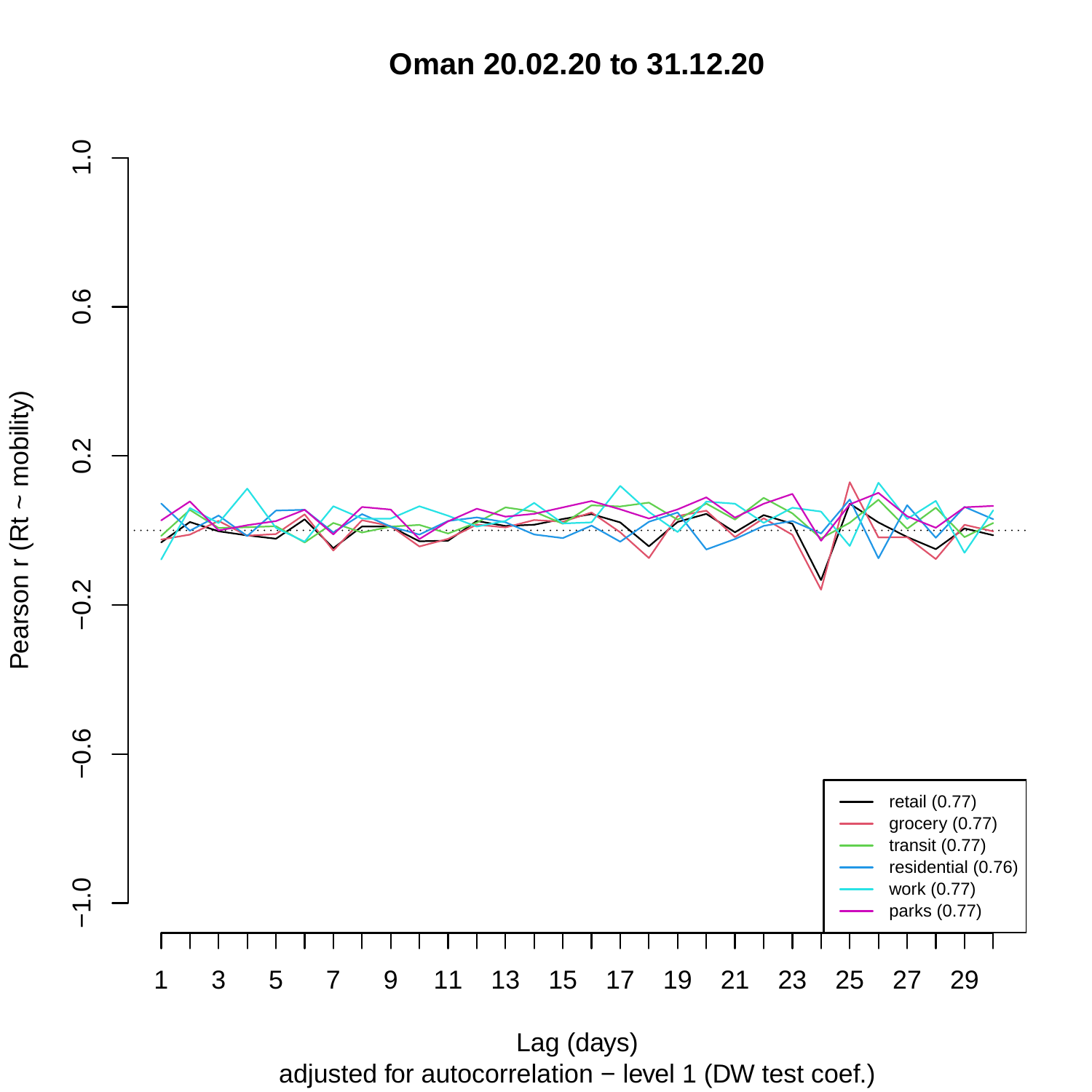**Panama 20.02.20 to 31.12.20**



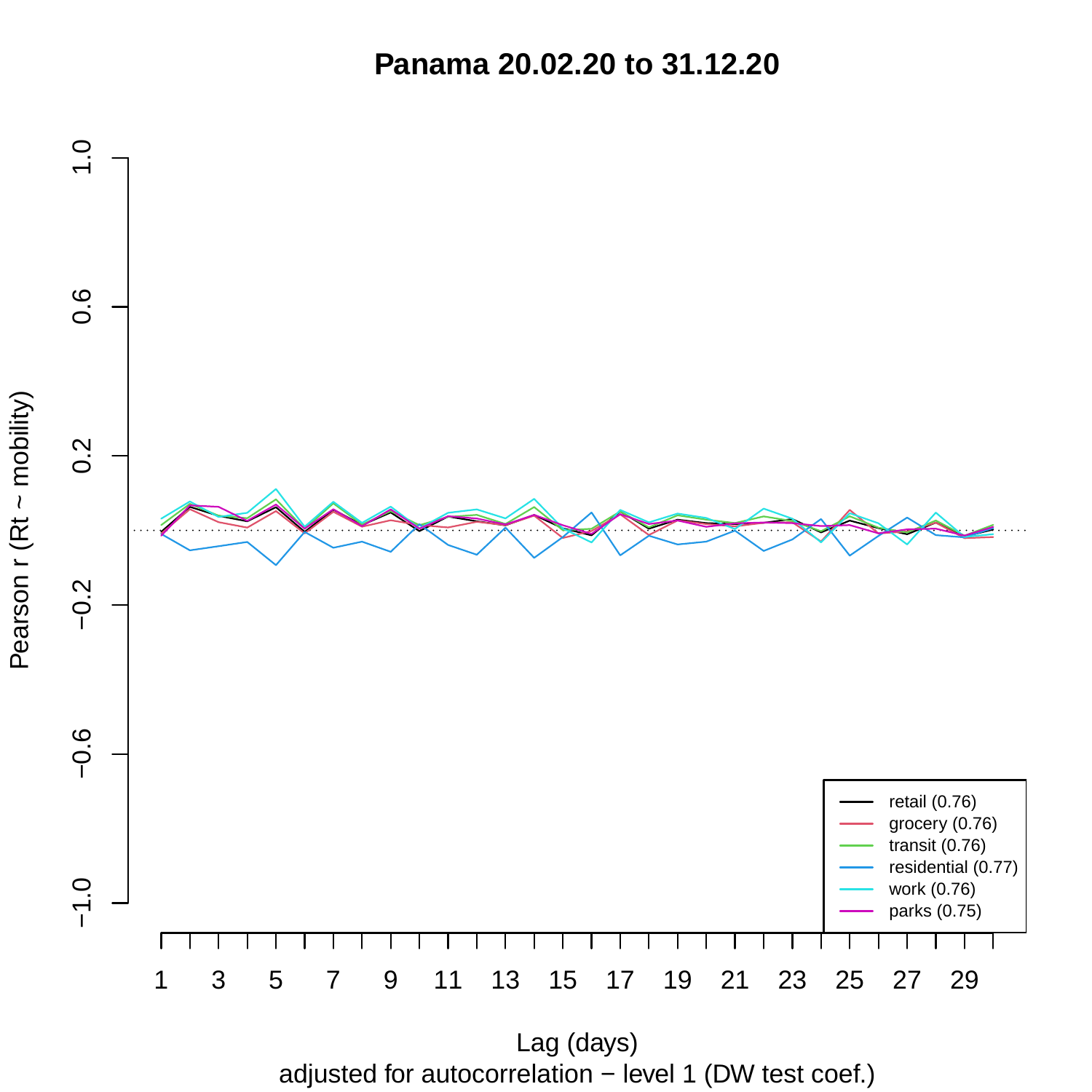**Peru 20.02.20 to 31.12.20**



adjusted for autocorrelation − level 1 (DW test coef.)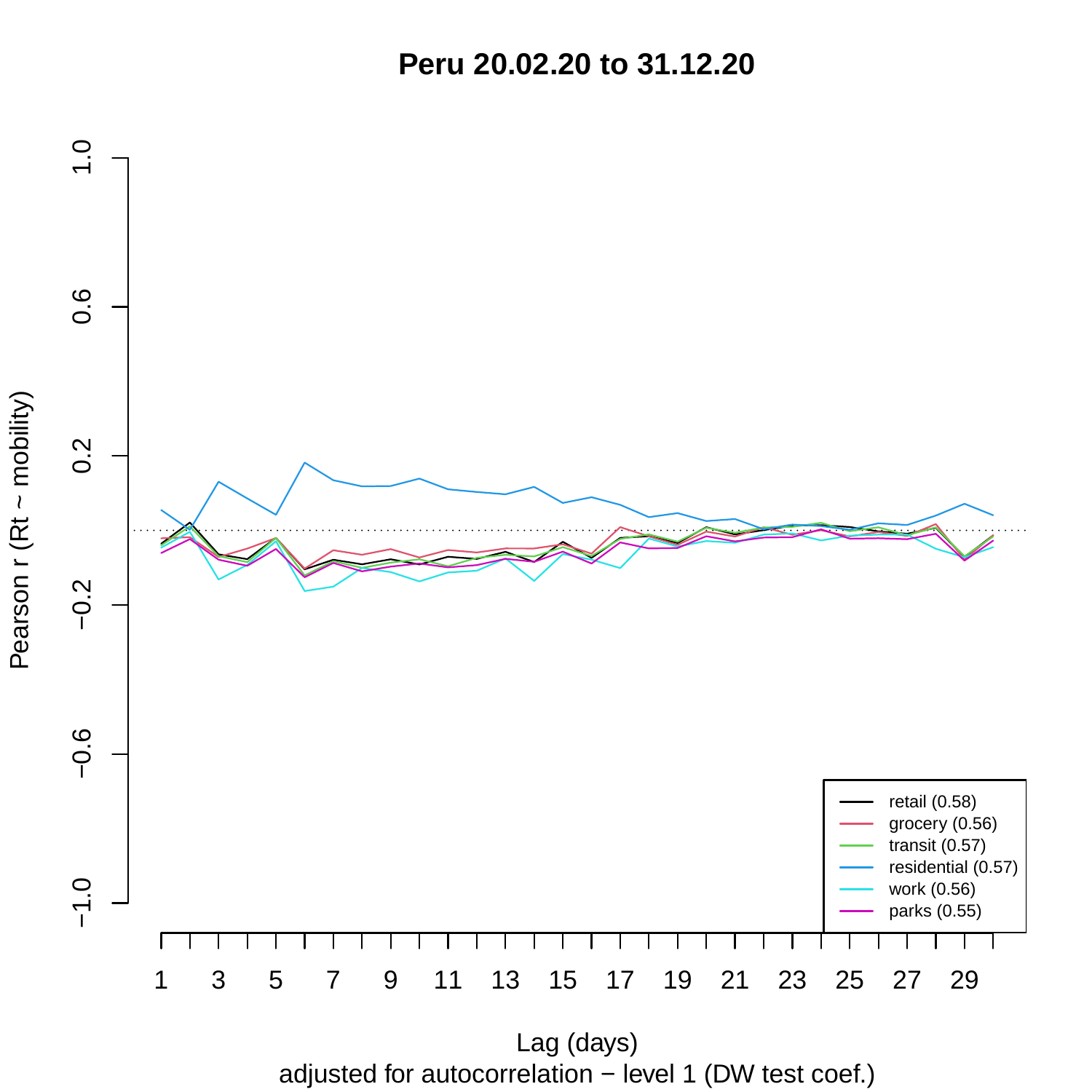## **Papua New Guinea 20.02.20 to 31.12.20**



adjusted for autocorrelation − level 1 (DW test coef.)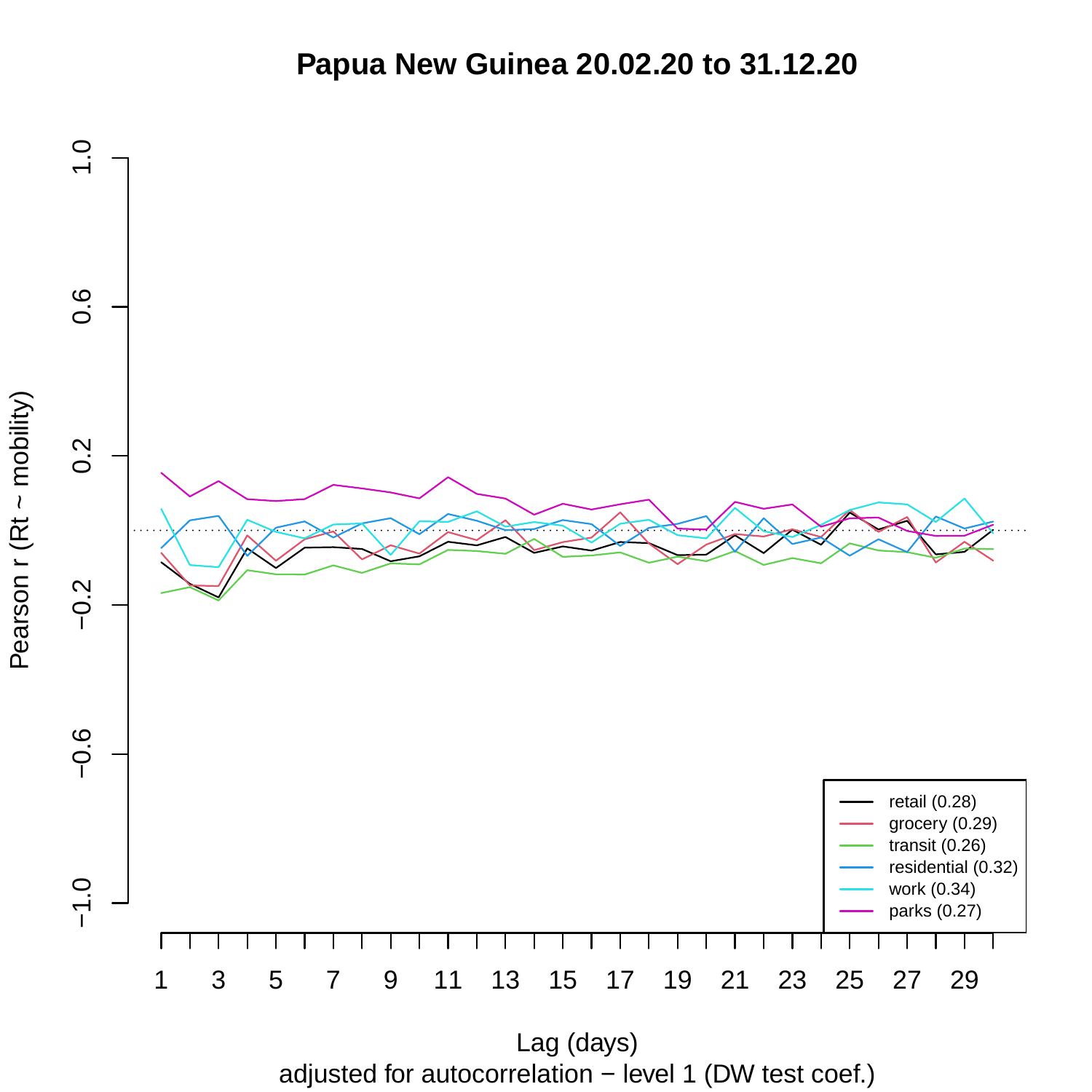**Philippines 20.02.20 to 31.12.20**



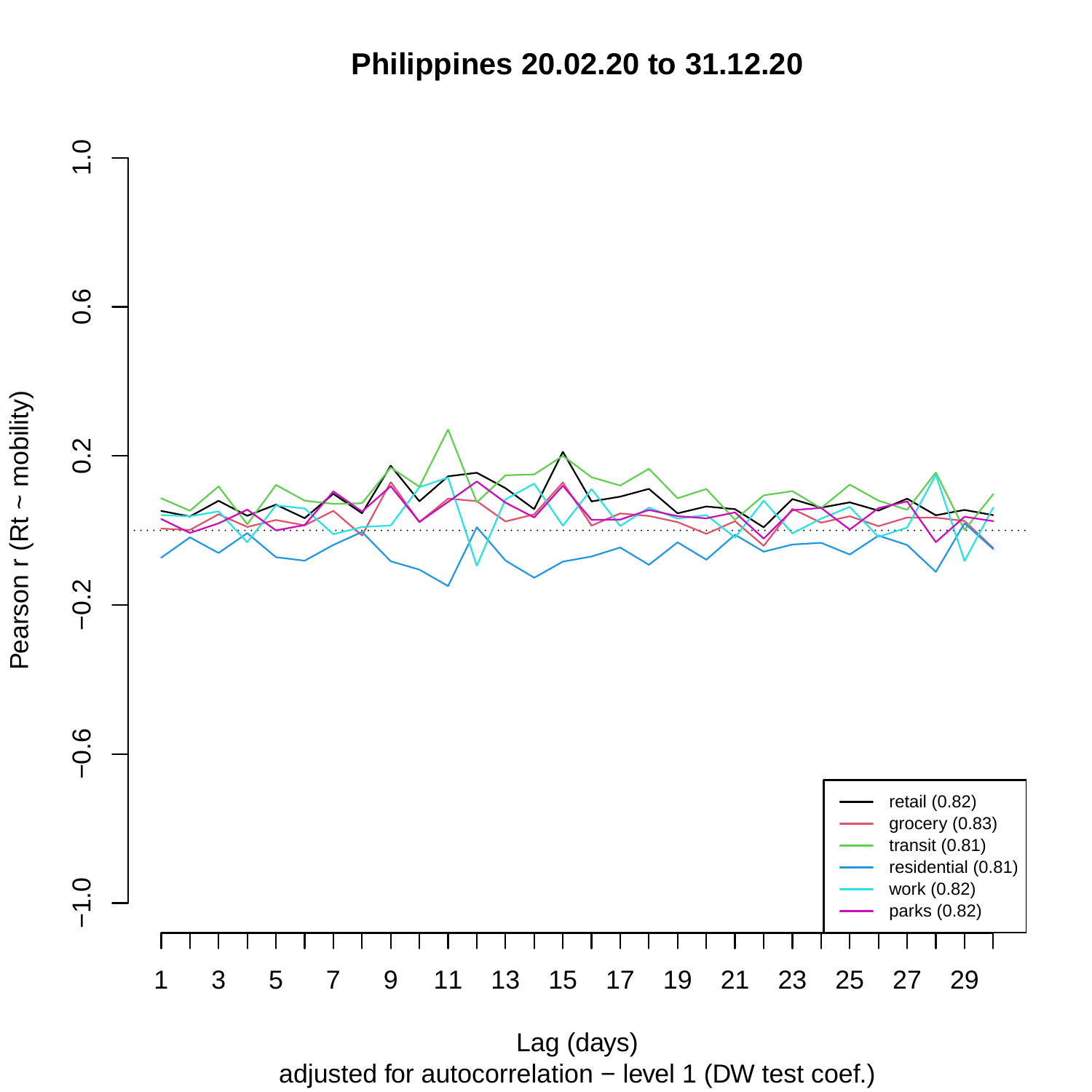**Pakistan 20.02.20 to 31.12.20**



Pearson r (Rt ~ mobility)

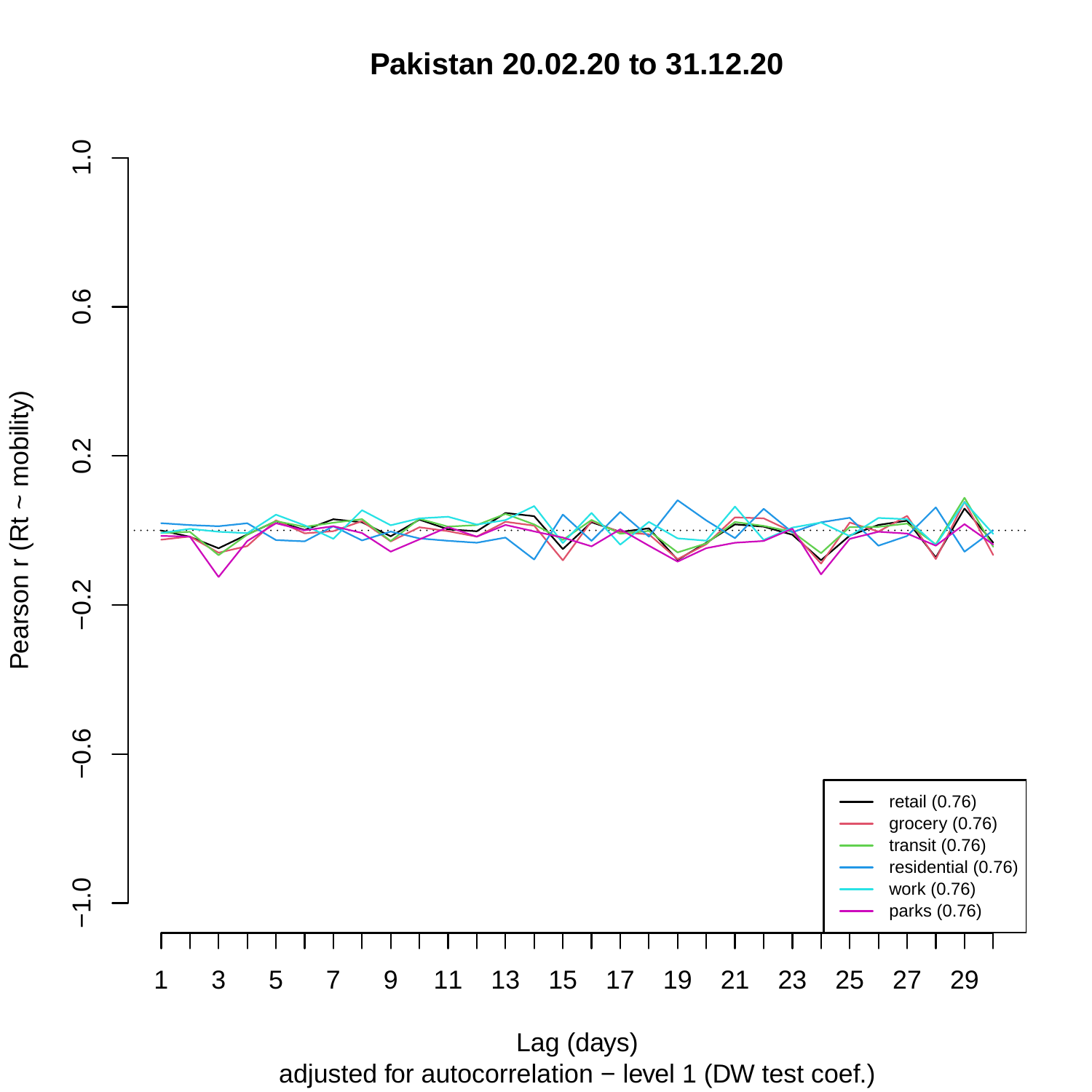**Poland 20.02.20 to 31.12.20**



adjusted for autocorrelation − level 1 (DW test coef.)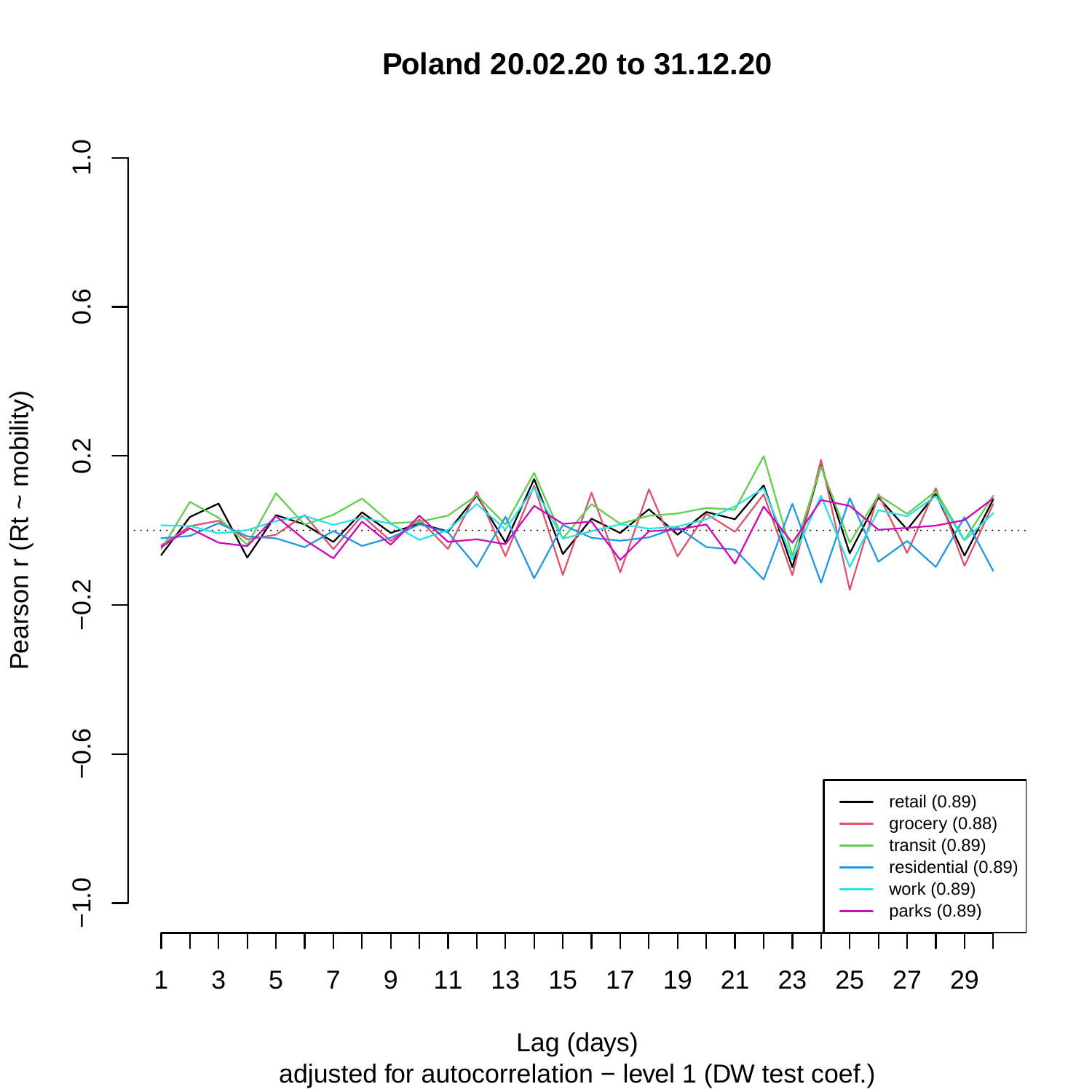**US.Puerto Rico 20.02.20 to 31.12.20**



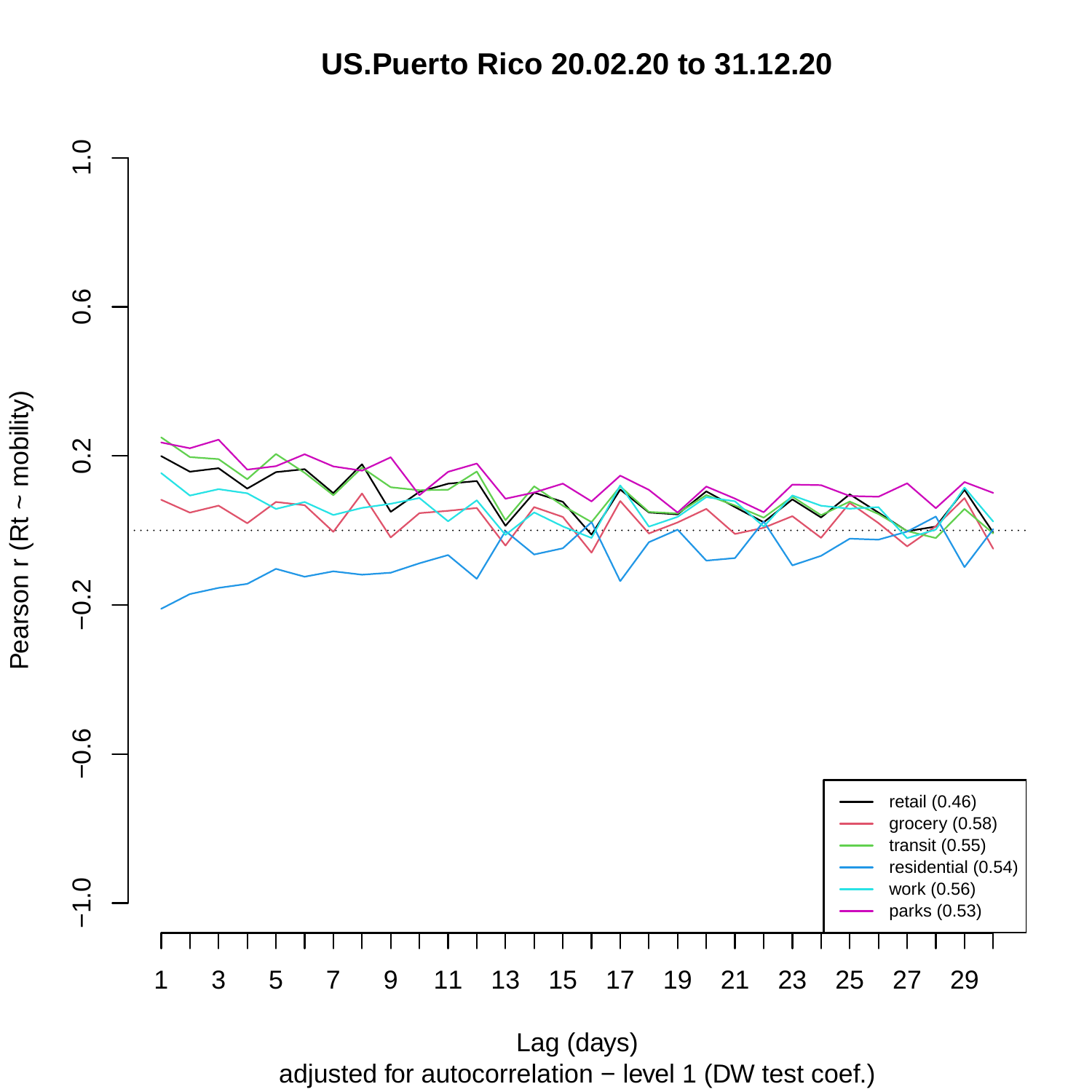**Portugal 20.02.20 to 31.12.20**



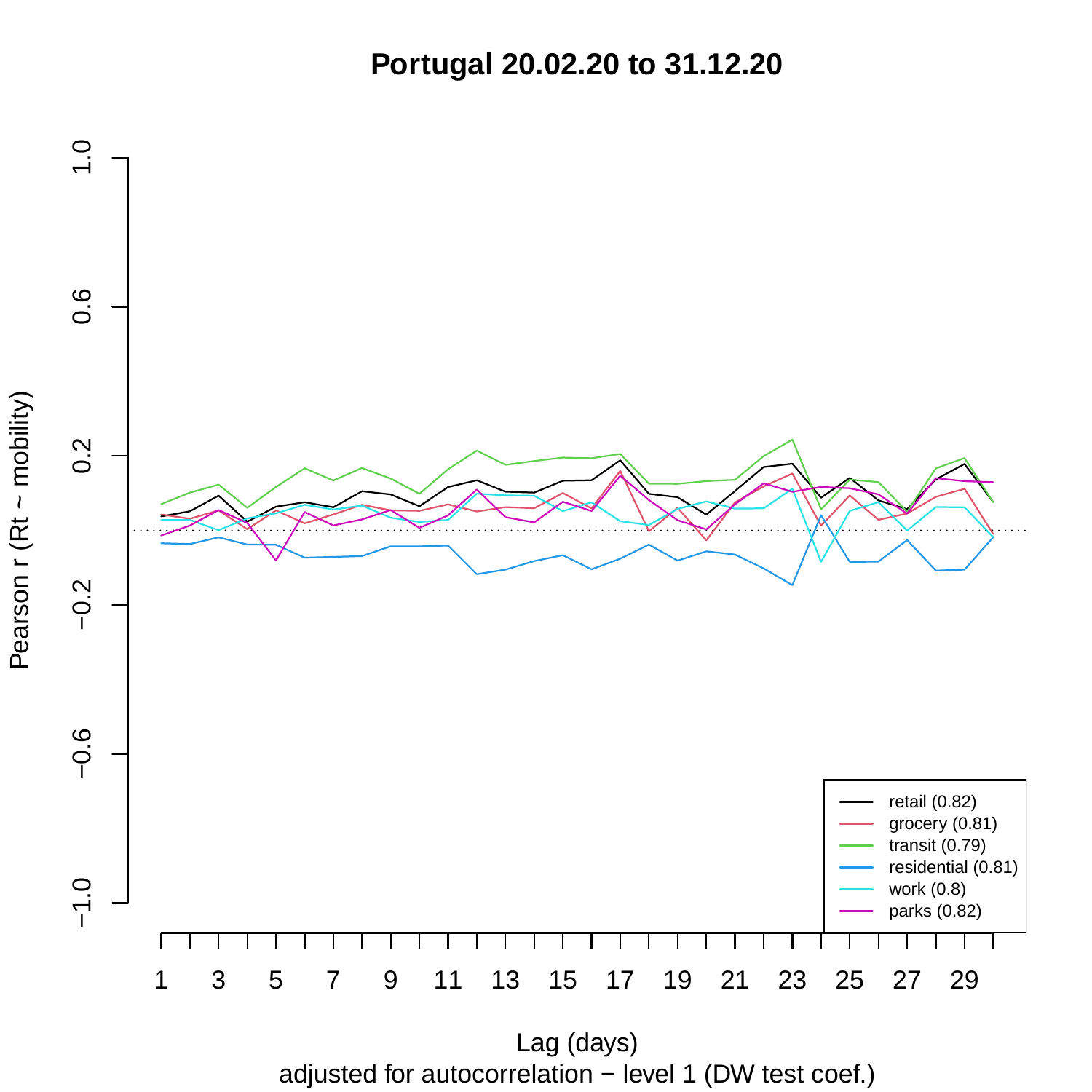**Paraguay 20.02.20 to 31.12.20**



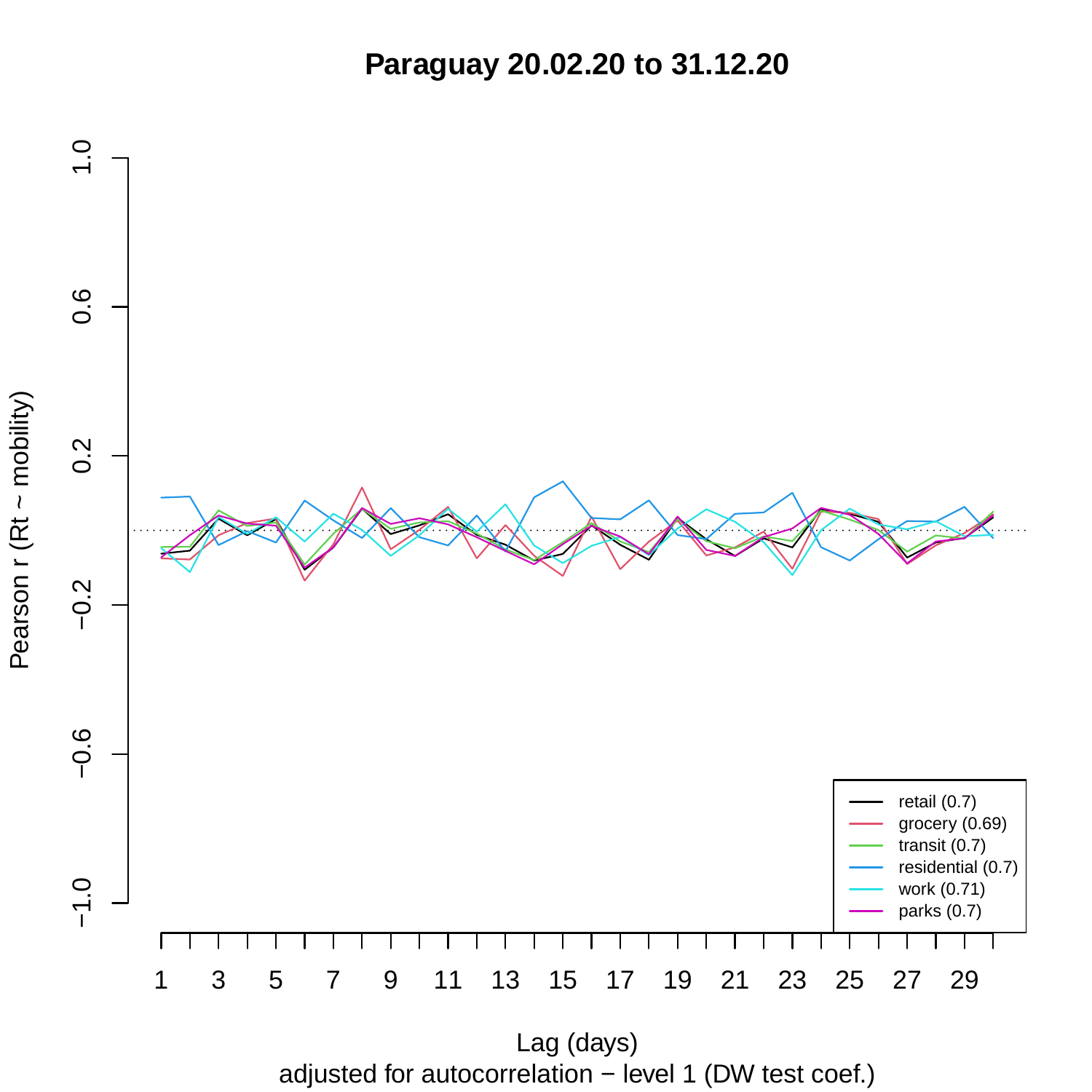**Qatar 20.02.20 to 31.12.20**



adjusted for autocorrelation − level 1 (DW test coef.) Lag (days)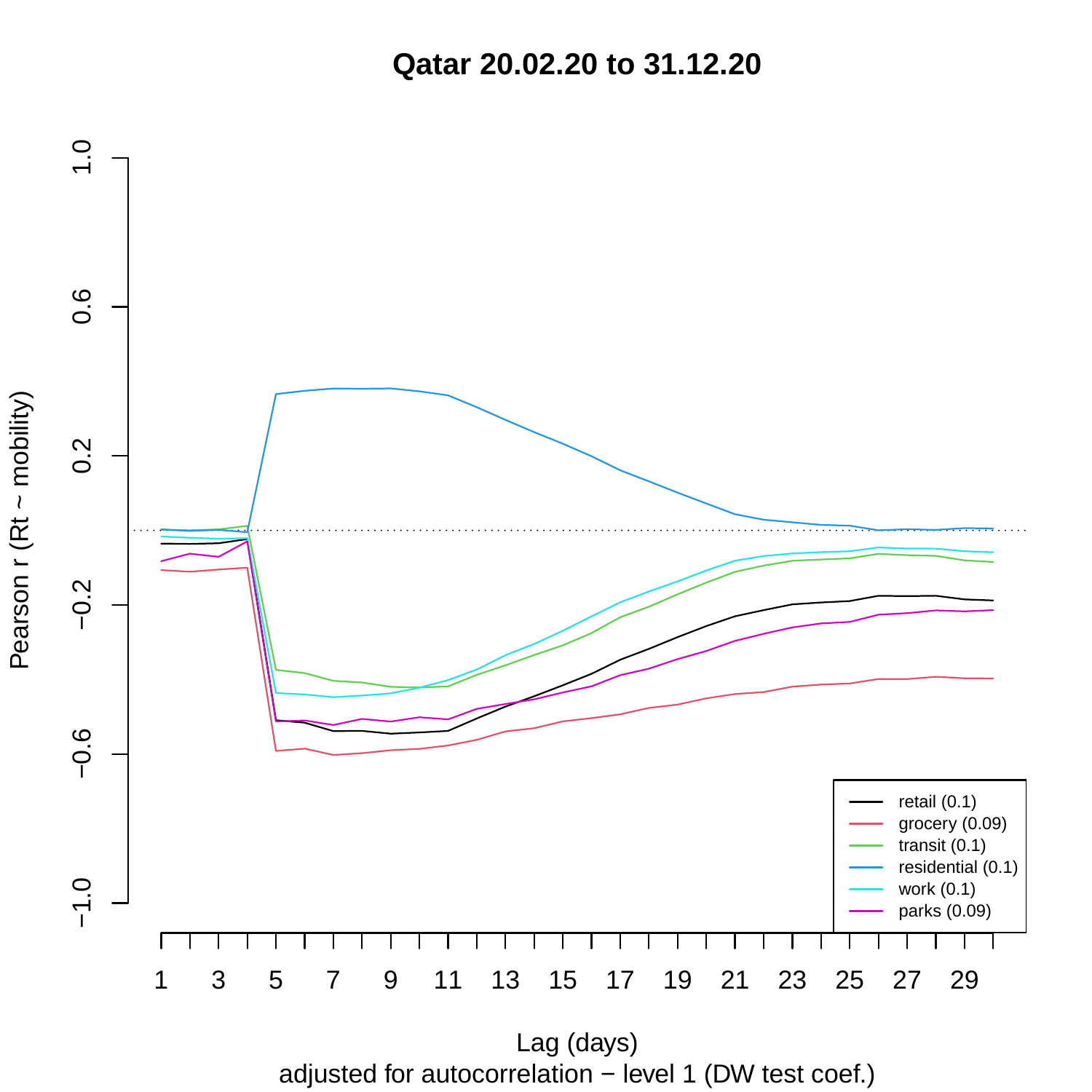**Romania 20.02.20 to 31.12.20**



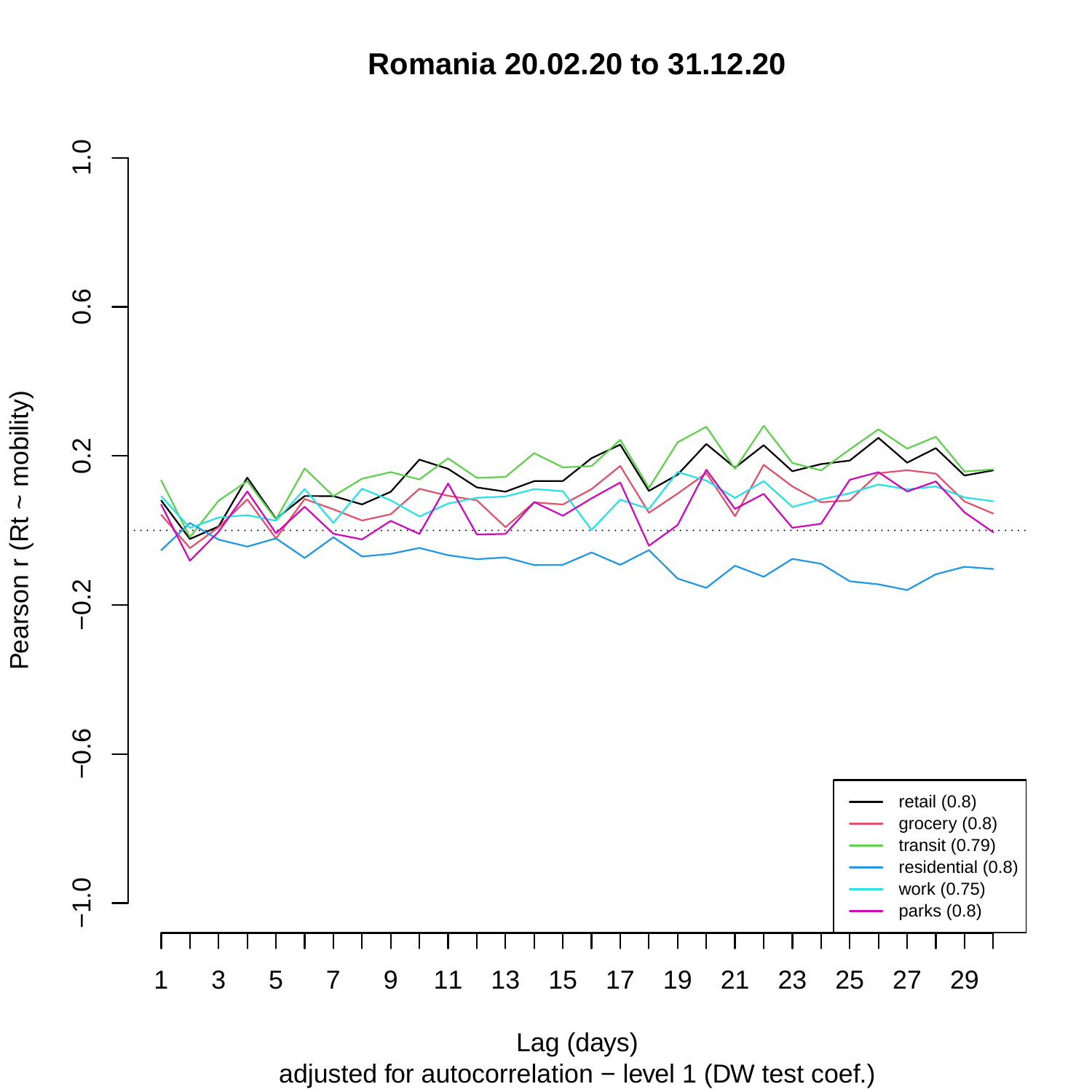**Serbia 20.02.20 to 31.12.20**



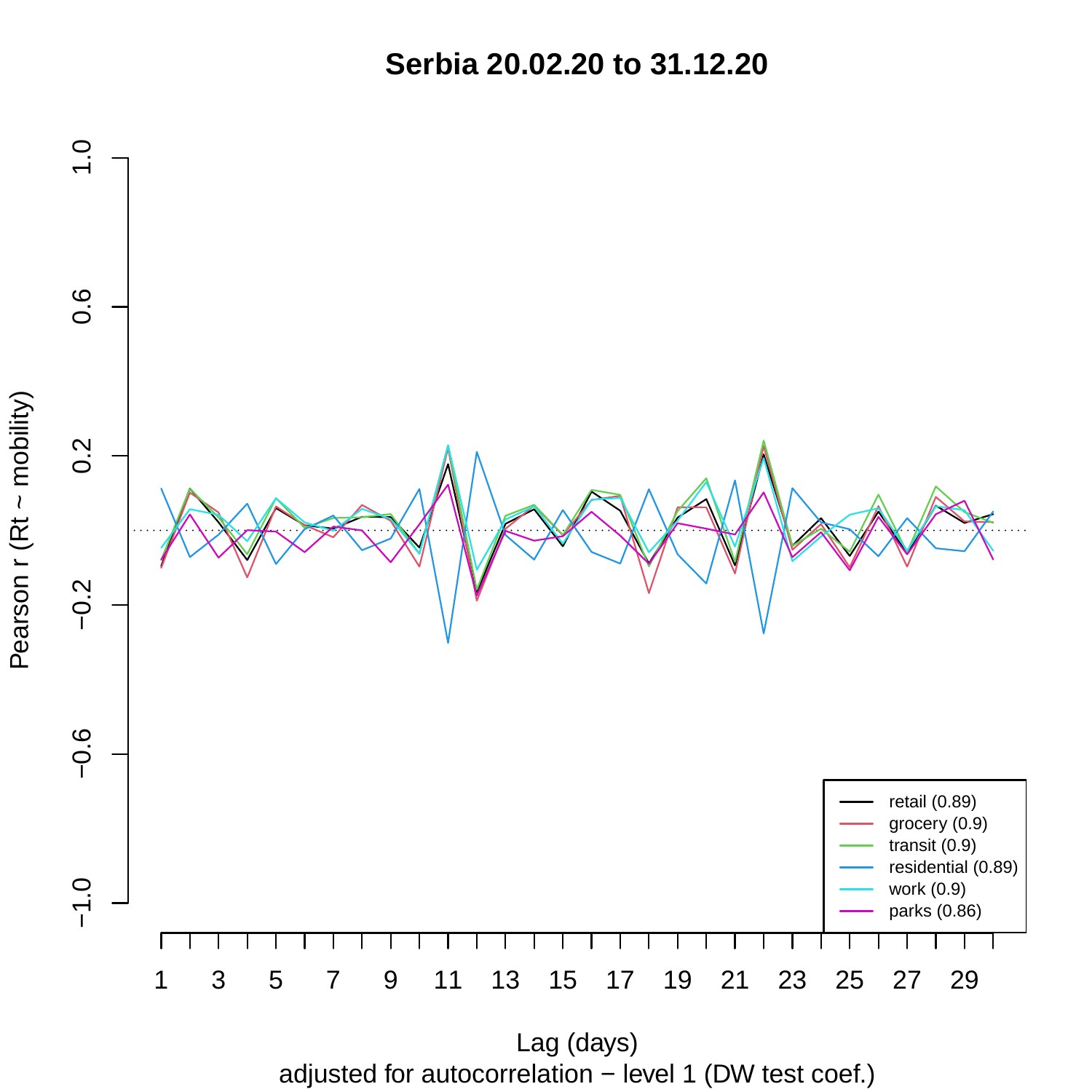**Russia 20.02.20 to 31.12.20**



adjusted for autocorrelation − level 1 (DW test coef.) Lag (days)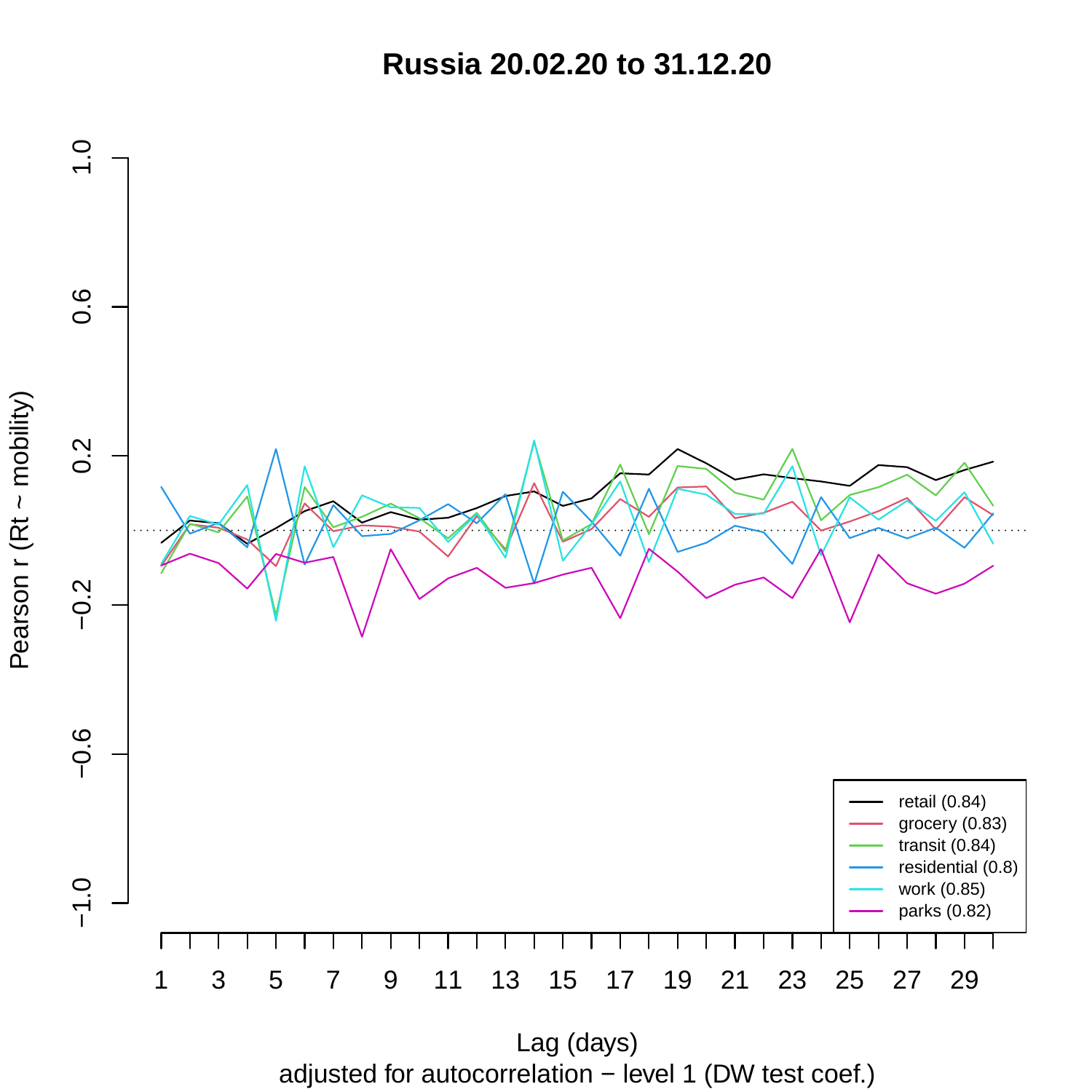**Rwanda 20.02.20 to 31.12.20**



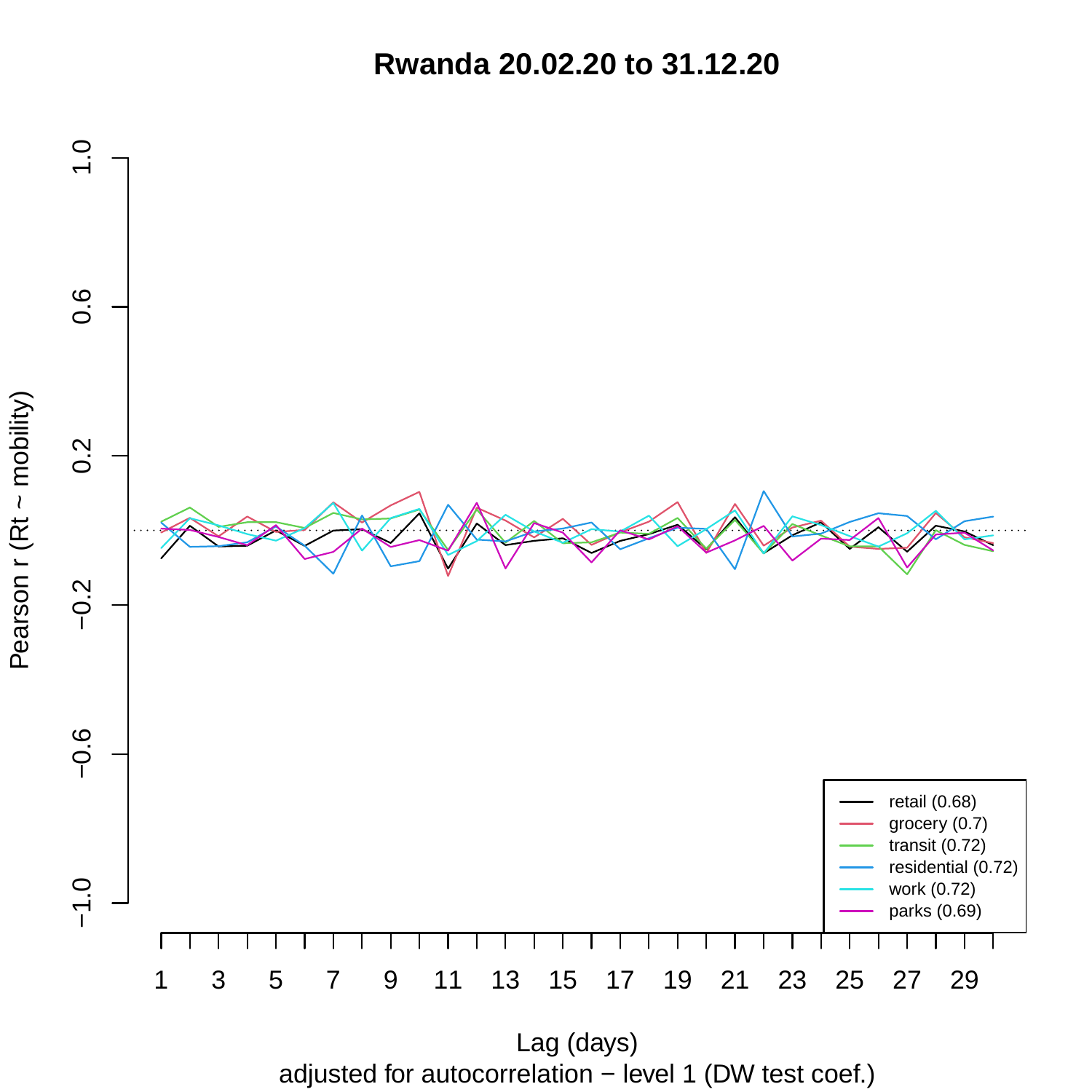**Saudi Arabia 20.02.20 to 31.12.20**



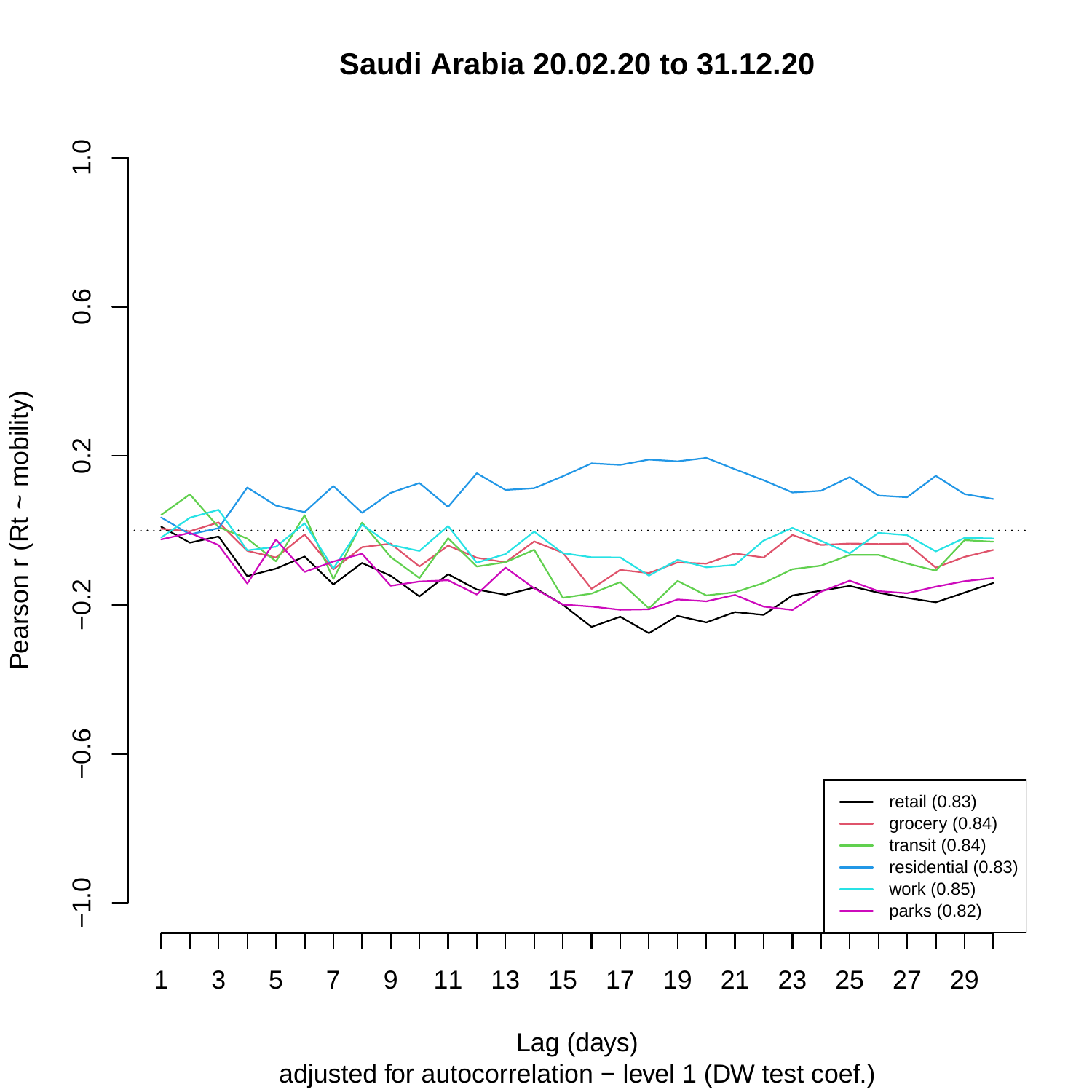**Sweden 20.02.20 to 31.12.20**



adjusted for autocorrelation − level 1 (DW test coef.) Lag (days)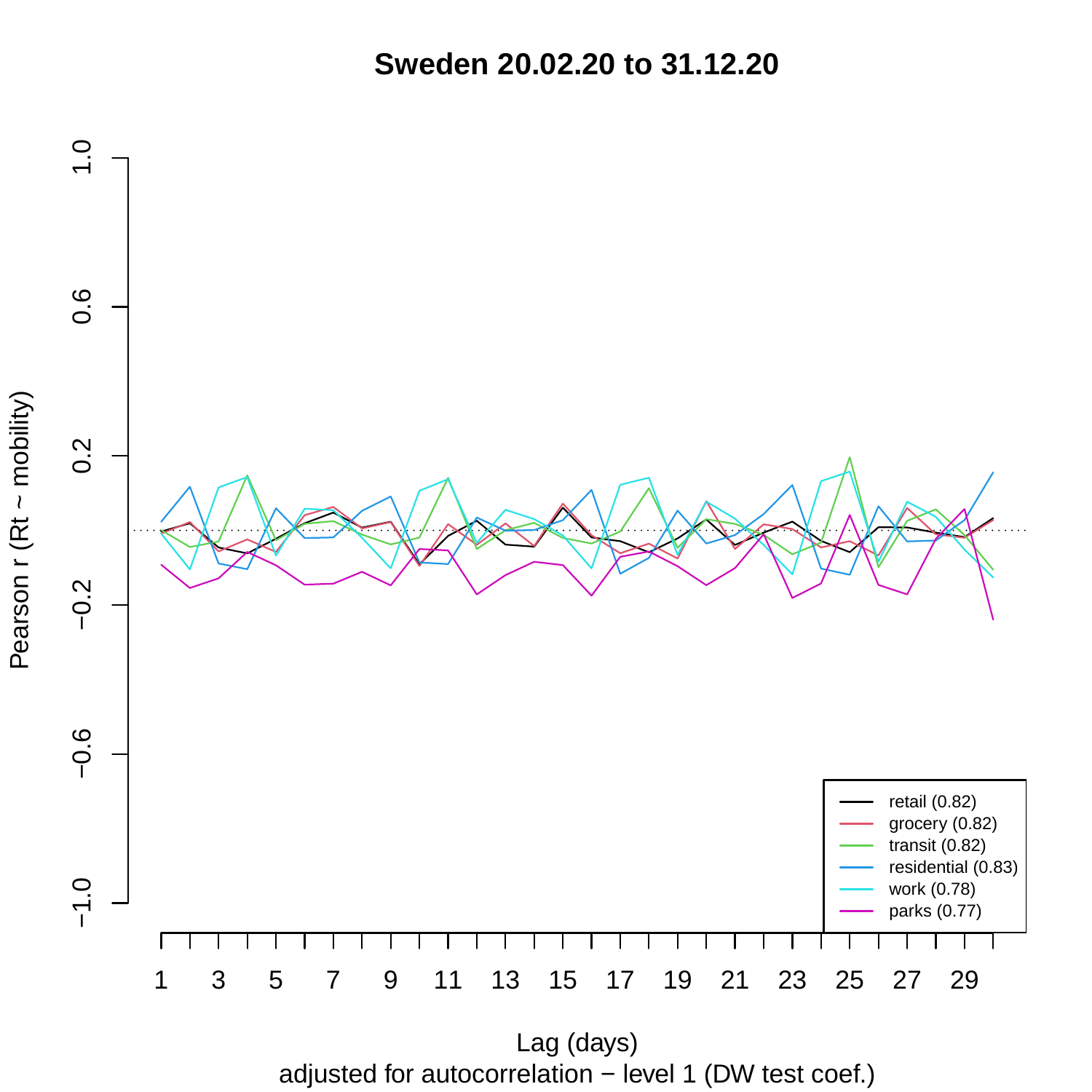**Singapore 20.02.20 to 31.12.20**



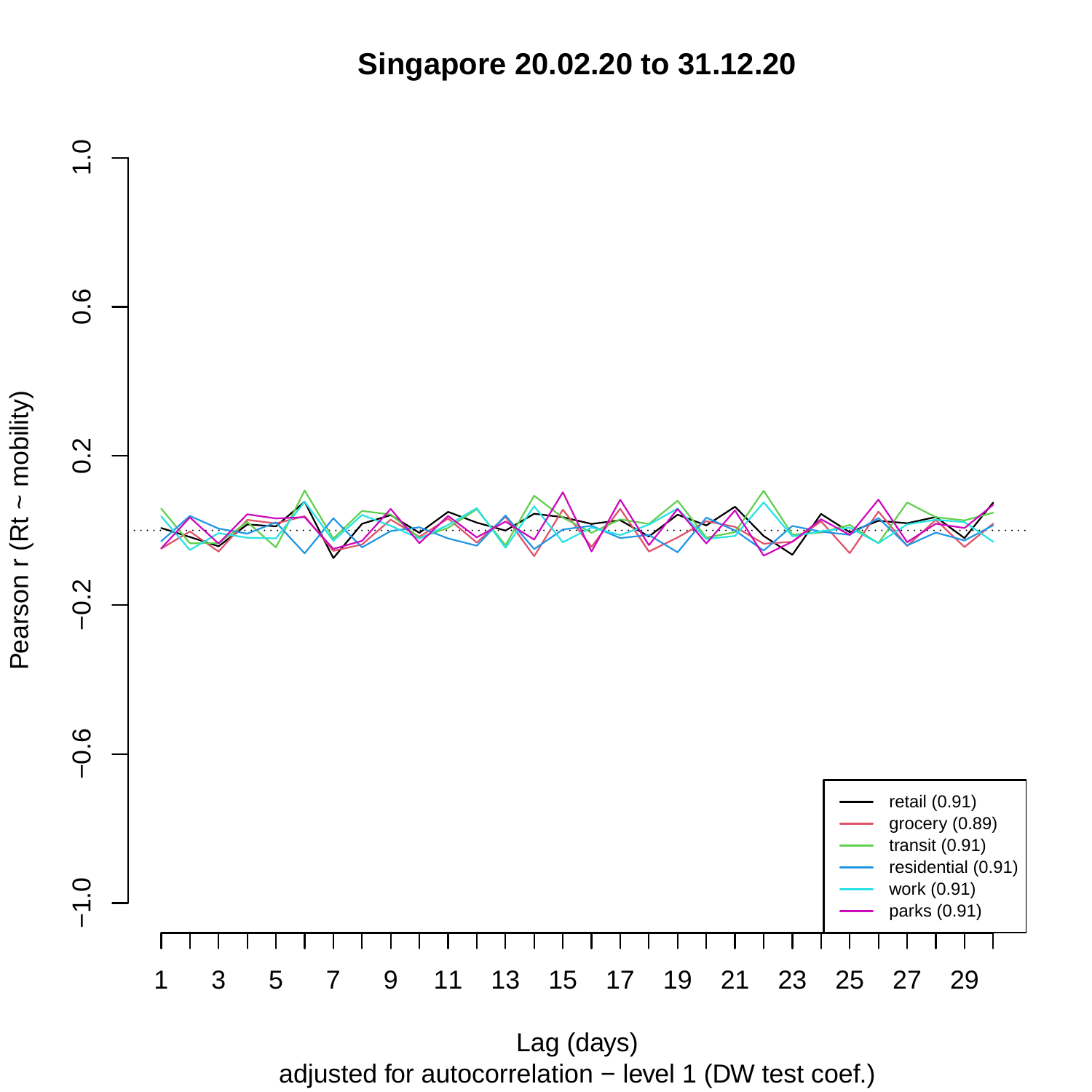**Slovenia 20.02.20 to 31.12.20**



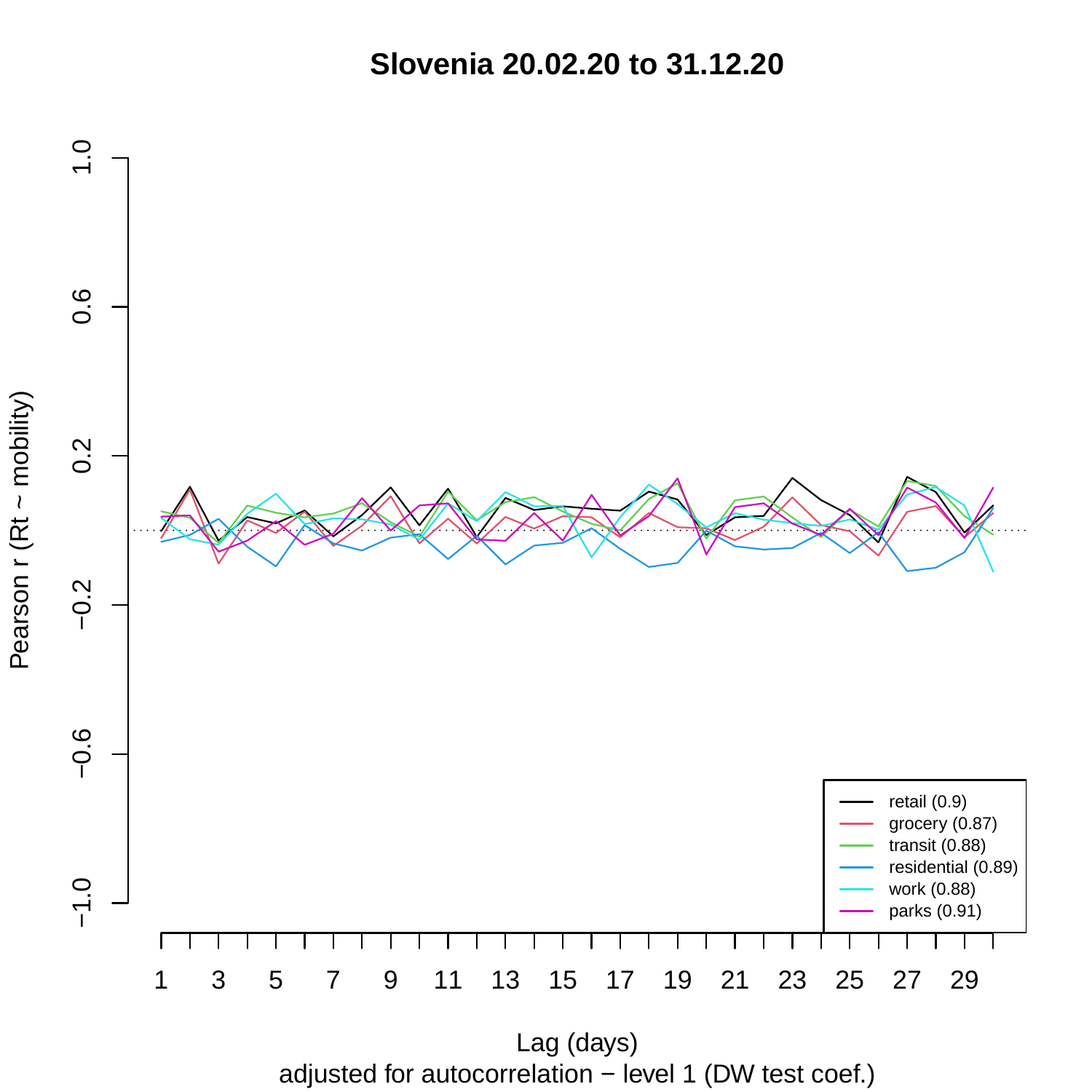**Slovakia 20.02.20 to 31.12.20**



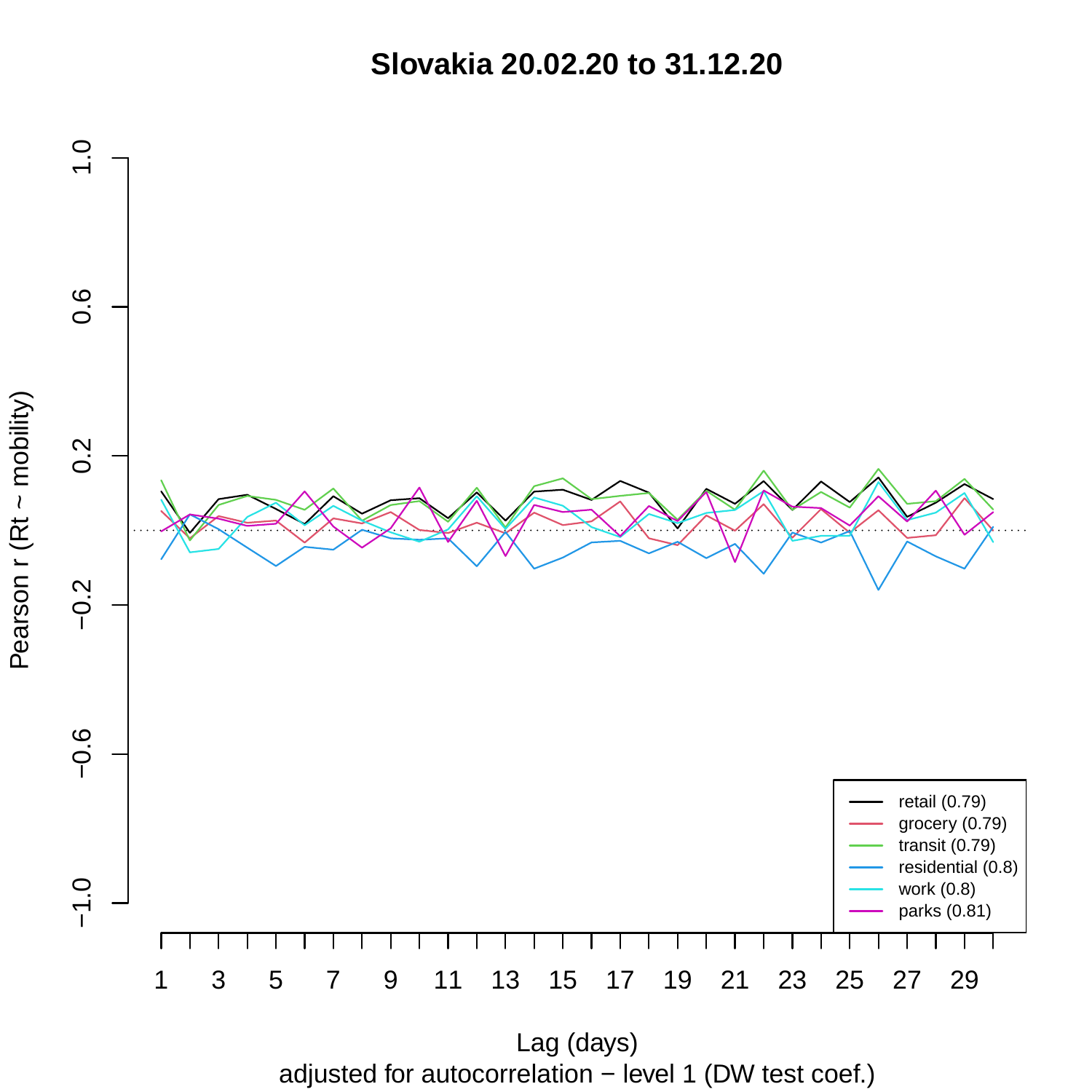**Senegal 20.02.20 to 31.12.20**



adjusted for autocorrelation − level 1 (DW test coef.)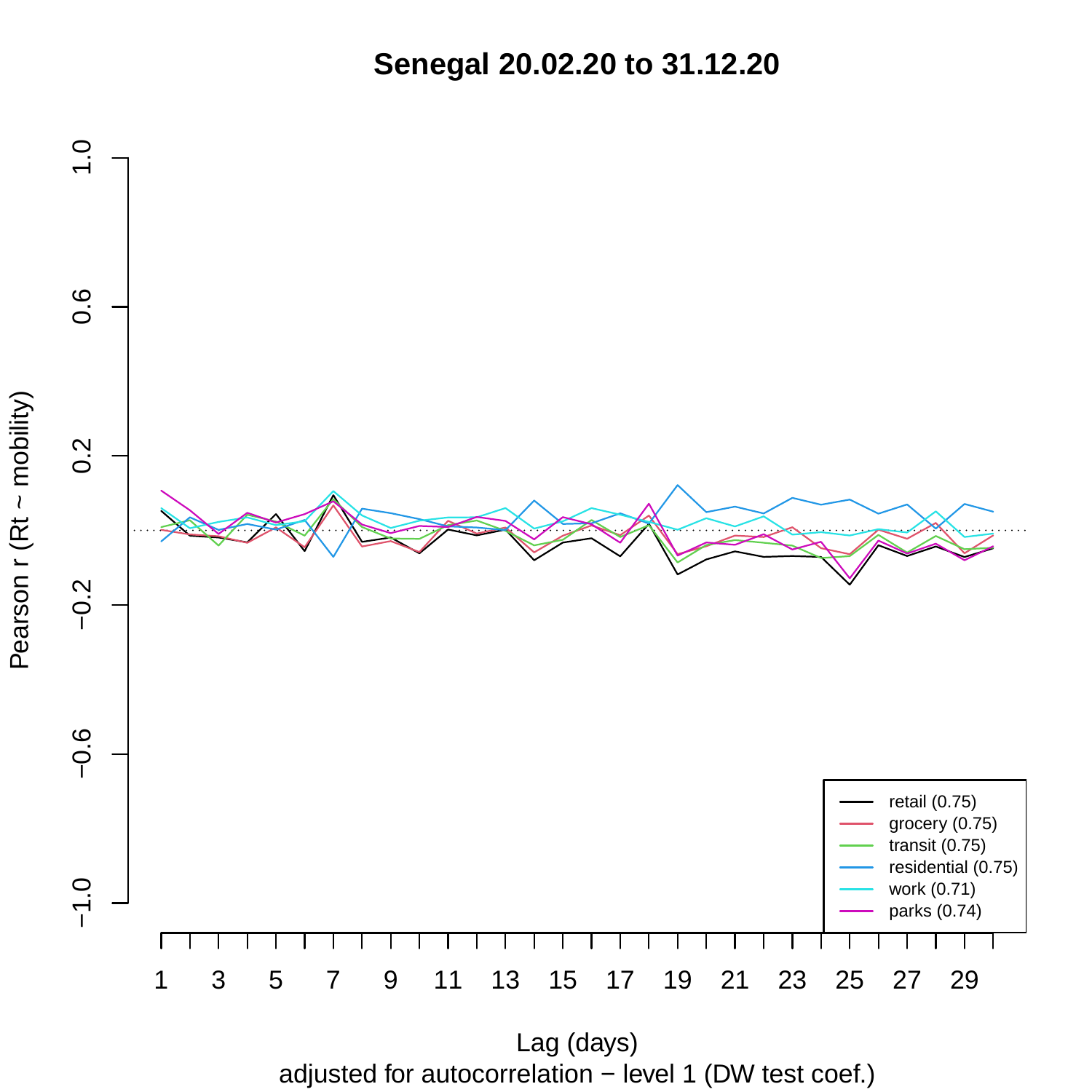**El Salvador 20.02.20 to 31.12.20**



Pearson r (Rt ~ mobility)

adjusted for autocorrelation − level 1 (DW test coef.) Lag (days)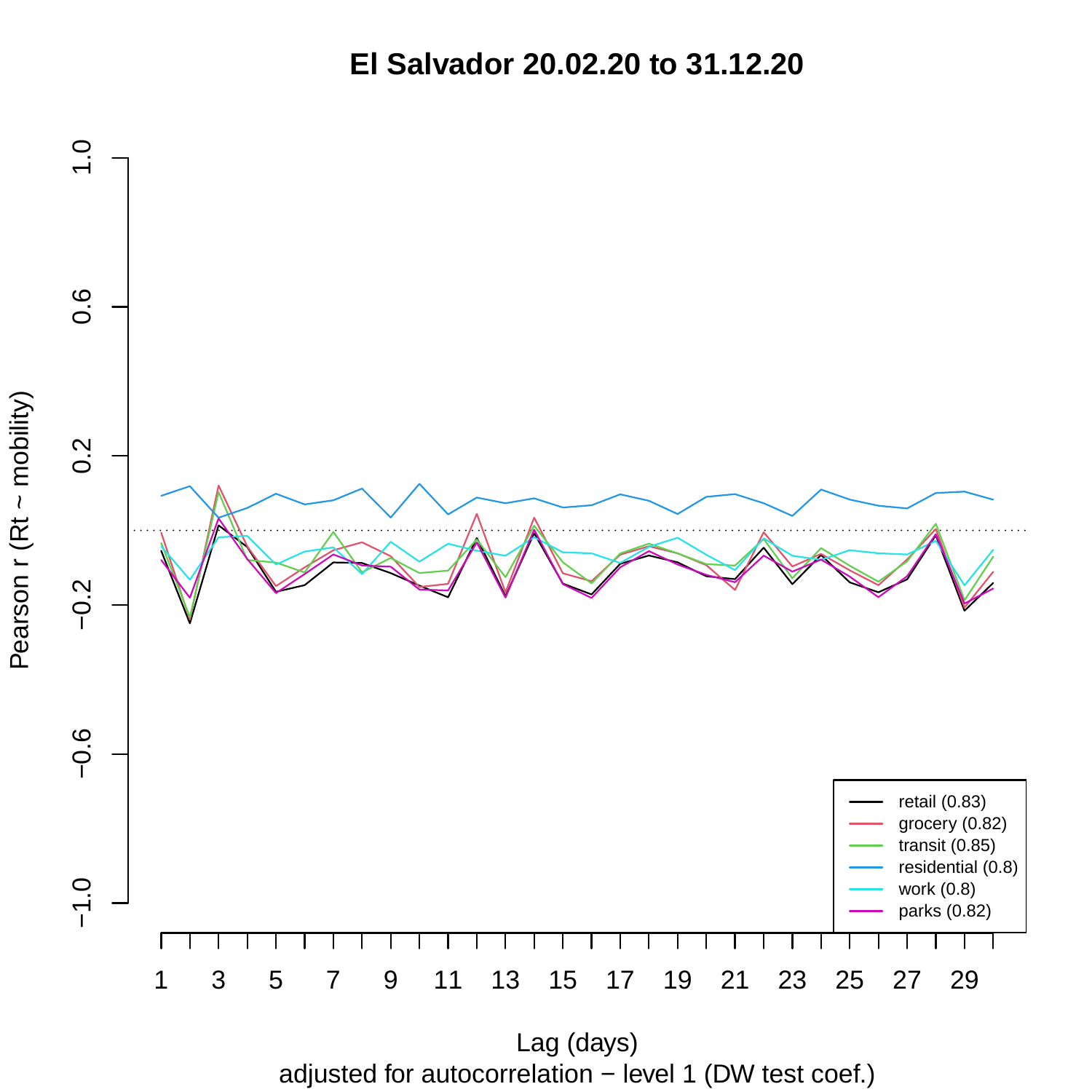**Togo 20.02.20 to 31.12.20**



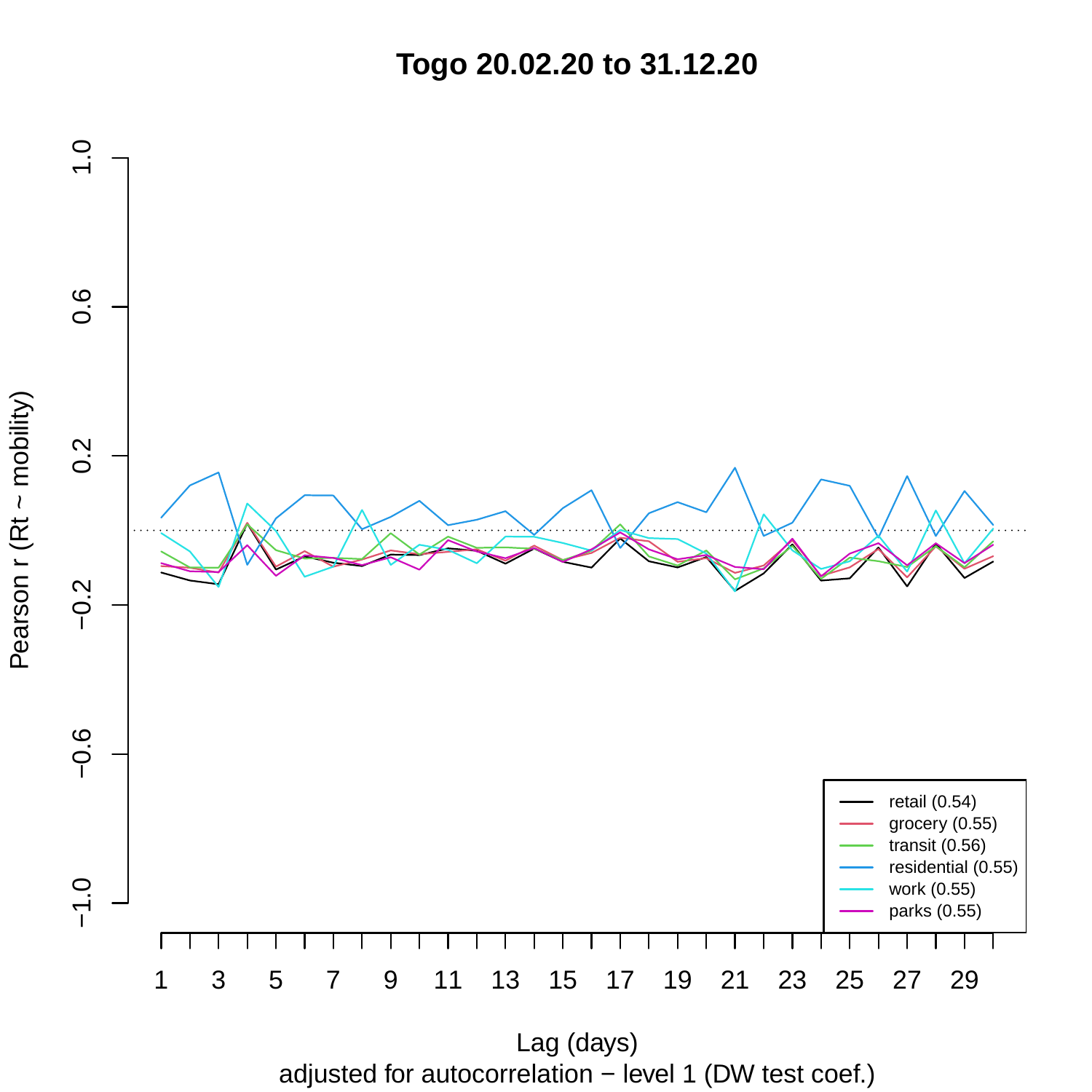**Thailand 20.02.20 to 31.12.20**



Pearson r (Rt ~ mobility)

adjusted for autocorrelation − level 1 (DW test coef.) Lag (days)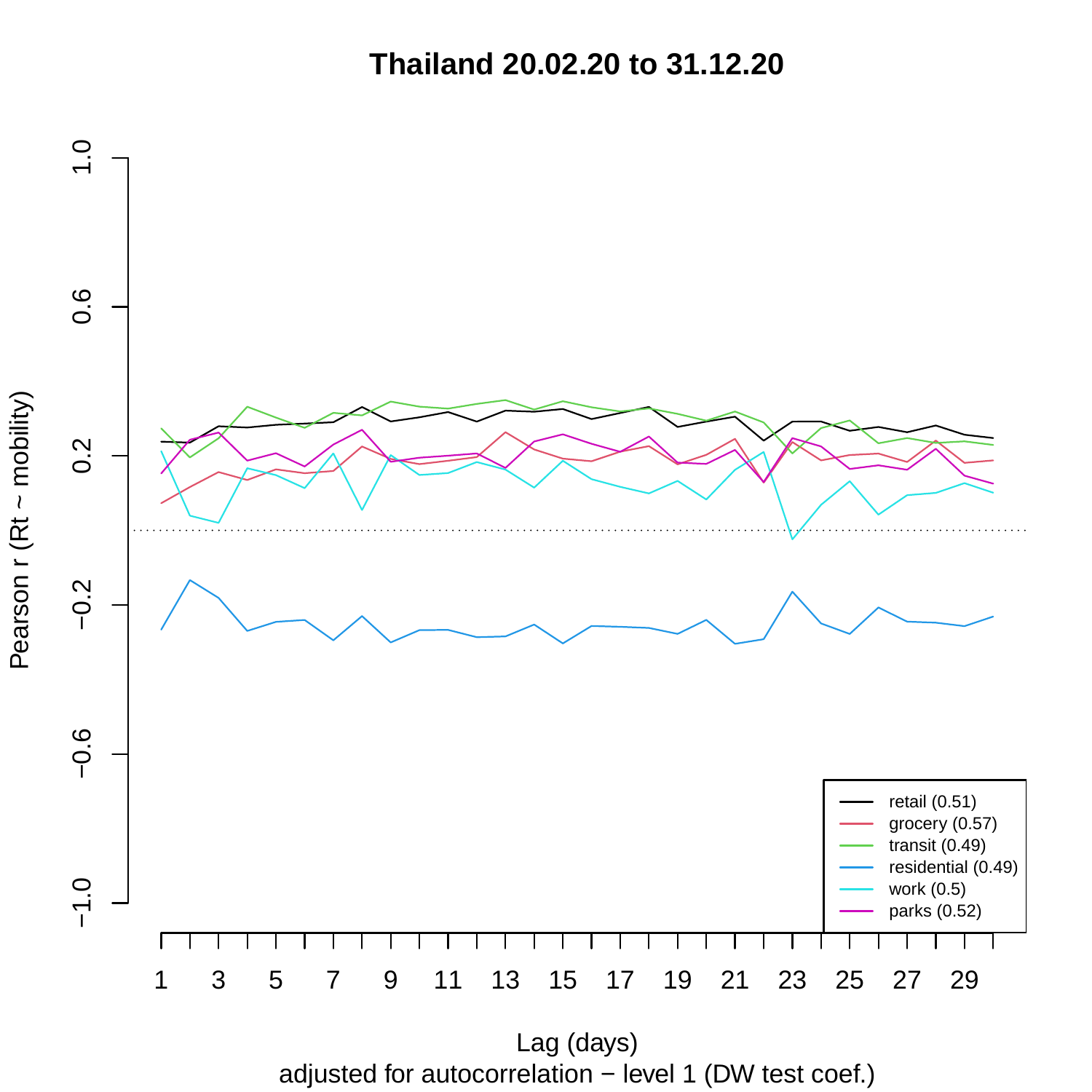**Tajikistan 20.02.20 to 31.12.20**



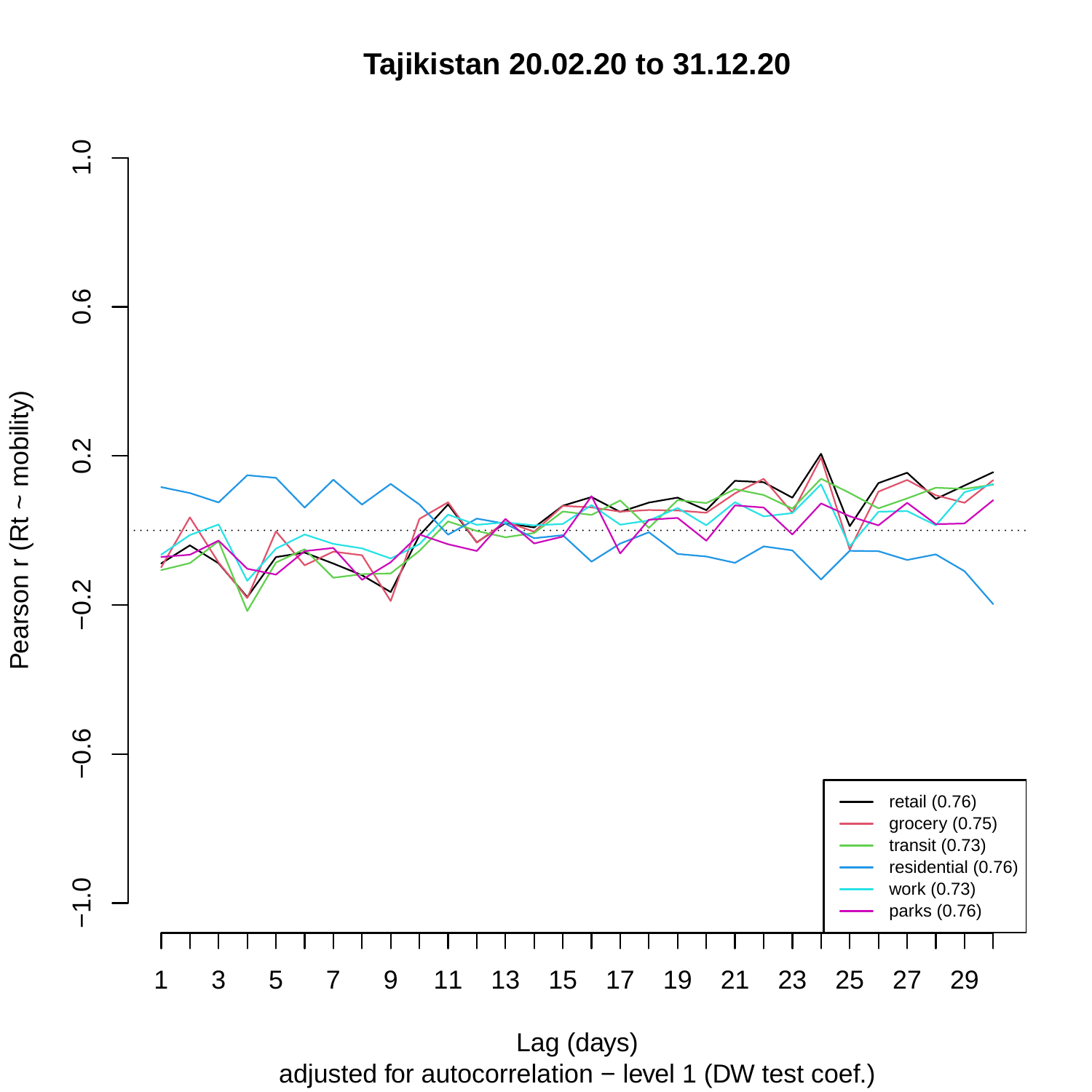**Turkey 20.02.20 to 31.12.20**



adjusted for autocorrelation − level 1 (DW test coef.)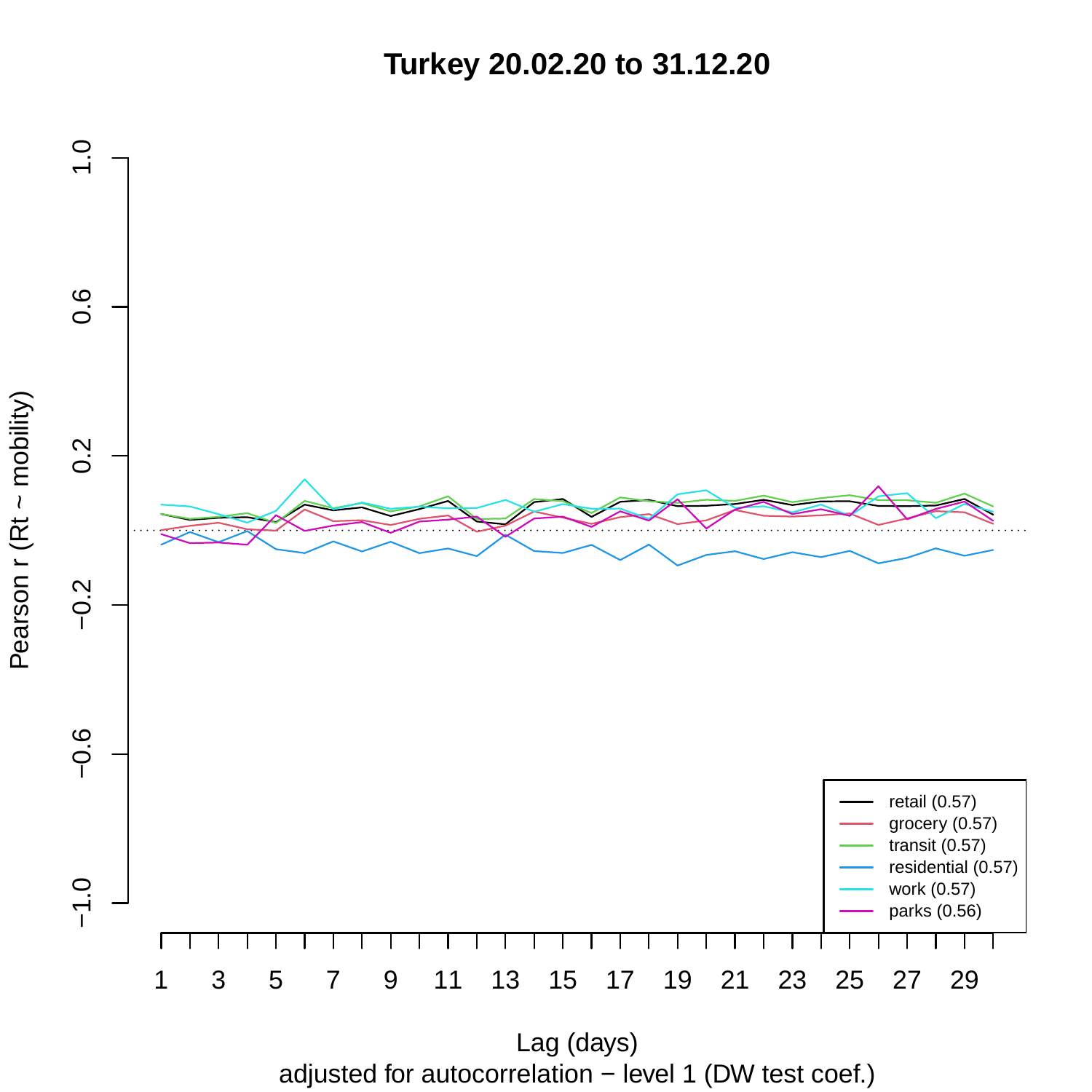## **Trinidad and Tobago 20.02.20 to 31.12.20**



adjusted for autocorrelation − level 1 (DW test coef.)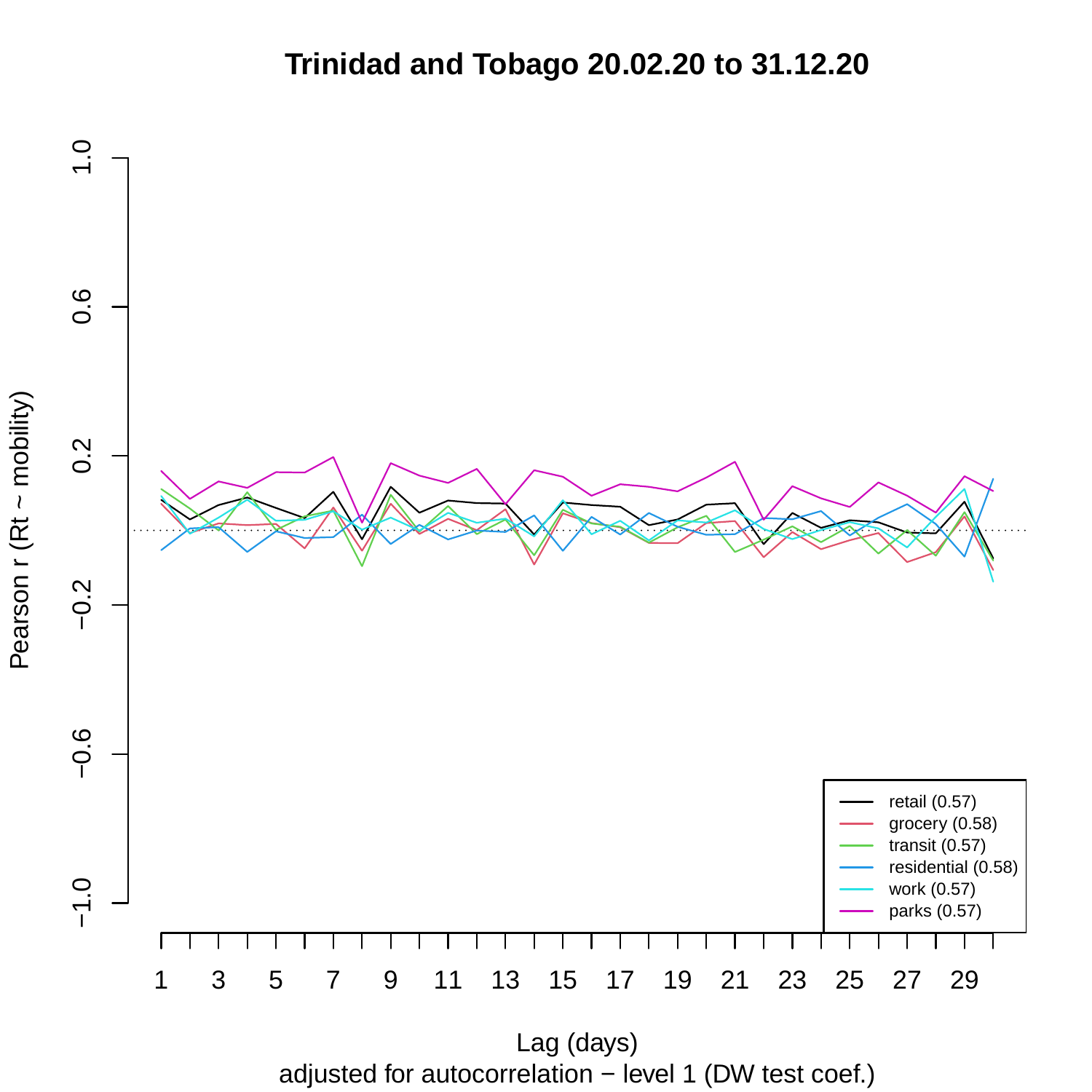**Taiwan 20.02.20 to 31.12.20**



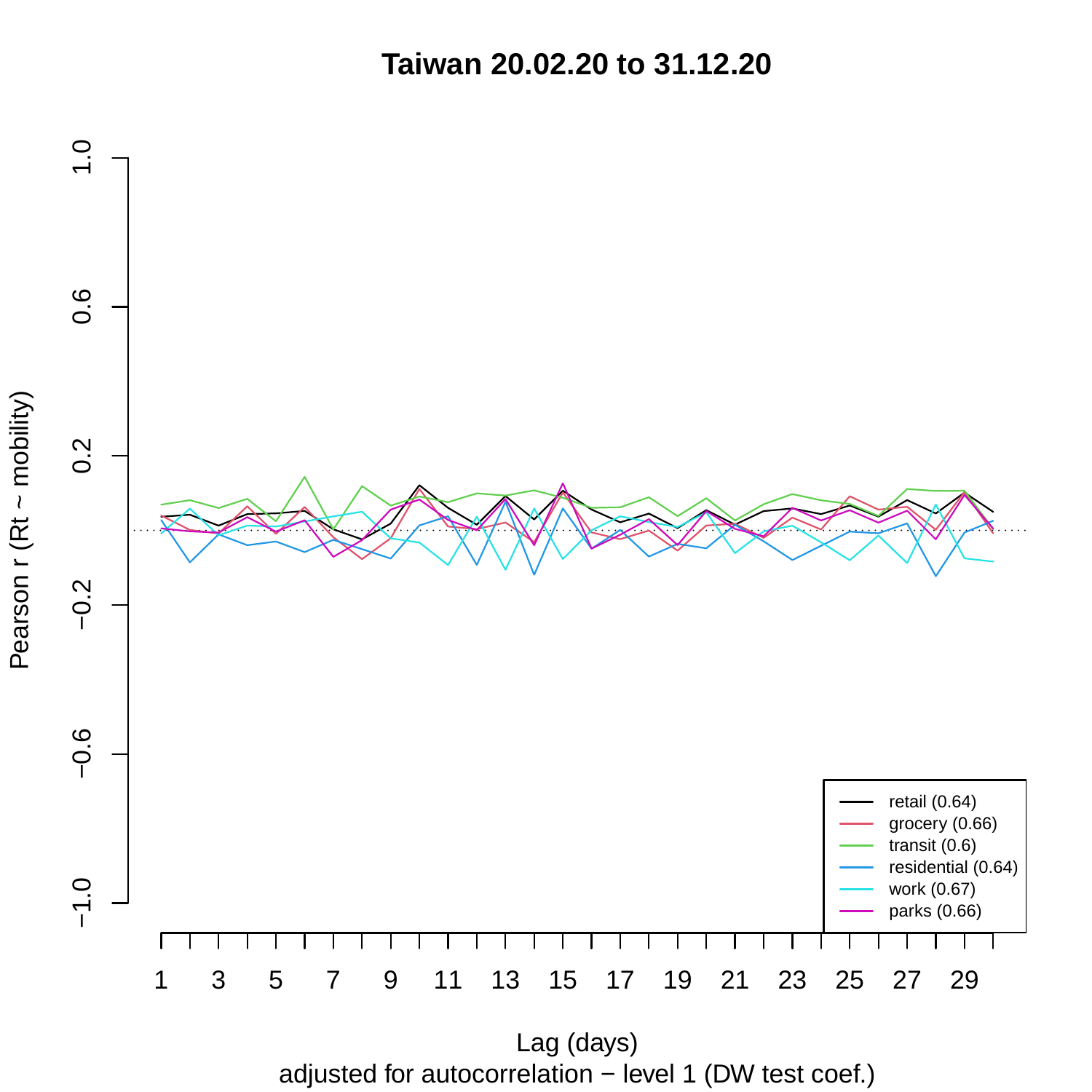**Tanzania 20.02.20 to 31.12.20**



adjusted for autocorrelation − level 1 (DW test coef.) Lag (days)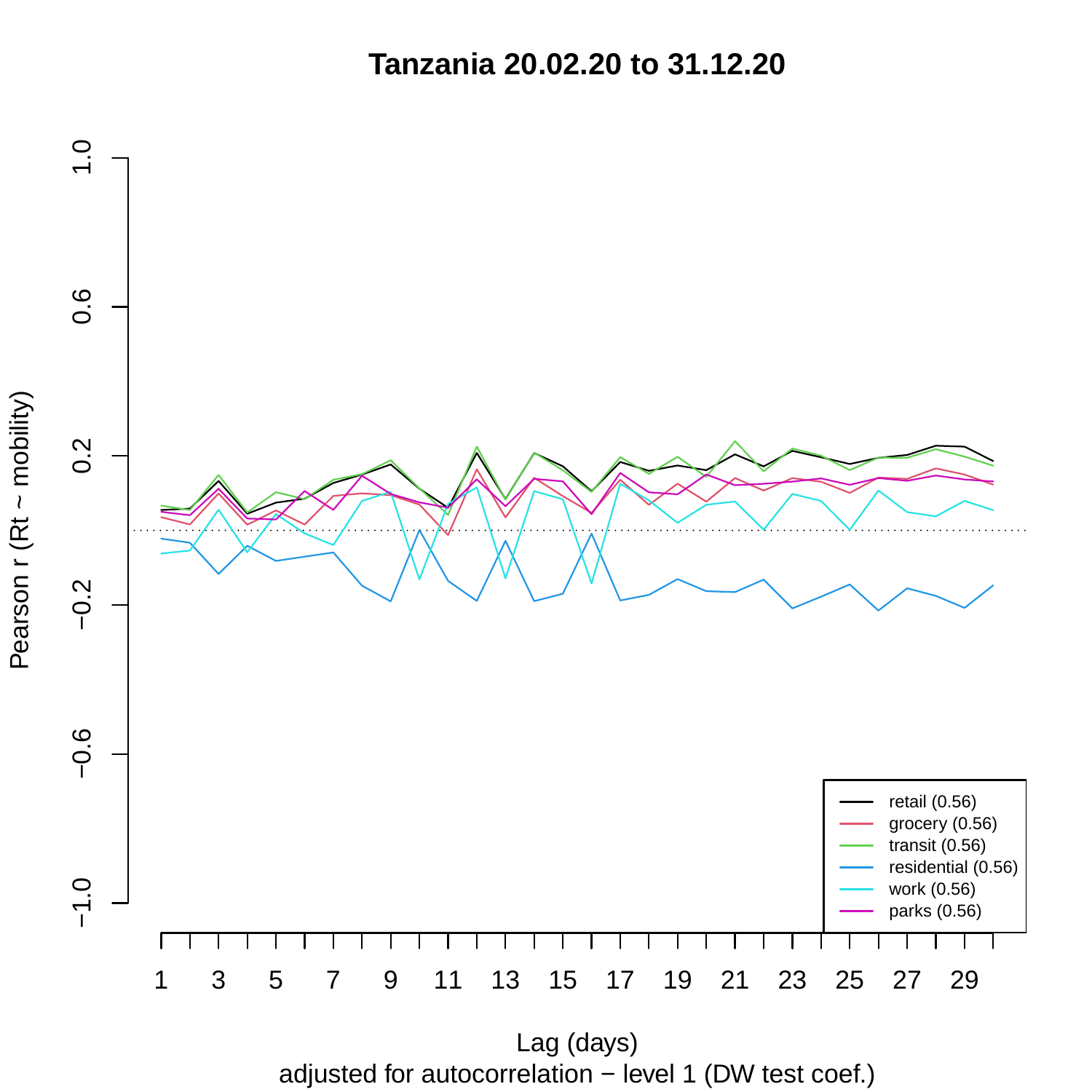**Ukraine 20.02.20 to 31.12.20**



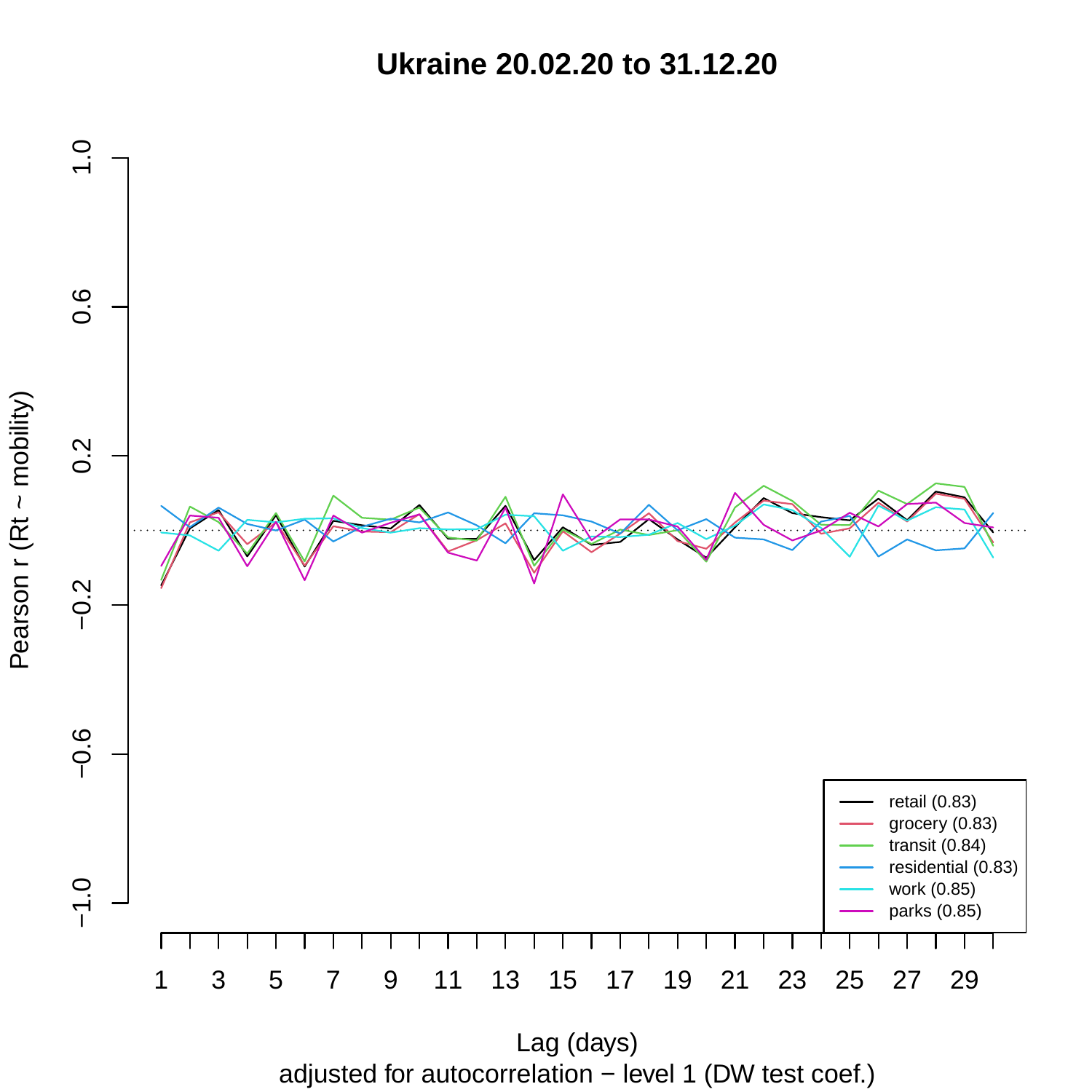**Uganda 20.02.20 to 31.12.20**



adjusted for autocorrelation − level 1 (DW test coef.)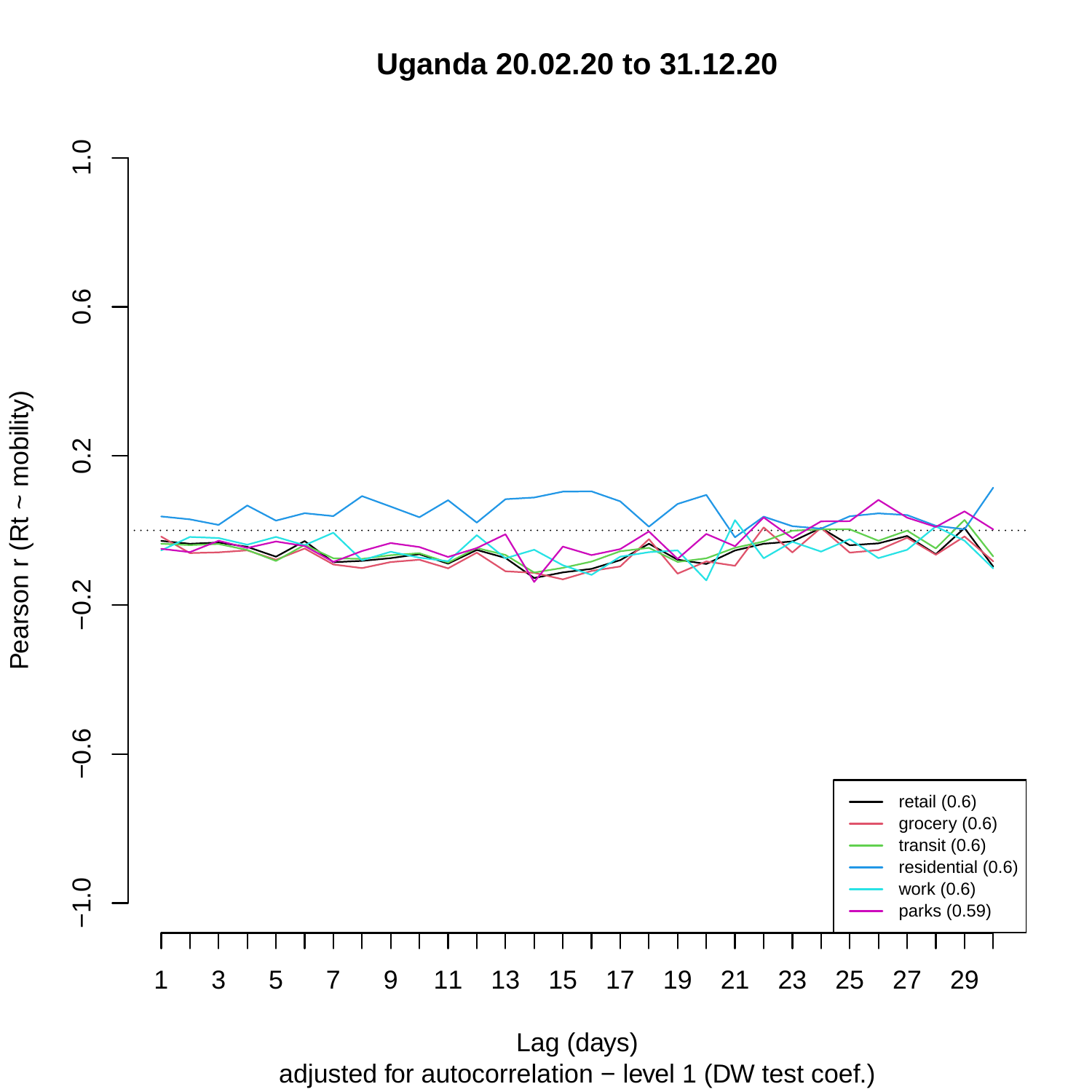**US 20.02.20 to 31.12.20**



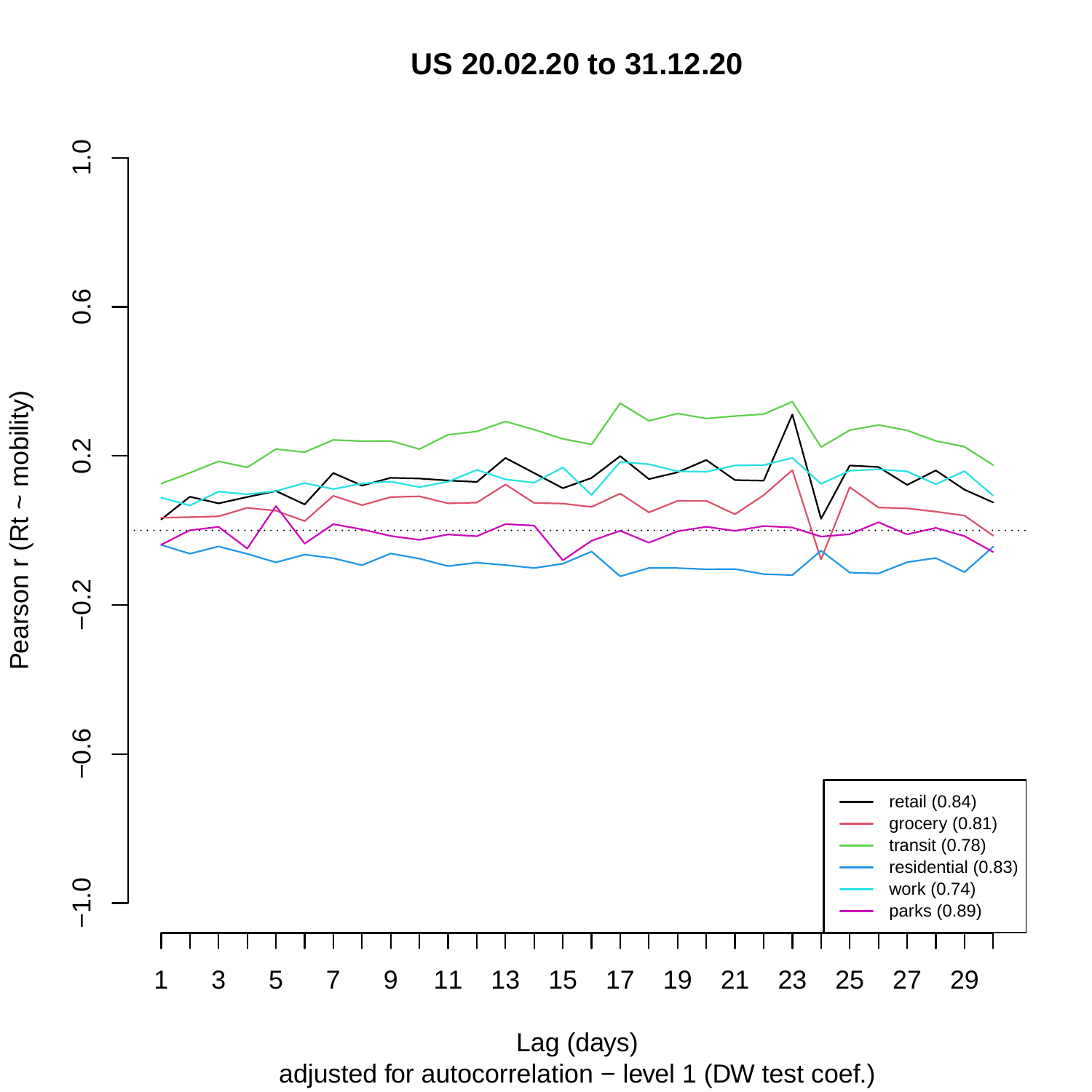**Uruguay 20.02.20 to 31.12.20**



Pearson r (Rt ~ mobility)

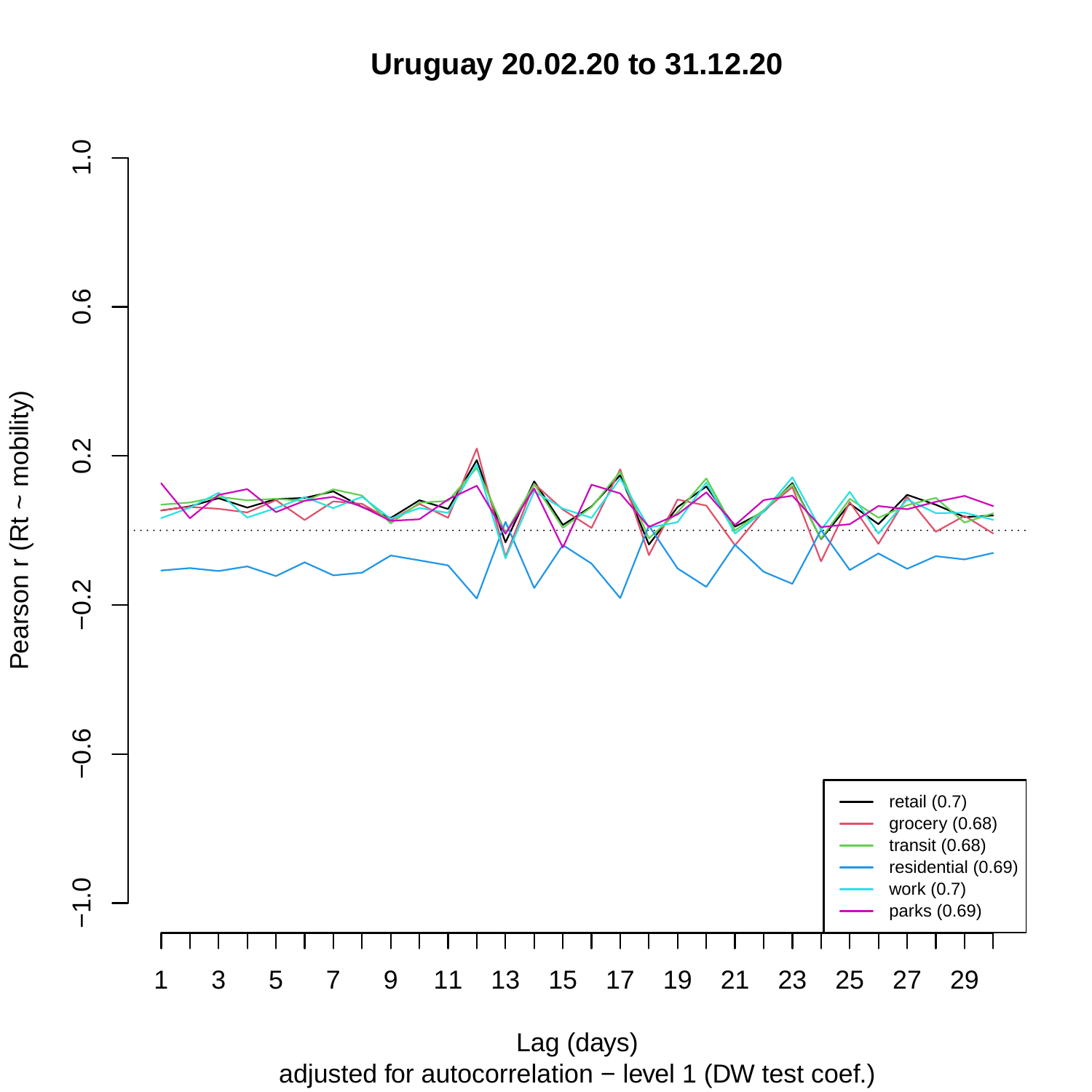**Venezuela 20.02.20 to 31.12.20**



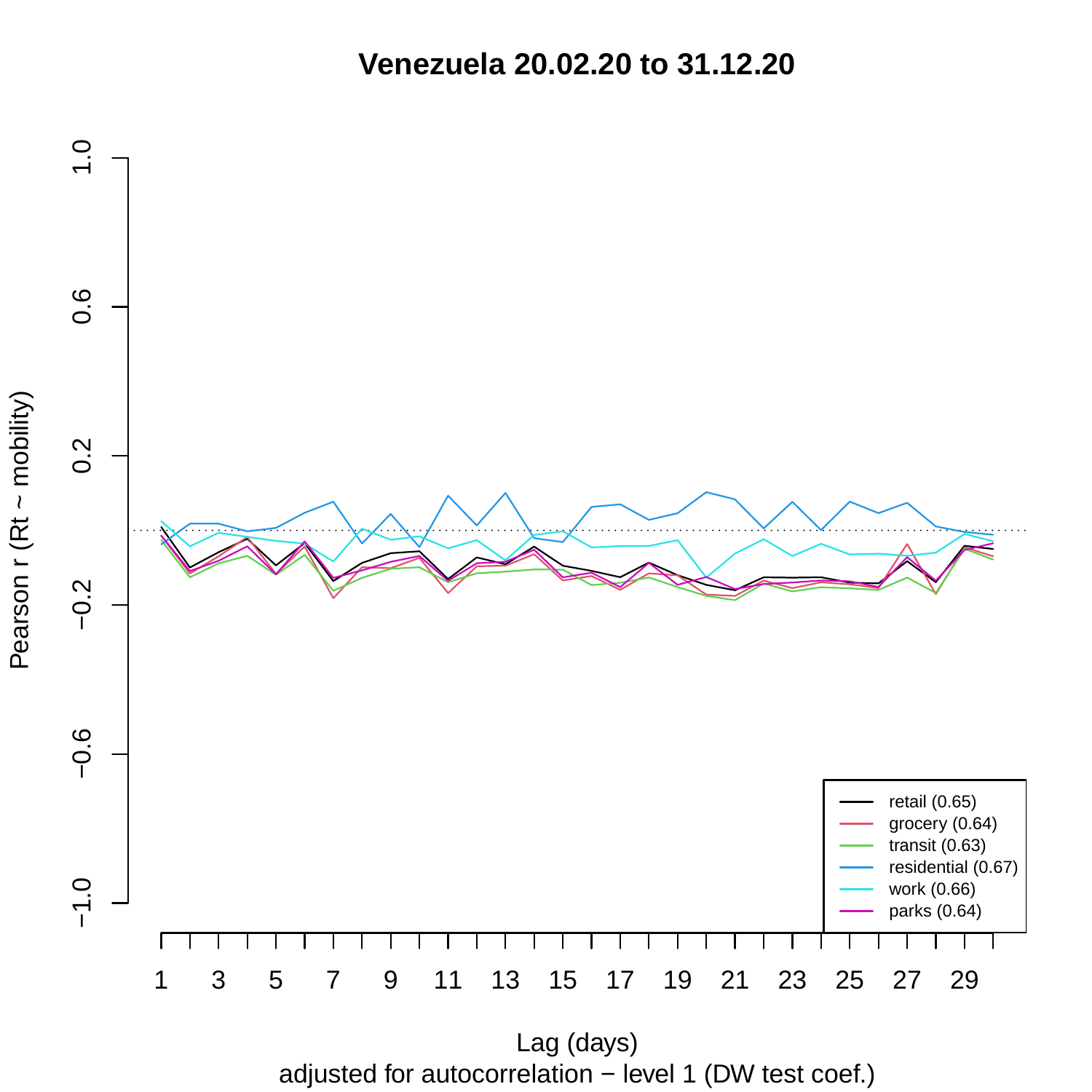**Vietnam 20.02.20 to 31.12.20**

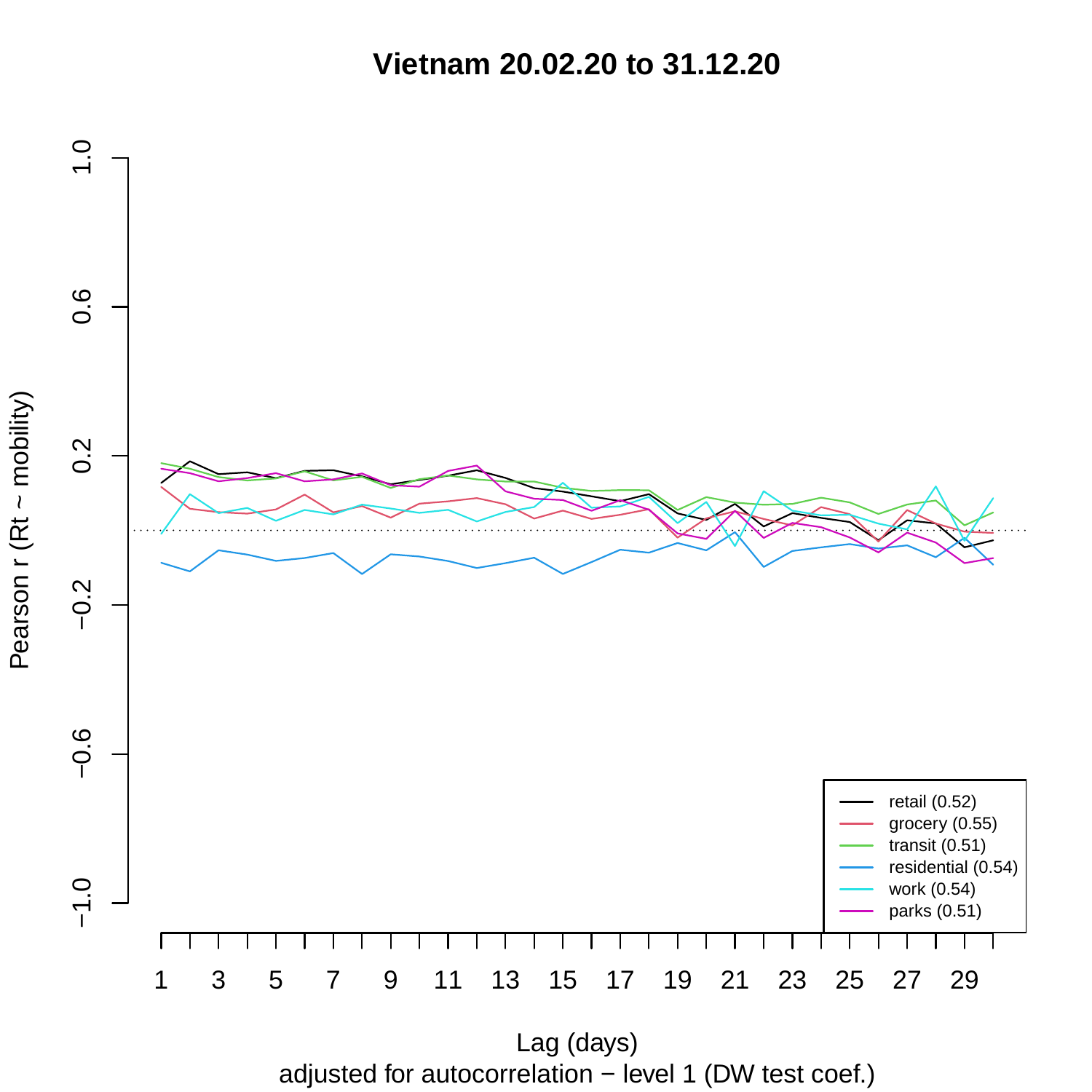**Yemen 20.02.20 to 31.12.20**



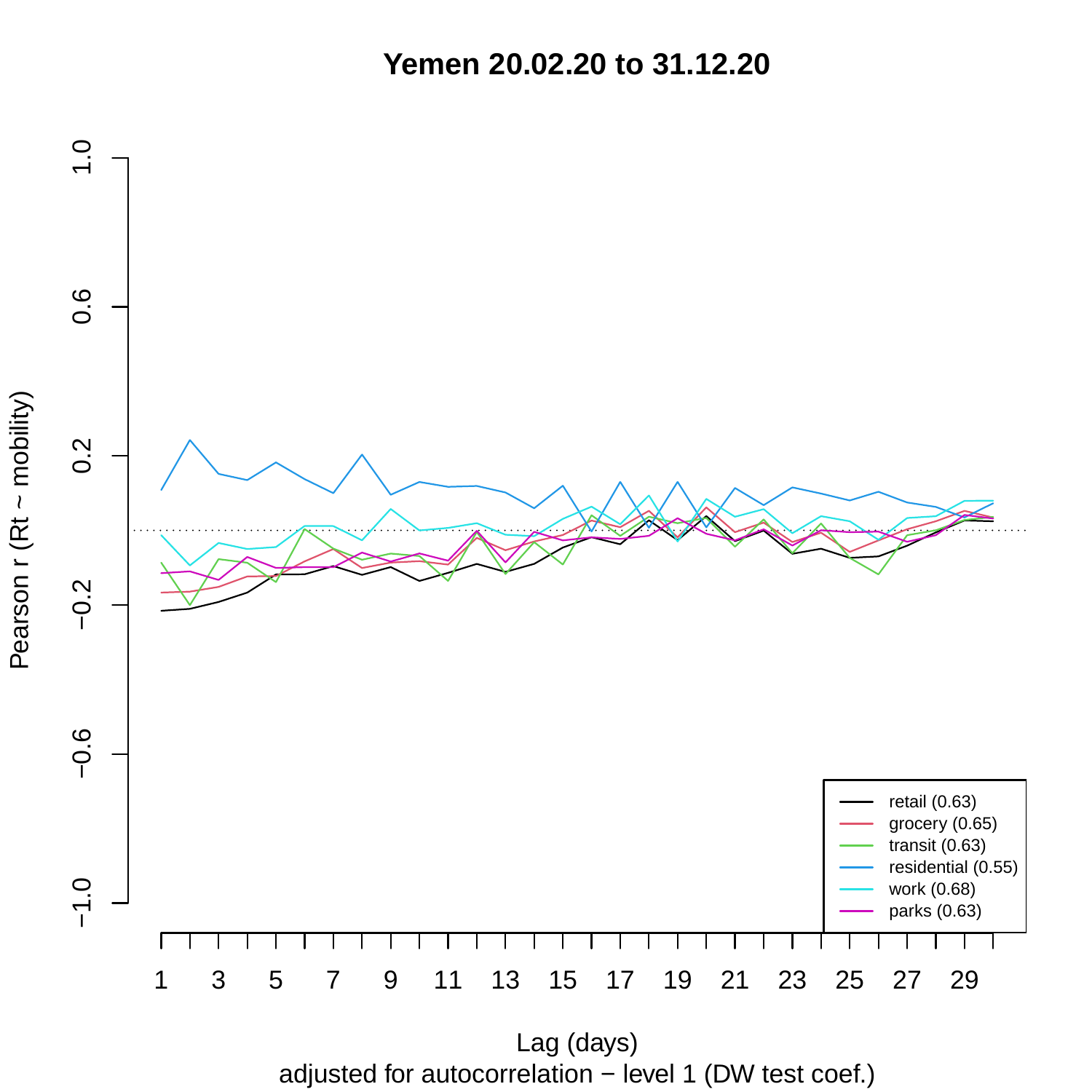**South Africa 20.02.20 to 31.12.20**



adjusted for autocorrelation − level 1 (DW test coef.) Lag (days)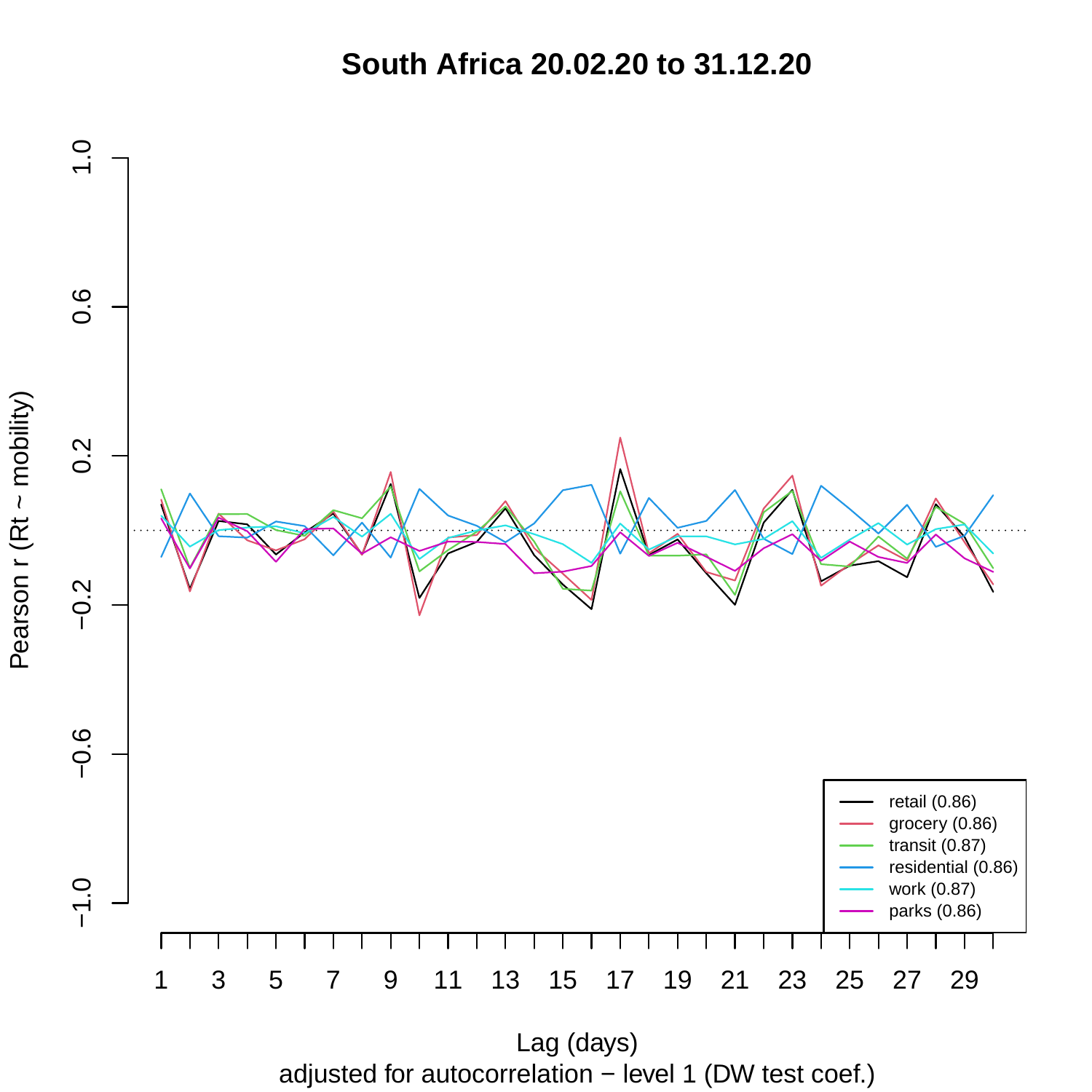**Zambia 20.02.20 to 31.12.20**



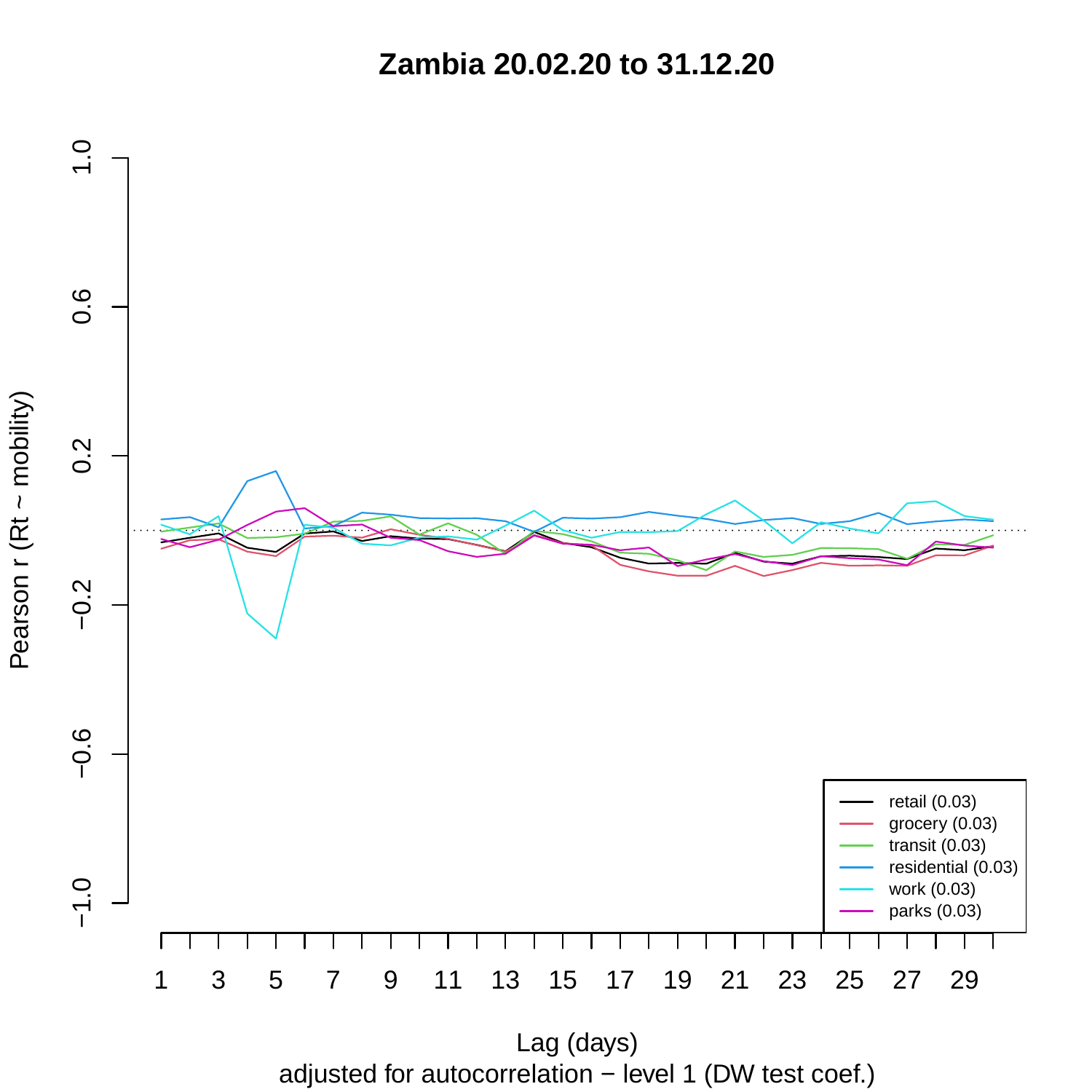**Zimbabwe 20.02.20 to 31.12.20**

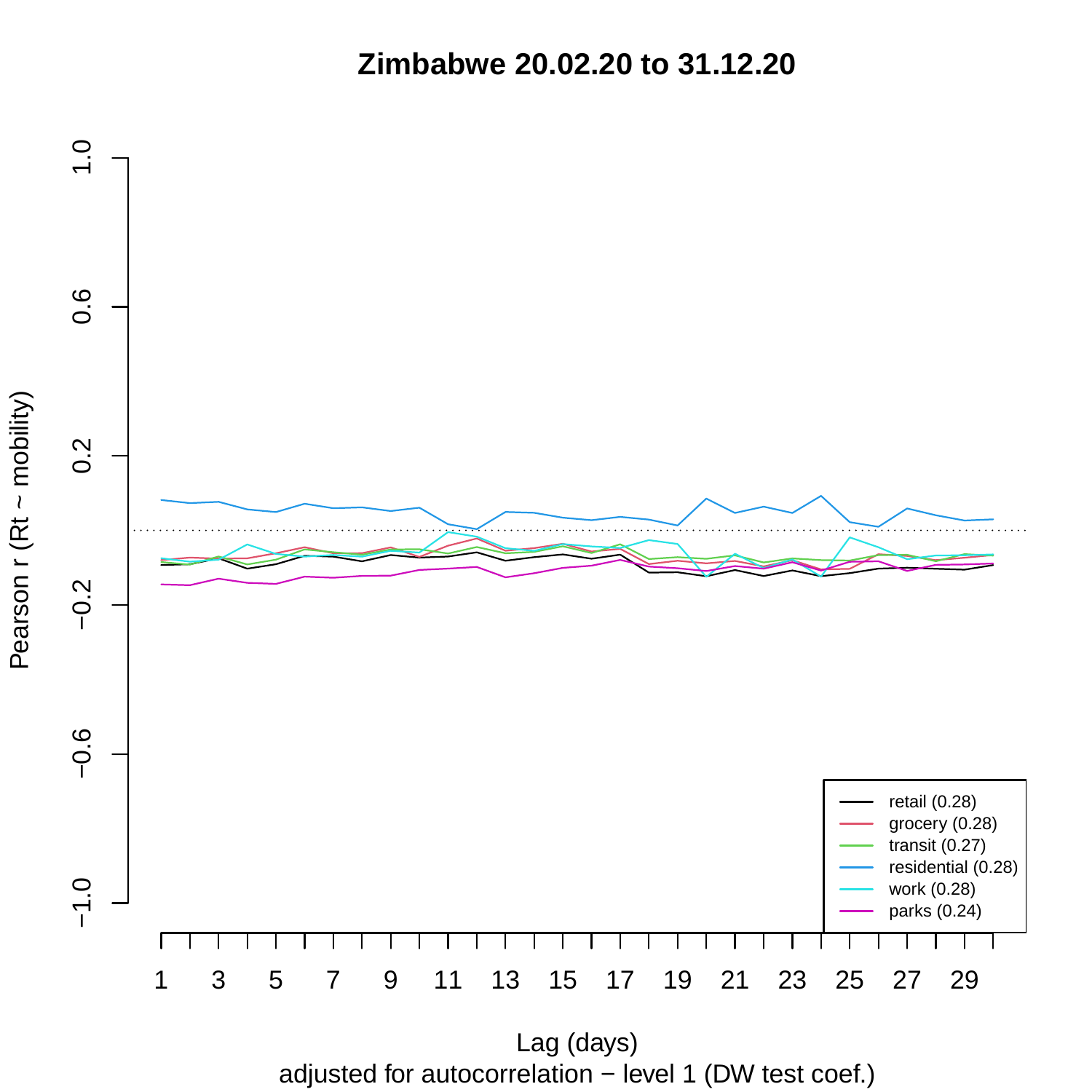**US.Alabama 20.02.20 to 31.12.20**



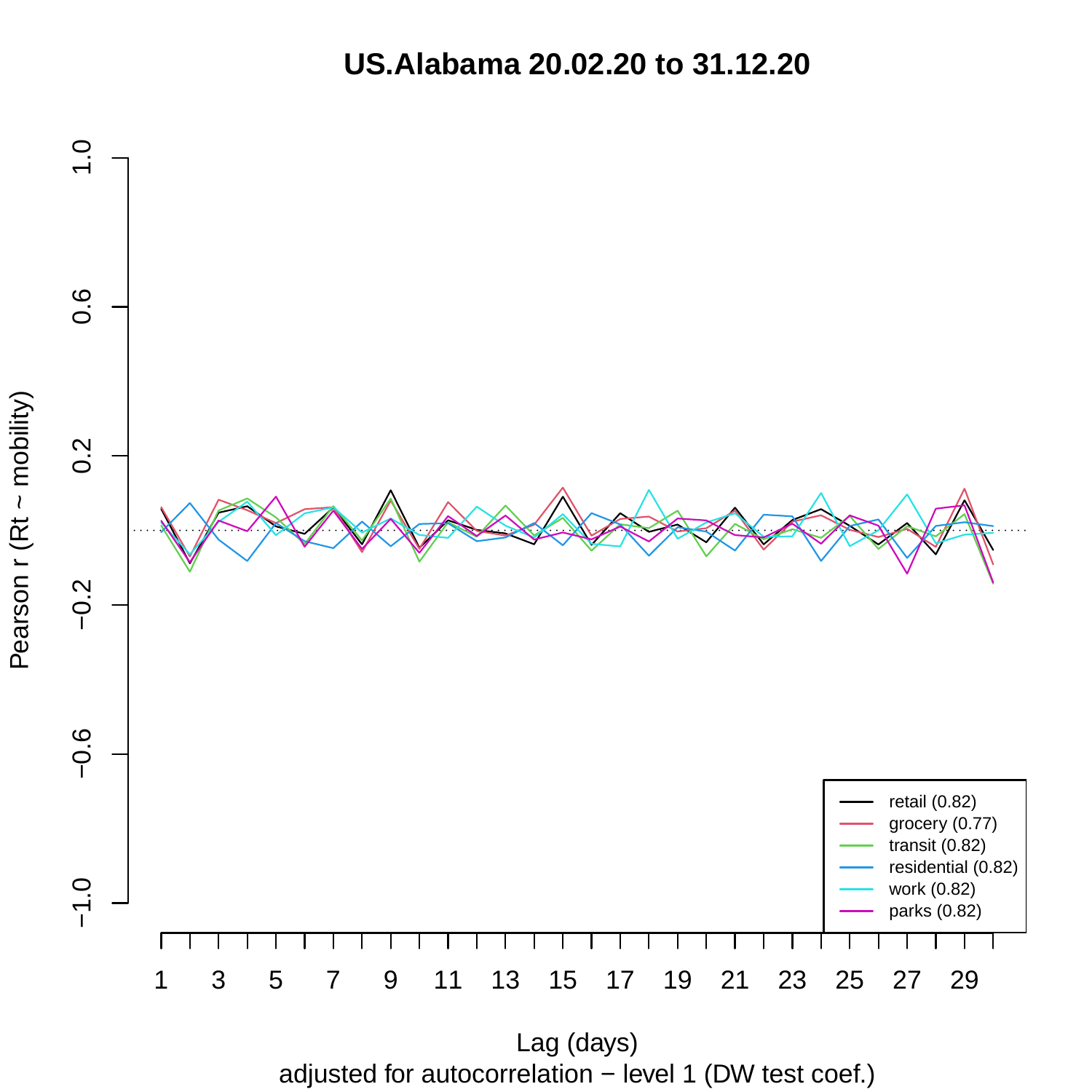**US.Alaska 20.02.20 to 31.12.20**

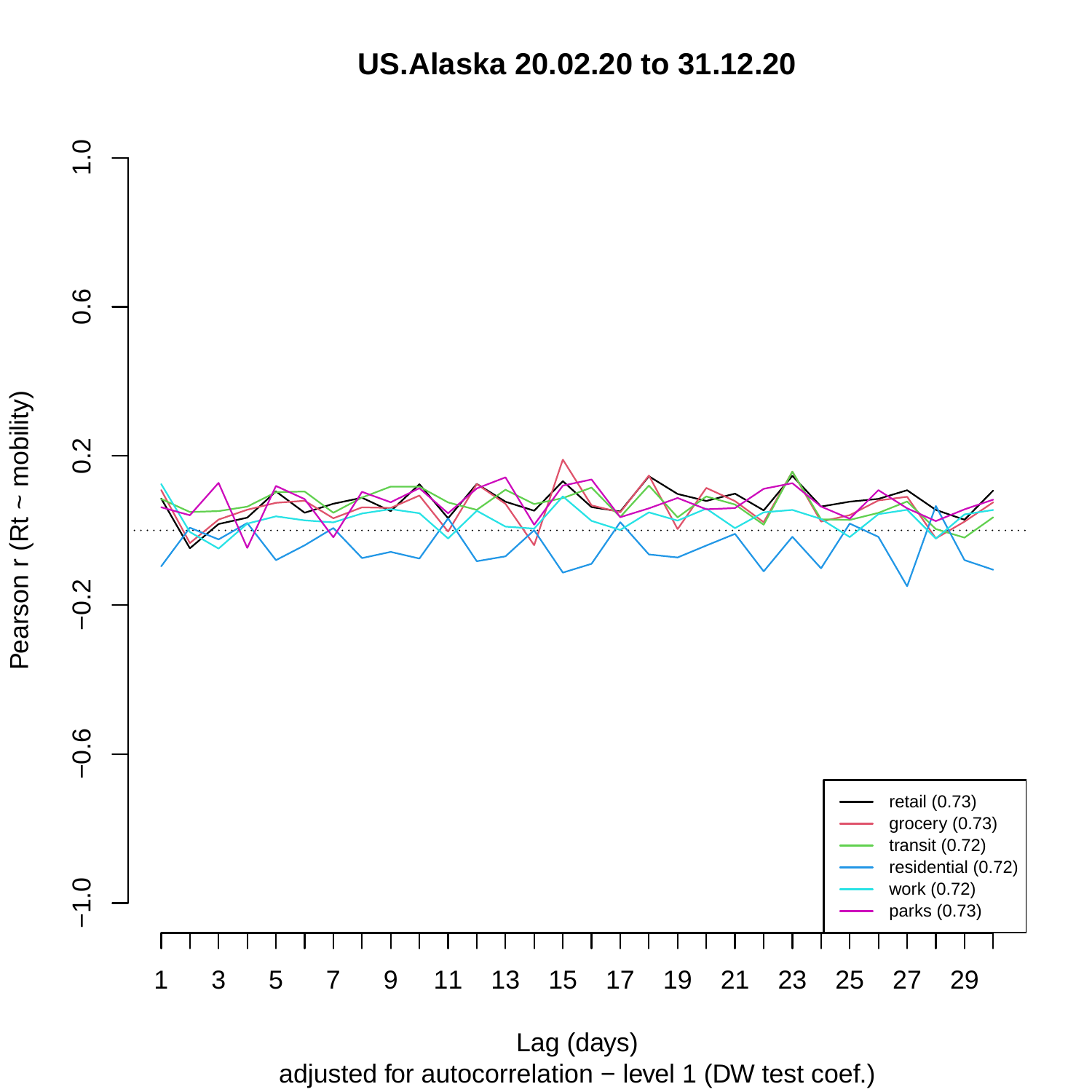**US.Arizona 20.02.20 to 31.12.20**



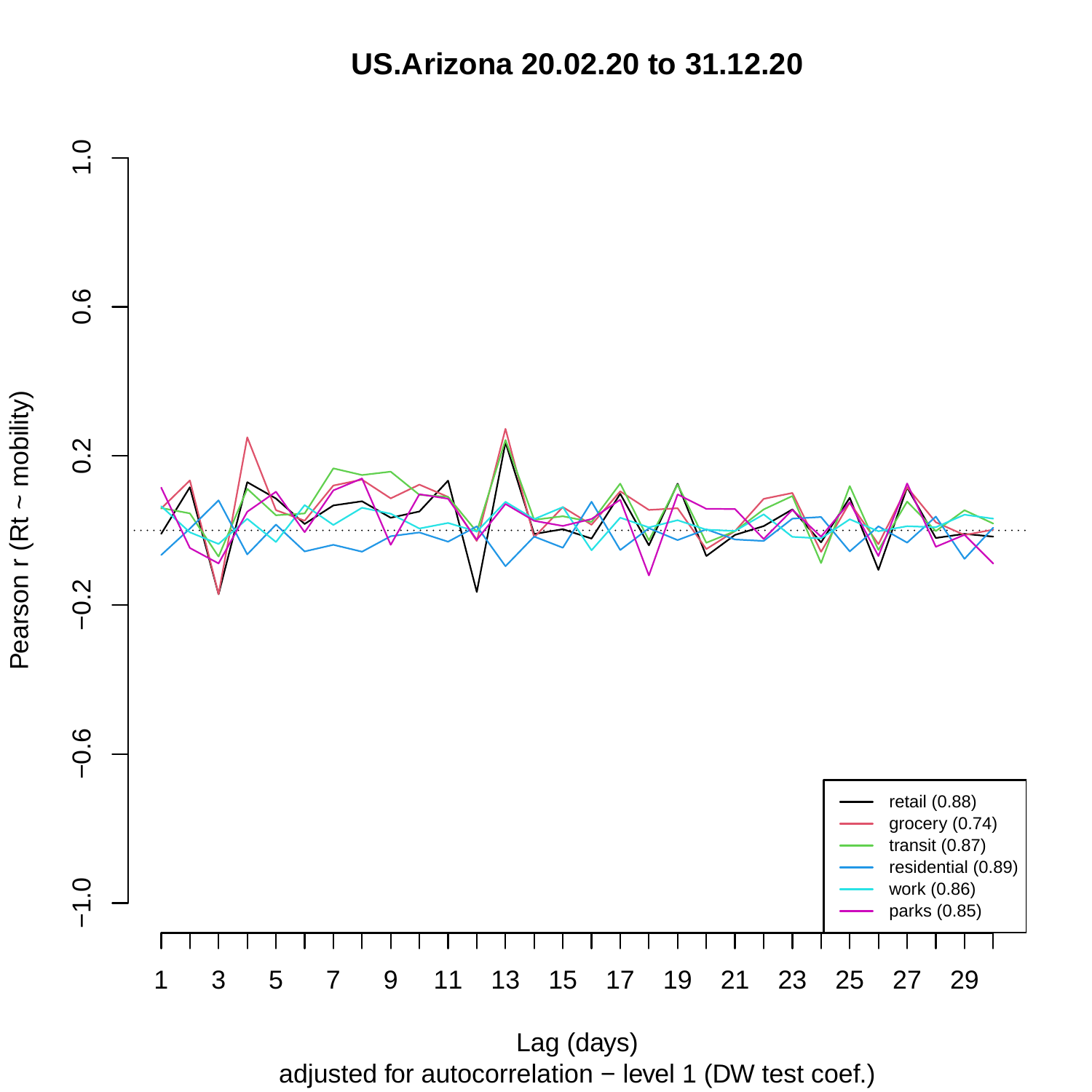**US.Arkansas 20.02.20 to 31.12.20**

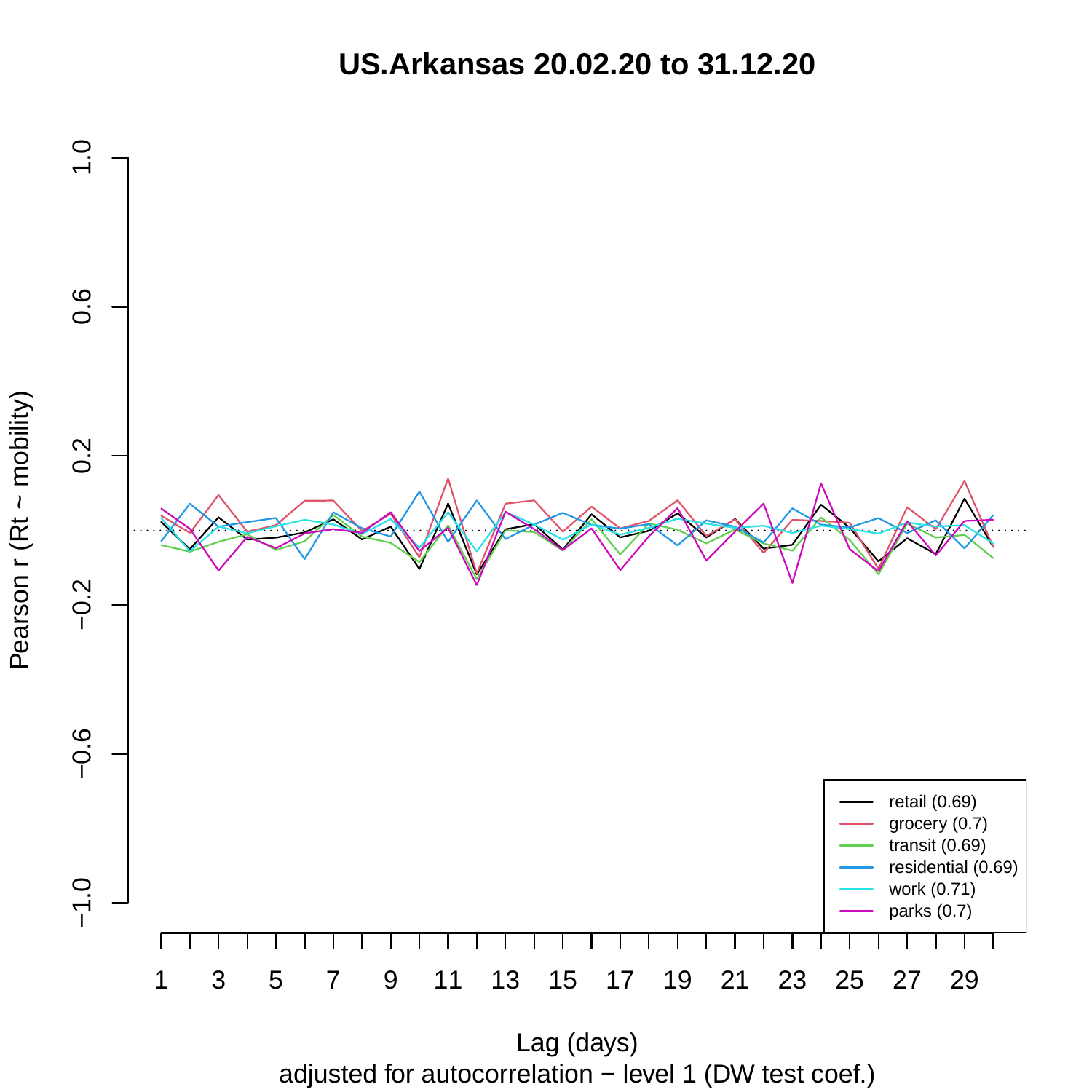**US.California 20.02.20 to 31.12.20**



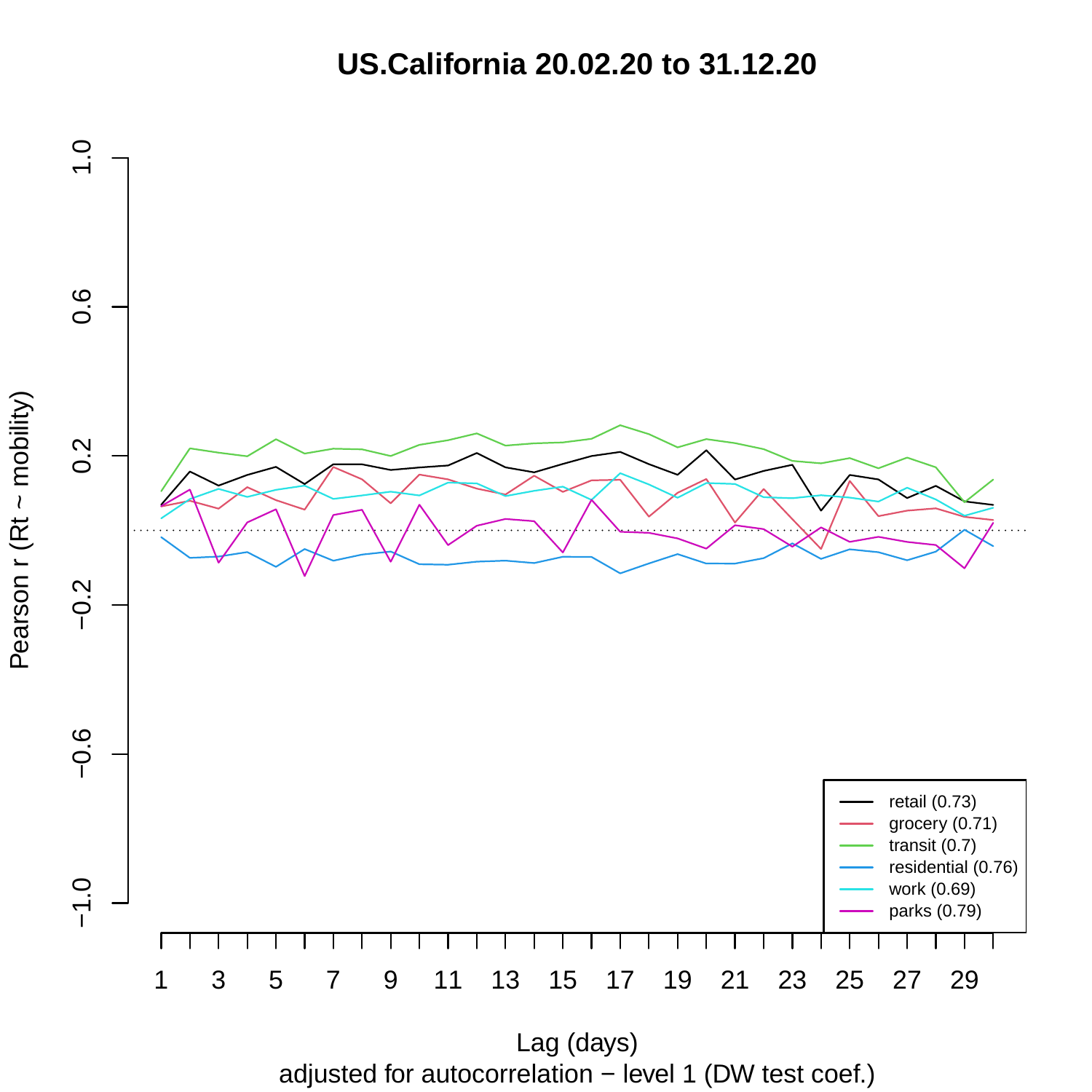**US.Colorado 20.02.20 to 31.12.20**



adjusted for autocorrelation − level 1 (DW test coef.)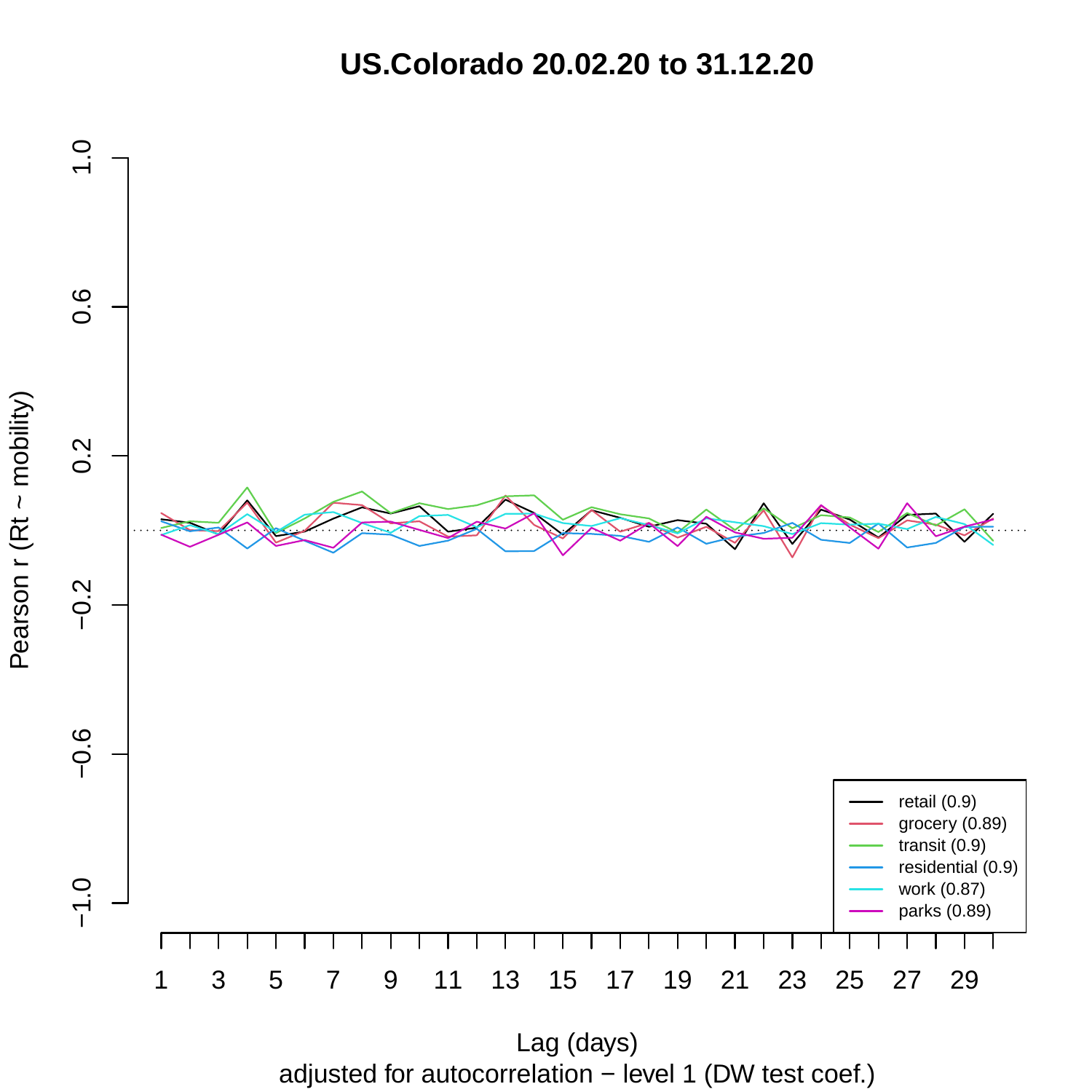**US.Connecticut 20.02.20 to 31.12.20**



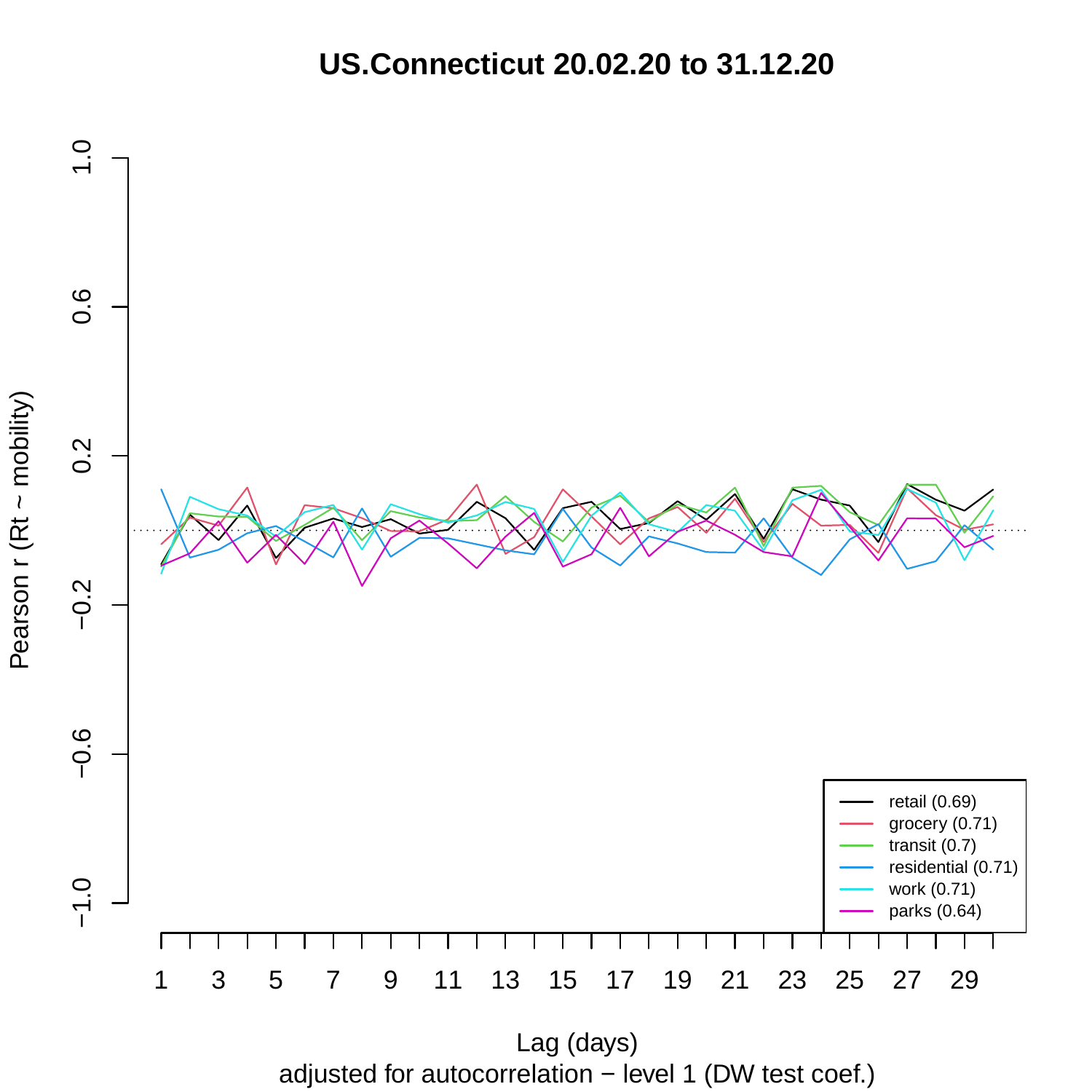**US.Delaware 20.02.20 to 31.12.20**



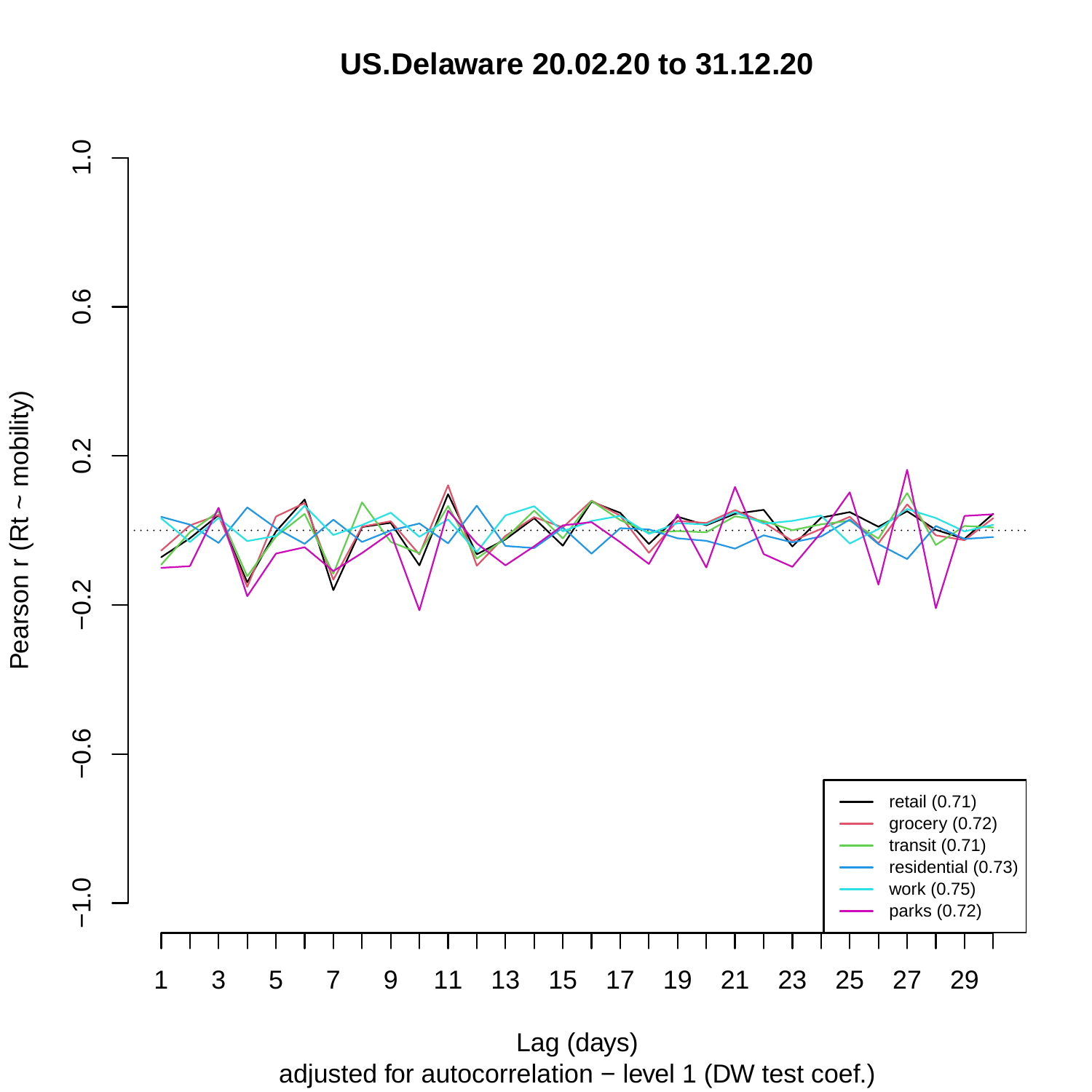## **US.District of Columbia 20.02.20 to 31.12.20**



adjusted for autocorrelation − level 1 (DW test coef.)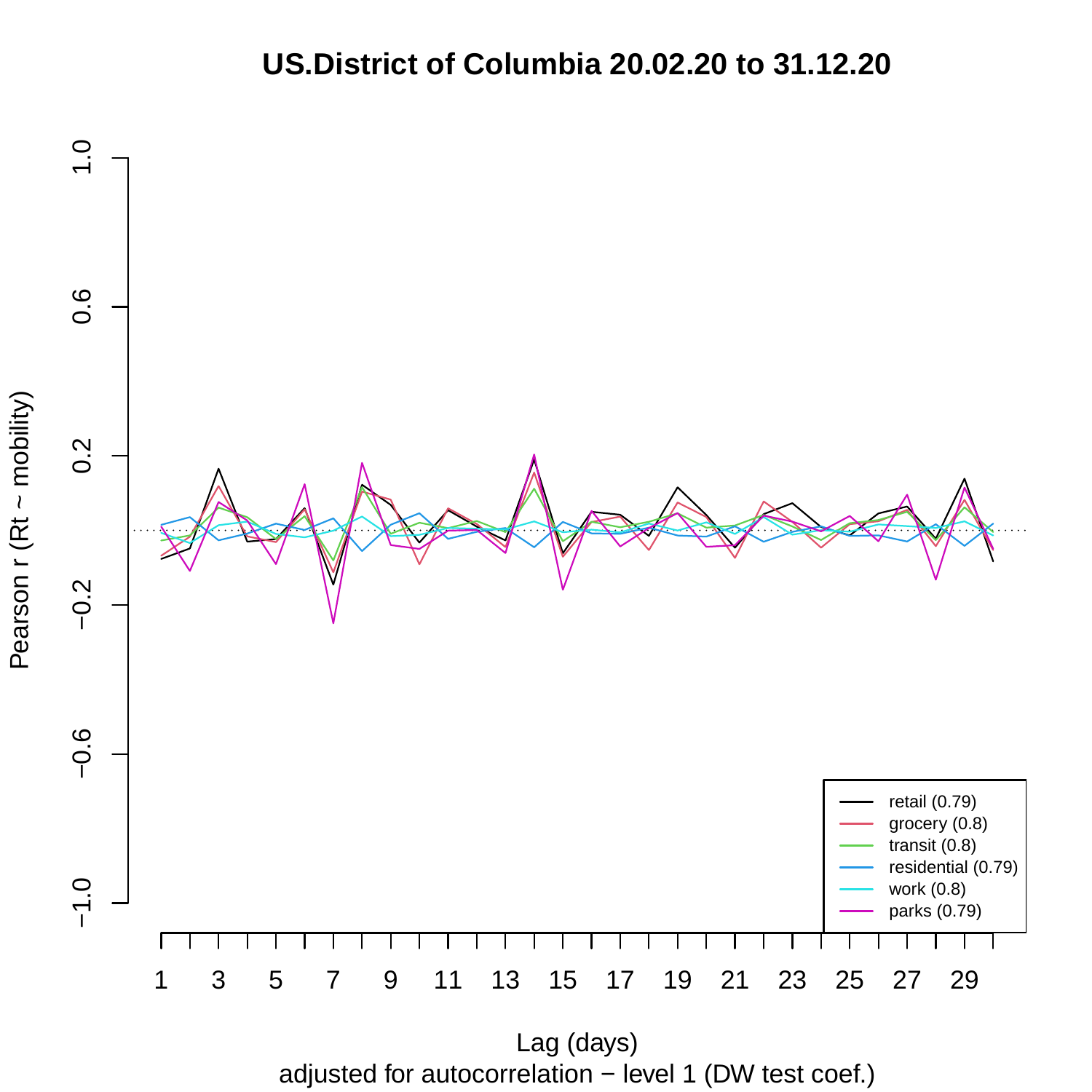**US.Florida 20.02.20 to 31.12.20**



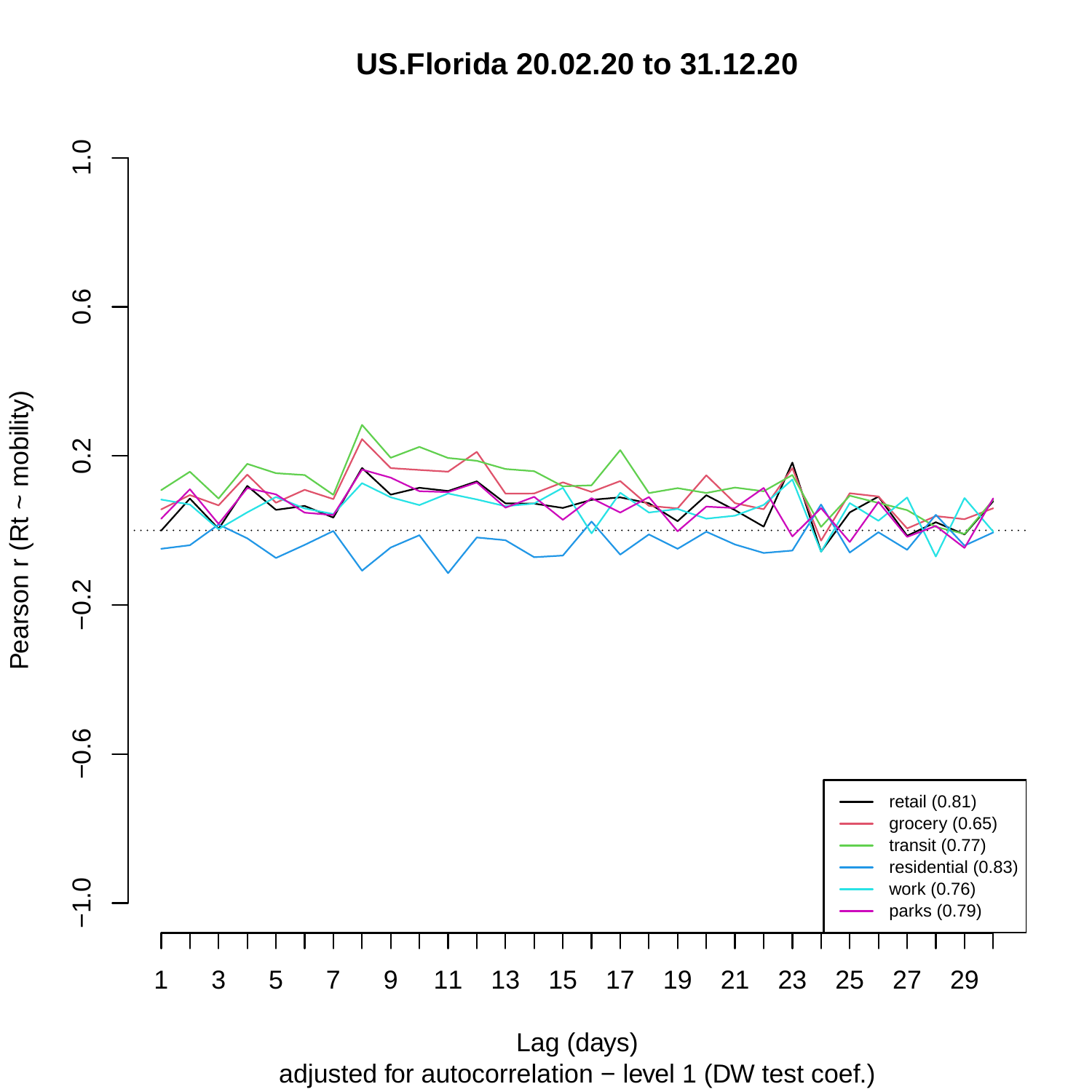**US.Georgia 20.02.20 to 31.12.20**



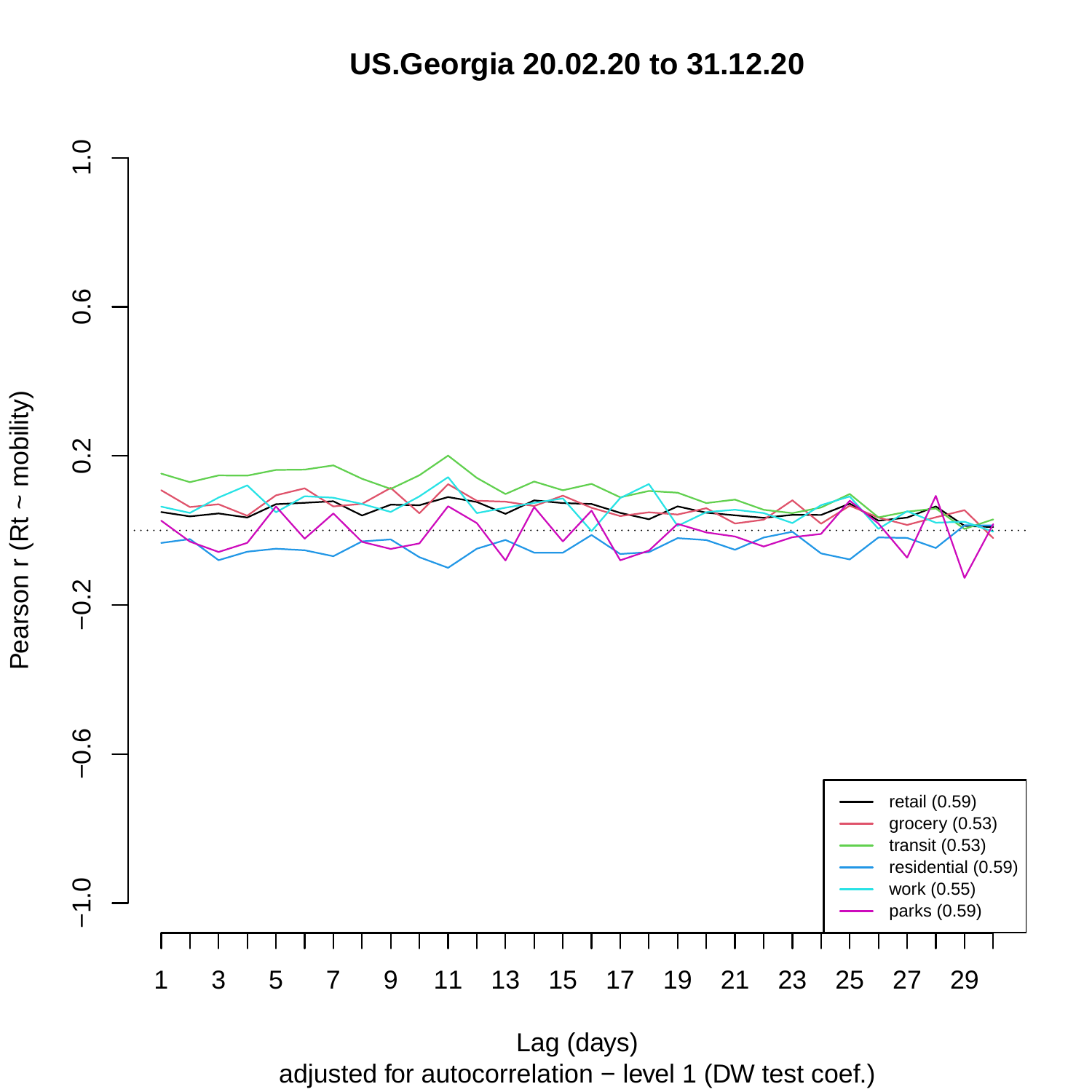**US.Hawaii 20.02.20 to 31.12.20**



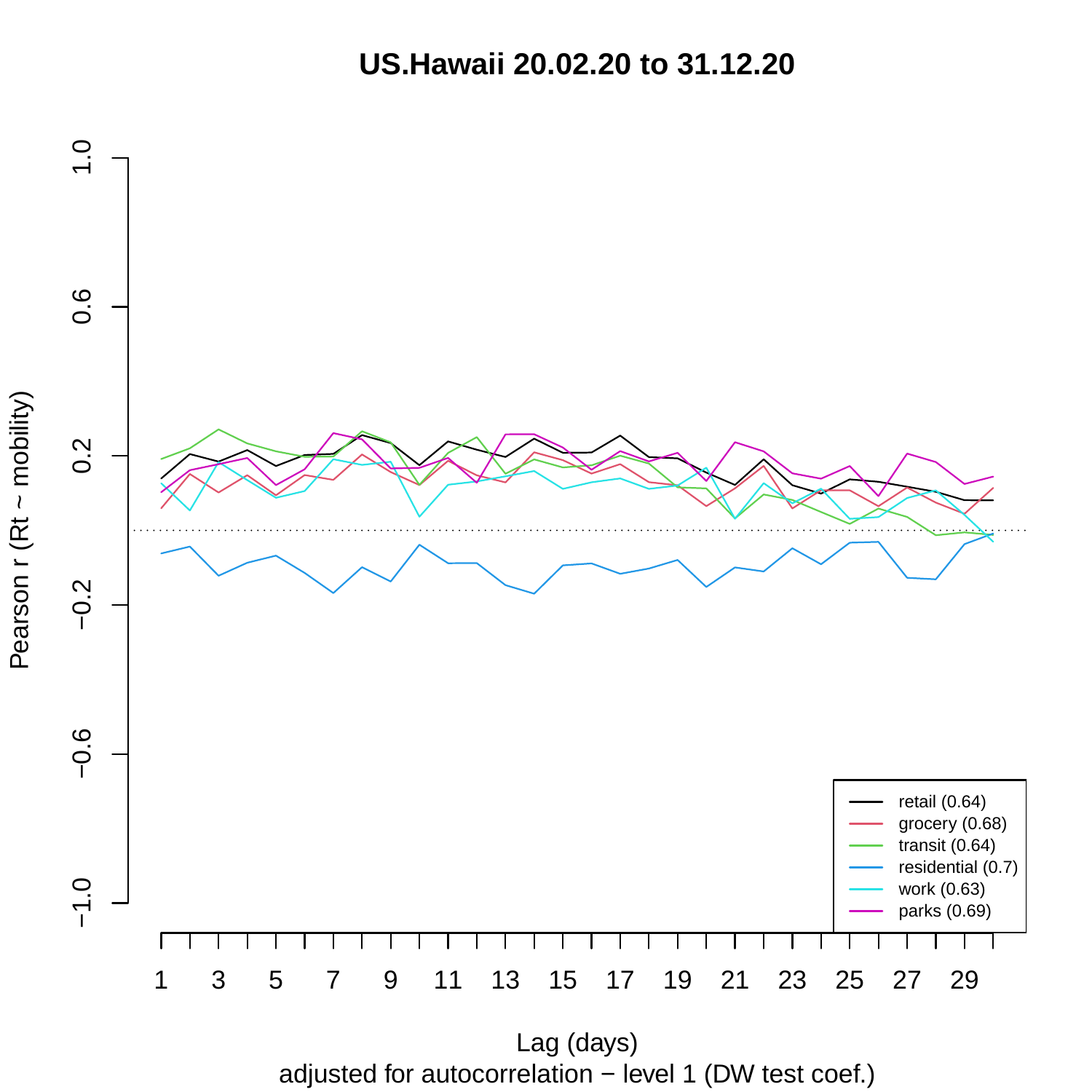**US.Idaho 20.02.20 to 31.12.20**



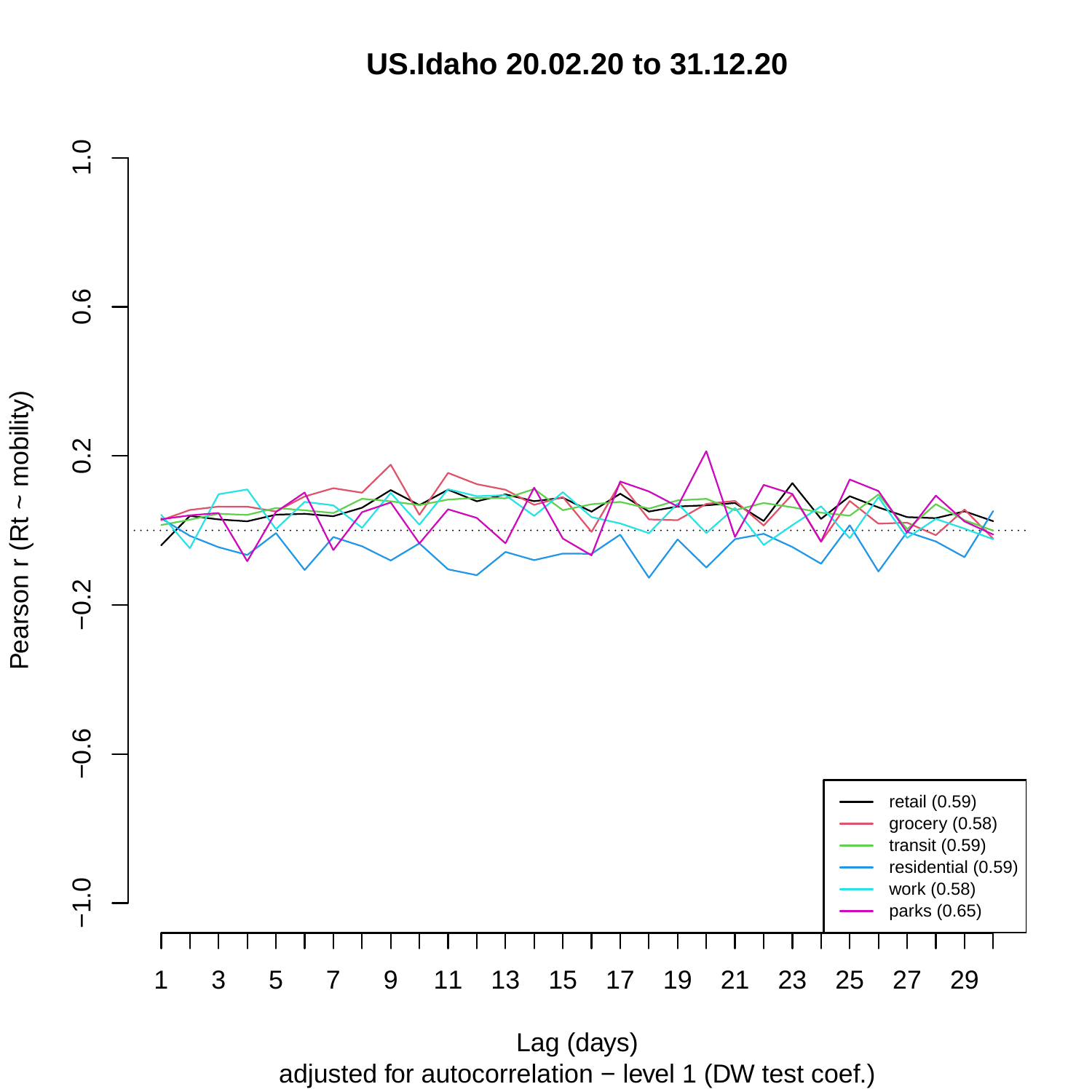**US.Illinois 20.02.20 to 31.12.20**



adjusted for autocorrelation − level 1 (DW test coef.)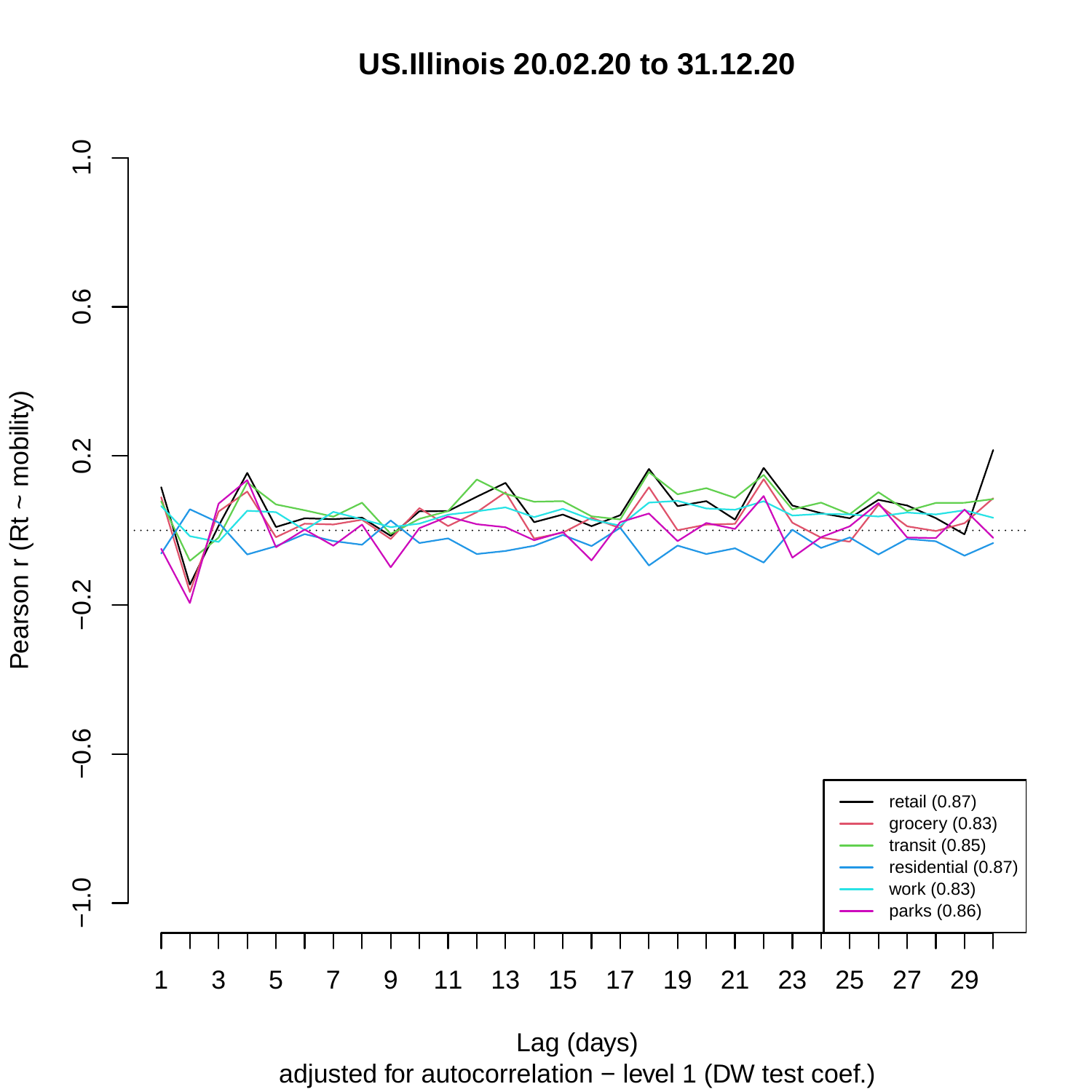**US.Indiana 20.02.20 to 31.12.20**



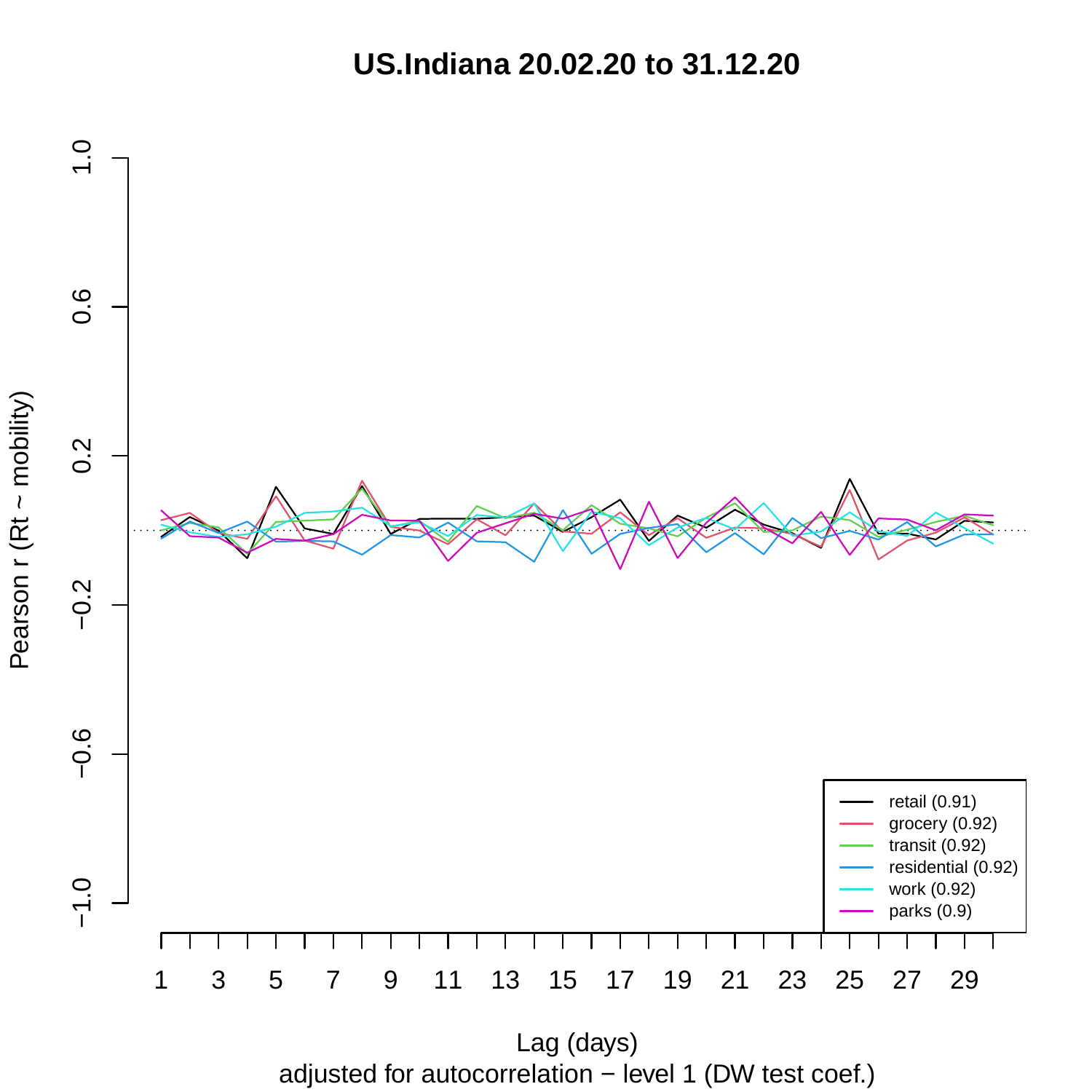**US.Iowa 20.02.20 to 31.12.20**



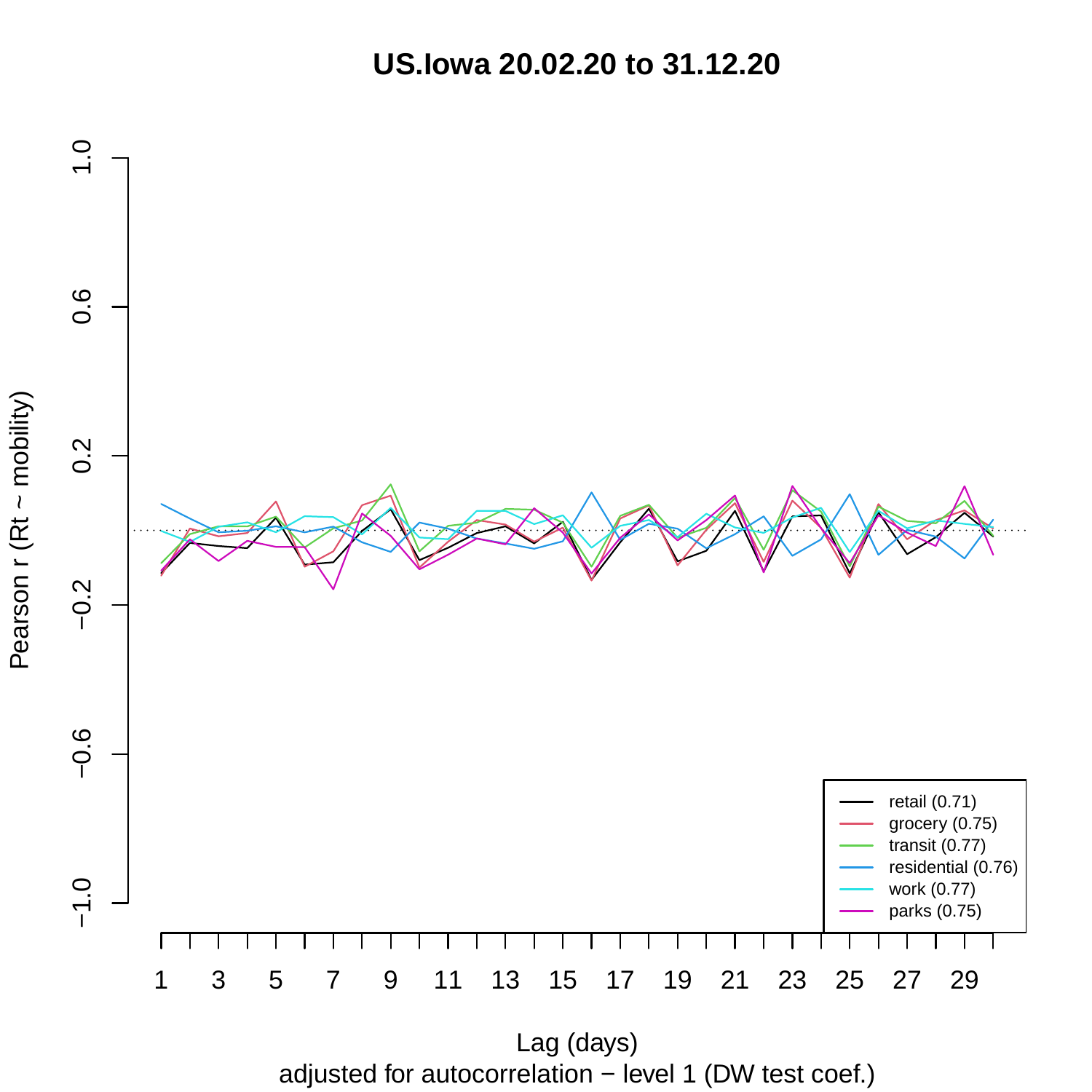**US.Kansas 20.02.20 to 31.12.20**



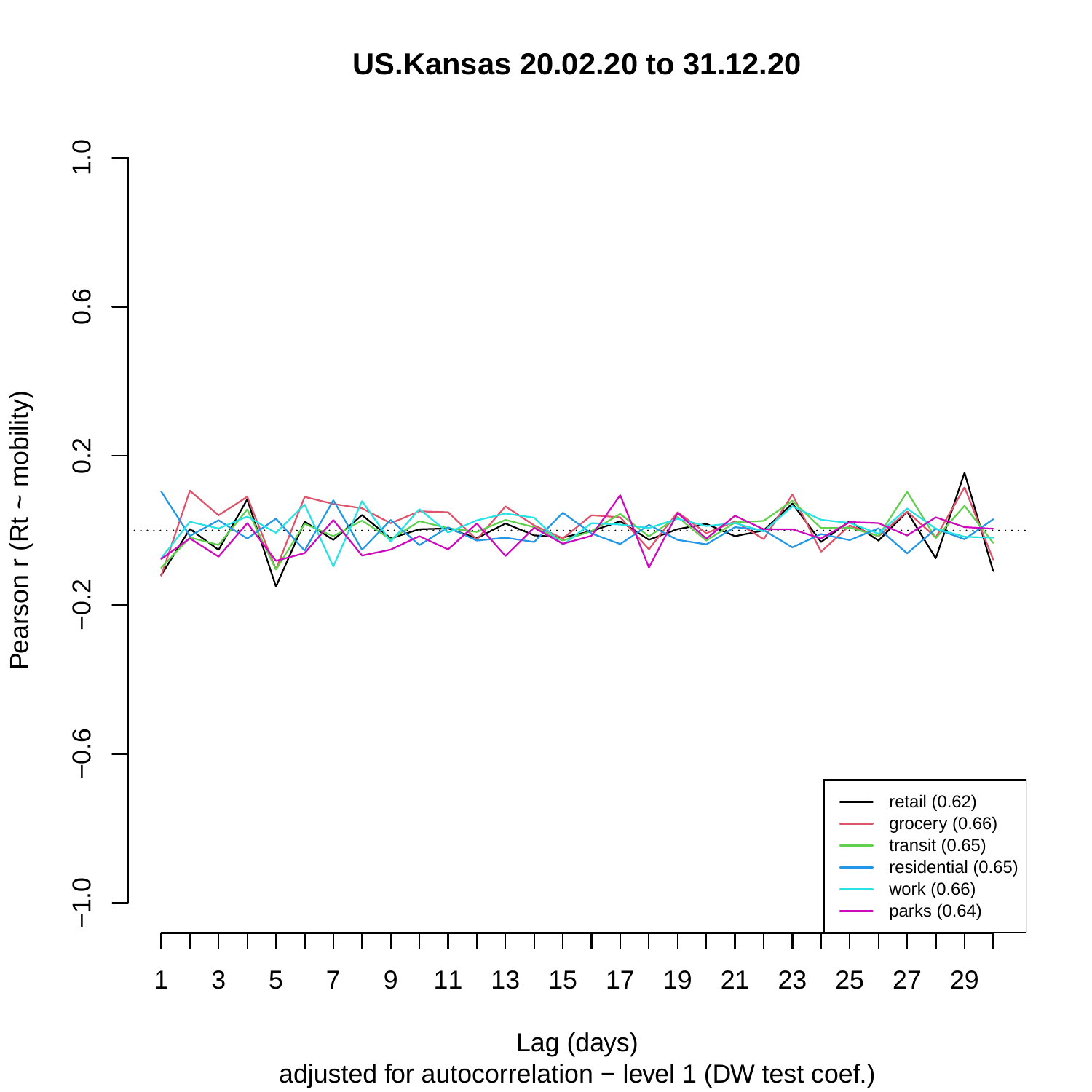**US.Kentucky 20.02.20 to 31.12.20**



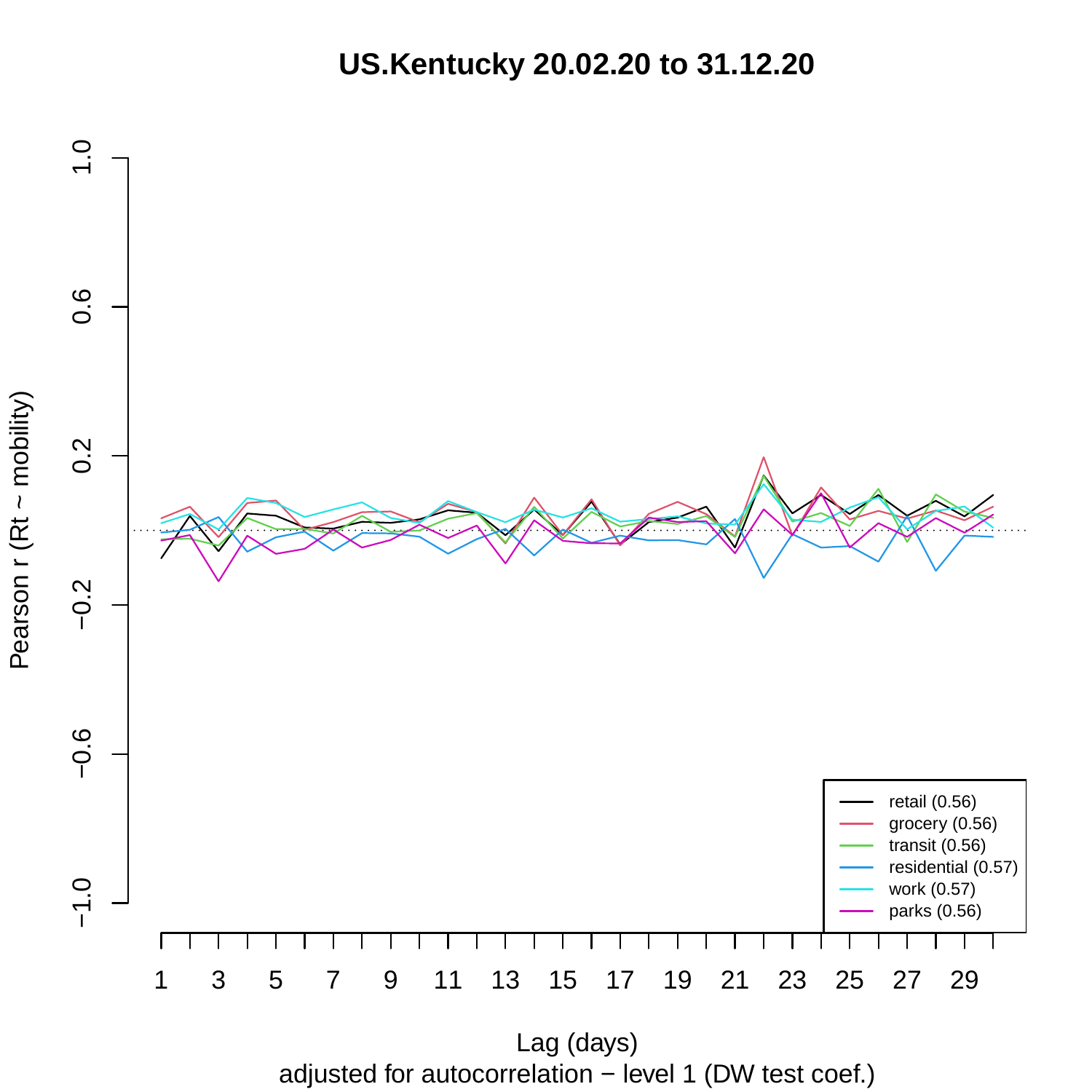**US.Louisiana 20.02.20 to 31.12.20**



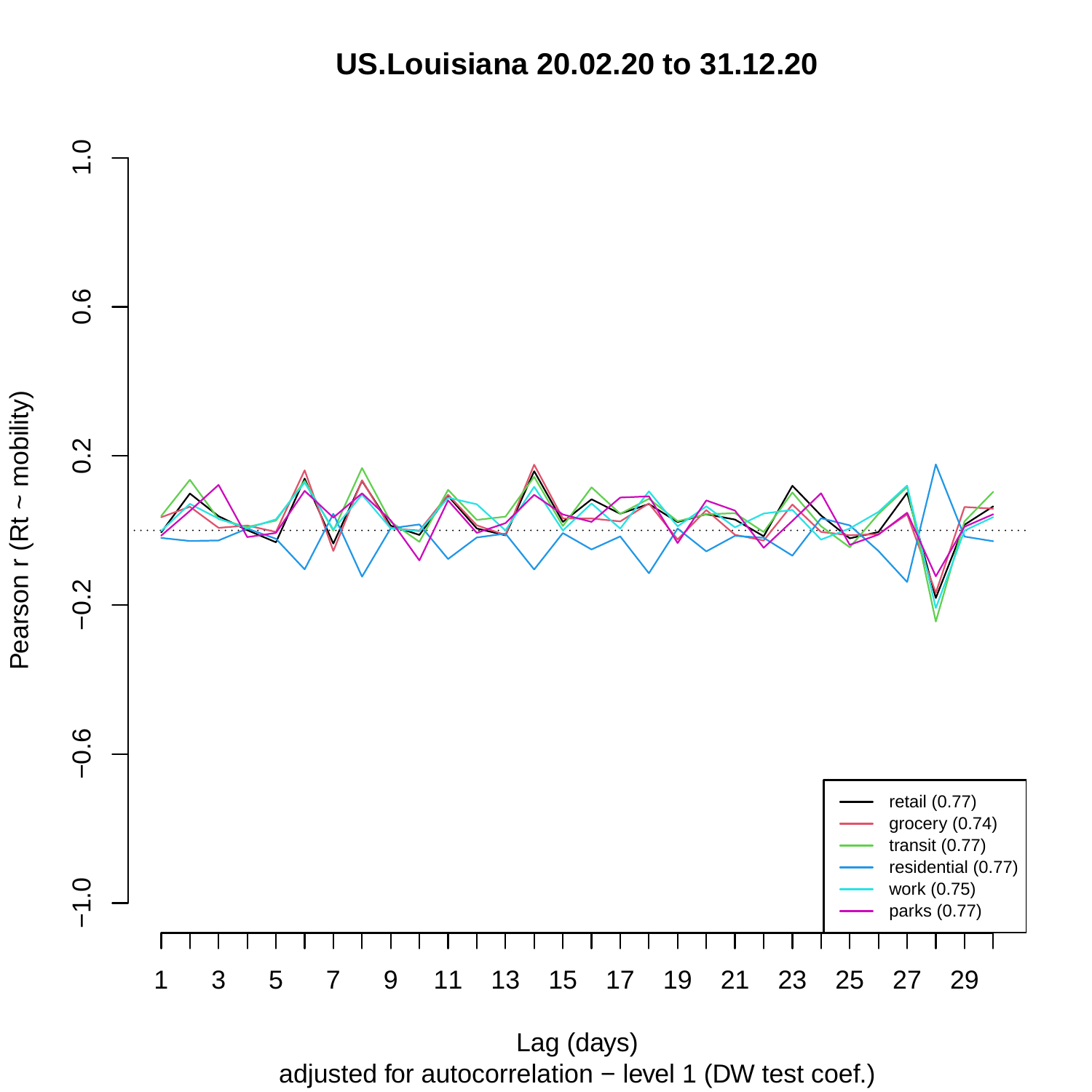**US.Maine 20.02.20 to 31.12.20**



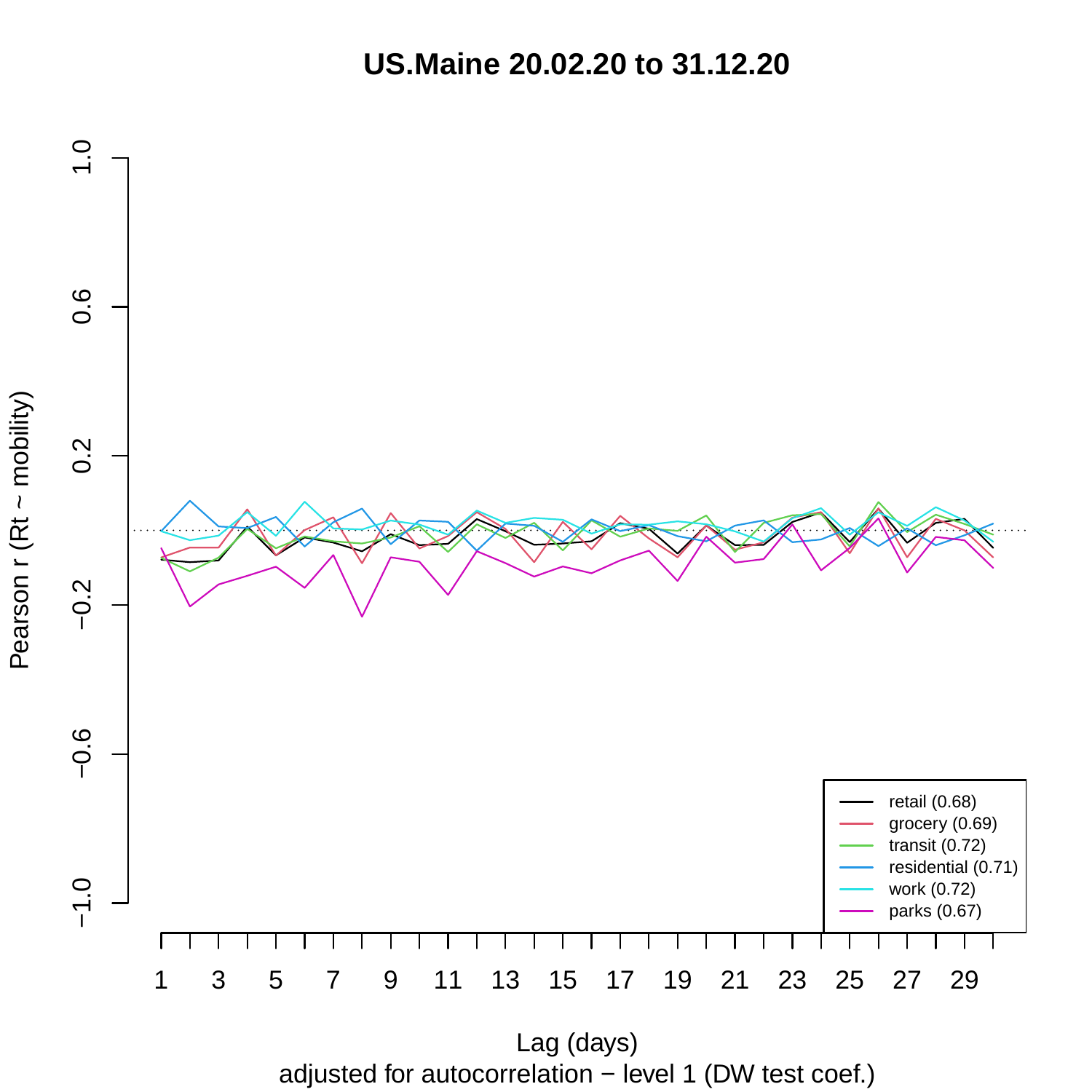**US.Maryland 20.02.20 to 31.12.20**



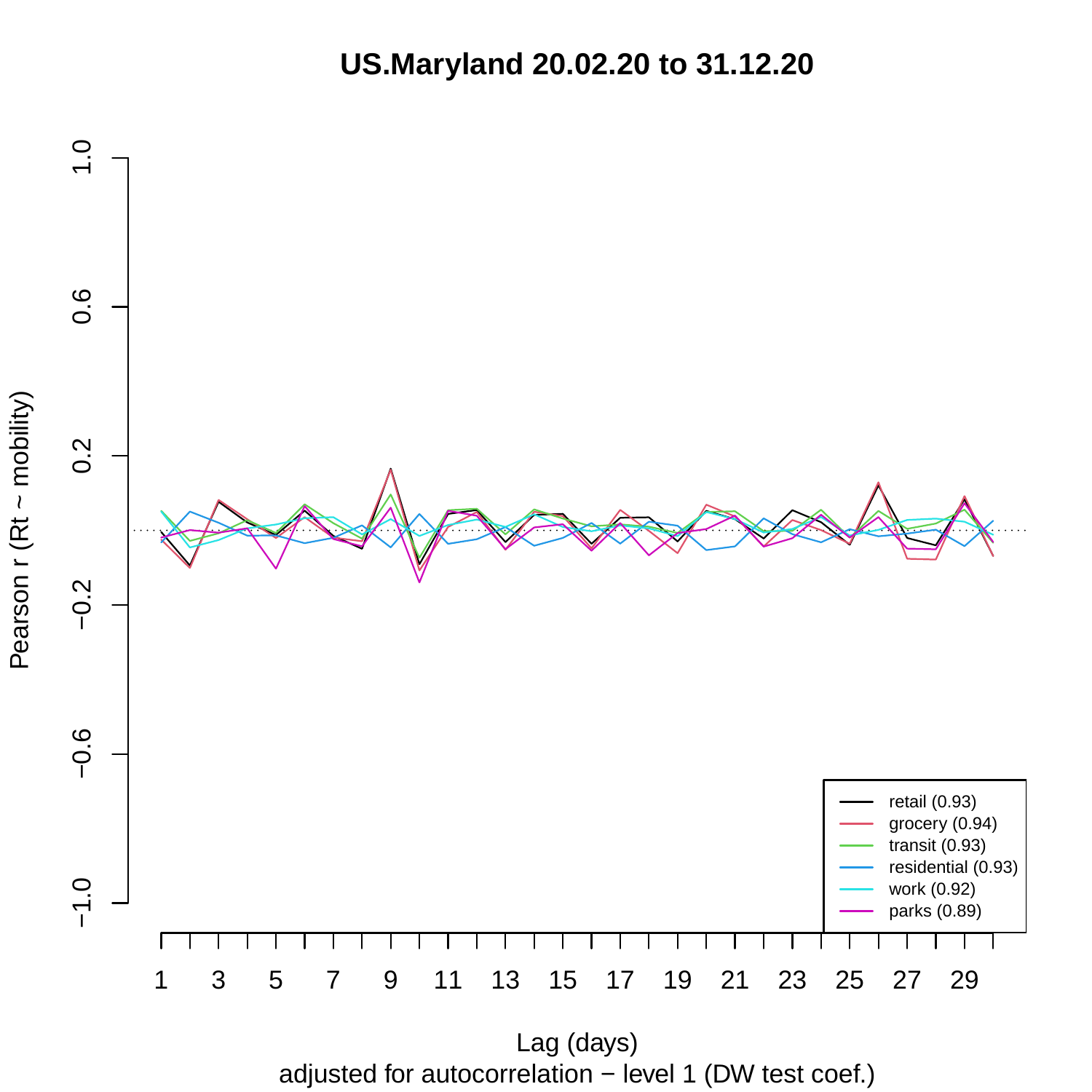# **US.Massachusetts 20.02.20 to 31.12.20**



adjusted for autocorrelation − level 1 (DW test coef.)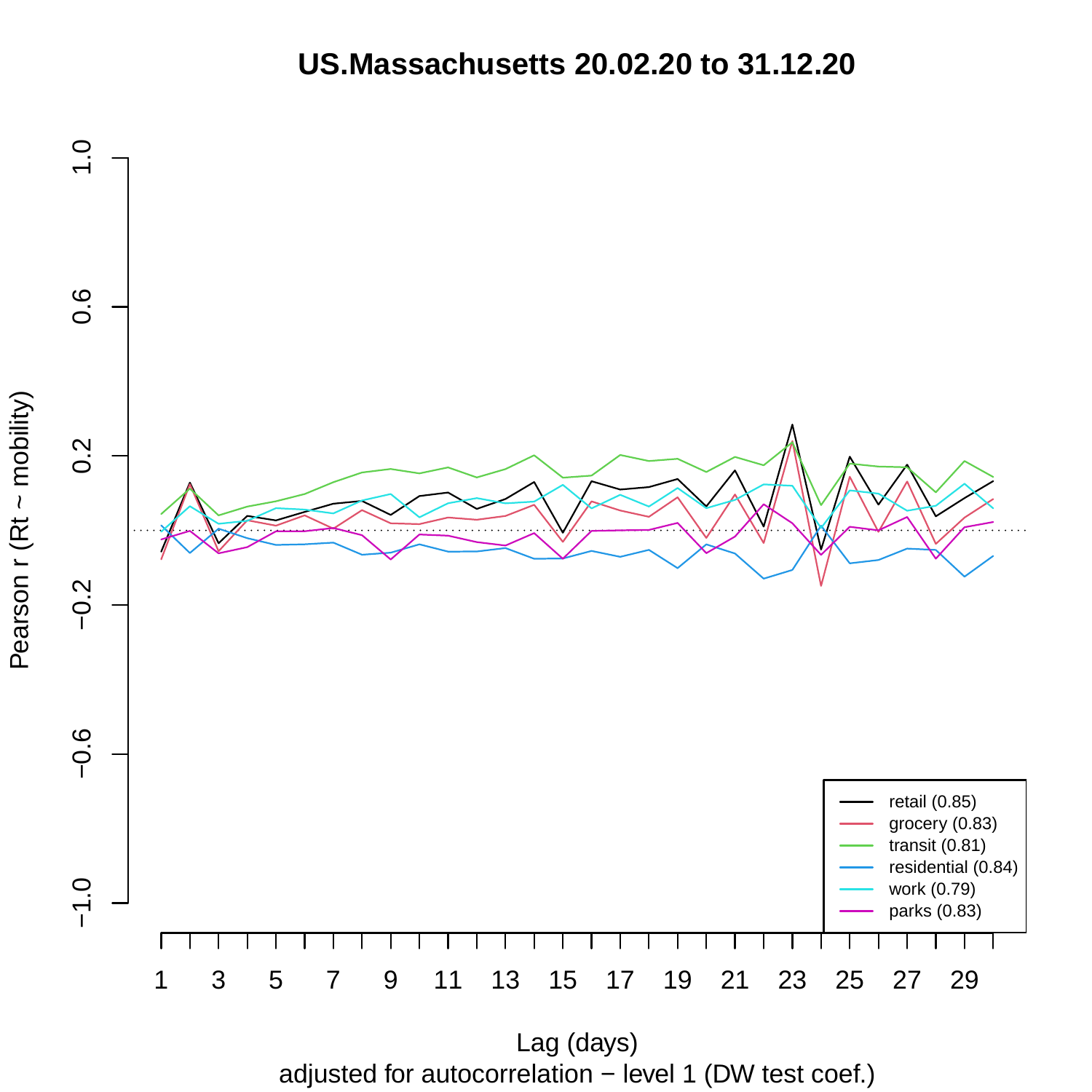**US.Michigan 20.02.20 to 31.12.20**



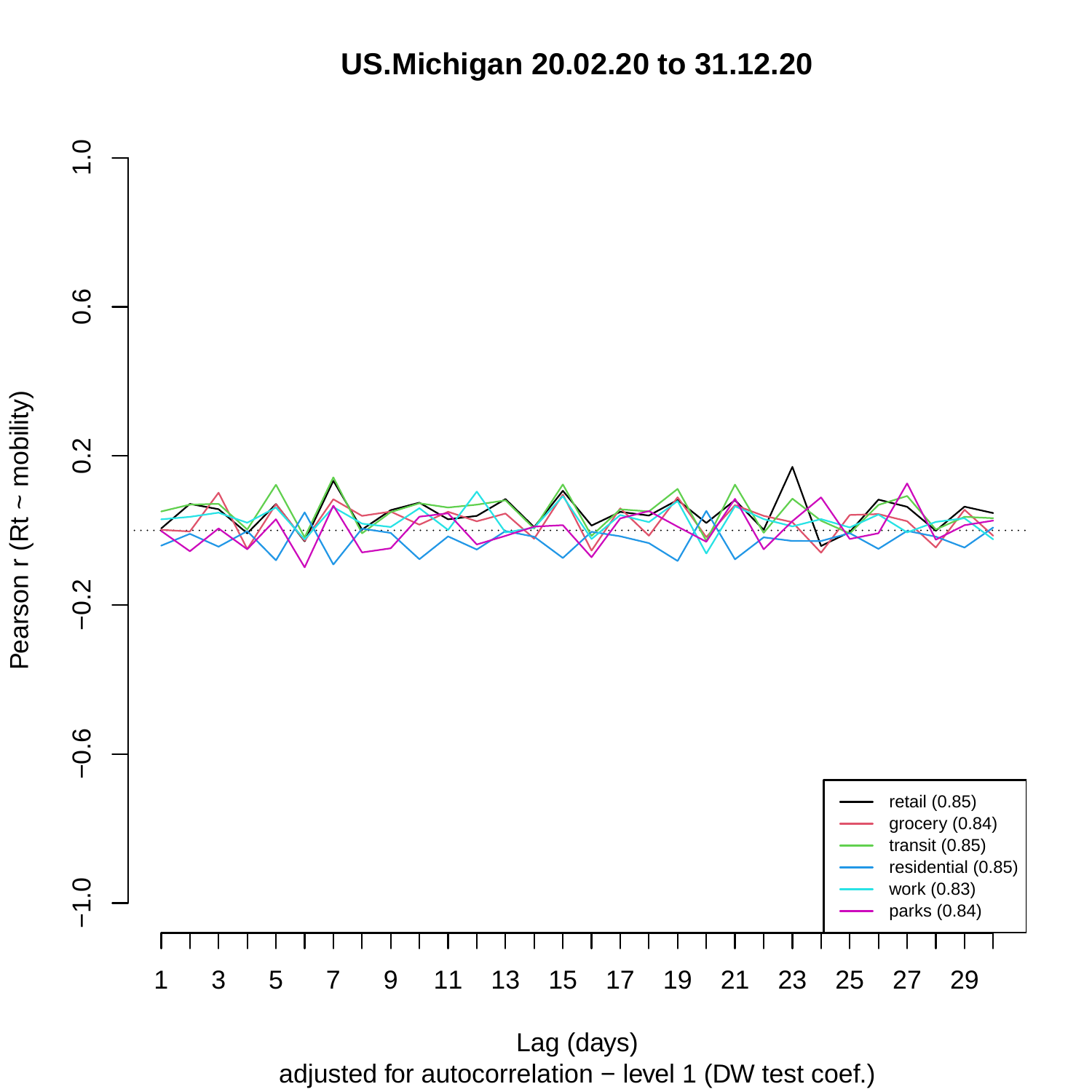**US.Minnesota 20.02.20 to 31.12.20**



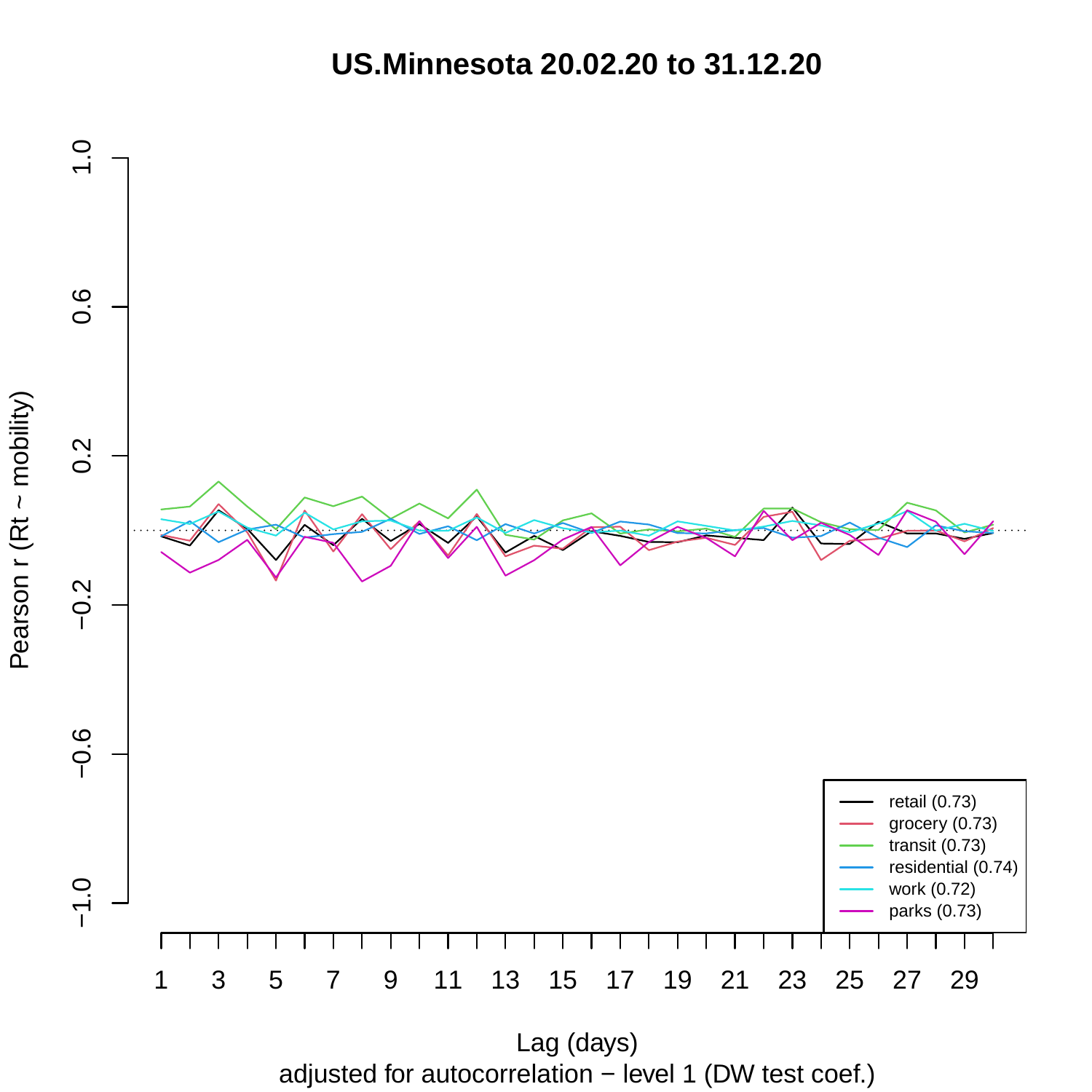**US.Mississippi 20.02.20 to 31.12.20**



adjusted for autocorrelation − level 1 (DW test coef.)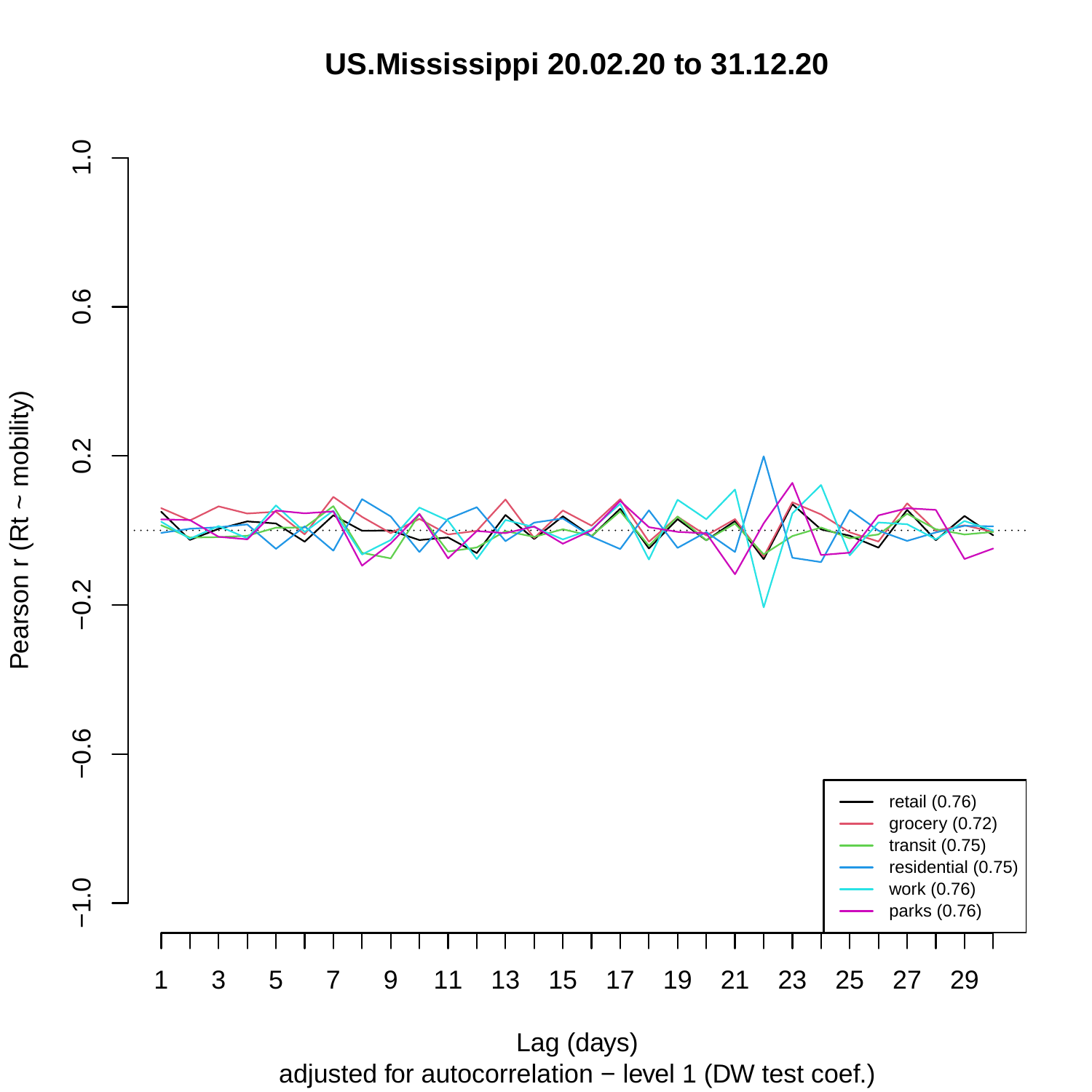**US.Missouri 20.02.20 to 31.12.20**



adjusted for autocorrelation − level 1 (DW test coef.) Lag (days)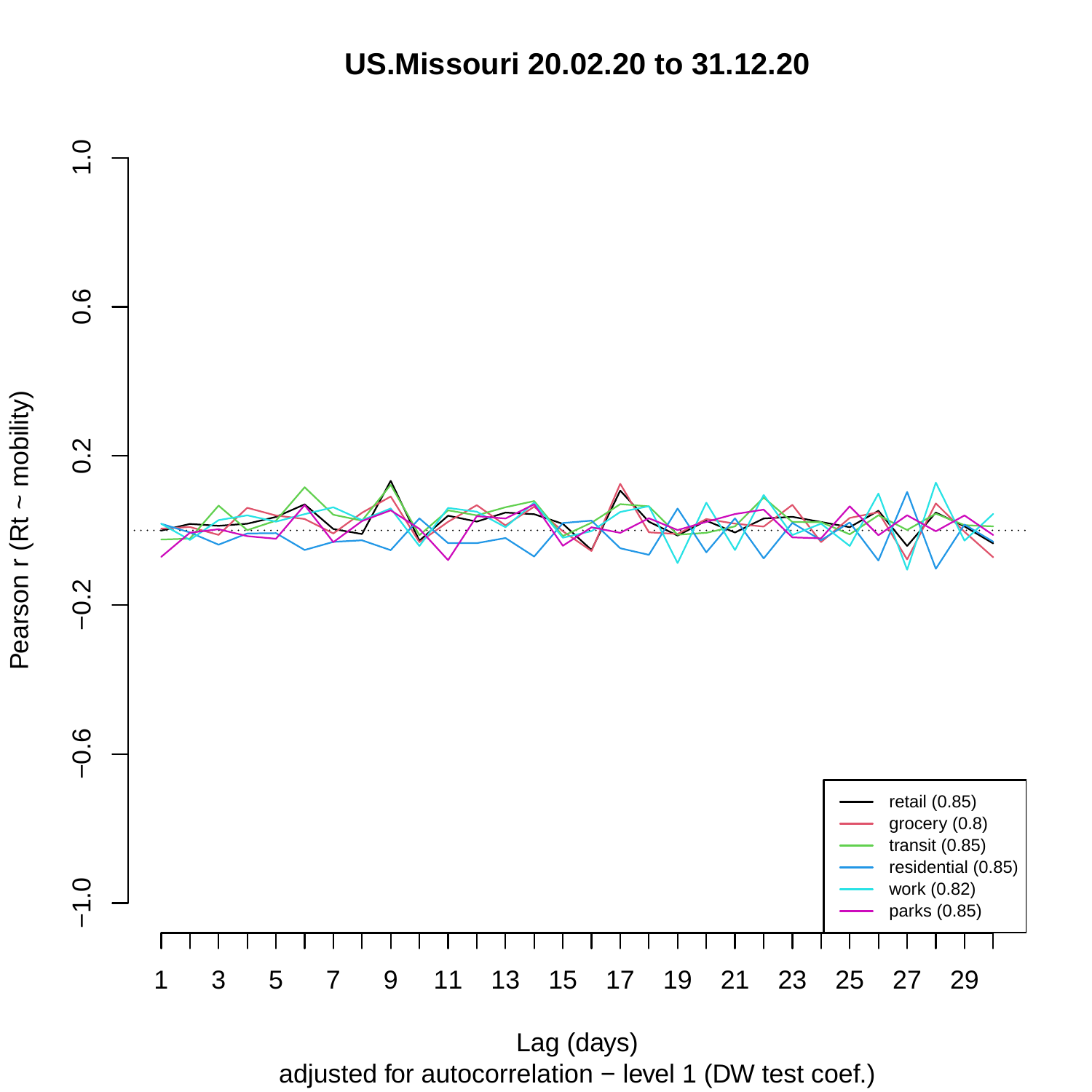**US.Montana 20.02.20 to 31.12.20**



adjusted for autocorrelation − level 1 (DW test coef.) Lag (days)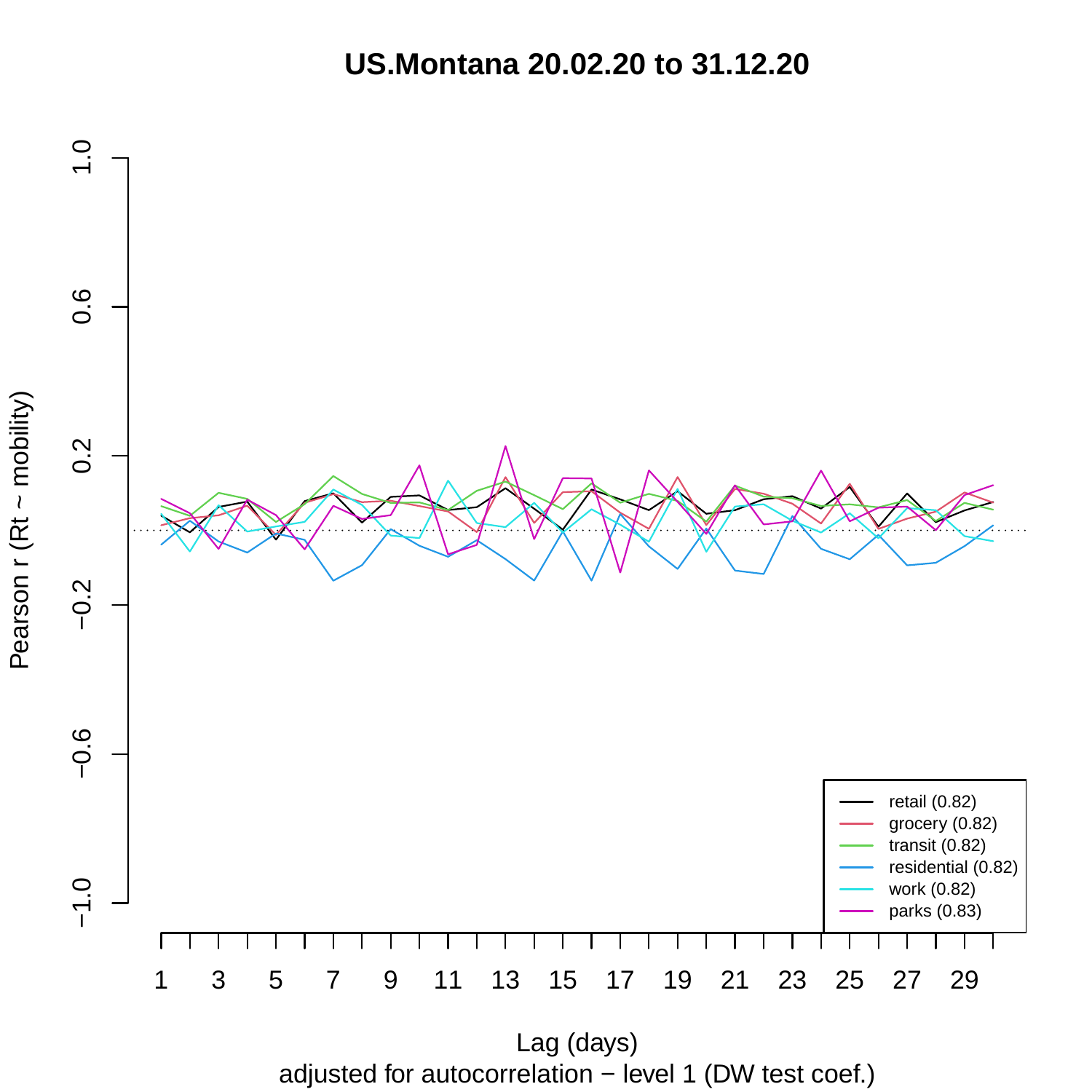**US.Nebraska 20.02.20 to 31.12.20**



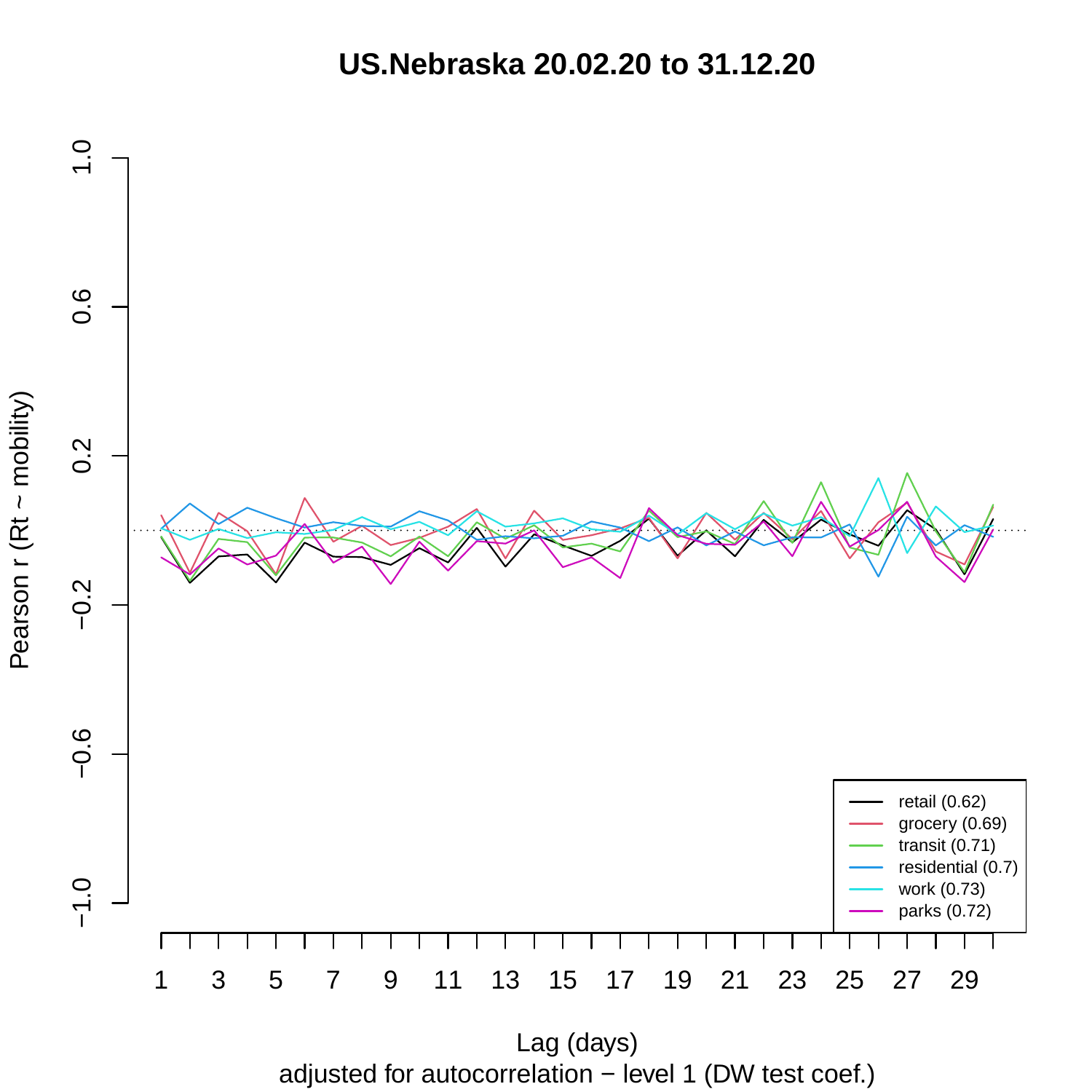**US.Nevada 20.02.20 to 31.12.20**



adjusted for autocorrelation − level 1 (DW test coef.)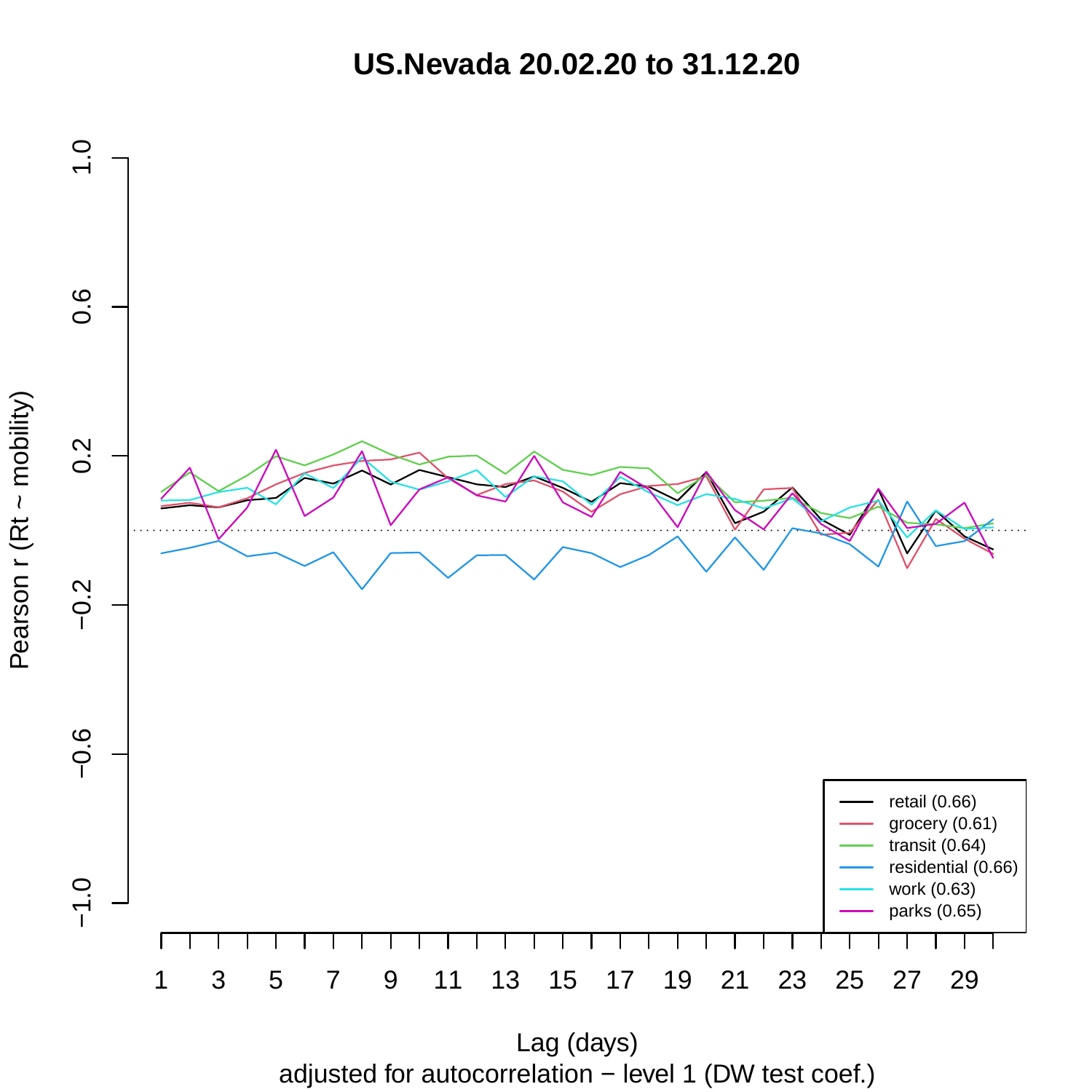#### **US.New Hampshire 20.02.20 to 31.12.20**



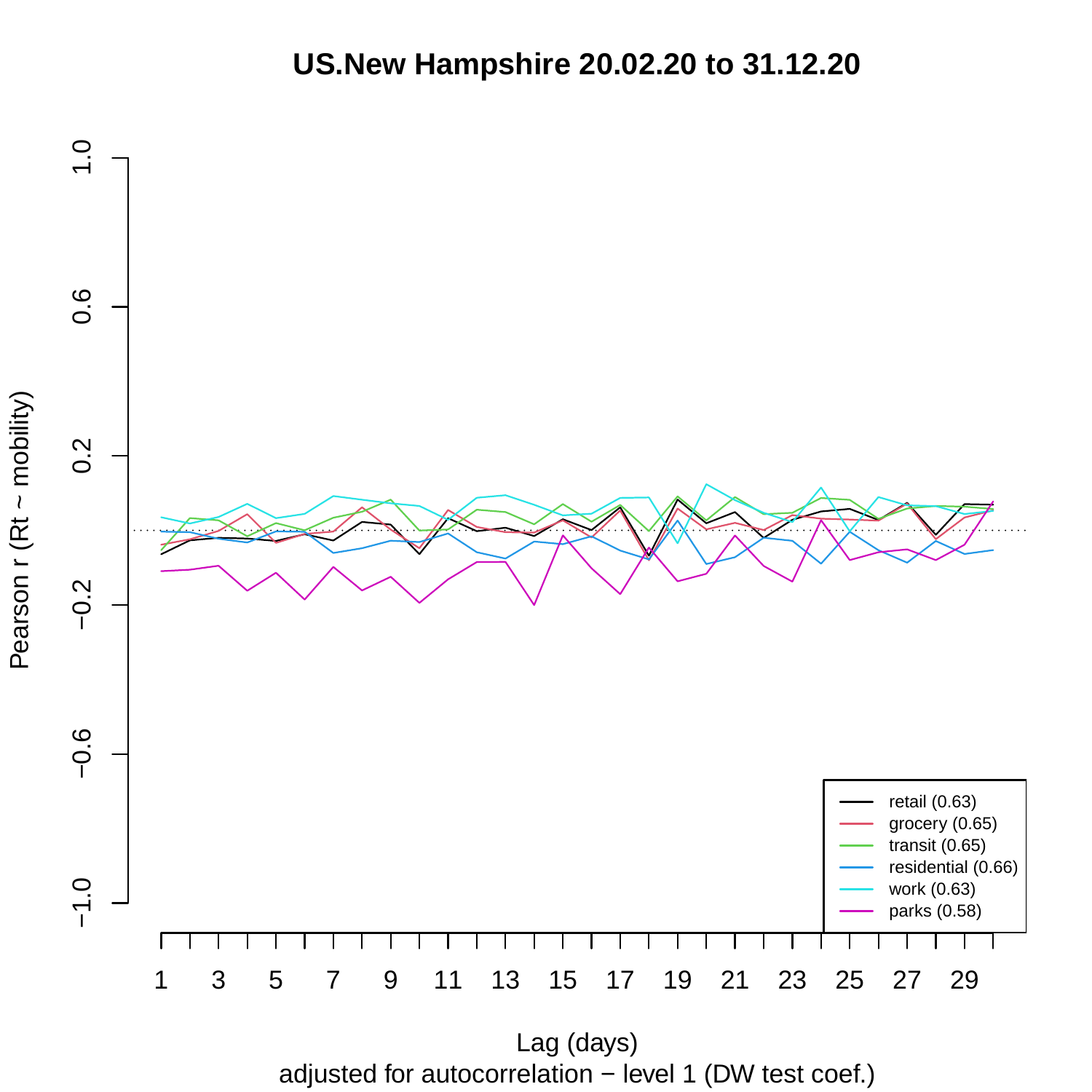**US.New Jersey 20.02.20 to 31.12.20**



adjusted for autocorrelation − level 1 (DW test coef.)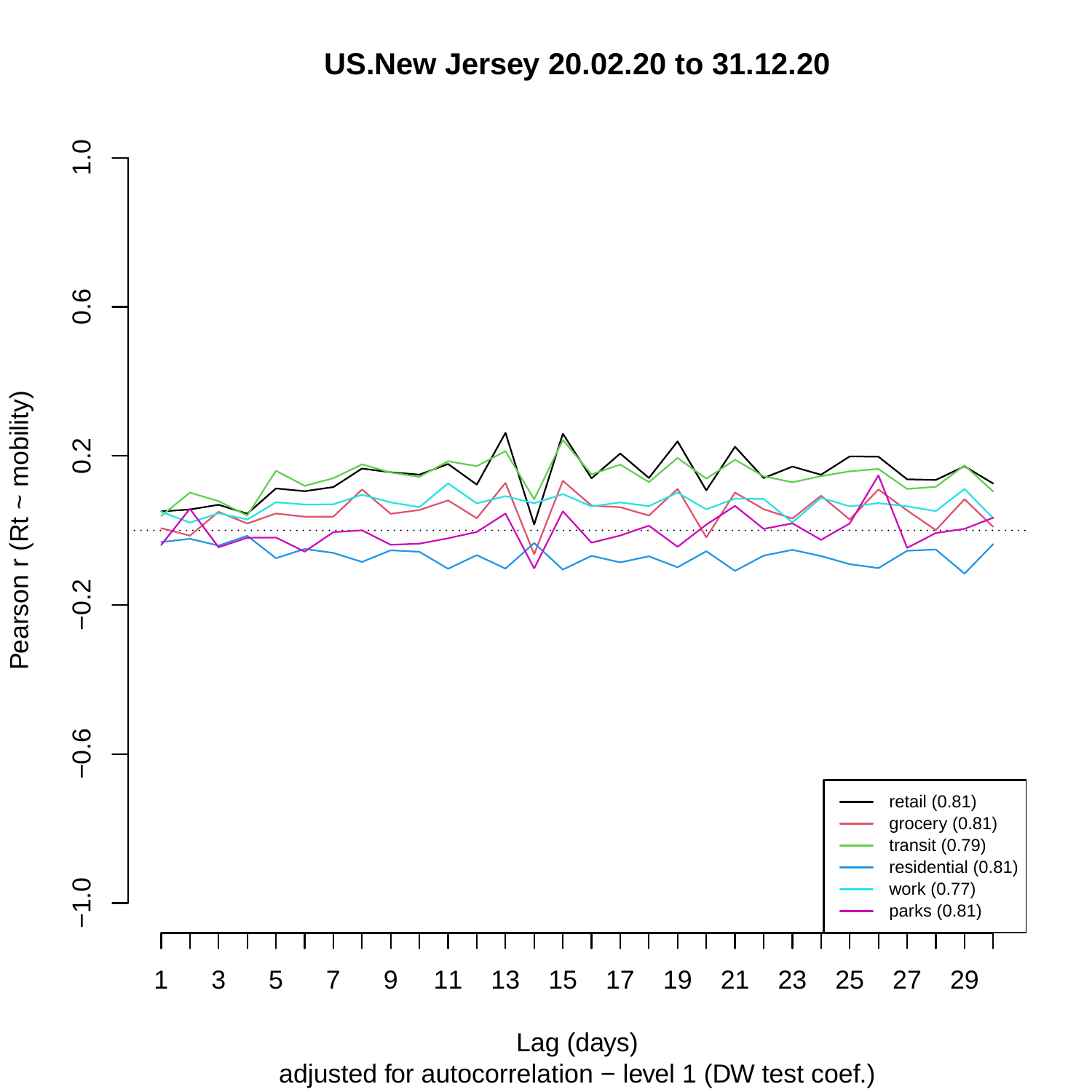**US.New Mexico 20.02.20 to 31.12.20**



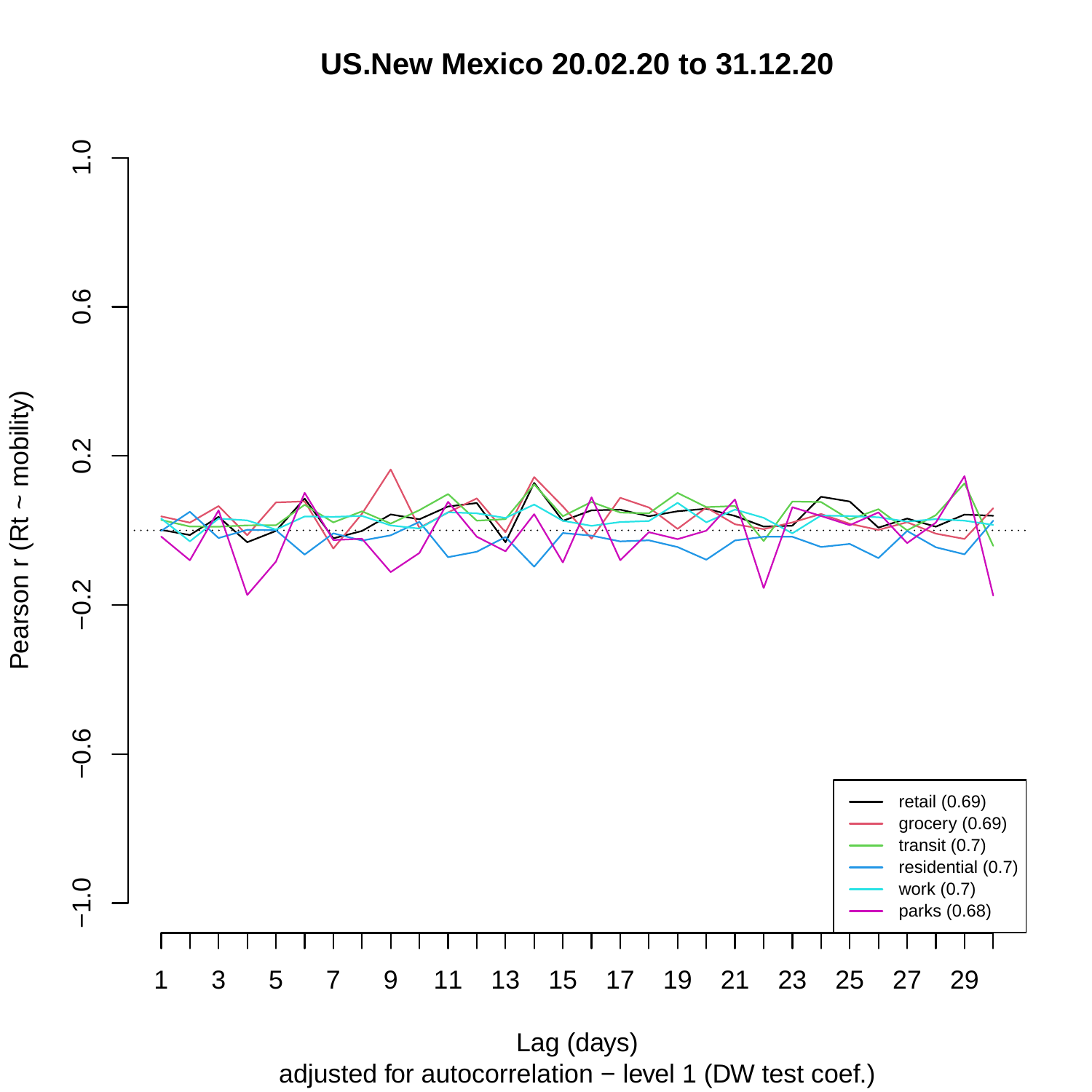**US.New York 20.02.20 to 31.12.20**



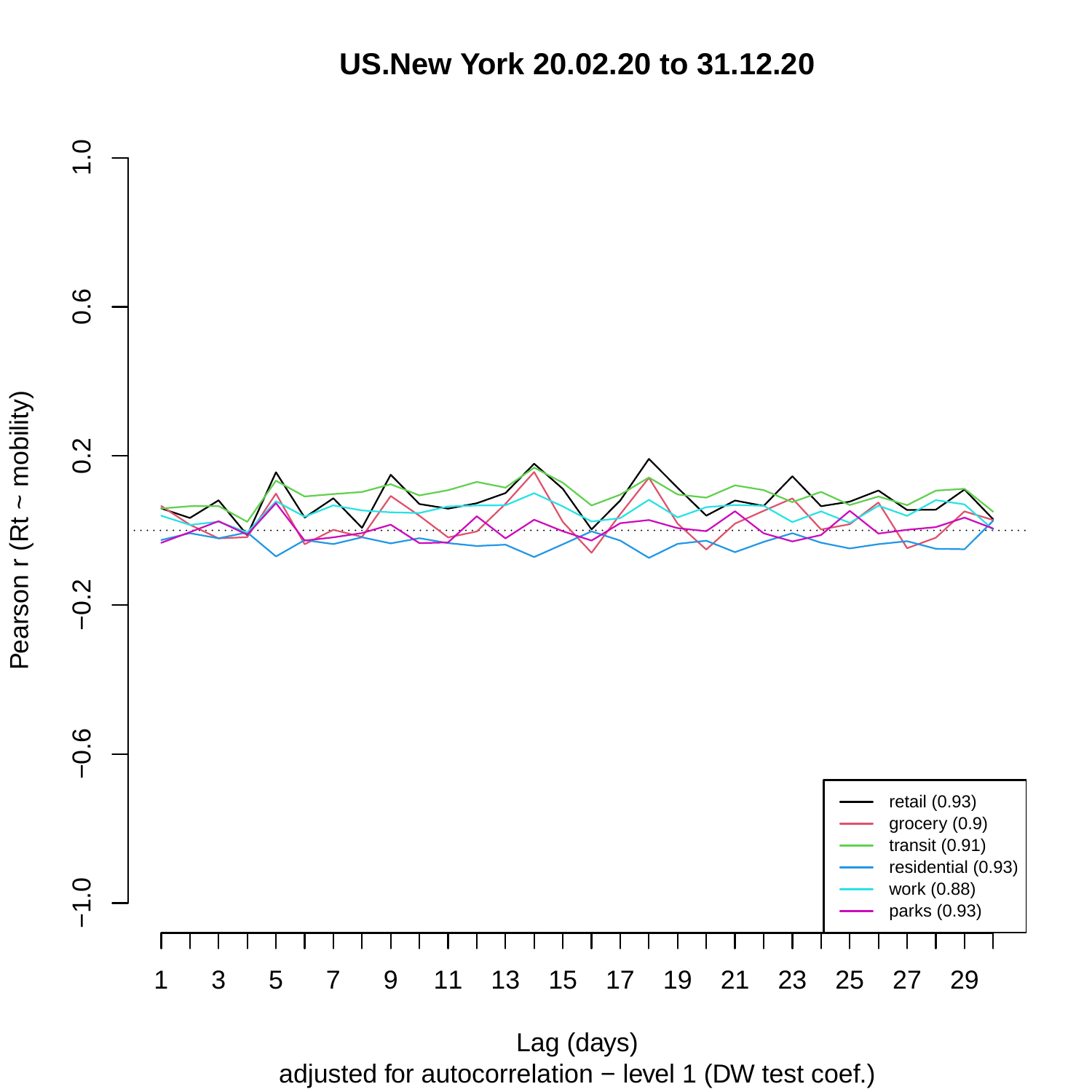# **US.North Carolina 20.02.20 to 31.12.20**



adjusted for autocorrelation − level 1 (DW test coef.)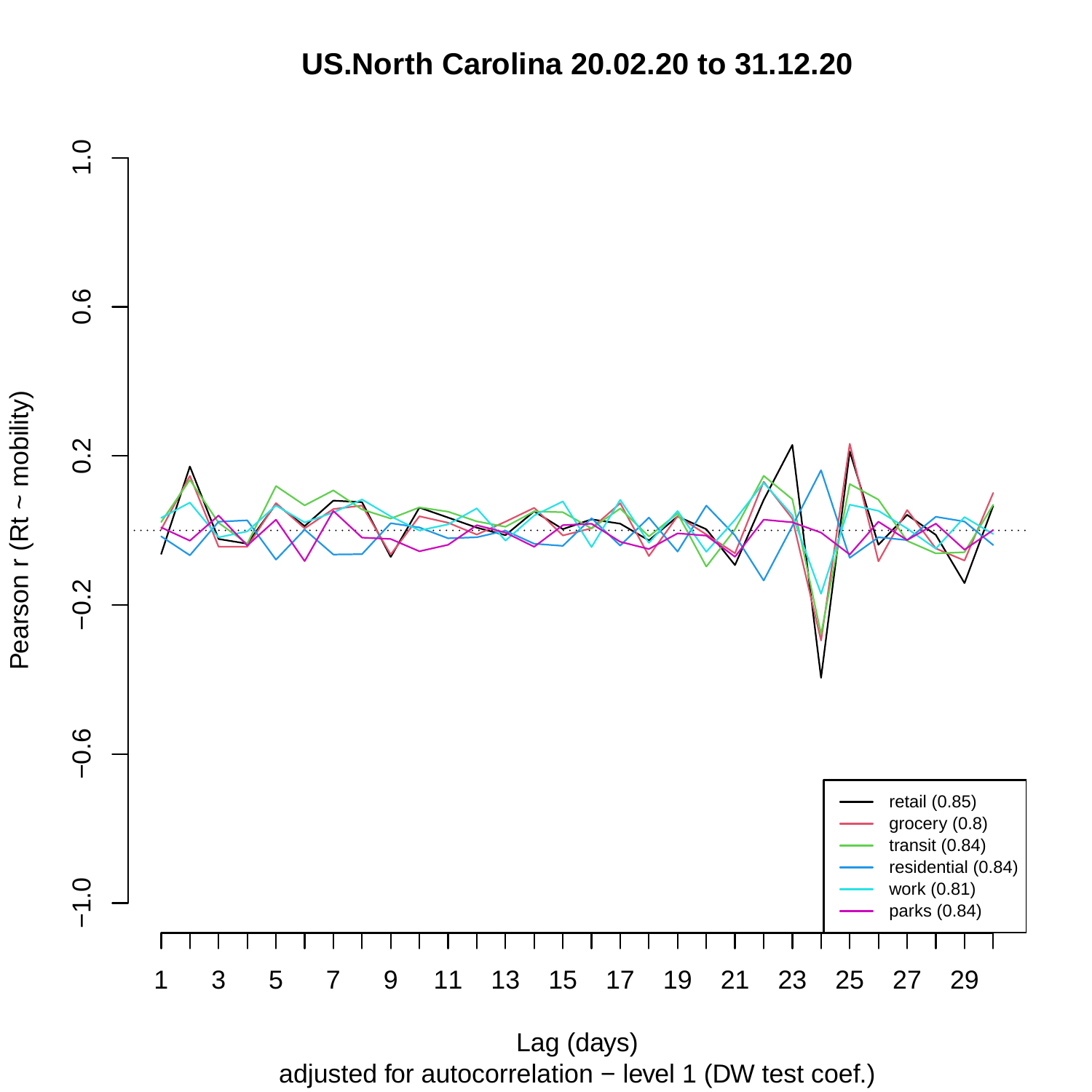# **US.North Dakota 20.02.20 to 31.12.20**



adjusted for autocorrelation − level 1 (DW test coef.)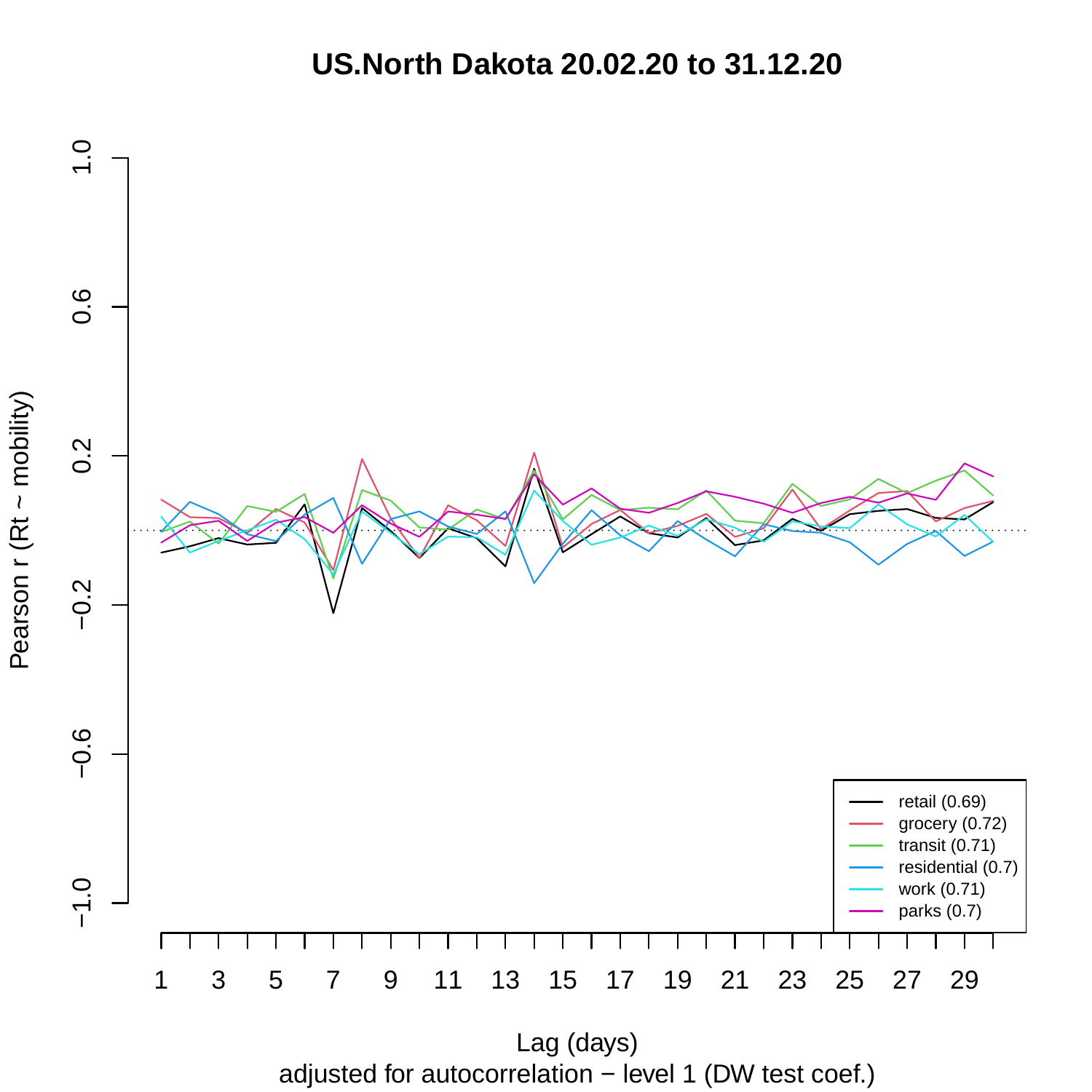**US.Ohio 20.02.20 to 31.12.20**



Pearson r (Rt ~ mobility)

adjusted for autocorrelation − level 1 (DW test coef.) Lag (days)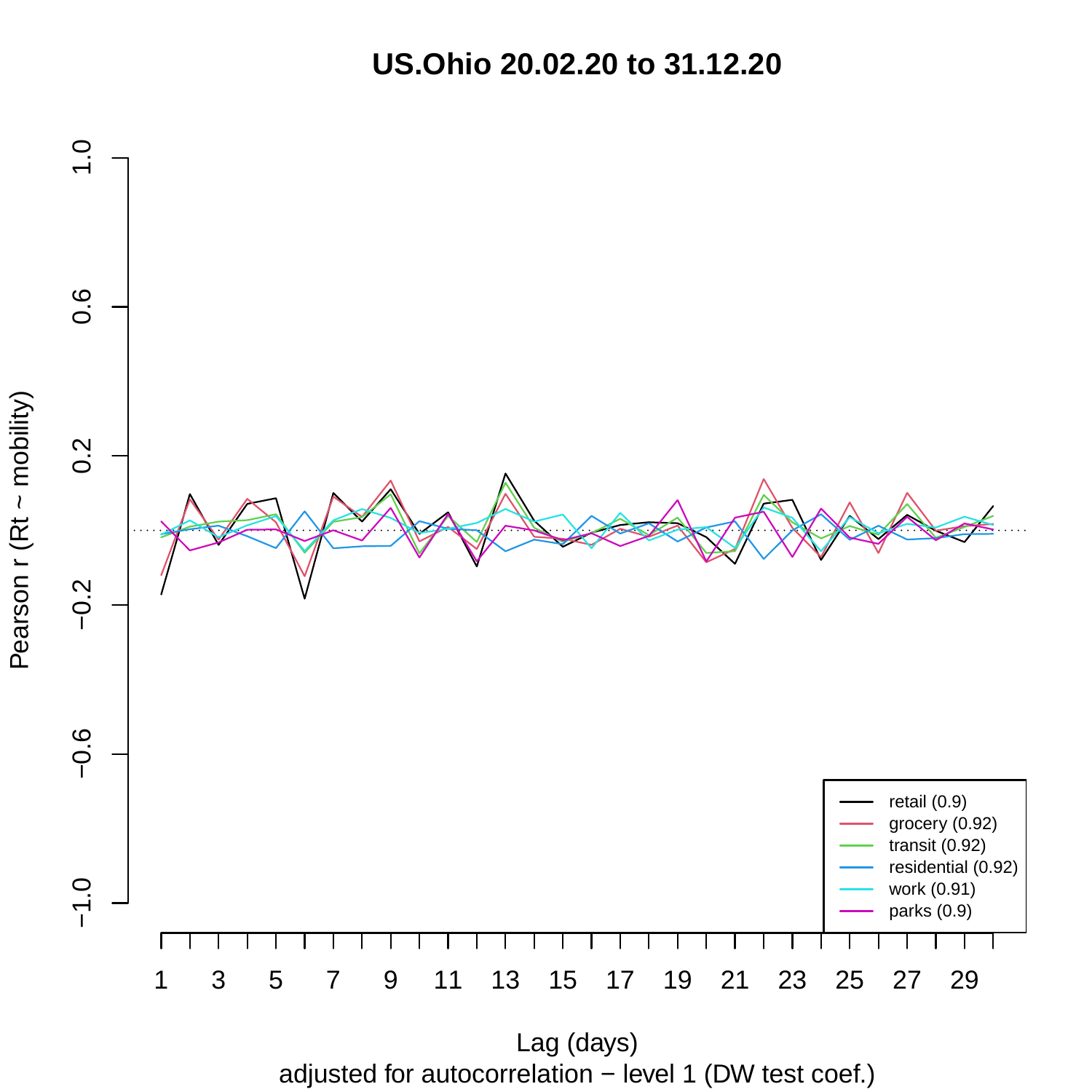**US.Oklahoma 20.02.20 to 31.12.20**



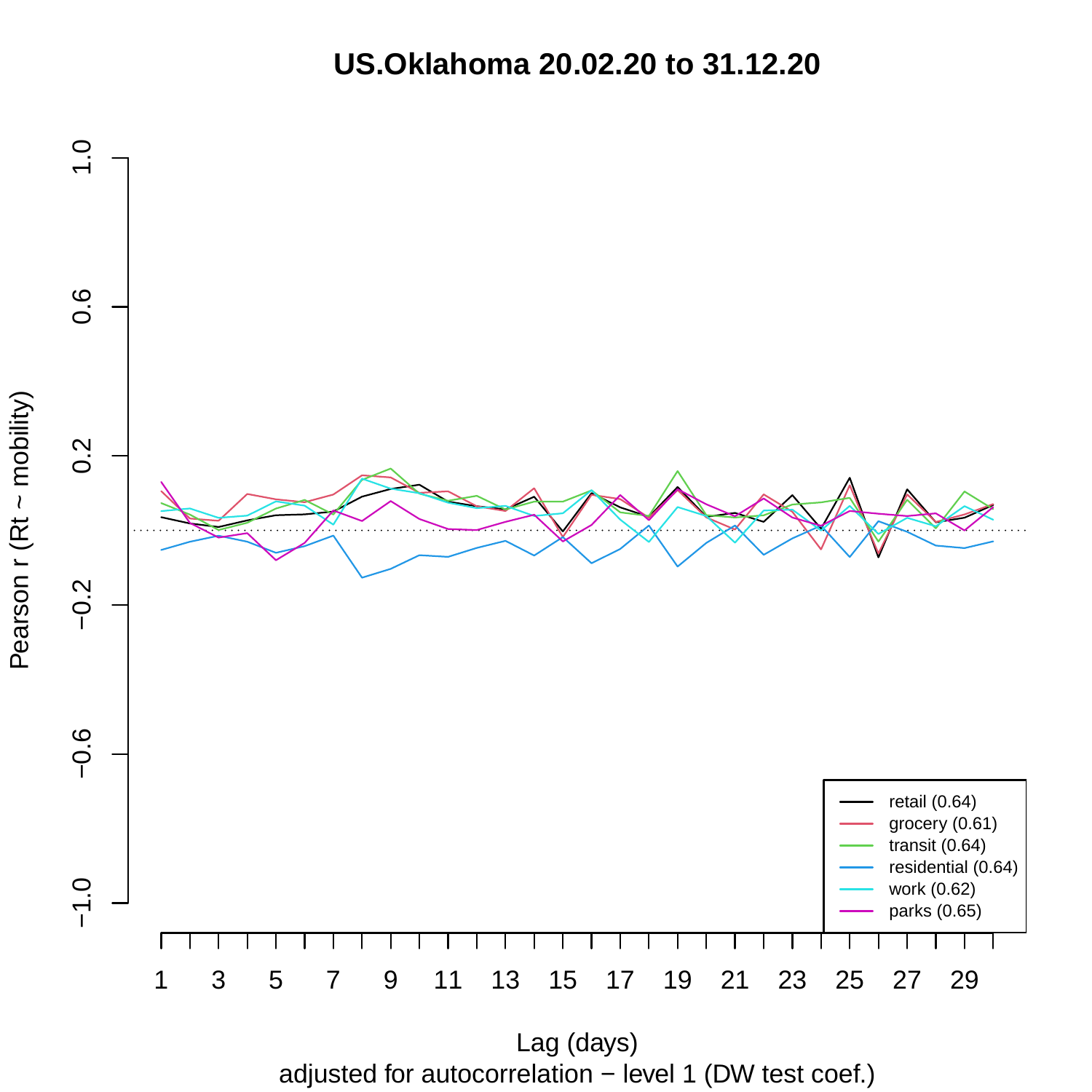**US.Oregon 20.02.20 to 31.12.20**



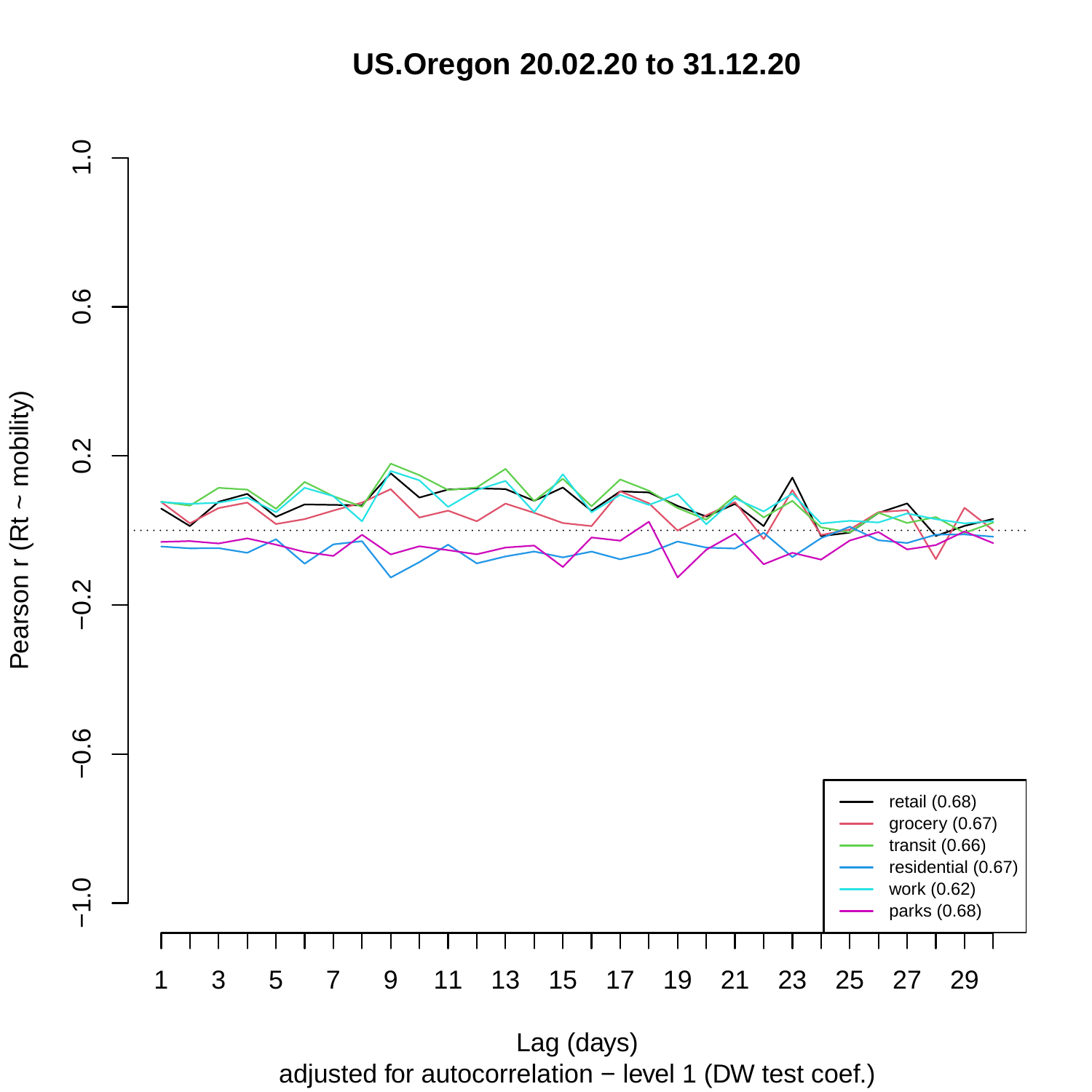**US.Pennsylvania 20.02.20 to 31.12.20**



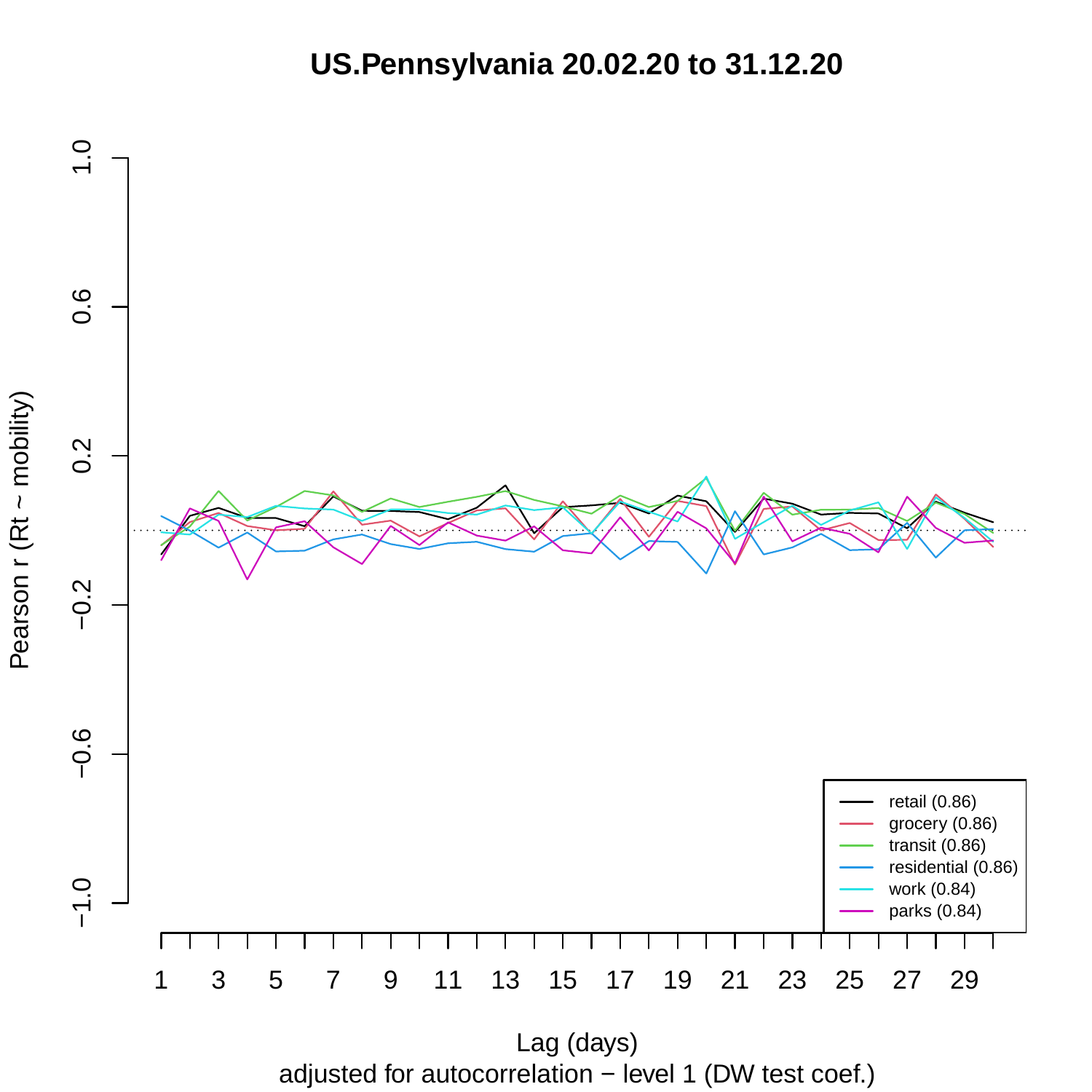**US.Rhode Island 20.02.20 to 31.12.20**



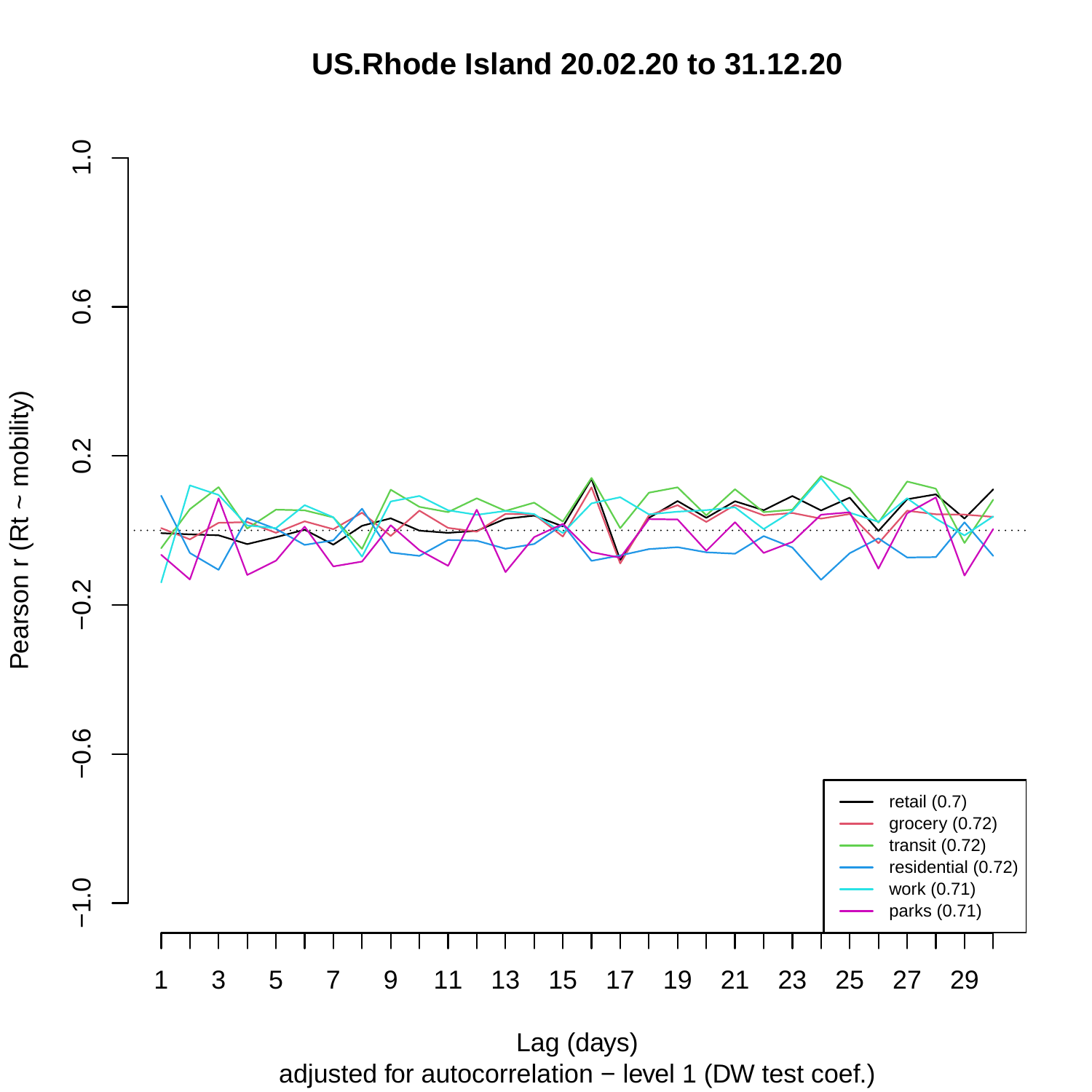# **US.South Carolina 20.02.20 to 31.12.20**



adjusted for autocorrelation − level 1 (DW test coef.)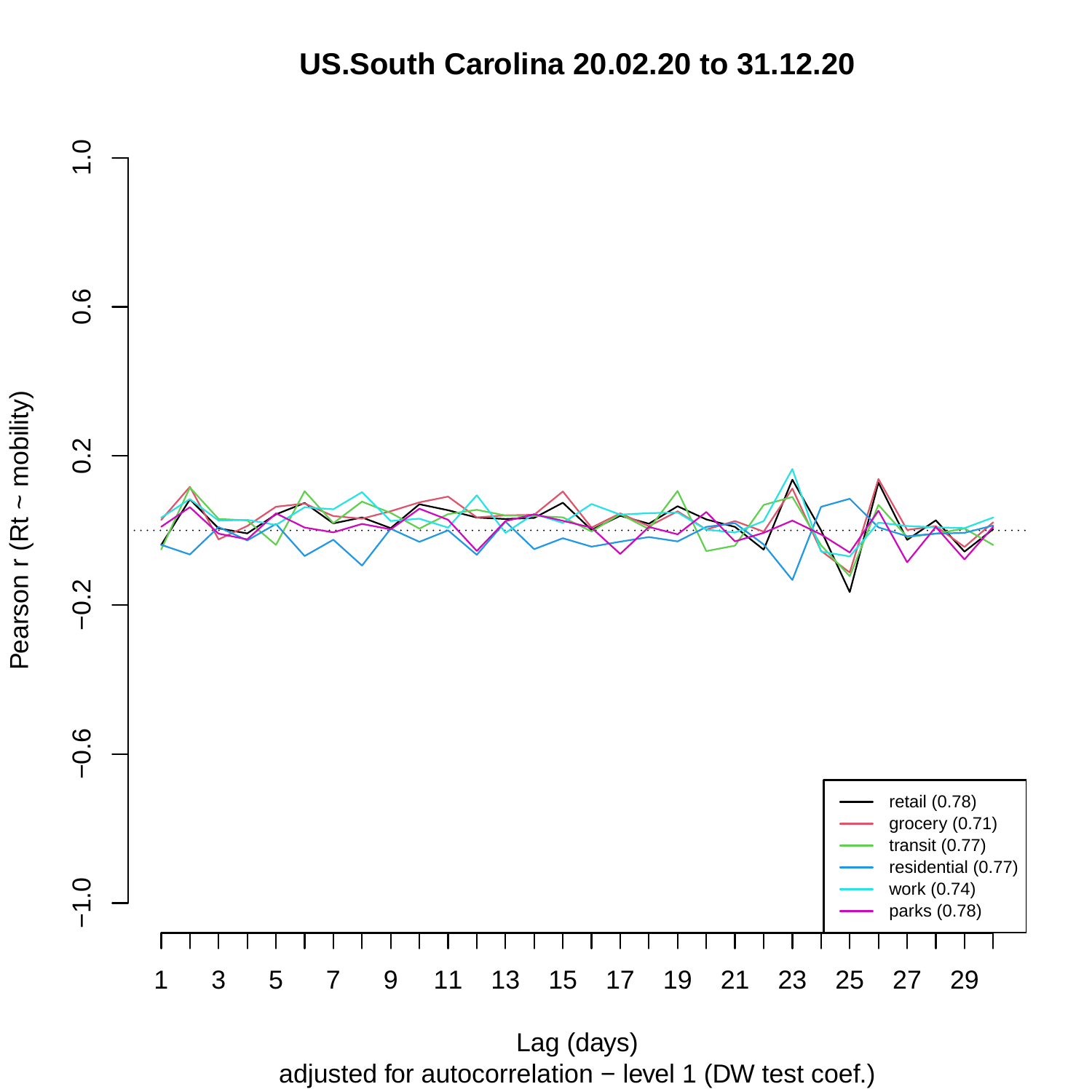**US.South Dakota 20.02.20 to 31.12.20**



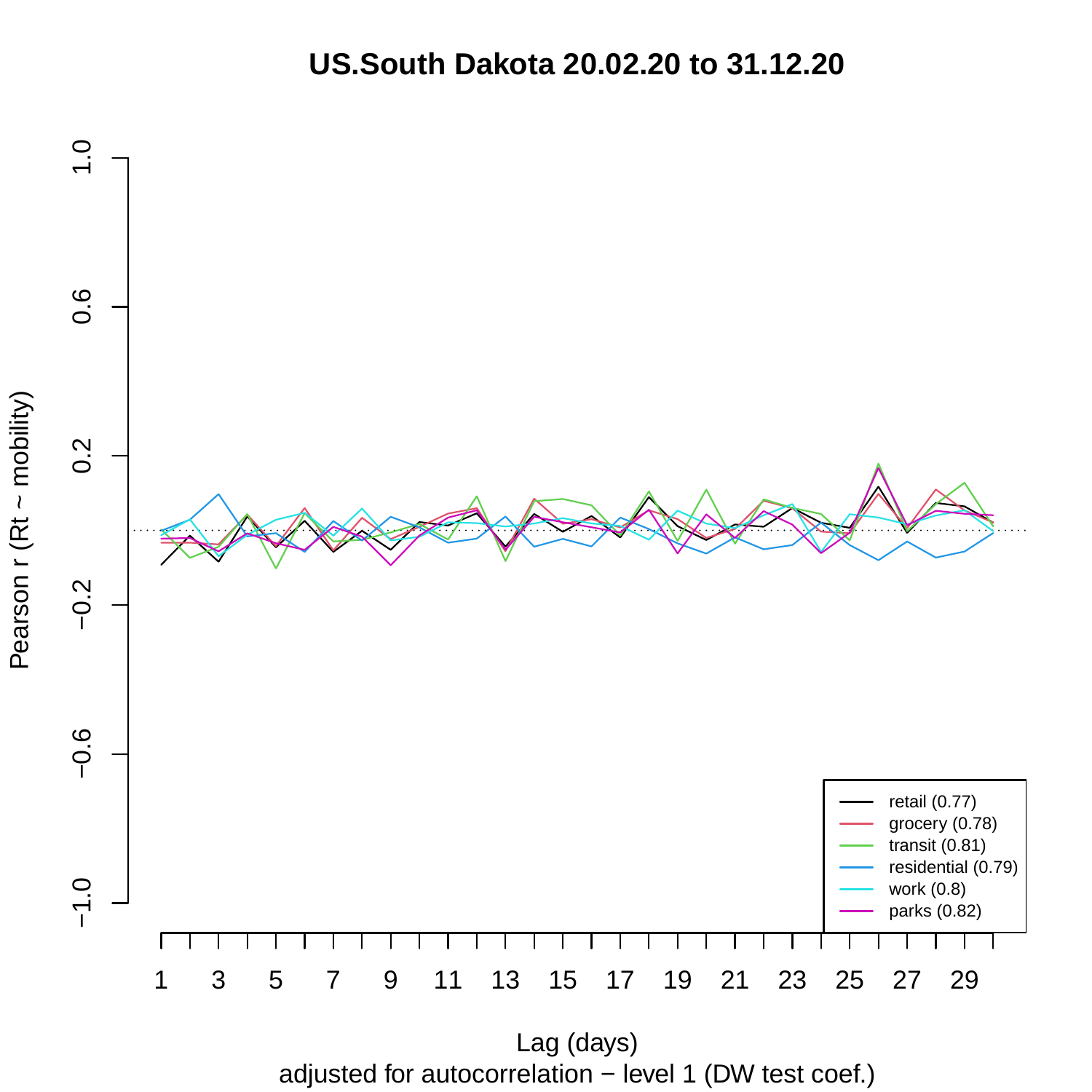**US.Tennessee 20.02.20 to 31.12.20**



Pearson r (Rt ~ mobility)

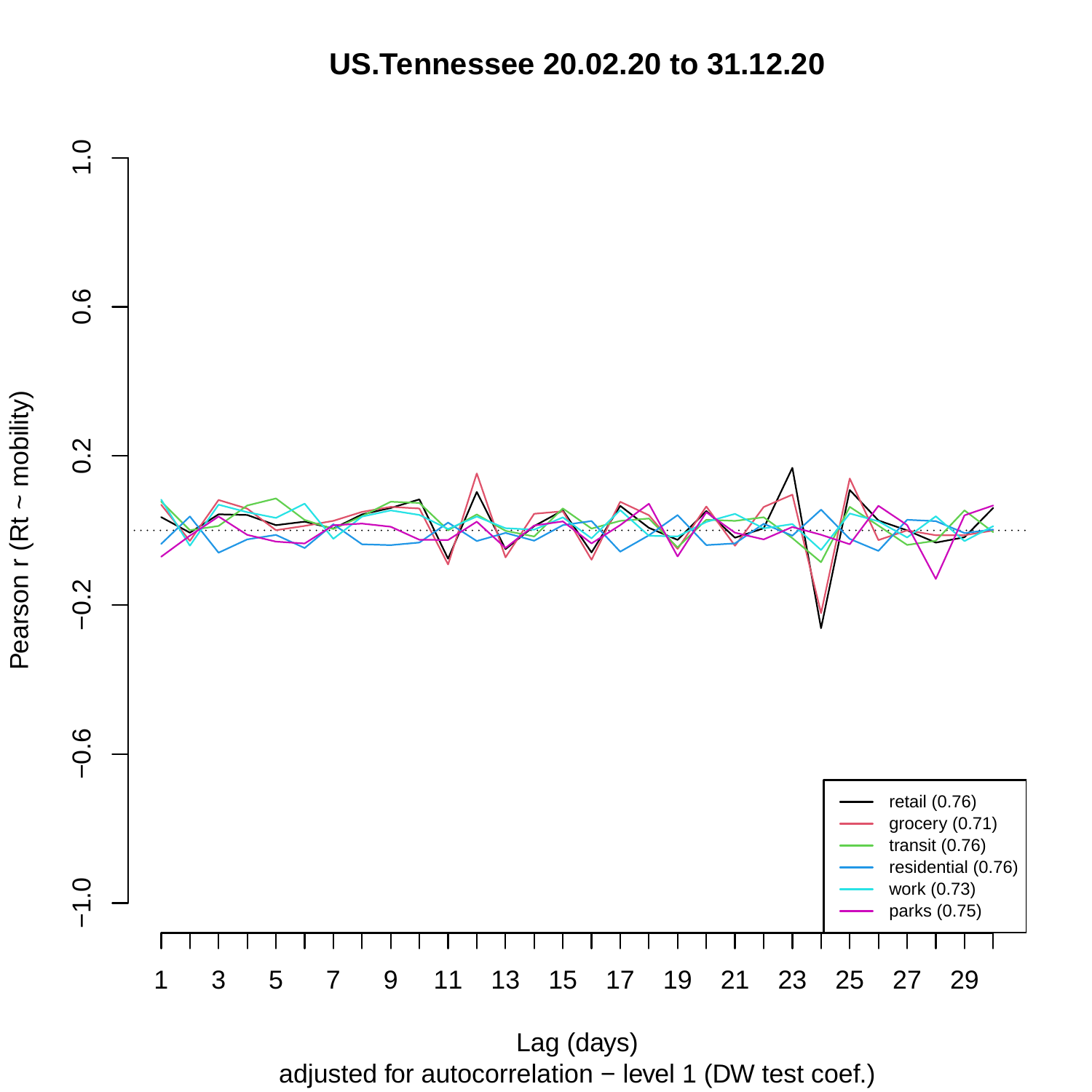**US.Texas 20.02.20 to 31.12.20**



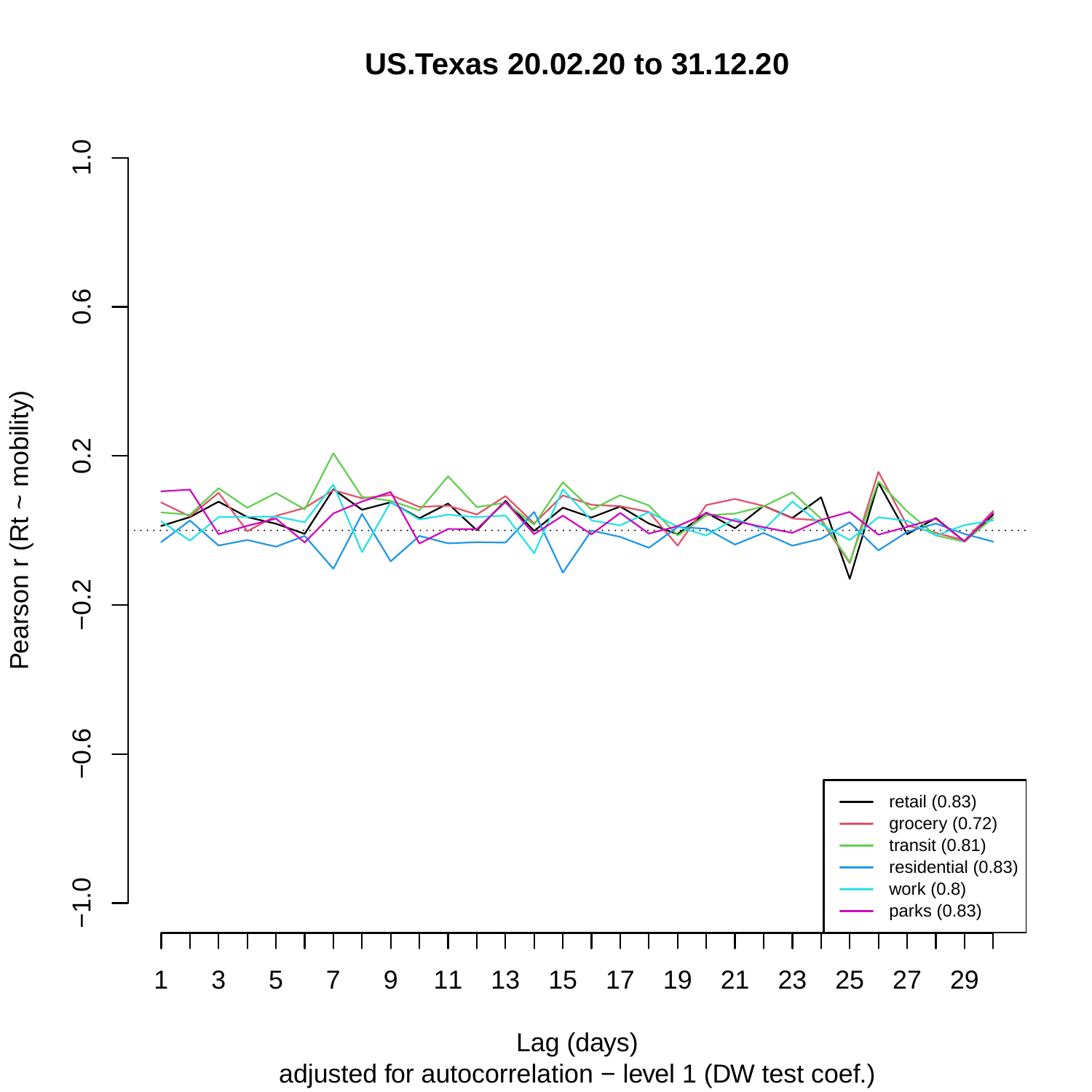**US.Utah 20.02.20 to 31.12.20**



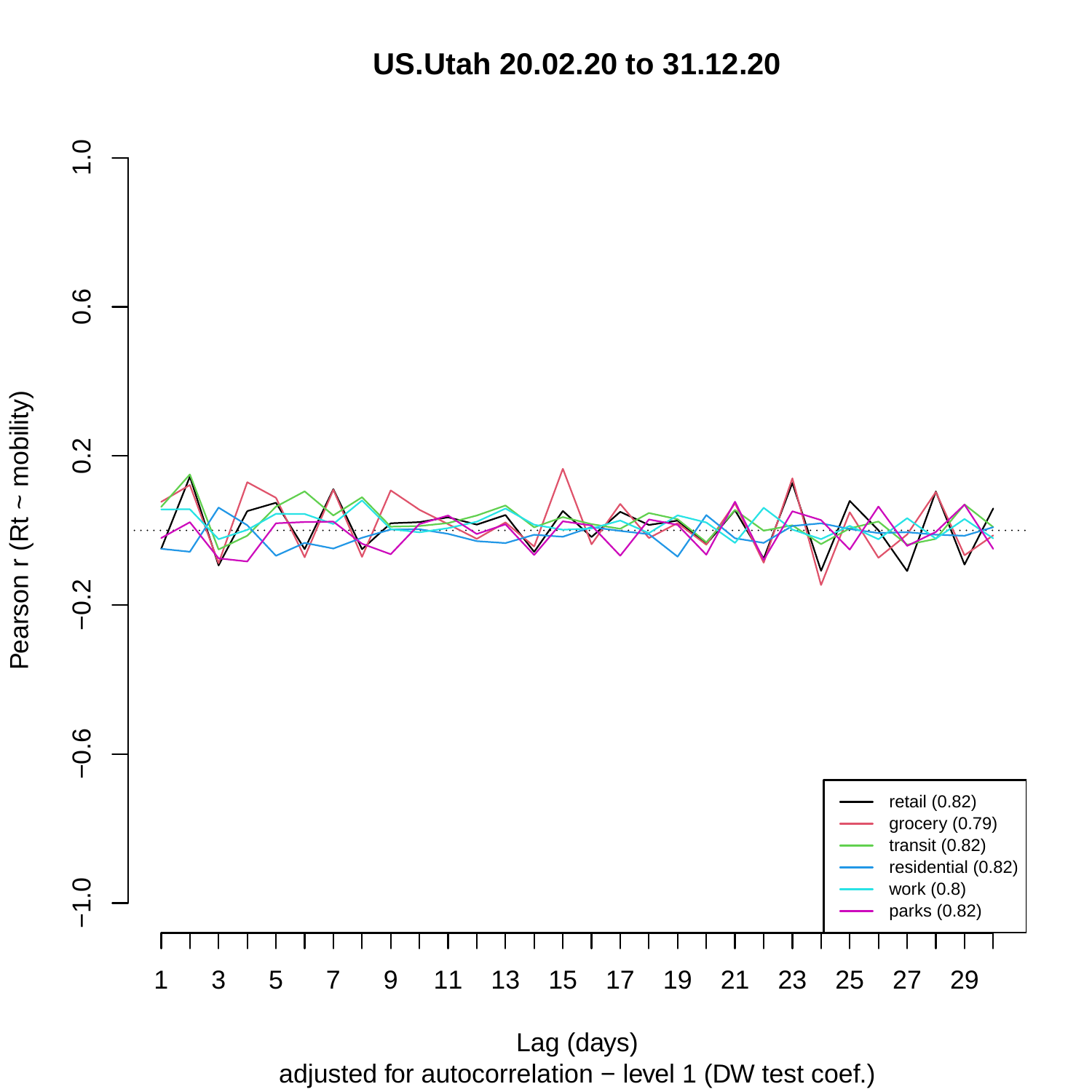**US.Vermont 20.02.20 to 31.12.20**



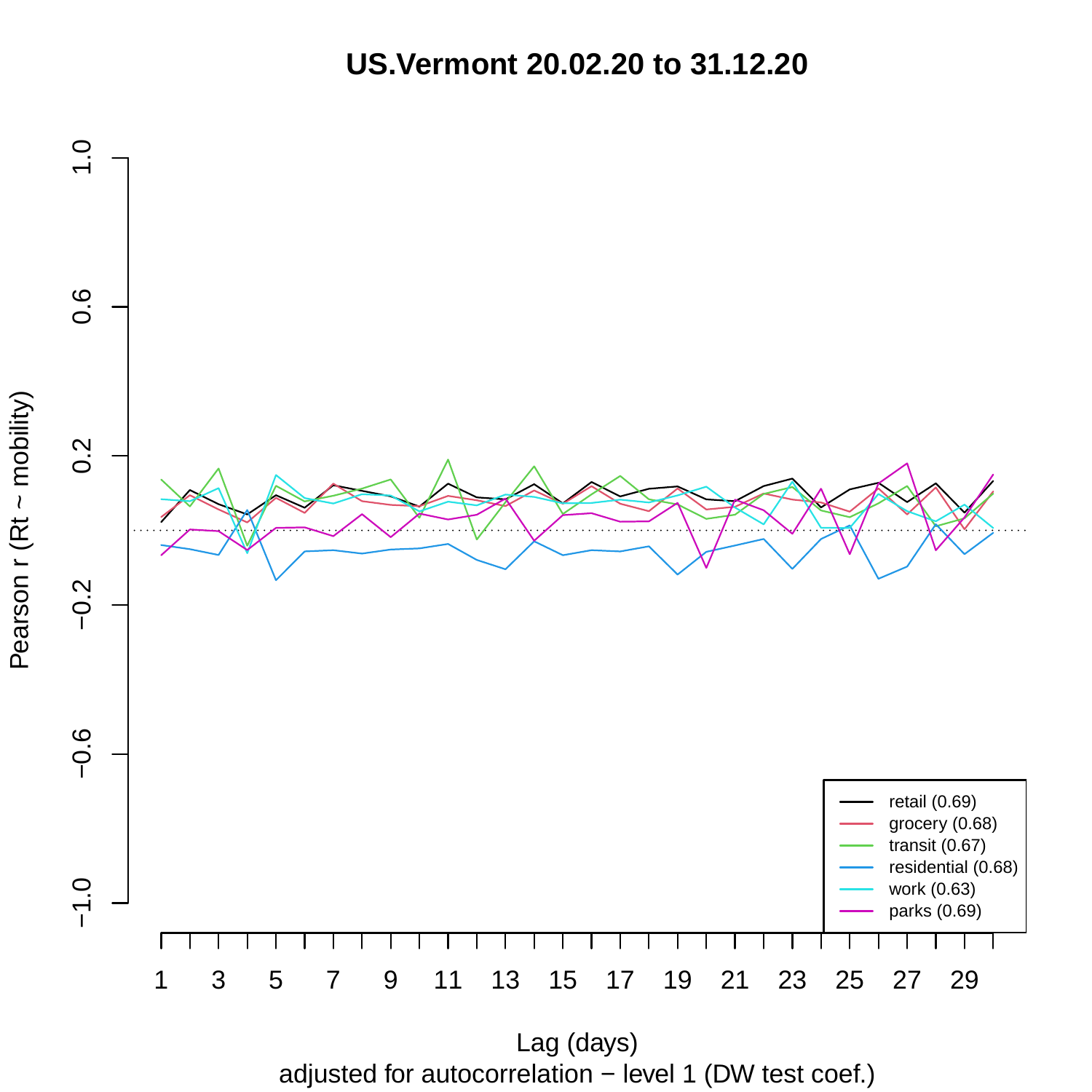**US.Virginia 20.02.20 to 31.12.20**



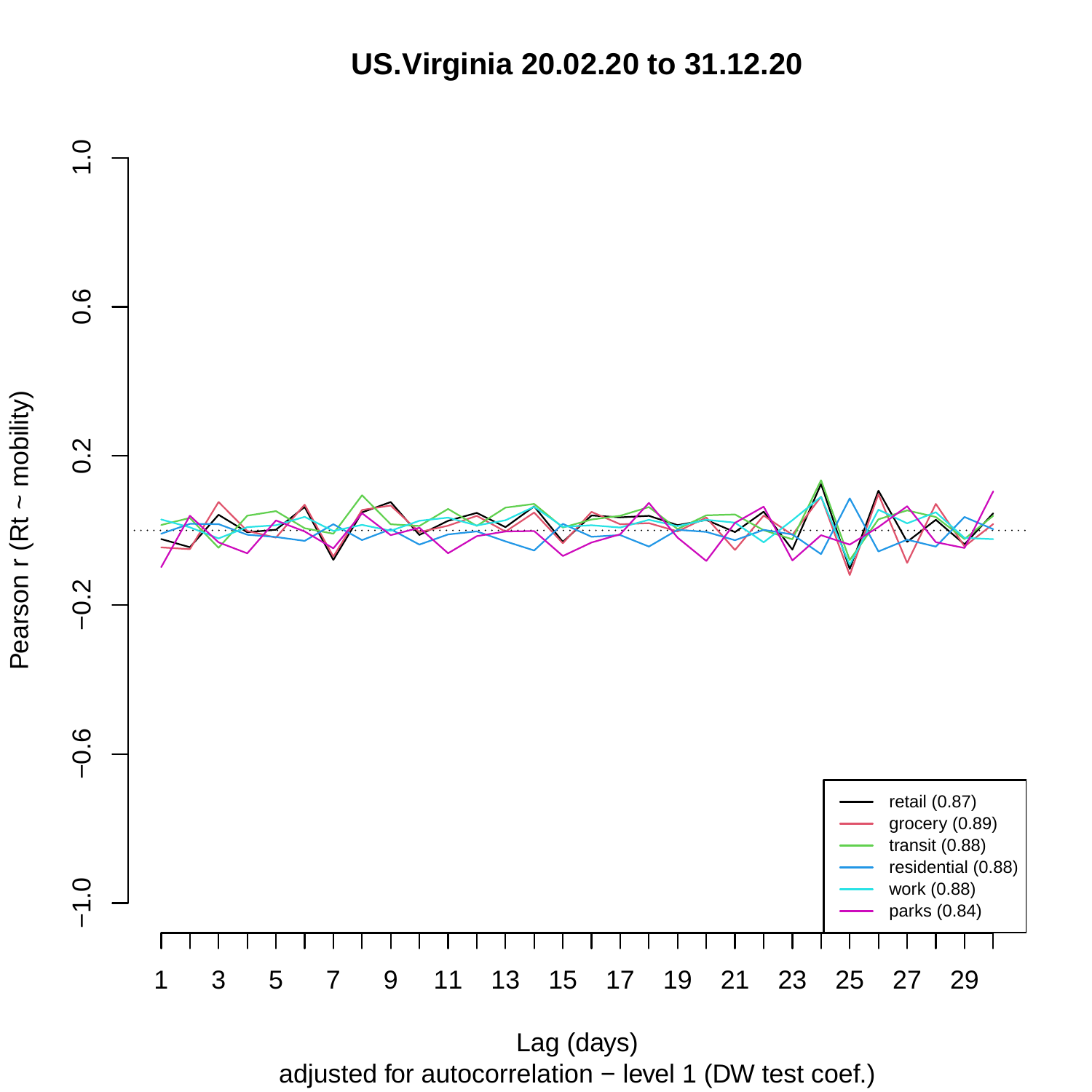**US.Washington 20.02.20 to 31.12.20**



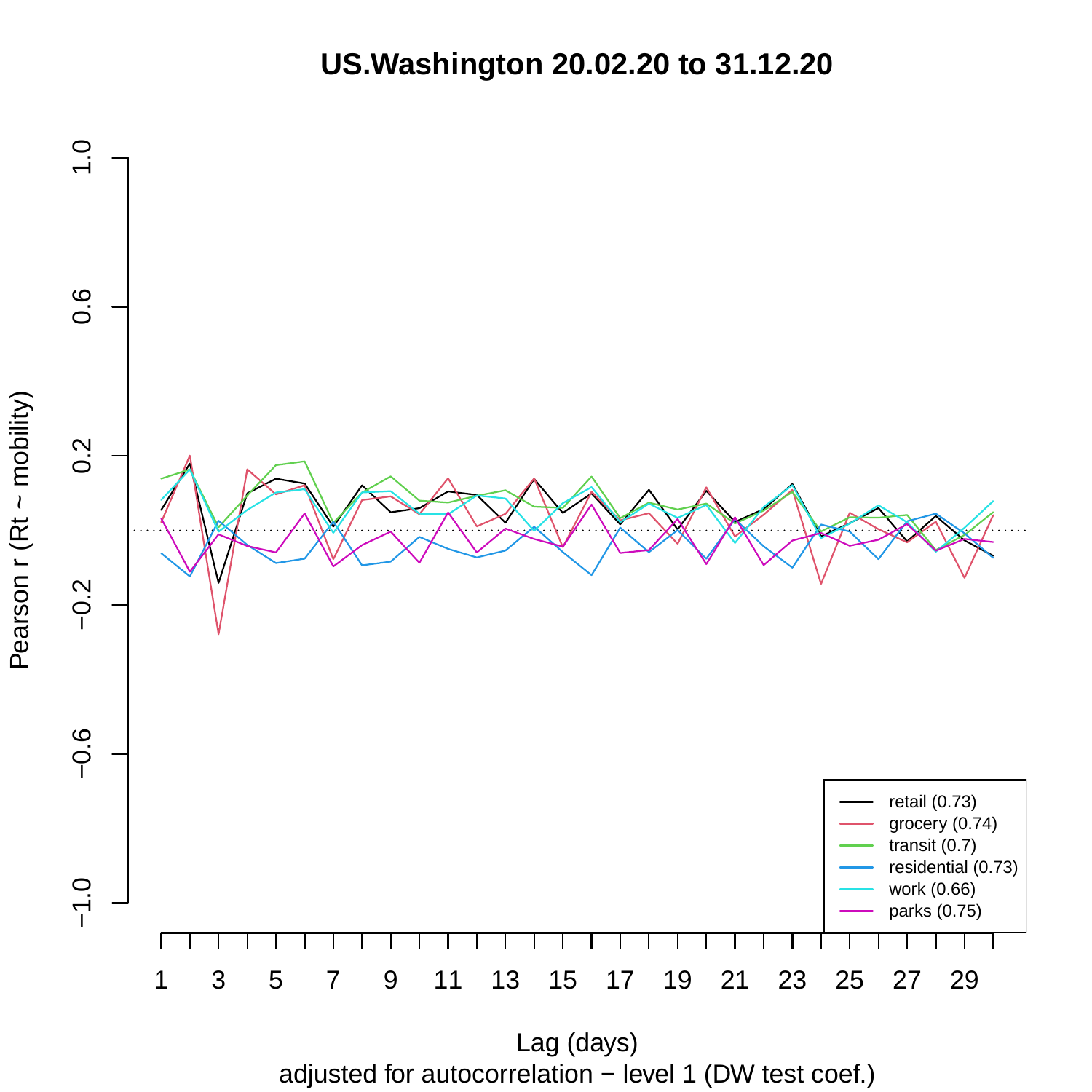**US.West Virginia 20.02.20 to 31.12.20**



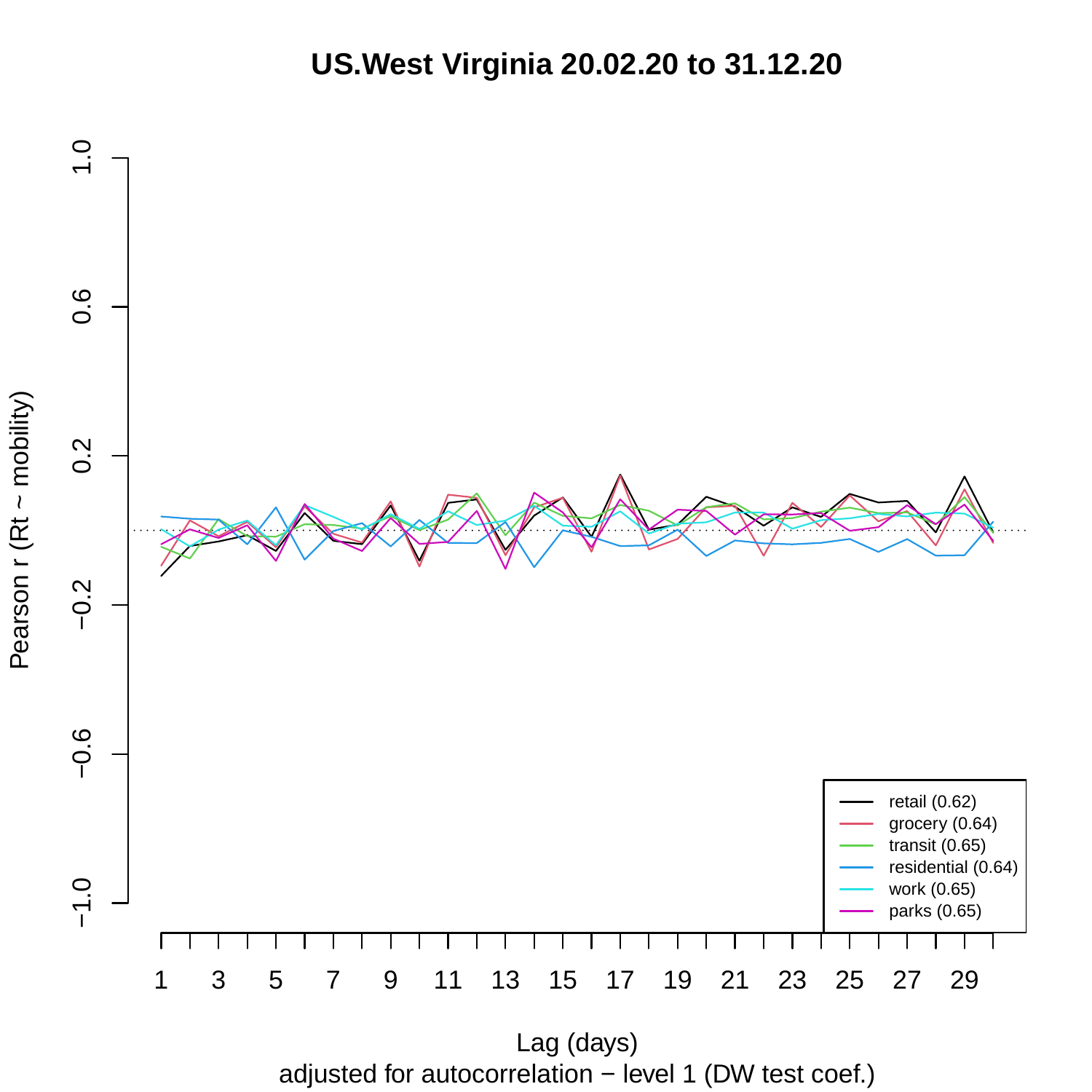**US.Wisconsin 20.02.20 to 31.12.20**